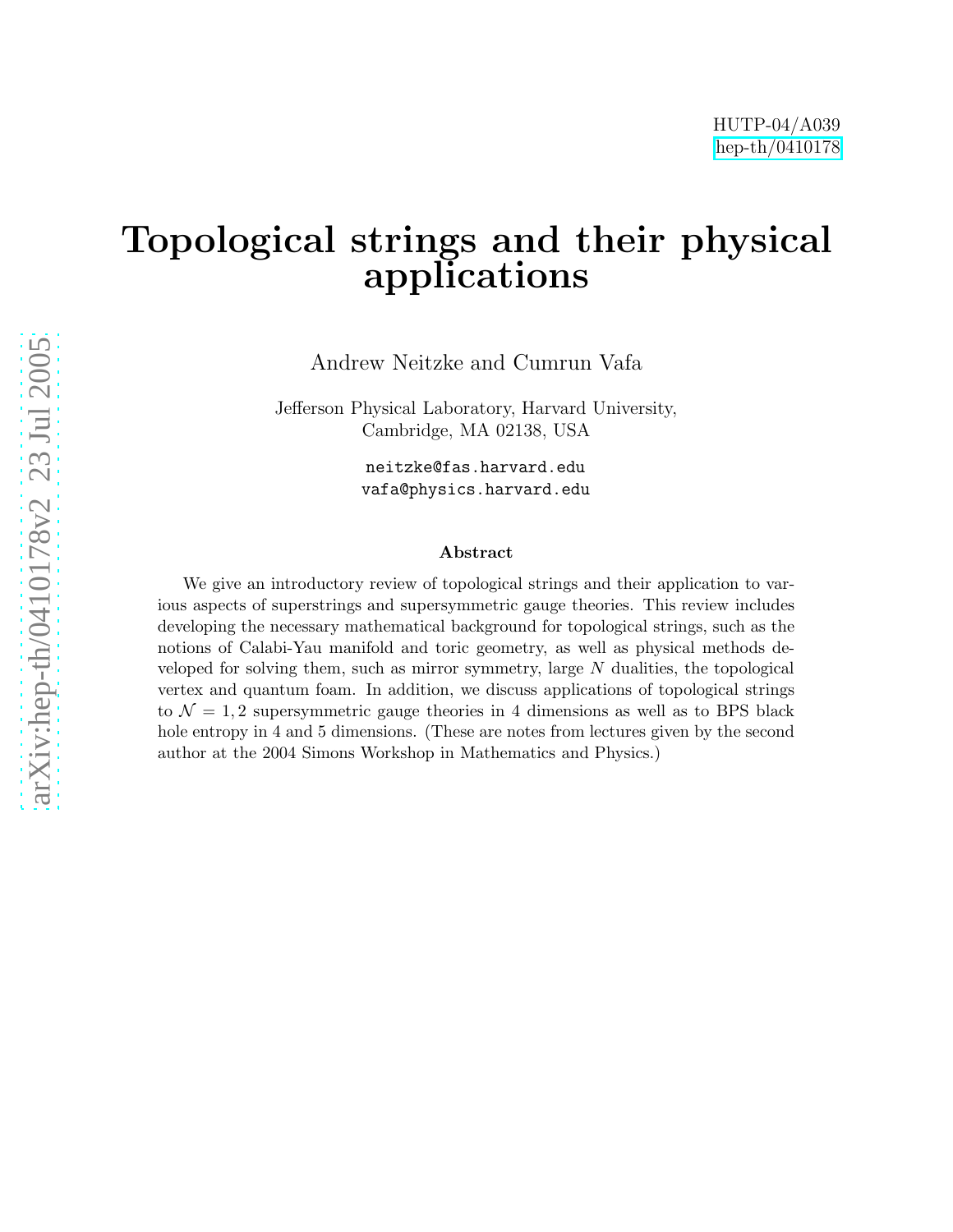# **Contents**

| 1                |                        | Introduction                                                                                                                                                                                                                   | $\overline{2}$ |  |  |  |
|------------------|------------------------|--------------------------------------------------------------------------------------------------------------------------------------------------------------------------------------------------------------------------------|----------------|--|--|--|
| $\boldsymbol{2}$ | 3<br>Calabi-Yau spaces |                                                                                                                                                                                                                                |                |  |  |  |
|                  | 2.1                    |                                                                                                                                                                                                                                | 3              |  |  |  |
|                  | 2.2                    |                                                                                                                                                                                                                                | 5              |  |  |  |
|                  | 2.3                    |                                                                                                                                                                                                                                | $\overline{5}$ |  |  |  |
|                  |                        | 2.3.1                                                                                                                                                                                                                          | $\overline{5}$ |  |  |  |
|                  |                        | 2.3.2                                                                                                                                                                                                                          | 8              |  |  |  |
|                  |                        | 2.3.3                                                                                                                                                                                                                          | 10             |  |  |  |
|                  | 2.4                    | Conifolds                                                                                                                                                                                                                      | 13             |  |  |  |
| 3                |                        | Toric geometry                                                                                                                                                                                                                 | 16             |  |  |  |
| $\overline{4}$   |                        | The topological string                                                                                                                                                                                                         | 22             |  |  |  |
|                  | 4.1                    | Sigma models and $\mathcal{N} = (2, 2)$ supersymmetry                                                                                                                                                                          | 23             |  |  |  |
|                  | 4.2                    |                                                                                                                                                                                                                                | 24             |  |  |  |
|                  | 4.3                    | Constructing the string correlation functions $\ldots \ldots \ldots \ldots \ldots \ldots$                                                                                                                                      | 25             |  |  |  |
|                  | 4.4                    | Why Calabi-Yau threefolds? $\ldots \ldots \ldots \ldots \ldots \ldots \ldots \ldots \ldots$                                                                                                                                    | 27             |  |  |  |
|                  | 4.5                    |                                                                                                                                                                                                                                | 27             |  |  |  |
|                  | 4.6                    |                                                                                                                                                                                                                                | 28             |  |  |  |
|                  | 4.7                    | Holomorphic anomaly resources in the set of the set of the set of the set of the set of the set of the set of the set of the set of the set of the set of the set of the set of the set of the set of the set of the set of th | 30             |  |  |  |
|                  | 4.8                    |                                                                                                                                                                                                                                | 30             |  |  |  |
|                  |                        | 4.8.1                                                                                                                                                                                                                          | 31             |  |  |  |
|                  |                        | 4.8.2                                                                                                                                                                                                                          | 32             |  |  |  |
|                  |                        | 4.8.3                                                                                                                                                                                                                          | 34             |  |  |  |
| $\bf{5}$         |                        | Computing the topological amplitudes                                                                                                                                                                                           | 34             |  |  |  |
|                  | 5.1                    |                                                                                                                                                                                                                                | 35             |  |  |  |
|                  |                        | 5.1.1                                                                                                                                                                                                                          | 35             |  |  |  |
|                  |                        | 5.1.2                                                                                                                                                                                                                          | 36             |  |  |  |
|                  |                        | 5.1.3                                                                                                                                                                                                                          | 40             |  |  |  |
|                  | 5.2                    |                                                                                                                                                                                                                                | 41             |  |  |  |
|                  | 5.3                    |                                                                                                                                                                                                                                | 41             |  |  |  |
|                  |                        | D-branes in the topological string $\dots \dots \dots \dots \dots \dots \dots \dots$<br>5.3.1                                                                                                                                  | 41             |  |  |  |
|                  |                        | 5.3.2                                                                                                                                                                                                                          | 43             |  |  |  |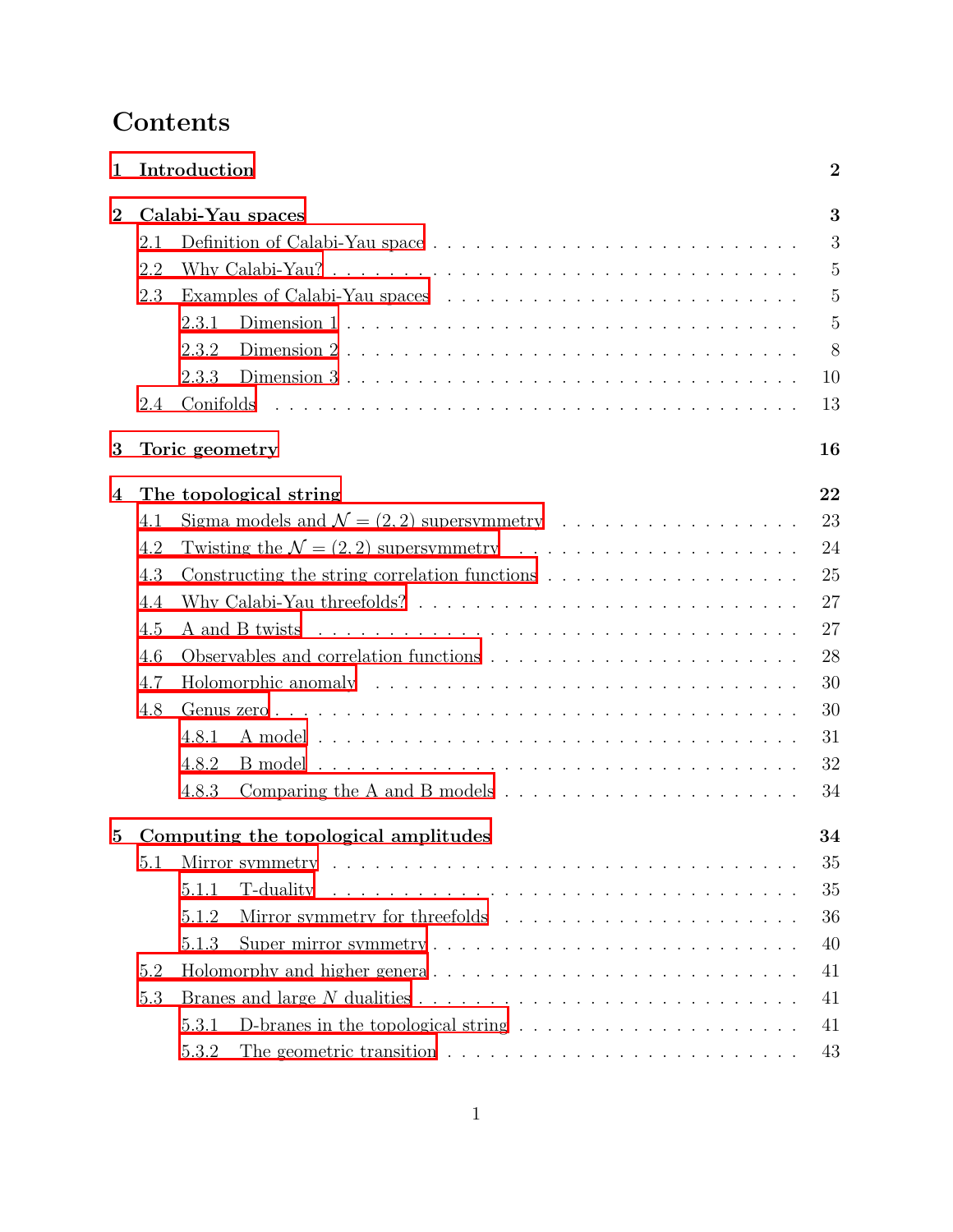|   | 5.4 |                                                                                     | 47 |
|---|-----|-------------------------------------------------------------------------------------|----|
|   | 5.5 | Computing the vertex from $W_{\infty}$ symmetries                                   | 49 |
|   | 5.6 |                                                                                     | 50 |
| 6 |     | Physical applications                                                               | 53 |
|   | 6.1 |                                                                                     | 54 |
|   |     | What the topological string computes $\dots \dots \dots \dots \dots \dots$<br>6.1.1 | 54 |
|   |     |                                                                                     | 55 |
|   | 6.2 |                                                                                     | 57 |
|   |     | 6.2.1                                                                               | 58 |
|   |     | 6.2.2                                                                               | 59 |
|   |     | 6.2.3                                                                               | 60 |
|   |     | 6.2.4                                                                               | 63 |
|   | 6.3 |                                                                                     | 64 |
|   | 6.4 |                                                                                     | 69 |
|   |     | Topological M-theory                                                                | 73 |

## <span id="page-2-0"></span>1 Introduction

The topological string grew out of attempts to extend computations which occurred in the physical string theory. Since then it has developed in many interesting directions in its own right. Furthermore, the study of the topological string yielded an unanticipated but very exciting bonus: it has turned out that the topological string has many physical applications far beyond those that motivated its original construction!

In a sense, the topological string is a natural locus where mathematics and physics meet. Unfortunately, though, the topological string is not very well-known among physicists; and conversely, although mathematicians are able to understand what the topological string is mathematically, they are generally less aware of its physical content. These lectures are intended as a short overview of the topological string, hopefully accessible to both groups, as a place to begin. When we have the choice, we mostly focus on specific examples rather than the general theory. In general, we make no pretense at being complete; for more details on any of the subjects we treat, one should consult the references.

These lectures are organized as follows; for a more detailed overview of the individual sections, see the beginning of each section. We begin by introducing Calabi-Yau spaces, which are the geometric setting within which the topological string lives. In Section [2,](#page-3-0) we define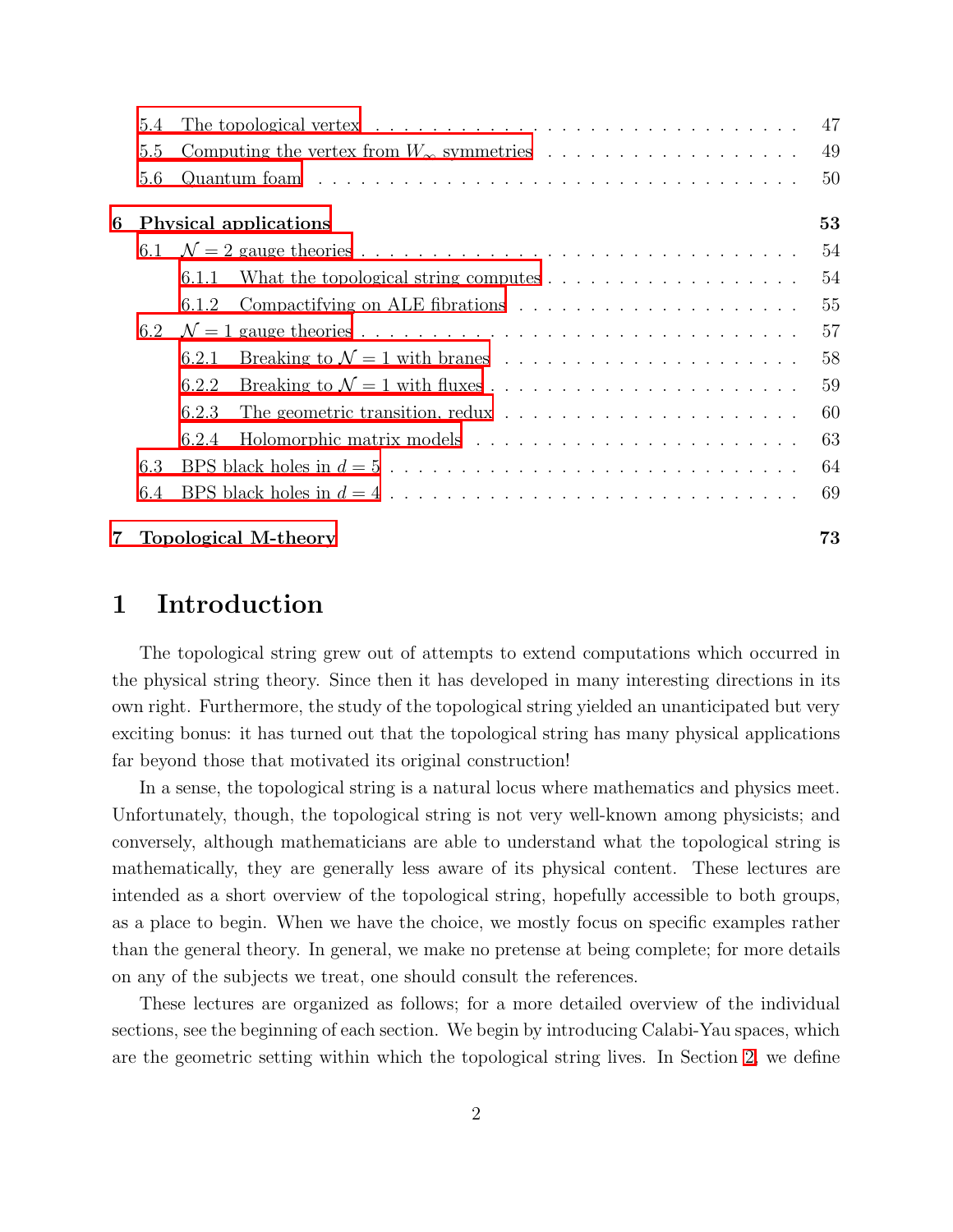these spaces, give some examples, and briefly explain why they are relevant for the physical string. Next, in Section [3,](#page-16-0) we discuss a particularly important class of Calabi-Yaus which can be described by "toric geometry"; as we explain, toric geometry is convenient mathematically and also admits an enlightening physical realization, which has been particularly important for making progress in the topological string.

With this background out of the way, we can then move on to the topological string itself, which we introduce in Section [4.](#page-22-0) There we give the definition of the topological string, and discuss its geometric meaning, with particular emphasis on the "simple" case of genus zero. Having defined the topological string the next question is how to compute its amplitudes, and in Section [5](#page-34-1) we describe a variety of methods for computing topological string amplitudes at all genera, including mirror symmetry, large N dualities and direct target space analysis.

Having computed all these amplitudes one would like to use them for something; in Section [6,](#page-53-0) we consider the physical applications of the topological string. We consider applications to  $\mathcal{N} = 1, 2$  supersymmetric gauge theories as well as to BPS black hole counting in four and five dimensions.

Finally, in Section [7](#page-73-0) we briefly describe some speculations on a "topological M-theory" which could give a nonperturbative definition and unification of the two topological string theories.

## <span id="page-3-0"></span>2 Calabi-Yau spaces

Before defining the topological string, we need some basic geometric background. In this section we introduce the notion of "Calabi-Yau space." We begin with the mathematical definition and a short discussion of the reason why Calabi-Yau spaces are relevant for physics. Next we give some representative examples of Calabi-Yau spaces in dimensions 1, 2 and 3, both compact and non-compact. We end the section with a short overview of a particularly important non-compact Calabi-Yau threefold, namely the conifold, and the topology changing transition between its "deformed" and "resolved" versions.

### <span id="page-3-1"></span>2.1 Definition of Calabi-Yau space

We begin with a review of the notion of "Calabi-Yau space." There are many definitions of Calabi-Yau spaces, which are not quite equivalent to one another; but here we will not be too concerned about such subtleties, and all the spaces we will consider are Calabi-Yau under any reasonable definition. For us a Calabi-Yau space is a manifold  $X$  with a Riemannian metric  $q$ , satisfying three conditions: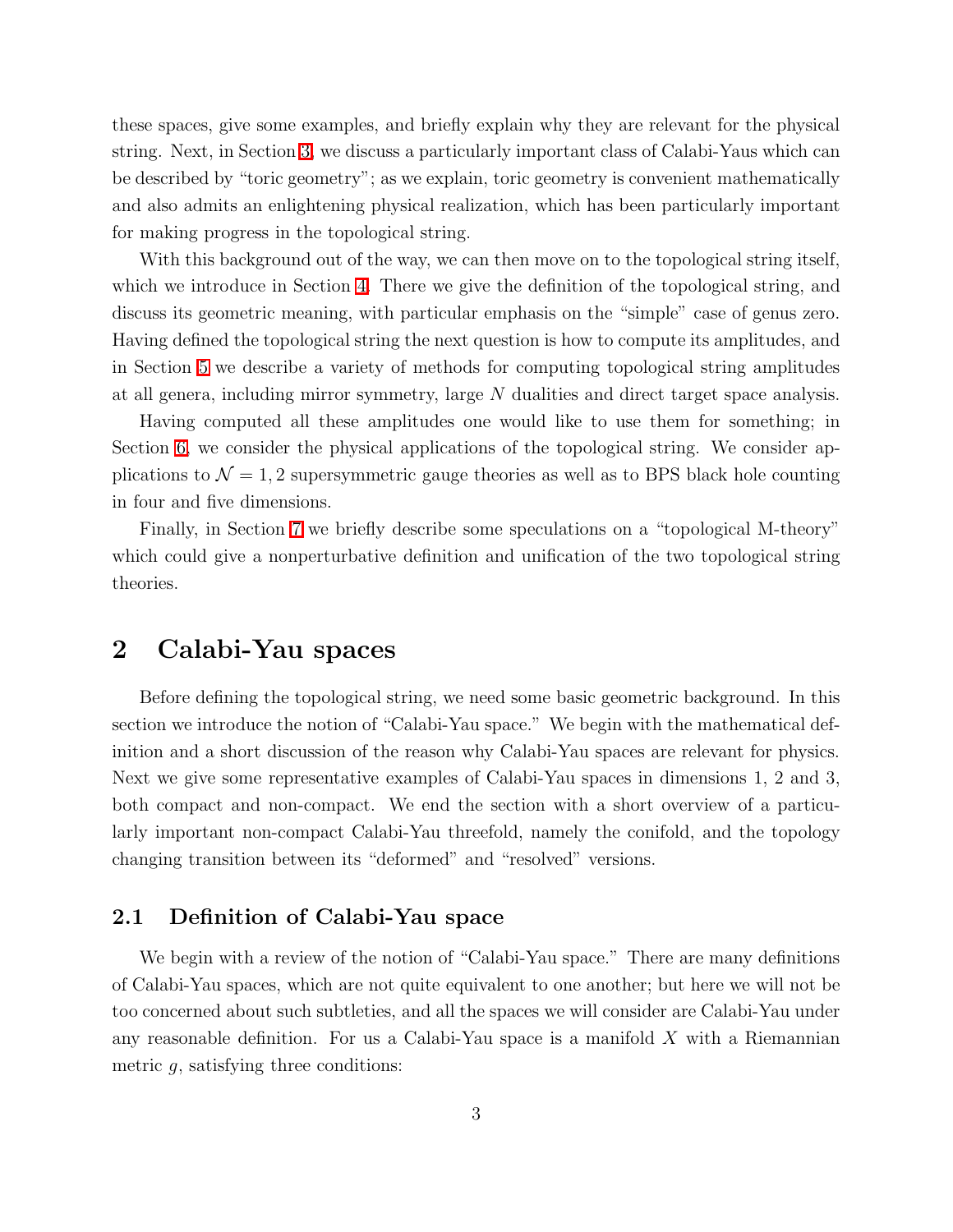• I. X is a complex manifold. This means X looks locally like  $\mathbb{C}^n$  for some n, in the sense that it can be covered by patches admitting local complex coordinates

$$
z_1, \ldots, z_n, \tag{2.1}
$$

and the transition functions between patches are holomorphic. In particular, the real dimension of X is  $2n$ , so it is always even. Furthermore the metric q should be Hermitian with respect to the complex structure, which means

$$
g_{ij} = g_{\overline{ij}} = 0,\tag{2.2}
$$

so the only nonzero components are  $g_{i\overline{j}}$ .

• II. X is Kähler. This means that locally on X there is a real function  $K$  such that

$$
g_{i\overline{j}} = \partial_i \partial_{\overline{j}} K. \tag{2.3}
$$

Given a Hermitian metric  $g$  one can define its associated Kähler form, which is of type  $(1, 1),$ 

$$
k = g_{i\overline{j}} \mathrm{d} z_i \wedge \mathrm{d} \overline{z_j}.\tag{2.4}
$$

Then the Kähler condition is  $dk = 0$ .

• III. X admits a global nonvanishing holomorphic  $n$ -form. In each local coordinate patch of  $X$  one can write many such forms,

$$
\Omega = f(z_1, \dots, z_n) \mathrm{d} z_1 \wedge \dots \wedge \mathrm{d} z_n, \tag{2.5}
$$

for an arbitrary holomorphic function f. The condition is that such an  $\Omega$  exists globally on X. For compact X there is always at most one such  $\Omega$  up to an *overall* scalar rescaling; its existence is equivalent to the topological condition

$$
c_1(TX) = 0,\t\t(2.6)
$$

where  $TX$  is the tangent bundle of X.

If conditions I, II, and III are satisfied there is an important consequence. Namely, according to Yau's Theorem [\[1\]](#page-76-0), X admits a metric q for which the Ricci curvature vanishes:

$$
R_{i\overline{j}} = 0.\t\t(2.7)
$$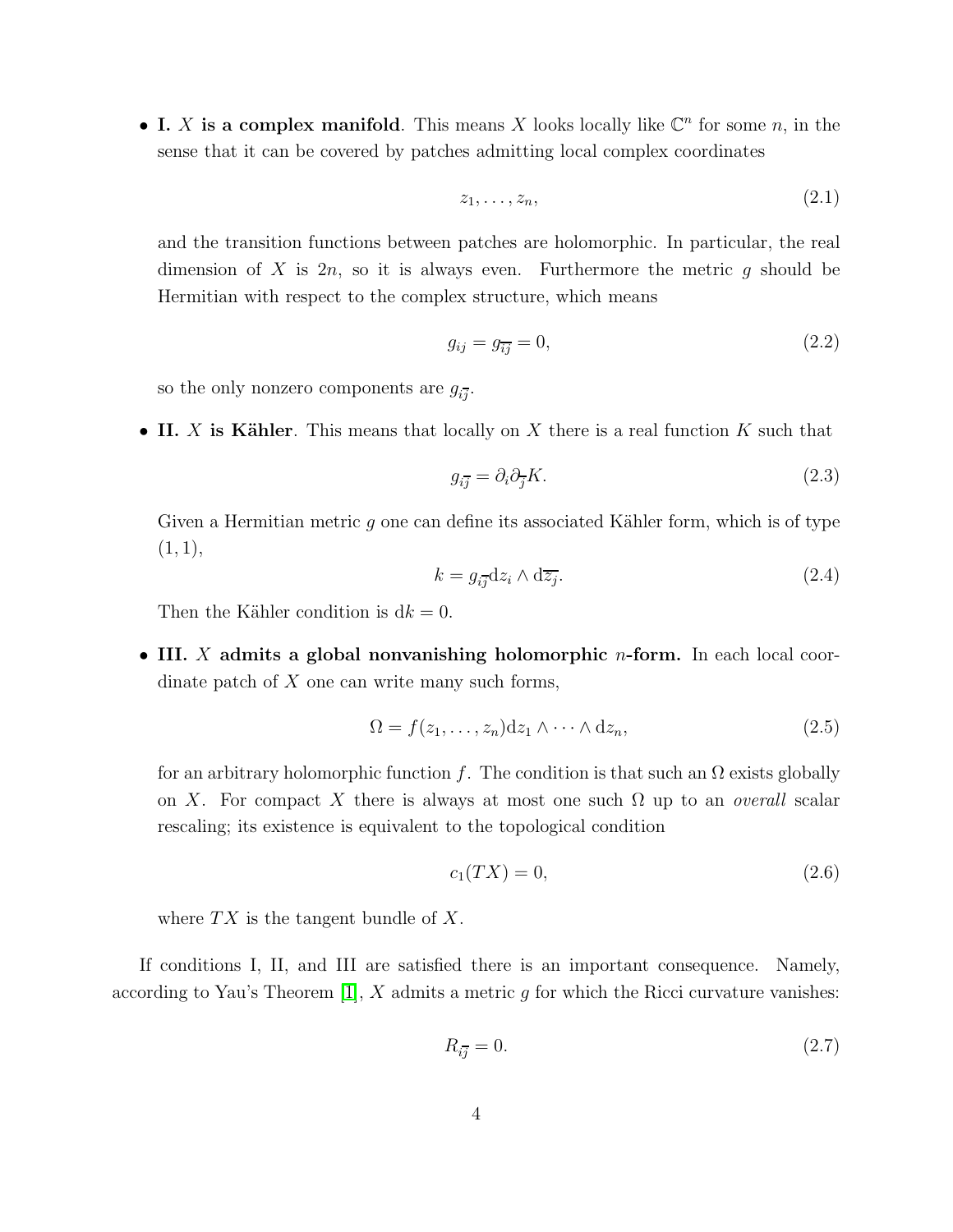Except in the simplest examples, it is difficult to determine the Ricci-flat Kähler metrics on Calabi-Yau spaces. Nevertheless it is important and useful to know that such a metric exists, even if we cannot construct it explicitly. One thing we can construct explicitly is the volume form of the Ricci-flat metric; it is (up to a scalar multiple)

$$
vol = \Omega \wedge \overline{\Omega}.
$$
 (2.8)

Strictly speaking Yau's Theorem as stated above applies to compact  $X$ , and has to be supplemented by suitable boundary conditions at infinity for the holomorphic n-form  $\Omega$  when X is non-compact. For physical applications we do not require that  $X$  be compact; in fact, as we will see, many topological string computations simplify in the non-compact case, and this is also the case which is directly relevant for the connections to gauge theory.

### <span id="page-5-0"></span>2.2 Why Calabi-Yau?

Before turning to examples, let us briefly explain the role that the Calabi-Yau conditions play in superstring theory. First, why are we interested in Riemannian manifolds at all? The reason is that they provide a class of candidate backgrounds on which the strings could propagate. The requirement that the background  $X$  be complex and Kähler turns out to have a rather direct consequence for the physics of observers living in the target space: namely, it implies that these observers will see supersymmetric physics. Since supersymmetry is interesting phenomenologically, this is a natural condition to impose. Finally, the requirement that  $X$  be Ricci-flat is even more fundamental: string theory would not even make sense without it, as we will sketch in Section [4.](#page-22-0)

In addition to these motivations from the physical superstring, once one specializes to the topological string, one finds other reasons to be interested in Calabi-Yau spaces and particularly Calabi-Yau threefolds; so we will revisit the question "why Calabi-Yau?" in Section [4.4.](#page-27-0) Although the Calabi-Yau conditions can be relaxed to give "generalized Calabi-Yau spaces," with correspondingly more general notions of topological string, the examples which have played the biggest role in the development of the theory so far are honest Calabi-Yaus. Therefore, in this review we focus on the honest Calabi-Yau case.

### <span id="page-5-2"></span><span id="page-5-1"></span>2.3 Examples of Calabi-Yau spaces

#### 2.3.1 Dimension 1

We begin with the case of complex dimension  $n = 1$ . In this case one can easily list all the Calabi-Yau spaces.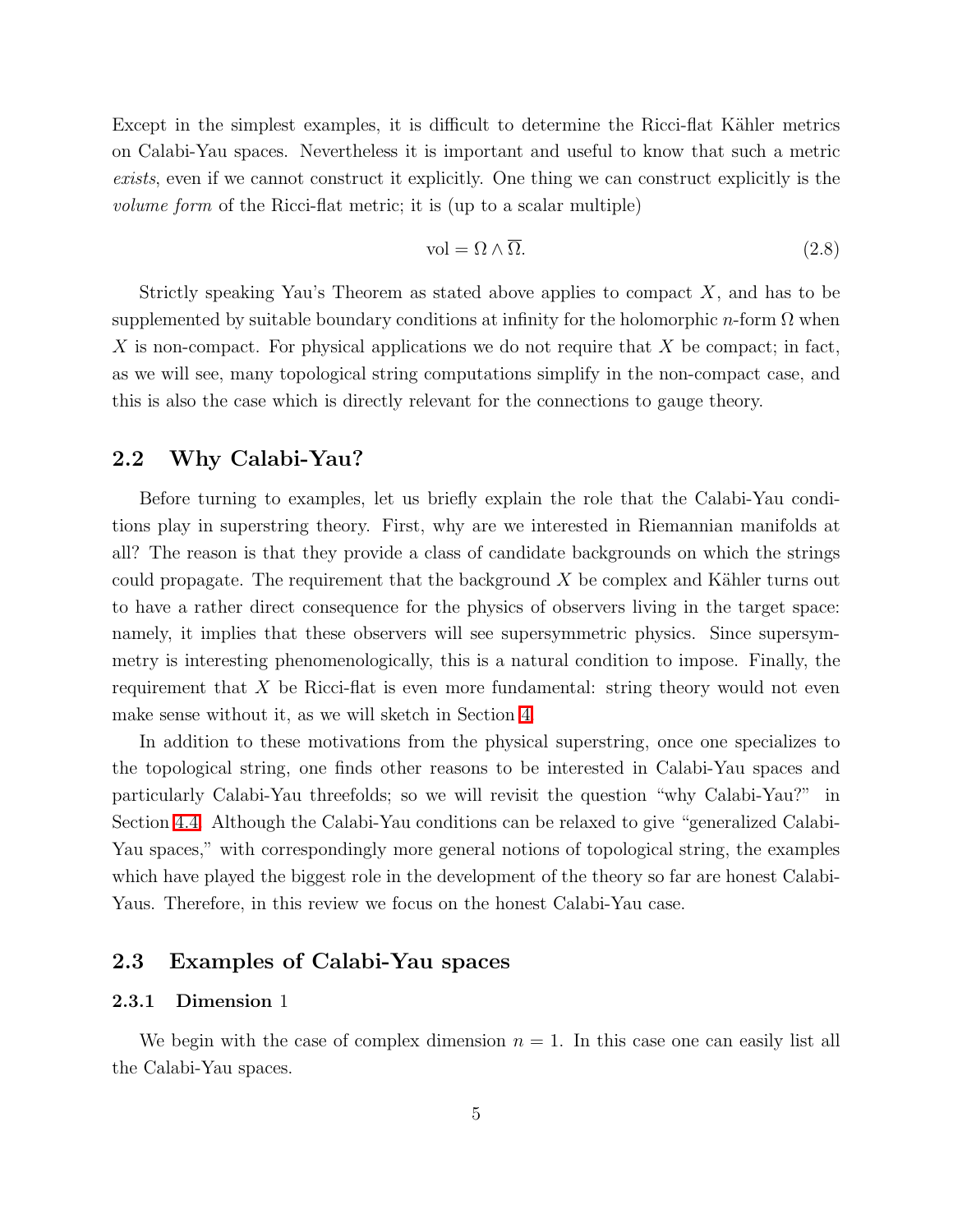

<span id="page-6-0"></span>Figure 1: A rectangular torus; the top and bottom sides are identified, as are the left and right sides.

#### Example 2.1: The complex plane

The simplest example is just the complex plane  $\mathbb{C}$ , with a single complex coordinate  $z$ , and the usual flat metric

$$
g_{z\overline{z}} = -2i. \tag{2.9}
$$

In this case the holomorphic 1-form is simply

$$
\Omega = dz. \tag{2.10}
$$

### Example 2.2: The punctured complex plane, aka the cylinder

The next simplest example is  $\mathbb{C}^{\times} = \mathbb{C} \setminus \{0\}$ , with its cylinder metric

$$
g_{z\overline{z}} = -2i/|z|^2, \tag{2.11}
$$

and holomorphic 1-form

$$
\Omega = dz/z.
$$
\n(2.12)

#### <span id="page-6-1"></span>Example 2.3: The 2-torus

Finally there is one compact example, namely the torus  $T^2 = S^1 \times S^1$ . We can picture it as a rectangle which we have glued together at the boundaries, as shown in Figure [1.](#page-6-0)

This torus has an obvious flat metric, namely the metric of the page; this metric depends on two parameters  $R_1$ ,  $R_2$  which are the lengths of the sides, so we say we have a twodimensional "moduli space" of Calabi-Yau metrics on  $T^2$ , parameterized by the pair  $(R_1, R_2)$ .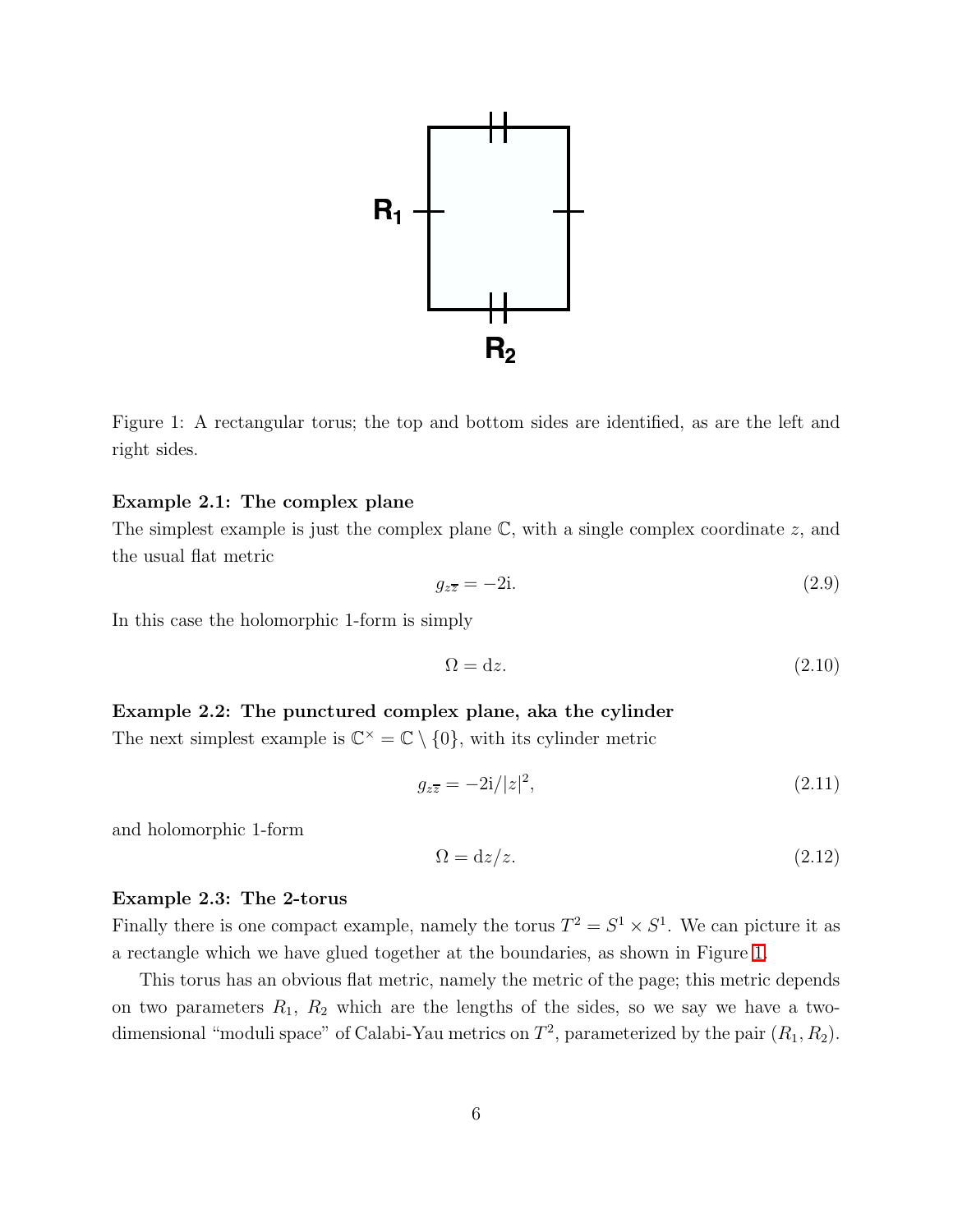

<span id="page-7-1"></span>Figure 2: A 2-torus with a more general metric; again, opposite sides of the figure are identified.

It is convenient to repackage the moduli of  $T^2$  into

$$
A = iR_1R_2,\tag{2.13}
$$

<span id="page-7-0"></span>
$$
\tau = \mathrm{i}R_2/R_1. \tag{2.14}
$$

Then A describes the overall area of the torus, or its "size," while  $\tau$  describes its complex structure, or its "shape." A remarkable fact about string theory is that it is in fact invariant under the exchange of size and shape,

$$
A \leftrightarrow \tau. \tag{2.15}
$$

This is the simplest example of "mirror symmetry," which we will discuss further in Section [5.1.](#page-35-0) Here we just note that the symmetry [\(2.15\)](#page-7-0) is quite unexpected from the viewpoint of classical geometry; for example, when combined with the obvious geometric symmetry  $R_1 \leftrightarrow R_2$ , it implies that string theory is invariant under  $A \leftrightarrow 1/A!$ 

We could also consider a more general 2-torus, as shown in Figure [2,](#page-7-1) again with the flat metric inherited from the plane. This is still a Calabi-Yau space. It is natural to include such tori in our moduli space by letting the parameter  $\tau$  have a real part as well as an imaginary part: namely, one can define the torus to be the quotient  $\mathbb{C}/(\mathbb{Z} \oplus \tau \mathbb{Z})$ , equipped with the Kähler metric inherited from  $\mathbb{C}$ . But then in order for the symmetry [\(2.15\)](#page-7-0) to make sense, A should also be allowed to have a real part; in string theory this real part is naturally provided by an extra field, known as the "B field." For general X this B field is a class in  $H<sup>2</sup>(X,\mathbb{R})$ , which should be considered as part of the moduli of the Calabi-Yau space along with the metric; it naturally combines with k to give the complex 2-form  $k + iB$ . In our case  $X = T<sup>2</sup>$ ,  $H<sup>2</sup>(X, \mathbb{R})$  is 1-dimensional, and it exactly provides the missing real part of A.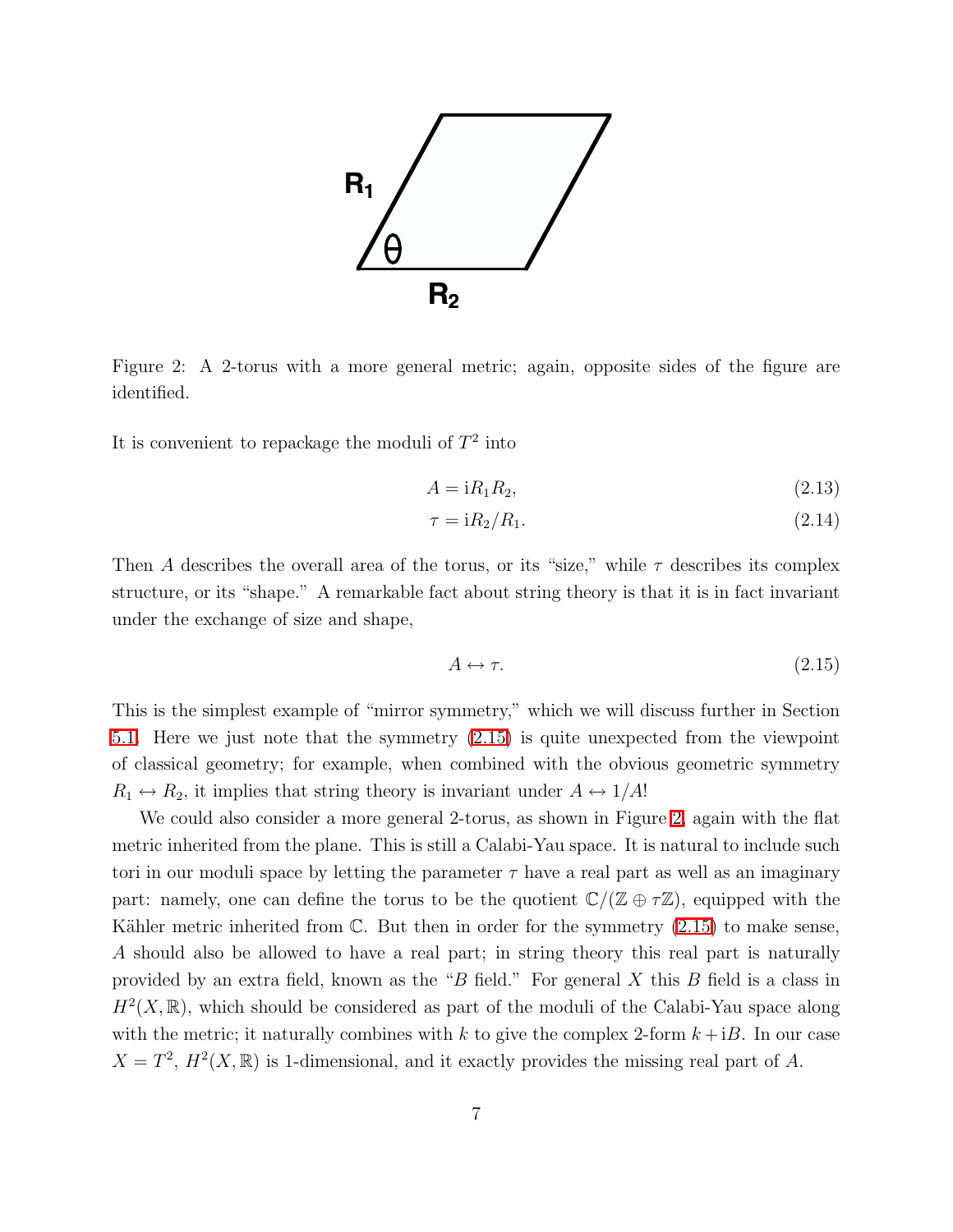Finally, let us introduce some terminology which will recur repeatedly throughout this review. We call  $\tau$  a "complex modulus" of  $T^2$  because changing  $\tau$  changes the complex structure of the torus. In contrast, we can change  $A$  just by changing the (complexified) Kähler metric without changing the complex structure, so we call A a "Kähler modulus."

### <span id="page-8-0"></span>2.3.2 Dimension 2

Now let us move to Calabi-Yau spaces of complex dimension 2. Here the supply of examples is somewhat richer. First there is a trivial example:

#### Example 2.4: Cartesian products

One can obtain Calabi-Yau spaces of dimension 2 by taking Cartesian products of the ones we had in dimension 1, e.g.  $\mathbb{C}^2$ ,  $\mathbb{C} \times \mathbb{C} \times \mathbb{C} \times \mathbb{C}^2$ .

<span id="page-8-3"></span>Next we move on to the nontrivial compact examples. Up to diffeomorphism there are only two, namely the four-torus  $T^4$  and the "K3 surface." We focus here on K3.

### Example 2.5: K3

<span id="page-8-1"></span>The fastest way to construct a K3 surface is to obtain it as a quotient  $T^4/\mathbb{Z}_2$ , using the  $\mathbb{Z}_2$ identification

$$
(x_1, x_2, x_3, x_4) \sim (-x_1, -x_2, -x_3, -x_4), \tag{2.16}
$$

where the  $x_i$  are coordinates on  $T^4$  (so they are periodically identified.) Strictly speaking, this quotient gives a singular K3 surface, with 16 singular points which are the fixed points of [\(2.16\)](#page-8-1). The singular points can be "blown up" (this roughly means replacing them by embedded 2-spheres, see e.g. [\[2\]](#page-76-1)) to obtain a smooth K3 surface. In string theory both singular K3 surfaces and smooth K3 surfaces are allowed; the singular ones correspond to a particular sublocus of the moduli space of K3 surfaces.

One can also define the K3 surface directly by means of algebraic equations. To begin with we introduce an auxiliary space  $\mathbb{CP}^n$ , which is also important in its own right:

### Example 2.6: Complex projective space

<span id="page-8-2"></span> $\mathbb{CP}^n$  consists of all  $(n + 1)$ -tuples  $(z_1, \ldots, z_{n+1}) \in \mathbb{C}^{n+1}$ , excluding the point  $(0, 0, \ldots, 0)$ , modulo the identification

$$
(z_1,\ldots,z_{n+1})\sim(\lambda z_1,\ldots,\lambda z_{n+1}),\qquad(2.17)
$$

for all  $\lambda \in \mathbb{C}^{\times}$ . Then  $\mathbb{CP}^n$  is an *n*-dimensional complex manifold, roughly because we can use the identification [\(2.17\)](#page-8-2) to eliminate one coordinate.  $\mathbb{CP}^n$  is not Ricci-flat, so it is not a Calabi-Yau space.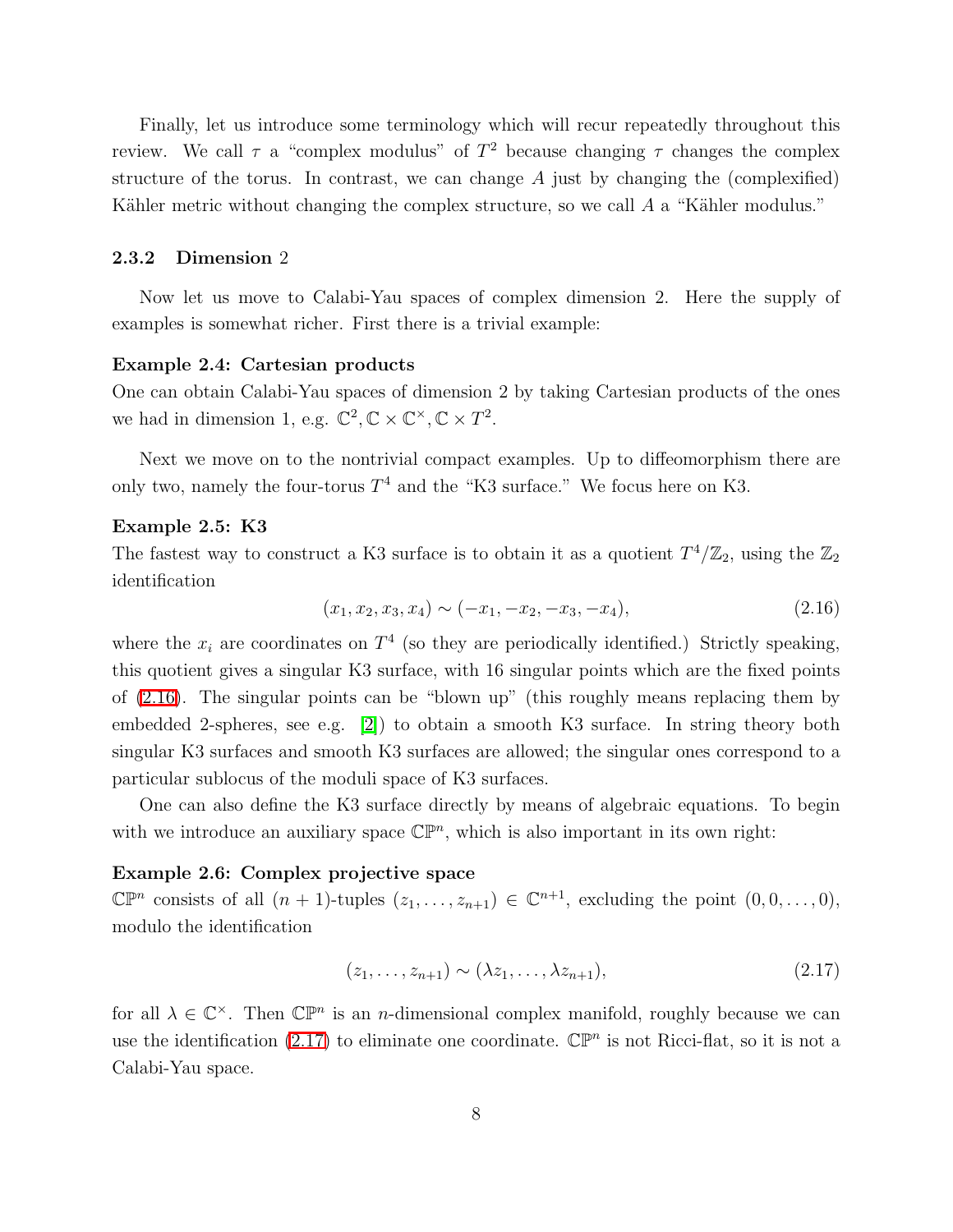A useful special case to remember is  $\mathbb{CP}^1$ , which is simply the Riemann sphere  $S^2$ . The same is not true in higher dimensions, though  $-$  e.g.  $\mathbb{CP}^2$  is not topologically the same as  $S<sup>4</sup>$  (the latter is not even a complex manifold.)

<span id="page-9-0"></span>Having introduced complex projective space, now we return to the job of constructing K3. We consider the equation

$$
P_4(z_1,\ldots,z_4) = 0,\t\t(2.18)
$$

where  $P_4$  is some homogeneous polynomial of degree 4. Then we define K3 to be the set of solutions to [\(2.18\)](#page-9-0) inside the complex projective space  $\mathbb{CP}^3$ . Since  $\mathbb{CP}^3$  is 3-dimensional and [\(2.18\)](#page-9-0) is 1 complex equation, K3 so defined will be 2-dimensional. (Note that in order for this definition to make sense it is important that  $P_4$  is a *homogeneous* polynomial otherwise the condition [\(2.18\)](#page-9-0) would not be well-defined after the identification [\(2.17\)](#page-8-2).)

Different choices for the polynomial  $P_4$  give rise to different K3 surfaces, in the sense that they have different complex structures, although they are all diffeomorphic.  $P_4$  has 20 complex coefficients, but the equation [\(2.18\)](#page-9-0) is obviously independent of the overall scaling of  $P_4$ , so this rescaling does not affect the complex structure of the resulting K3; all the other coefficients do affect the complex structure, so one gets a 19-parameter family of K3 surfaces from this construction. These 19 parameters are the analog of the single parameter  $\tau$  in Example [2.3.](#page-6-1)<sup>1</sup>

So far we have only discussed K3 as a complex manifold, but it is indeed a Calabi-Yau space, as we now explain. It is easy to see that it is Kähler since it inherits a Kähler metric from  $\mathbb{CP}^4$ . To see that it has a Ricci-flat Kähler metric one can invoke Yau's Theorem, as we mentioned in Section [2.1;](#page-3-1) that reduces the task to showing that K3 satisfies the topological condition  $c_1 = 0$ . By using the "adjunction formula" from algebraic geometry [\[2\]](#page-76-1) one finds that given a polynomial equation of degree d inside  $\mathbb{CP}^{k-1}$ , the resulting hypersurface X has

$$
c_1(X) \sim (d-k)c_1(\mathbb{CP}^{k-1}).\tag{2.19}
$$

<span id="page-9-1"></span>In this case we took  $d = k = 4$ , so  $c_1(X) = 0$  as desired. This shows the existence of the desired Calabi-Yau metric. However, the explicit form of the metric is not known, except at special points in the moduli space.

### Example 2.7: ALE spaces

The "asymptotically locally Euclidean," or "ALE," spaces form an important class of non-

 $1$ <sup>1</sup>These are not quite all the complex moduli of K3 — there is one more complex deformation possible, for a total of 20, but after making this deformation one gets a surface which cannot be realized by algebraic equations inside  $\mathbb{CP}^3$ .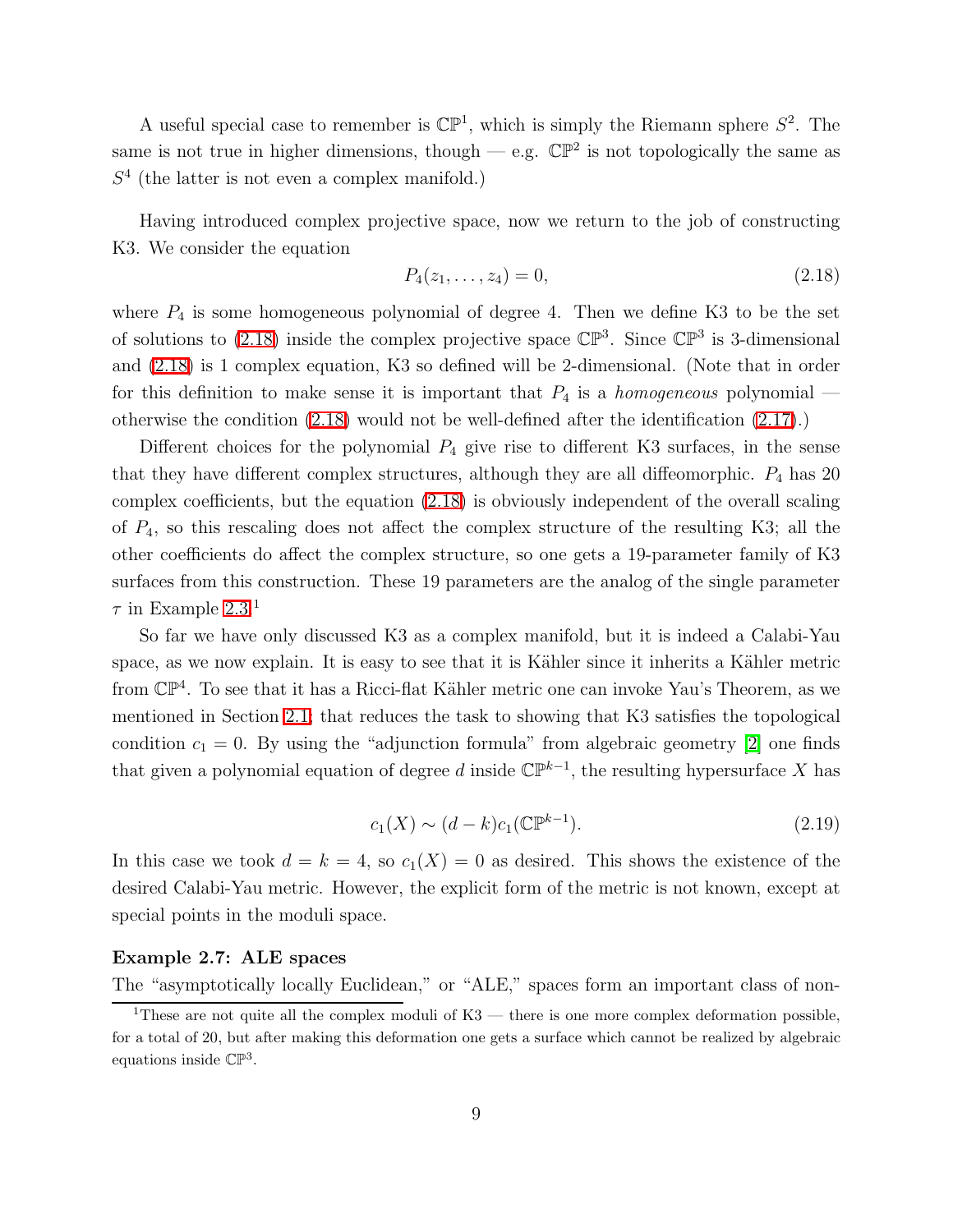compact Calabi-Yaus of complex dimension 2. Roughly speaking, these spaces are are obtained as  $\mathbb{C}^2/G$ , where G is a finite subgroup of  $SU(2)$  acting linearly on  $\mathbb{C}^2$ . (The condition that  $G \subset SU(2)$  implies that it preserves the holomorphic 2-form on  $\mathbb{C}^2$ , so that it descends to a holomorphic 2-form on  $\mathbb{C}^2/G$ , which is therefore a Calabi-Yau.) More precisely, the ALE space is not quite  $\mathbb{C}^2/G$ ; that quotient has a singularity at the origin, because that point is fixed by the linear action of G. One obtains the ALE space by a local modification near the origin known as "resolving" the singularity. This resolution replaces the singularity by a number of  $\mathbb{CP}^1$ 's localized near the origin. The number of  $\mathbb{CP}^1$ 's which one gets and their intersection numbers with one another are determined by the group  $G$ ; for example, if  $G = \mathbb{Z}_n$  one gets  $n-1$  such  $\mathbb{CP}^1$ 's  $C_j$ ,  $j = 1, \ldots, n-1$ , with intersection numbers

$$
C_i \cap C_i = -2,\tag{2.20}
$$

$$
C_i \cap C_j = 1 \quad \text{if } |i - j| = 1,\tag{2.21}
$$

$$
C_i \cap C_j = 0 \quad \text{if } |i - j| > 1. \tag{2.22}
$$

These intersection numbers are exactly the Cartan matrix of the Lie algebra  $A_{n-1} = su(n)$ . So the curves  $C_i$  are playing the role of the simple roots of  $A_{n-1}$ . This "coincidence" also extends to other choices for  $G \subset SU(2)$ . One possibility is that G can be a double cover of the dihedral group on  $n$  elements; in this case resolving the singularity gives the simple roots of  $D_{n-1} = so(2n-2)$ . The other possibilities for G are the "exceptional subgroups" of  $SU(2)$ , namely double covers of the tetrahedral, octahedral and dodecahedral groups, and these give the simple roots of  $E_6$ ,  $E_7$ ,  $E_8$  respectively. This relation between singularities  $\mathbb{C}^2/G$  and simply-laced Lie algebras is known as an "ADE classification." The meaning of the Lie algebras which appear here will become more clear in Section [6.1](#page-54-0) where they will be related to gauge symmetries.

After resolving the singularity of  $\mathbb{C}^2/G$ , one obtains the ALE space, which admits a Calabi-Yau metric. In fact, as with our other examples, it has a whole moduli space of such metrics: in particular, for each of the curves  $C_i$  obtained by resolving the singularity, there is a Kähler modulus  $t_i = \int_{C_i} k + iB$  determining its size. In the limit  $t_i \to 0$  the metric reduces to that of the singular space  $\mathbb{C}^2/G$ . In this sense one can think of the singularity of  $\mathbb{C}^2/G$ as containing a number of "zero size  $\mathbb{CP}^1$ 's."

### <span id="page-10-0"></span>2.3.3 Dimension 3

Now we move to the case which is most interesting for topological string theory. In  $d = 3$ the problem of classifying Calabi-Yau spaces is far more complicated, even if we restrict to compact Calabi-Yaus; while in  $d = 1$  we had just  $T^2$ , and in  $d = 2$  just  $T^4$  and K3, in  $d = 3$  it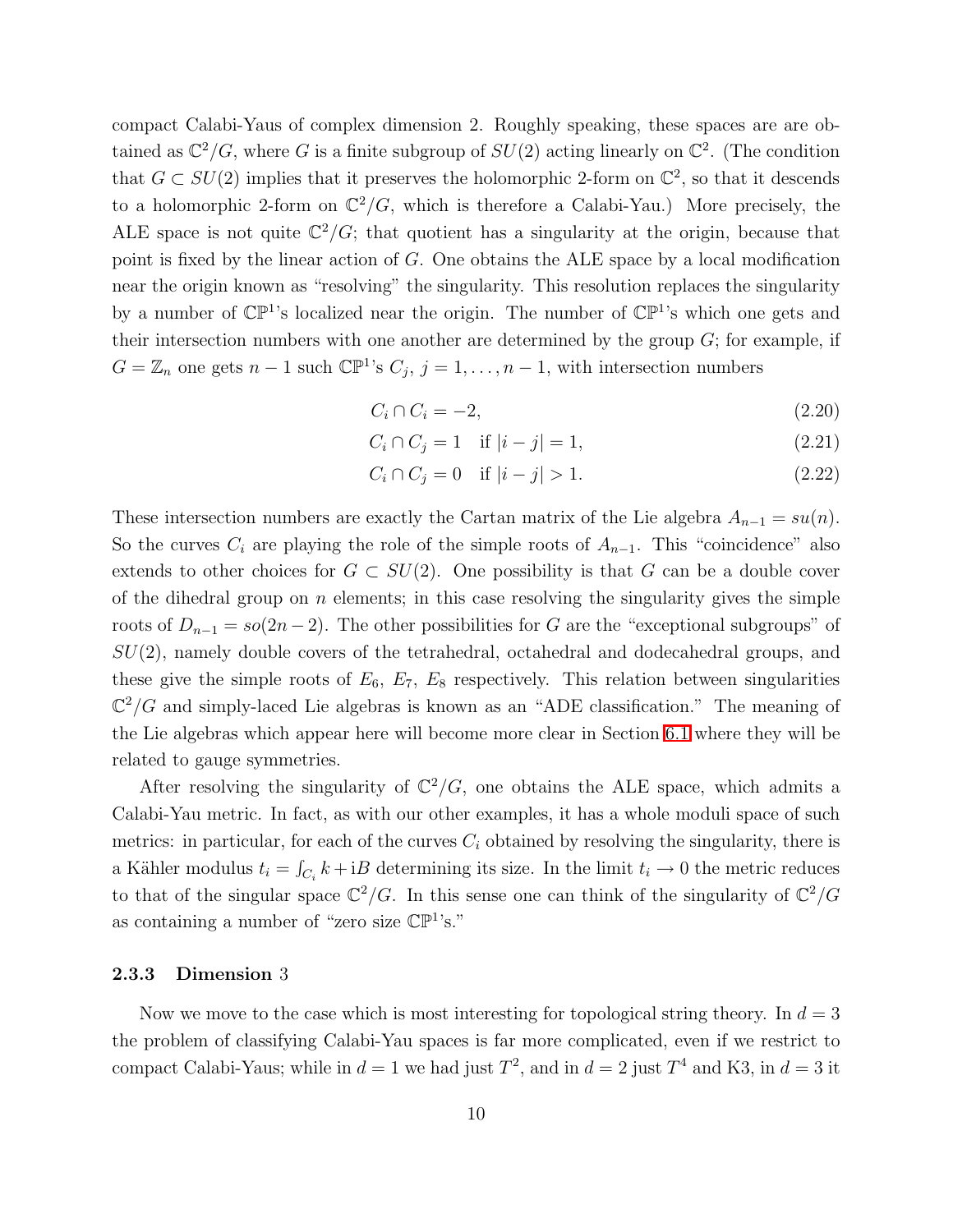<span id="page-11-3"></span>is not even known whether the number of compact Calabi-Yau spaces up to diffeomorphism is finite. So we content ourselves with a few examples.

#### Example 2.8: The quintic threefold

<span id="page-11-0"></span>The quintic threefold is defined similarly to our algebraic construction of K3 in Example [2.5;](#page-8-3) namely we consider the equation

$$
P_5(z_1, \ldots, z_5) = 0,\t\t(2.23)
$$

where  $P_5$  is homogeneous of degree 5. The solutions of [\(2.23\)](#page-11-0) inside  $\mathbb{CP}^4$  give a 3-dimensional space which we call the "quintic threefold." It is a Calabi-Yau space again using  $(2.19)$  just as we did for K3.

The quintic threefold has 101 complex moduli, and is in some sense the simplest compact Calabi-Yau threefold. As such it has been extensively studied, e.g. as the first example of full-fledged mirror symmetry.

### Example 2.9: Local  $\mathbb{CP}^2$ .

One non-compact Calabi-Yau can be obtained by starting with four complex coordinates  $(x, z_1, z_2, z_3)$ , subject to the condition  $(z_1, z_2, z_3) \neq (0, 0, 0)$ , and making the identification

<span id="page-11-1"></span>
$$
(x, z1, z2, z3) \sim (\lambda^{-3}x, \lambda z1, \lambda z2, \lambda z3)
$$
\n(2.24)

for all  $\lambda \in \mathbb{C}^{\times}$ . Mathematically, this space is known as the total space of the line bundle  $\mathcal{O}(-3) \to \mathbb{CP}^2$ ; we can think of it as obtained by starting with the  $\mathbb{CP}^2$  spanned by  $z_1, z_2, z_3$ and adjoining the extra coordinate x. See Figure [3.](#page-12-0) Locally on  $\mathbb{CP}^2$ , our space has the structure of  $\mathbb{CP}^2 \times \mathbb{C}$ . In this sense it has "4 compact directions" and "2 non-compact directions."

The rule  $(2.24)$  characterizes the behavior of x under rescalings of the homogeneous coordinates on  $\mathbb{CP}^2$ , or equivalently, it determines how x transforms as one moves between different coordinate patches on  $\mathbb{CP}^2$ .

Although the local  $\mathbb{CP}^2$  geometry is non-compact, it can arise naturally even if we start with a compact Calabi-Yau — namely, it describes the geometry of a Calabi-Yau space containing a  $\mathbb{CP}^2$ , in the limit where we focus on the immediate neighborhood of the  $\mathbb{CP}^2$ .

### <span id="page-11-2"></span>Example 2.10: Local  $\mathbb{CP}^1$ .

Similar to the last example, we can start with four complex coordinates  $(x_1, x_2, z_1, z_2)$ , subject to the condition  $(z_1, z_2) \neq (0, 0)$ , and make the identification

$$
(x_1, x_2, z_1, z_2) \sim (\lambda^{-1} x_1, \lambda^{-1} x_2, \lambda z_1, \lambda z_2)
$$
\n(2.25)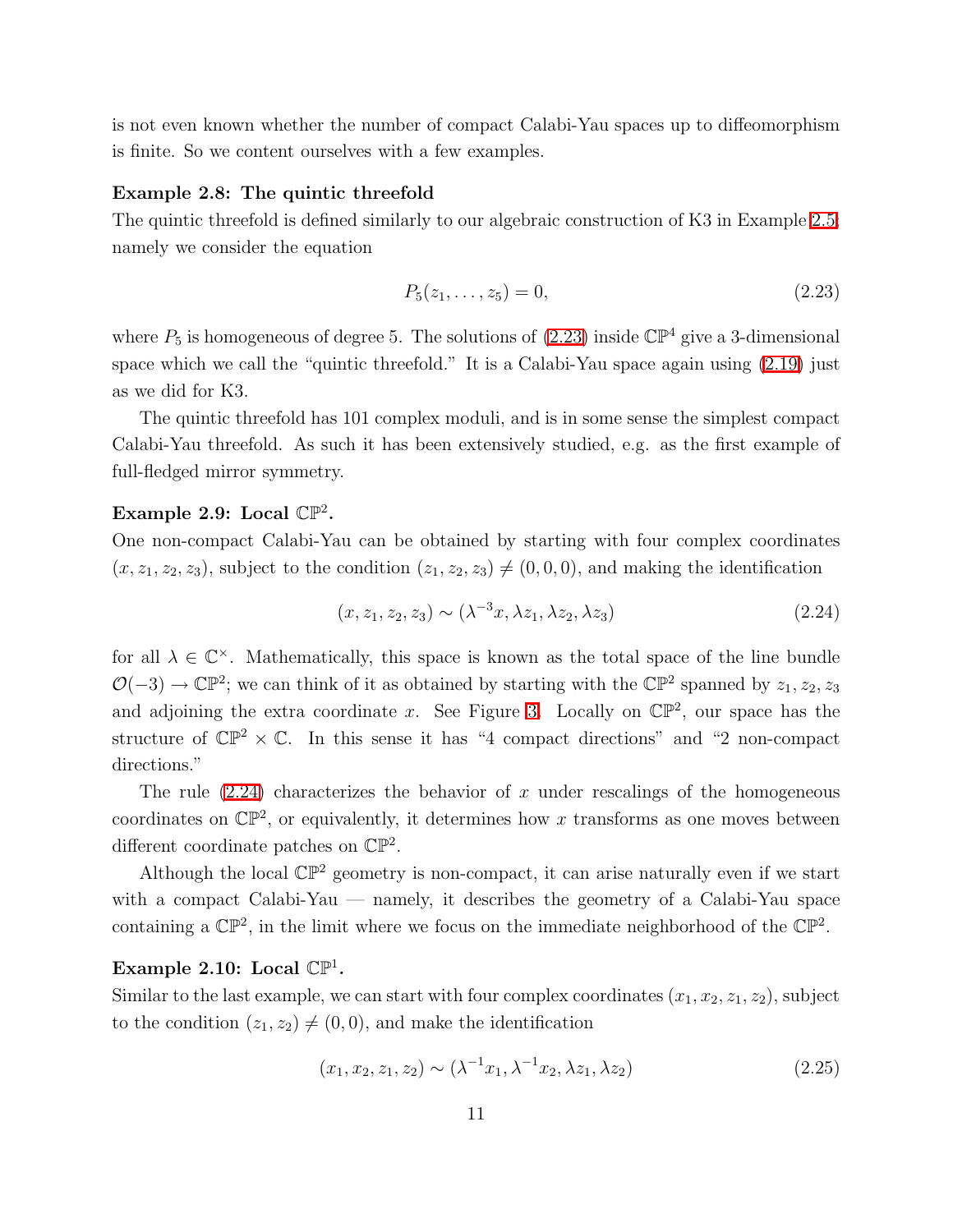

<span id="page-12-0"></span>Figure 3: A crude representation of the local  $\mathbb{CP}^2$  geometry,  $\mathcal{O}(-3) \to \mathbb{CP}^2$ .

for all  $\lambda \in \mathbb{C}^{\times}$ . This gives the total space of the line bundle  $\mathcal{O}(-1) \oplus \mathcal{O}(-1) \to \mathbb{CP}^1$ . Similarly to the previous example, it is obtained by starting with  $\mathbb{CP}^1$ , which has "2 compact directions," and then adjoining the coordinates  $x_1, x_2$ , which contribute "4 non-compact directions." See Figure [4.](#page-13-1)

This example is also known as the "resolved conifold," a name to which we will return in Section [2.4.](#page-13-0)

# Example 2.11: Local  $\mathbb{CP}^1\times \mathbb{CP}^1.$

Another standard example comes by starting with five complex coordinates  $(x, y_1, y_2, z_1, z_2)$ , with  $(y_1, y_2) \neq (0, 0)$  and  $(z_1, z_2) \neq (0, 0)$ , and making the identification

$$
(x, y_1, y_2, z_1, z_2) \sim (\lambda^{-2} \mu^{-2} x, \lambda y_1, \lambda y_2, \mu z_1, \mu z_2)
$$
\n(2.26)

for all  $\lambda, \mu \in \mathbb{C}^{\times}$ . This gives the total space of the line bundle  $\mathcal{O}(-2, -2) \to \mathbb{CP}^1 \times \mathbb{CP}^1$ . It has four compact directions and two non-compact directions.

#### Example 2.12: Deformed conifold.

All the local examples we discussed so far were "rigid," in other words, they had no deformations of their complex structure.<sup>2</sup> Now let us consider an example which is not rigid.

<sup>2</sup>Strictly speaking, this is a delicate statement in the non-compact case since we should specify what kind of boundary conditions we are imposing at infinity. When we say that these local examples are rigid we essentially mean that the compact part,  $\mathbb{CP}^1$  or  $\mathbb{CP}^2$ , has no complex deformations.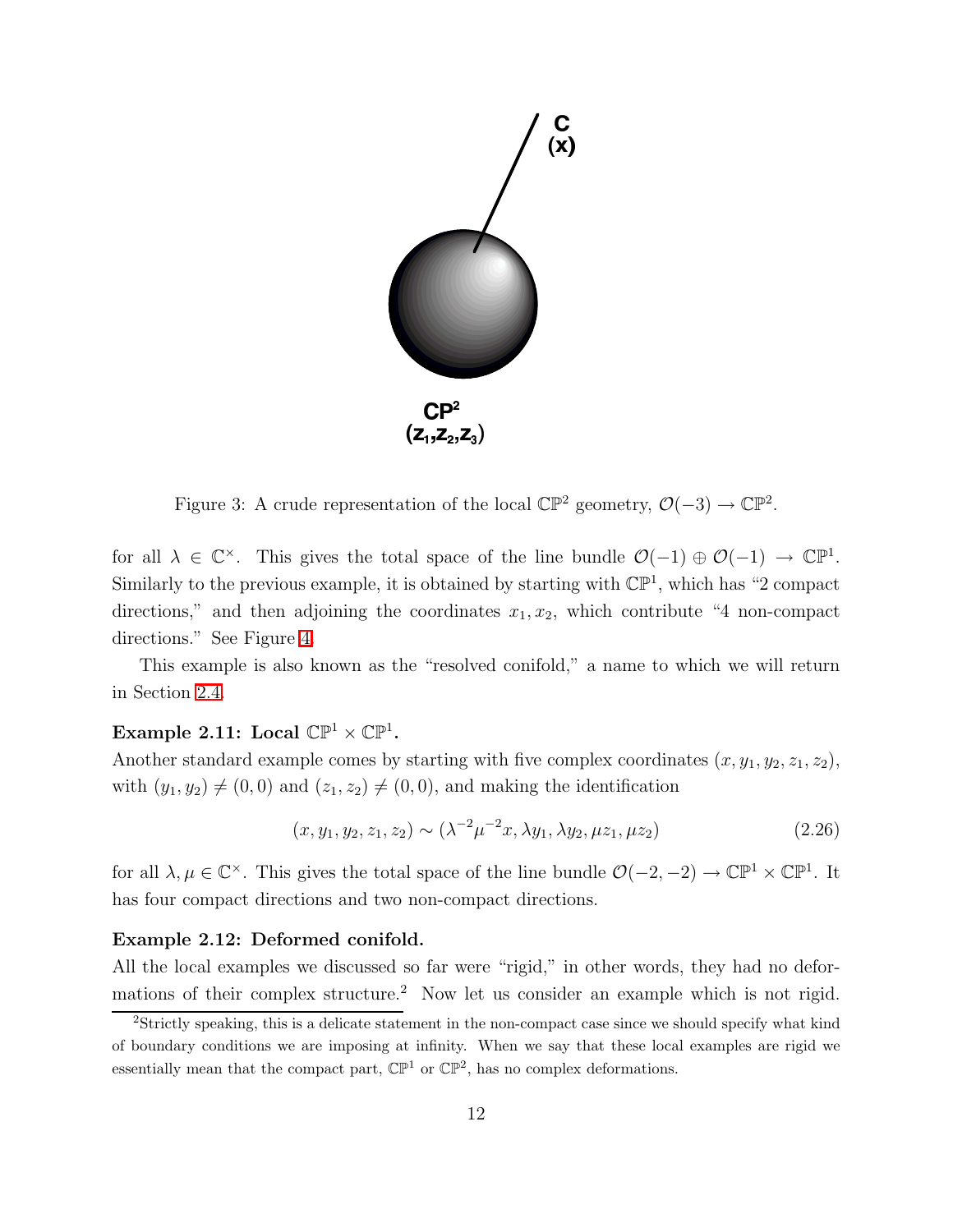

<span id="page-13-1"></span>Figure 4: A crude representation of the local  $\mathbb{CP}^1$  geometry,  $\mathcal{O}(-1) \oplus \mathcal{O}(-1) \to \mathbb{CP}^1$ .

Starting with the complex coordinates  $(x, y, z, t) \in \mathbb{C}^{4}$ , this time without any projective identification, we look at the space of solutions to

$$
xy - zt = \mu. \tag{2.27}
$$

This gives a Calabi-Yau 3-fold for any value  $\mu \in \mathbb{C}$ , so  $\mu$  spans the 1-dimensional moduli space of complex structures. If  $\mu = 0$  then the Calabi-Yau has a singularity at  $(x, y, z, t) =$  $(0, 0, 0, 0)$ , known as the "conifold singularity." For finite  $\mu$  it is smooth. Since we obtain the smooth Calabi-Yau from the singular one just by varying the parameter  $\mu$ , which deforms the complex structure, we call the smooth  $\mu \neq 0$  version the "deformed conifold." We will discuss it in more detail in Section [2.4.](#page-13-0)

### <span id="page-13-0"></span>2.4 Conifolds

<span id="page-13-2"></span>In the last section we introduced the singular conifold

<span id="page-13-3"></span>
$$
xy - zt = 0,\t\t(2.28)
$$

and the deformed conifold

$$
xy - zt = \mu. \tag{2.29}
$$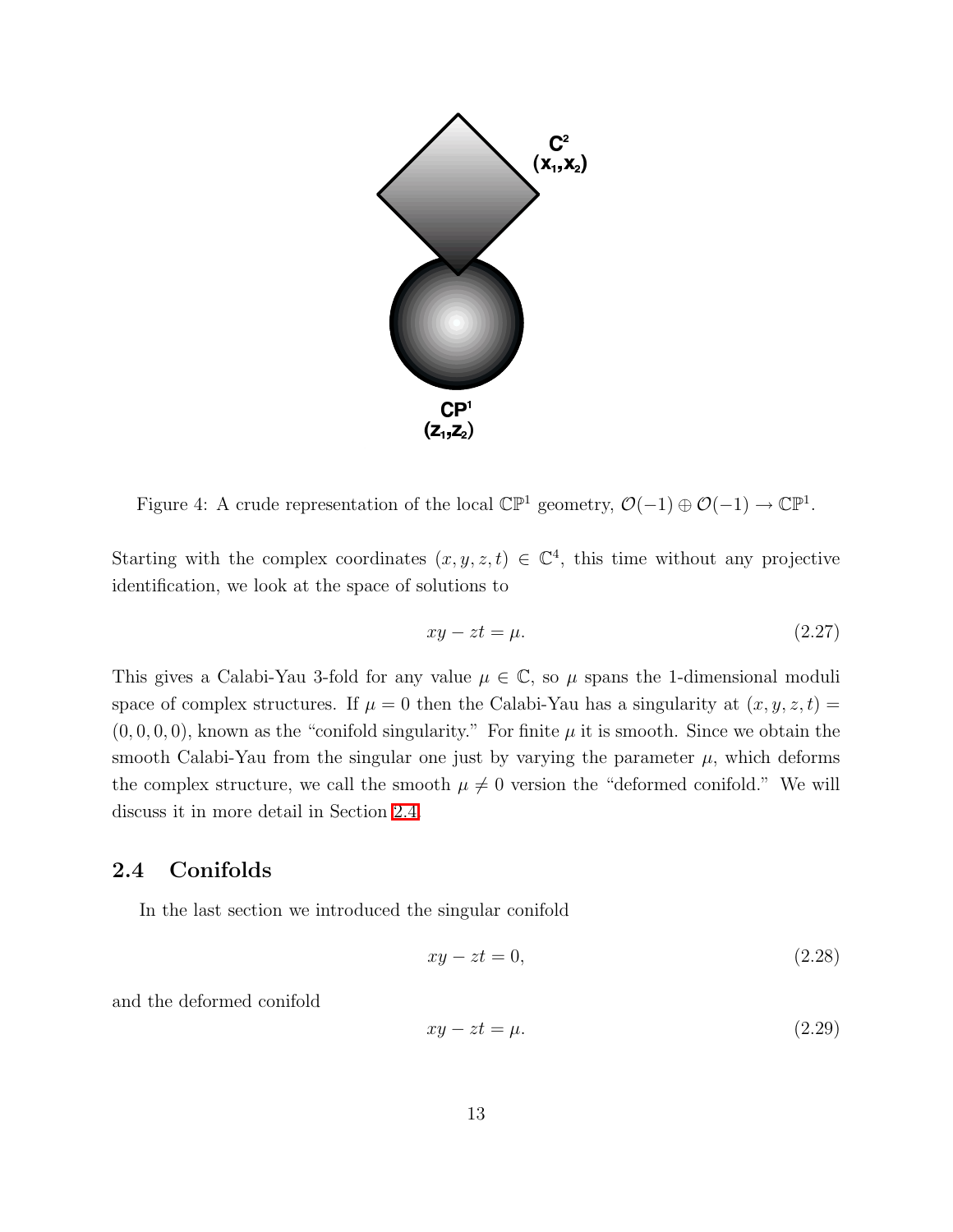Since the deformed conifold is such an important example it will be useful to describe it in another way. Namely, by a change of variables we can rewrite [\(2.29\)](#page-13-2) as

$$
x_1^2 + x_2^2 + x_3^2 + x_4^2 = r.
$$
\n(2.30)

Describing it this way it is easy to see that there is an  $S<sup>3</sup>$  in the geometry, namely, just look at the locus where all  $x_i \in \mathbb{R}$ . The full geometry where we include also the imaginary parts of  $x_i$  is in fact diffeomorphic to the cotangent bundle,  $T^*S^3$ .

This space is familiar to physicists as the phase space of a particle which moves on  $S^3$ ; it has three "position" variables labeling a point  $x \in S^3$  and three "momenta" spanning the cotangent space at  $x$ . Now we want to describe its geometry "near infinity," i.e. at large distances, similar to how we might describe the infinity of Euclidean  $\mathbb{R}^3$  as looking like a large  $S^2$ . In the case of  $T^*S^3$  the position coordinates are bounded, so looking near infinity means choosing large values for the momenta, which gives a large  $S<sup>2</sup>$  in the cotangent space  $\mathbb{R}^3$ . Therefore the infinity of  $T^*S^3$  should look like some  $S^2$  bundle over the position space  $S^3$ , i.e. locally on  $S^3$  it should look like  $S^2 \times S^3$ . It turns out that this is enough to imply that it is even globally  $S^2 \times S^3$ .

So at infinity the deformed conifold has the geometry of  $S^2 \times S^3$ . As we move from infinity toward the origin both  $S^2$  and  $S^3$  shrink, until the  $S^2$  disappears altogether, leaving just an  $S^3$  with radius r, which is the core of the  $T^*S^3$  geometry (the zero section of the cotangent bundle.) This is depicted on the left side of Figure [5.](#page-16-1)

<span id="page-14-0"></span>Now let us describe another way of smoothing the conifold singularity. First rewrite [\(2.28\)](#page-13-3) as

<span id="page-14-1"></span>
$$
\det \begin{pmatrix} x & z \\ t & y \end{pmatrix} = 0.
$$
 (2.31)

This equation is equivalent to the existence of nontrivial solutions to

$$
\begin{pmatrix} x & z \\ t & y \end{pmatrix} \begin{pmatrix} \xi_1 \\ \xi_2 \end{pmatrix} = 0.
$$
 (2.32)

Indeed, away from  $(x, y, z, t) = (0, 0, 0, 0), (2.31)$  $(x, y, z, t) = (0, 0, 0, 0), (2.31)$  just states that the matrix has rank 1, so  $(\xi_1, \xi_2)$  solving [\(2.32\)](#page-14-1) are unique up to an overall rescaling. So away from  $(x, y, z, t)$  $(0, 0, 0, 0)$  one could describe the singular conifold as the space of solutions to  $(2.32)$ , with  $(\xi_1, \xi_2) \neq (0, 0)$ , and with the identification

<span id="page-14-2"></span>
$$
(\xi_1, \xi_2) \sim (\lambda \xi_1, \lambda \xi_2) \tag{2.33}
$$

where  $\lambda \in \mathbb{C}^{\times}$ . But at  $(x, y, z, t) = (0, 0, 0, 0)$  something new happens: any pair  $(\xi_1, \xi_2)$ now solves [\(2.32\)](#page-14-1). Taking into account [\(2.33\)](#page-14-2),  $(\xi_1, \xi_2)$  parameterize a  $\mathbb{CP}^1$  of solutions. In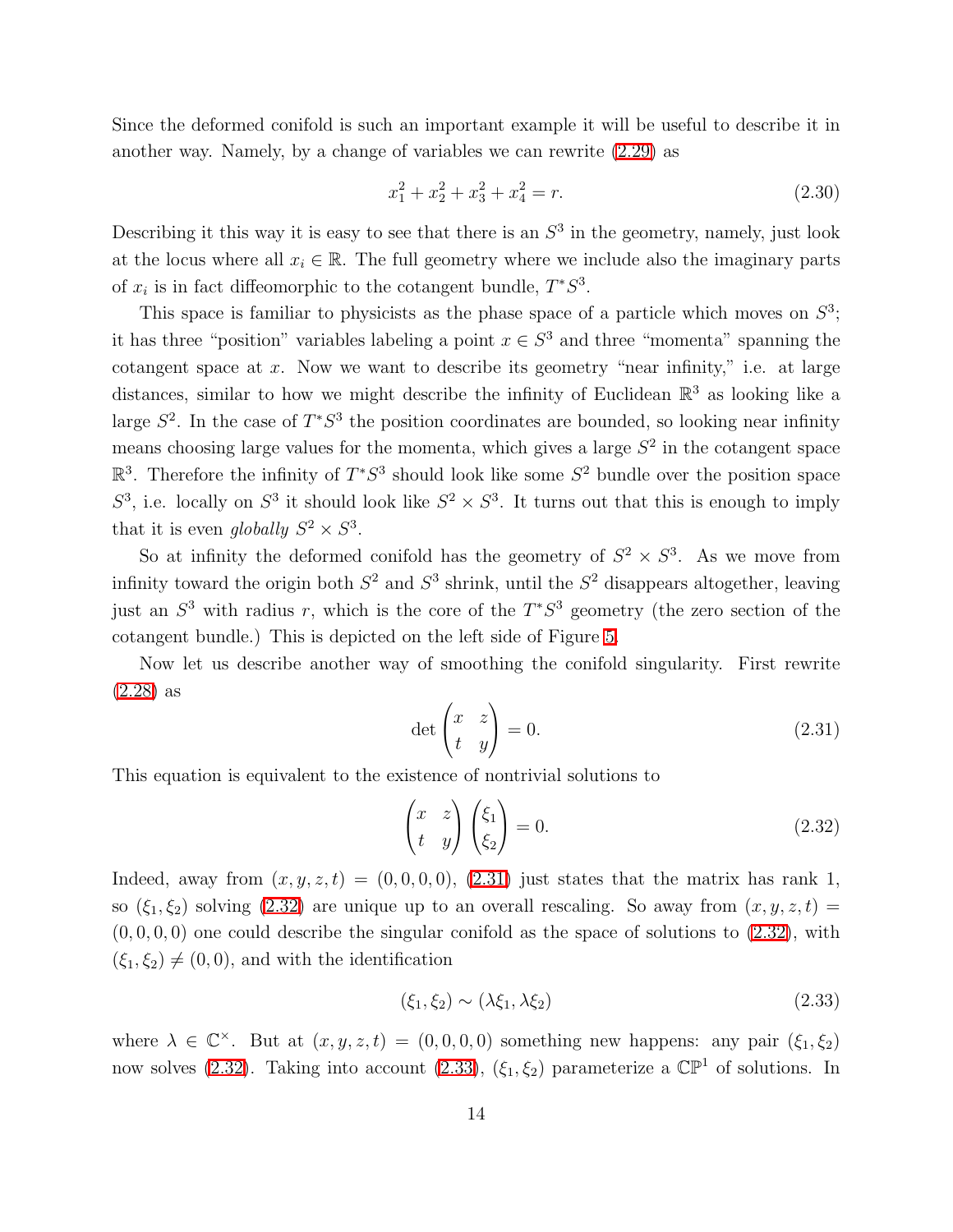summary,  $(2.28)$  and  $(2.32)$ ,  $(2.33)$  are equivalent, except that  $(x, y, z, t) = (0, 0, 0, 0)$  describes a single point in  $(2.28)$ , but a whole  $\mathbb{CP}^1$  in  $(2.32),(2.33)$  $(2.32),(2.33)$ . We refer to the space described by  $(2.32),(2.33)$  $(2.32),(2.33)$  $(2.32),(2.33)$  as the "resolved conifold." (In fact, it is isomorphic to the local  $\mathbb{CP}^1$  geometry of Example [2.10.](#page-11-2))

Mathematically this discussion would be summarized by saying that the resolved conifold is obtained by making a "small resolution" of the conifold singularity. We emphasize, however, that physically it is natural to consider this as a continuous process, contrary to the usual mathematical description in which it seems to be a discrete jump. This is because physically we consider the full Calabi-Yau metric rather than just the complex structure. Namely, the resolved conifold has a single Kähler modulus for its Calabi-Yau metric,<sup>3</sup> naturally parameterized by

$$
t = \text{vol}(\mathbb{CP}^1) = \int_{\mathbb{CP}^1} k + iB. \tag{2.34}
$$

In the limit  $t \to 0$ , the  $\mathbb{CP}^1$  shrinks to a point and the Calabi-Yau metric on the resolved conifold approaches the Calabi-Yau metric on the singular conifold. So the resolved conifold is obtained by a Kähler deformation of the metric without changing the complex structure.<sup>4</sup>

In summary, we have two different non-compact Calabi-Yau geometries, as depicted in Figure [5:](#page-16-1) the deformed conifold, which has one complex modulus  $r$  and no Kähler moduli, and the resolved conifold, which has no complex moduli but one Kähler modulus  $t$ ; we can interpolate from one space to the other by passing through the singular conifold geometry. The deformed conifold has a single  $S<sup>3</sup>$  at its heart, whose size is determined by r, while the resolved conifold has a single  $S^2$ , whose size is determined by t.

Note that from the perspective of Figure [5,](#page-16-1) the  $S^2$  and  $S^3$  which appear when we resolve the singular conifold seem very natural; in some sense they were both in the game even before resolving, as we see from the  $S^2 \times S^3$  at infinity. All three cases — deformed, singular, and resolved — look the same at infinity; they differ only near the tip of the cone. This is exactly what we expect since we were trying to study only localized deformations.

We will return to the conifold repeatedly in later sections. For more information about its geometry, including the explicit Calabi-Yau metrics, see [\[3\]](#page-76-2).

 $3$ Once again, we are here considering only variations of the metric which preserve suitable boundary conditions at infinity.

<sup>&</sup>lt;sup>4</sup>Mathematically, the resolved conifold and the singular conifold are not the same as complex manifolds, but they are birationally equivalent. Physically we want to consider birationally equivalent spaces as really having the same complex structure.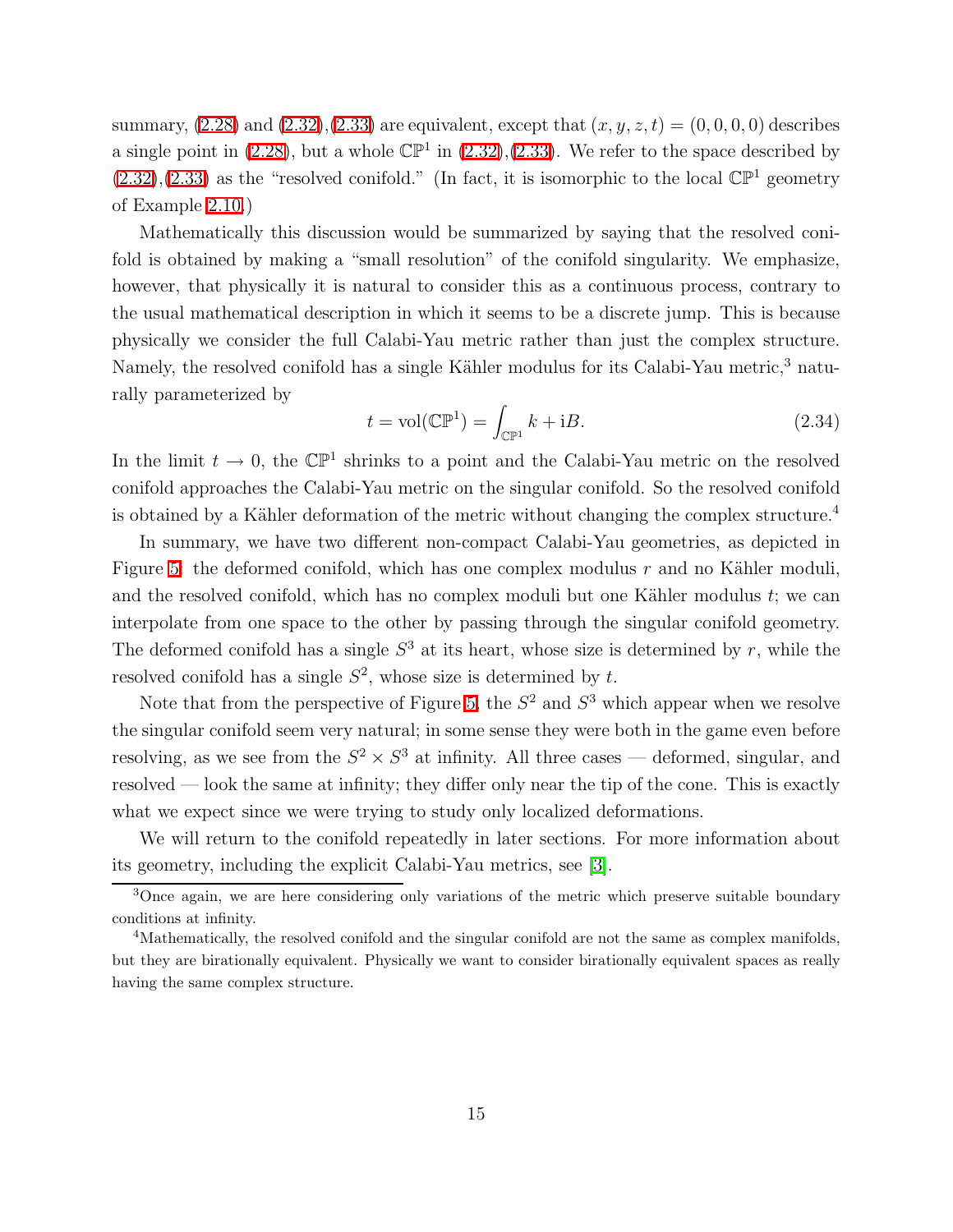

<span id="page-16-1"></span>Figure 5: The three conifold geometries: from left to right, deformed, singular and resolved. Both geometries look like  $S^2 \times S^3$  near infinity (the bottom of the figure); they are distinguished by whether the  $S^2$  or the  $S^3$  shrinks to zero size in the interior (the top of the figure.)

# <span id="page-16-0"></span>3 Toric geometry

Now we want to introduce a particularly convenient representation of a special class of algebraic manifolds, which includes and generalizes some of the examples we considered above. Mathematically this representation is called "toric geometry"; for a more detailed review than we present here, see e.g. [\[4\]](#page-76-3). As we will see, toric manifolds have two closely related virtues: first, they are easily described in terms of a finite amount of combinatorial data; second, they can be concretely realized via two-dimensional field theories of a particularly simple type.

We begin with the simplest of all toric manifolds.

### Example 3.1:  $\mathbb{C}^n$

Consider the *n*-complex-dimensional manifold  $\mathbb{C}^n$ , with complex coordinates  $(z_1, \ldots, z_n)$  and the standard flat metric, and parameterize it in an idiosyncratic way: writing

$$
z_i = |z_i|e^{i\theta_i},\tag{3.1}
$$

choose the coordinates  $((|z_1|^2, \theta_1), \ldots, (|z_n|^2, \theta_n))$ . This coordinate system emphasizes the symmetry  $U(1)^n$  which acts on  $\mathbb{C}^n$  by shifts of the  $\theta_i$ . It is also well suited to describing the symplectic structure given by the Kähler form  $k$ :

$$
k = \sum_{i} \mathrm{d}z_{i} \wedge \mathrm{d}\overline{z_{i}} = \sum_{i} \mathrm{d}|z_{i}|^{2} \wedge \mathrm{d}\theta_{i}.
$$
 (3.2)

Roughly, splitting the coordinates into  $|z_i|^2$  and  $\theta_i$  gives a factorization

<span id="page-16-2"></span>
$$
\mathbb{C}^n \approx \mathcal{O}^{n+} \times T^n,\tag{3.3}
$$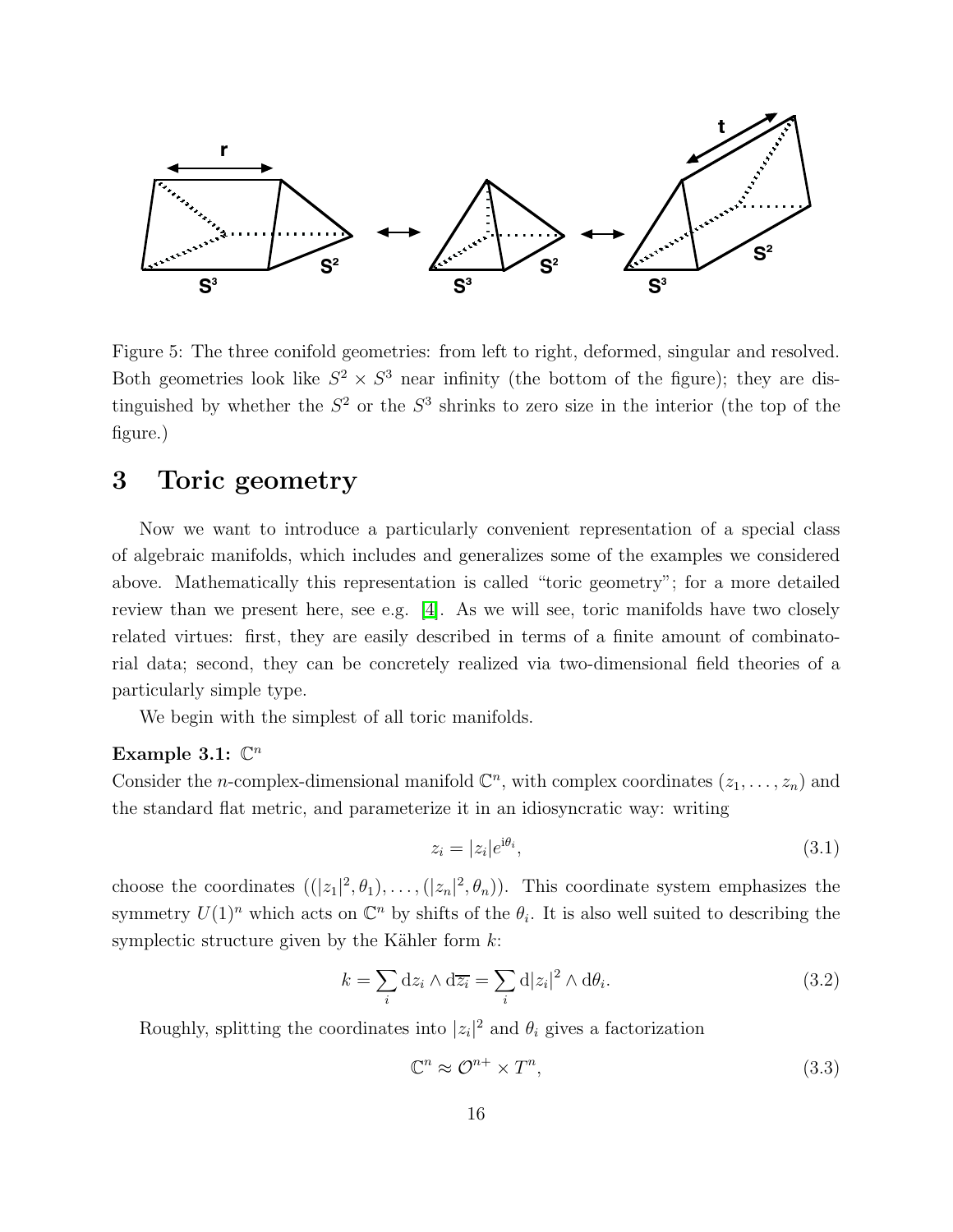

<span id="page-17-0"></span>Figure 6: The positive octant  $\mathcal{O}^{3+}$ , which is the toric base of  $\mathbb{C}^3$ .

where  $\mathcal{O}^{n+}$  denotes the "positive orthant"  $\{|z_i|^2 \geq 0\}$ , represented (for  $n = 3$ ) in Figure [6.](#page-17-0) Namely, at each point of  $\mathcal{O}^{n+}$  we have the product of n circles obtained by fixing  $|z_i|$ and letting  $\theta_i$  vary. However, when  $|z_i|^2 = 0$  the circle  $|z_i|e^{i\theta_i}$  degenerates to a single point. Therefore  $(3.3)$  is not quite precise, because the "fiber"  $T<sup>n</sup>$  degenerates at each boundary of the "base"  $\mathcal{O}^{n+}$ ; which circle of  $T^n$  degenerates is determined by which  $|z_i|^2$  vanishes, or more geometrically, by the direction of the unit normal to the boundary. When  $m > 1$  of the  $|z_i|^2$ vanish, which occurs at the intersection locus of  $m$  faces of the orthant, the corresponding m circles of  $T<sup>n</sup>$  degenerate. At the origin all n cycles have degenerated and  $T<sup>n</sup>$  shrinks to a single point.

In this sense all the information about the symplectic manifold  $\mathbb{C}^3$  is contained in Figure [6,](#page-17-0) which is called the "toric diagram" for  $\mathbb{C}^3$ . When looking at this diagram one always has to remember that there is a  $T^3$  over the generic point, and that this  $T^3$  degenerates at the boundaries, in a way determined by the unit normal. Despite the fact that the  $T<sup>3</sup>$  becomes singular at the boundaries, the full geometry of  $\mathbb{C}^3$  is of course smooth. (Of course, all this holds for general n as well as  $n = 3$ , but the analogue of Figure [6](#page-17-0) would be hard to draw in the general case.)

#### Example 3.2: Complex projective space

Next we want to give a toric representation for  $\mathbb{CP}^n$ . We first give a slightly different quotient presentation of this space than the one we used in  $(2.17)$ : namely, for any  $r > 0$ , we start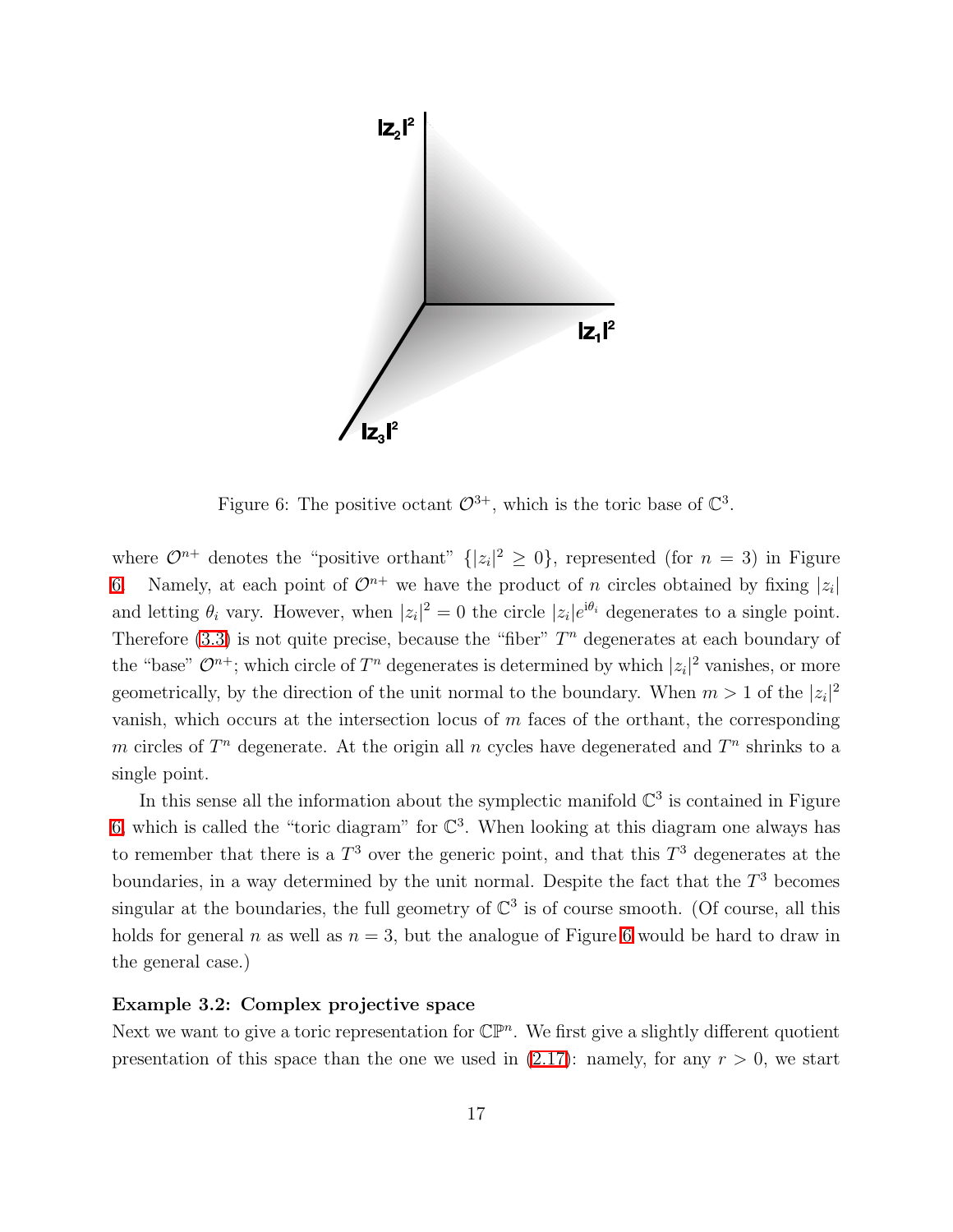

<span id="page-18-2"></span>Figure 7: The toric base of  $\mathbb{CP}^2$ ; geometrically it is just the two-dimensional interior of a triangle, but here we show it naturally embedded in  $\mathbb{R}^3$  and cut out by the condition [\(3.4\)](#page-18-0).

<span id="page-18-0"></span>with the  $2n + 1$ -sphere

$$
|z_1|^2 + \dots + |z_{n+1}|^2 = r,\tag{3.4}
$$

and then make the identification

<span id="page-18-1"></span>
$$
(z_1, \ldots, z_{n+1}) \sim (e^{i\theta} z_1, \ldots, e^{i\theta} z_{n+1})
$$
\n
$$
(3.5)
$$

for all real  $\theta$ . This is equivalent to our original "holomorphic quotient" definition, where we did not impose  $(3.4)$  but worked modulo arbitrary rescalings of the  $z_i$  instead of just phase rescalings; indeed, starting from that definition one can make a rescaling to impose [\(3.4\)](#page-18-0), and afterward one still has the freedom to rescale by a phase as in [\(3.5\)](#page-18-1). The presentation we are using now is more closely rooted in symplectic geometry.

This toric presentation is also natural from the physical point of view, as we now briefly discuss. The physical theory which describes the worldsheet of the superstring propagating on  $\mathbb{CP}^n$  is a two-dimensional quantum field theory known as the "supersymmetric nonlinear sigma model into  $\mathbb{CP}^n$ ." We will not discuss this sigma model in detail, but the crucial point is that in this case it can be obtained as the IR limit of an  $\mathcal{N} = (2, 2)$  supersymmetric linear sigma model with  $U(1)$  gauge symmetry [\[5\]](#page-76-4). Specifically, the coordinates  $z_i$  appear as the scalar components of 4 chiral superfields, all with  $U(1)$  charge 1. Then the physics of the vacua of the linear sigma model exactly mirrors our toric construction of  $\mathbb{CP}^n$ ; namely,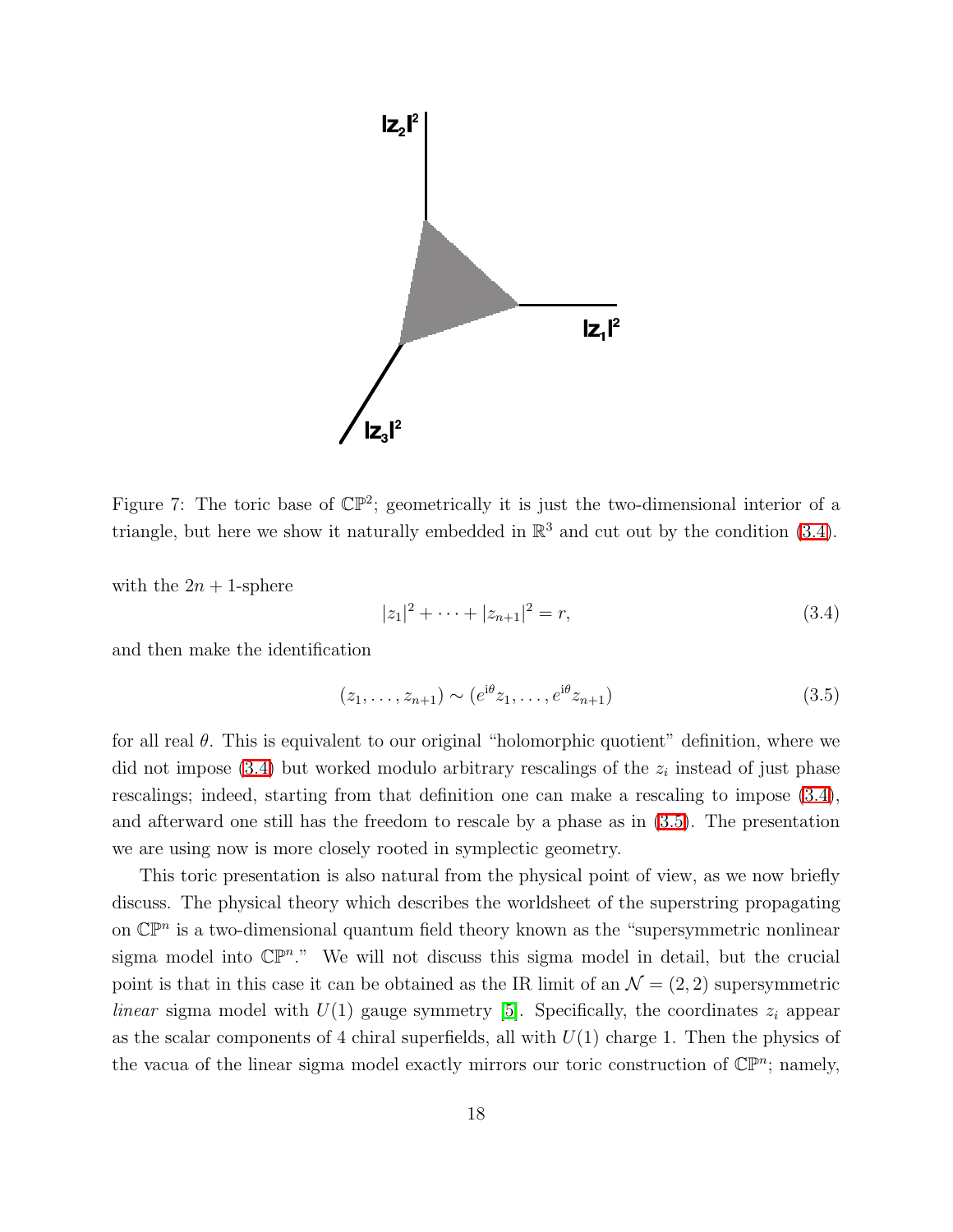

<span id="page-19-0"></span>Figure 8: The toric base of  $\mathbb{CP}^2$ . Over each boundary a cycle of the fiber  $T^2$  collapses; if we label the basis cycles as  $A$  and  $B$ , then the collapsing cycle over each boundary is as indicated.

the constraint [\(3.4\)](#page-18-0) is imposed by the D-terms, and the quotient [\(3.5\)](#page-18-1) is the identification of gauge equivalent field configurations. This construction, which we will generalize below when we discuss other toric varieties, turns out to be extremely useful for the study of the topological string on such spaces; we will see some examples of its utility in later sections.

Note that in our toric presentation of  $\mathbb{CP}^n$  we have the parameter  $r > 0$ , which did not appear in the holomorphic quotient. This parameter appears naturally in the gauged linear sigma model (as a Fayet-Iliopoulos parameter), where one sees directly that it corresponds to the size of  $\mathbb{C}\mathbb{P}^n$ .

Now we want to use this presentation to draw the toric diagram. As for  $\mathbb{C}^n$ , the toric base lies in the space coordinatized by the  $|z_i|^2$ . In the present case we have to impose [\(3.4\)](#page-18-0), so the base turns out to be an *n*-dimensional simplex; for example, in the case of  $\mathbb{CP}^2$  it is just a triangle, as shown in Figure [7.](#page-18-2) Over each point of the base we have a  $T^2$  fiber generated by shifts of  $\theta_i$  (naively this would give a  $T^3$  for  $\theta_1, \theta_2, \theta_3$ , but the identification [\(3.5\)](#page-18-1) reduces this to  $T^2$ .) A cycle of  $T^2$  collapses over each boundary of the triangle, as indicated in Figure [8.](#page-19-0)

### Example 3.3: Local  $\mathbb{CP}^2$

To get a toric presentation of a Calabi-Yau manifold we have to choose a non-compact example. The construction is closely analogous to what we did above to construct  $\mathbb{CP}^n$ ; namely, for  $r > 0$ , we start with

<span id="page-19-1"></span>
$$
-3|z_0|^2 + |z_1|^2 + |z_2|^2 + |z_3|^2 = r,
$$
\n(3.6)

and then make the additional identification

$$
(z_0, z_1, z_2, z_3) \sim (e^{-3i\theta} z_0, e^{i\theta} z_1, e^{i\theta} z_2, e^{i\theta} z_3), \tag{3.7}
$$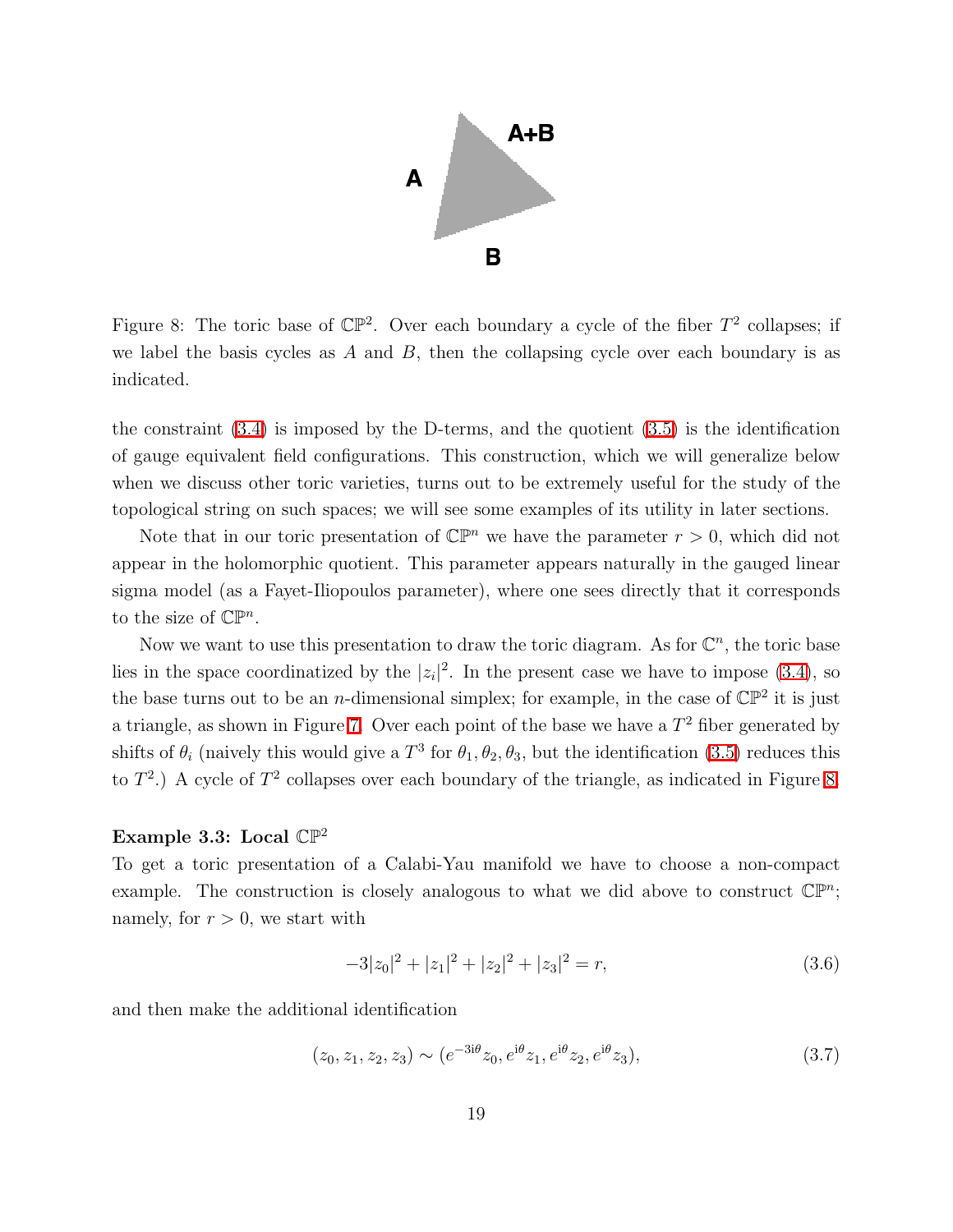

<span id="page-20-0"></span>Figure 9: The toric base of the local  $\mathbb{CP}^2$  geometry.

for any real  $\theta$ . In the gauged linear sigma model of [\[5\]](#page-76-4) this is realized by taking four chiral superfields with  $U(1)$  charges (-3, 1, 1, 1). Actually, the fact that the local  $\mathbb{CP}^2$  geometry is Calabi-Yau can also be understood naturally in the gauged linear sigma model: the condition  $c_1 = 0$  turns out to be equivalent to the statement that the sum of the  $U(1)$  charges vanishes, which in turn implies vanishing of the 1-loop beta function.

We can also draw the toric diagram for this case. Introducing the notation  $p_i = |z_i|^2$ , the base is spanned by the four real coordinates  $p_0, p_1, p_2, p_3$ , subject to the condition [\(3.6\)](#page-19-1), which can be solved to eliminate  $p_0$ ,

$$
p_0 = \frac{1}{3}(p_1 + p_2 + p_3 - r). \tag{3.8}
$$

The condition that all  $p_i > 0$  then becomes

$$
p_1 + p_2 + p_3 > r,\t\t(3.9)
$$

$$
p_1 > 0,\t\t(3.10)
$$

$$
p_2 > 0,\t\t(3.11)
$$

$$
p_3 > 0. \t\t(3.12)
$$

So the toric base is the positive octant in  $\mathbb{R}^3$  with a corner chopped off, as shown in Figure [9.](#page-20-0) The triangle at the corner represents the  $\mathbb{CP}^2$  at the core of the geometry, just as in the previous example.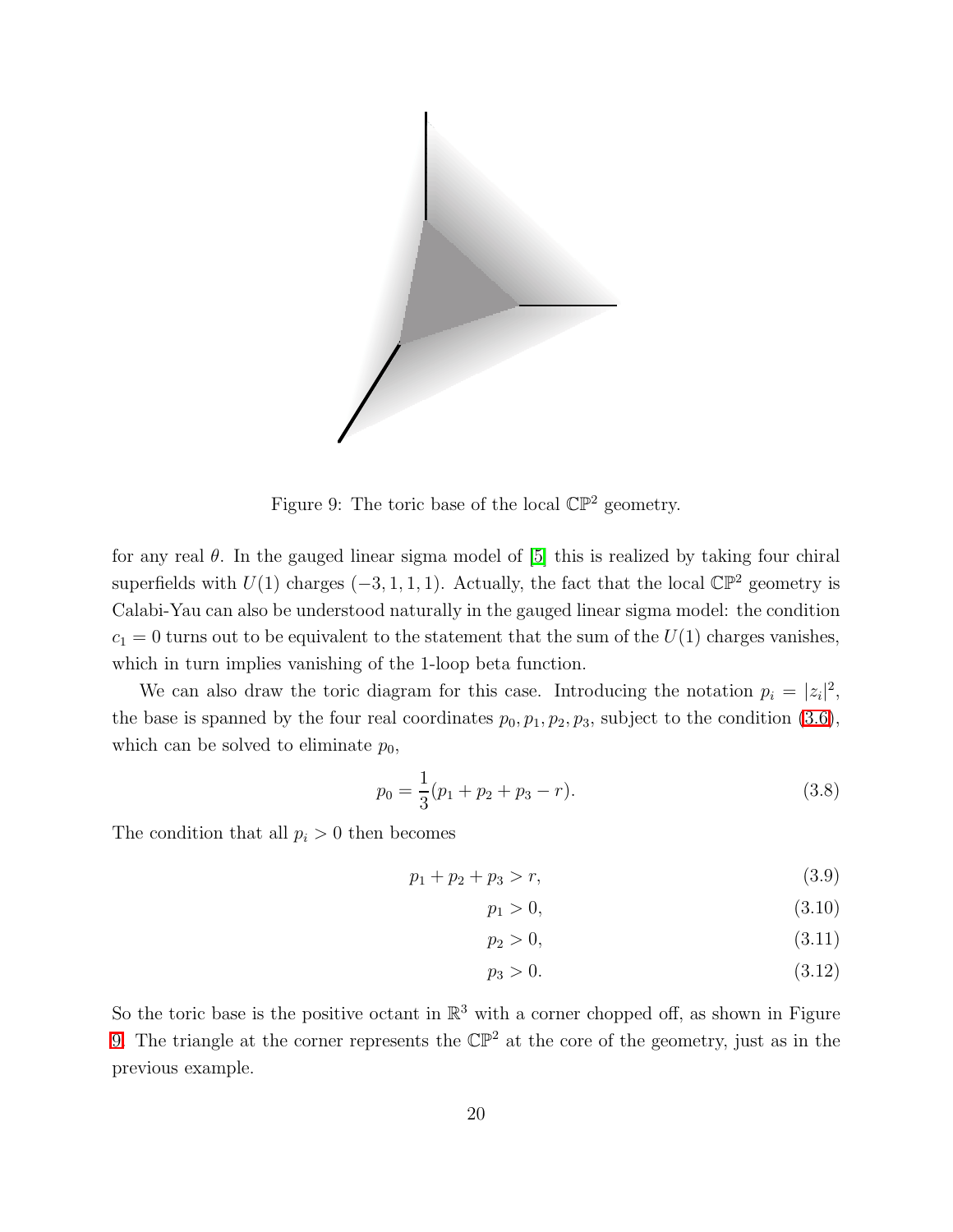

<span id="page-21-0"></span>Figure 10: The toric base of the local  $\mathbb{CP}^1$  geometry.

### Example 3.4: Local  $\mathbb{CP}^1$

A similar construction gives the toric diagram for the local  $\mathbb{CP}^1$  geometry,  $\mathcal{O}(-1)\oplus \mathcal{O}(-1) \rightarrow$  $\mathbb{CP}^1$ , from Example [2.10.](#page-11-2) One obtains in this case Figure [10.](#page-21-0) One feature of interest is the  $\mathbb{CP}^1$  at the core of the geometry, which can be easily seen as the line segment in the middle. (To see that the line segment indeed represents the topology of  $\mathbb{CP}^1$ , recall that along this segment two of the three circles of the fiber  $T^3$  are degenerate, so that one just has an  $S^1$  in the fiber; moving along the segment, this  $S^1$  then sweeps out a  $\mathbb{CP}^1$ ; indeed, the  $S^1$ degenerates at the two ends of the segment, which are identified with the north and south poles of  $\mathbb{CP}^1$ .) Furthermore it is easy to read off the volume of this  $\mathbb{CP}^1$  from the toric diagram: the Kähler form in this geometry is  $k = dp_i \wedge d\theta_i$ , and integrating it just gives  $2\pi\Delta p$ , i.e. the length of the line segment!<sup>5</sup>

This example illustrates a general feature: finite segments (or more generally finite simplices) of the toric diagram correspond to compact cycles in the geometry, and the sizes of the simplices correspond to the volumes of the cycles.

### Example 3.5: Local  $\mathbb{CP}^1 \times \mathbb{CP}^1$

We can give a toric construction for this case as well, again parallel to the holomorphic construction we gave above; in gauged linear sigma model terms it would correspond to

 $5W$ e are using a fact about Kähler geometry, namely, the volume of a holomorphic cycle is just obtained by integrating k over the cycle.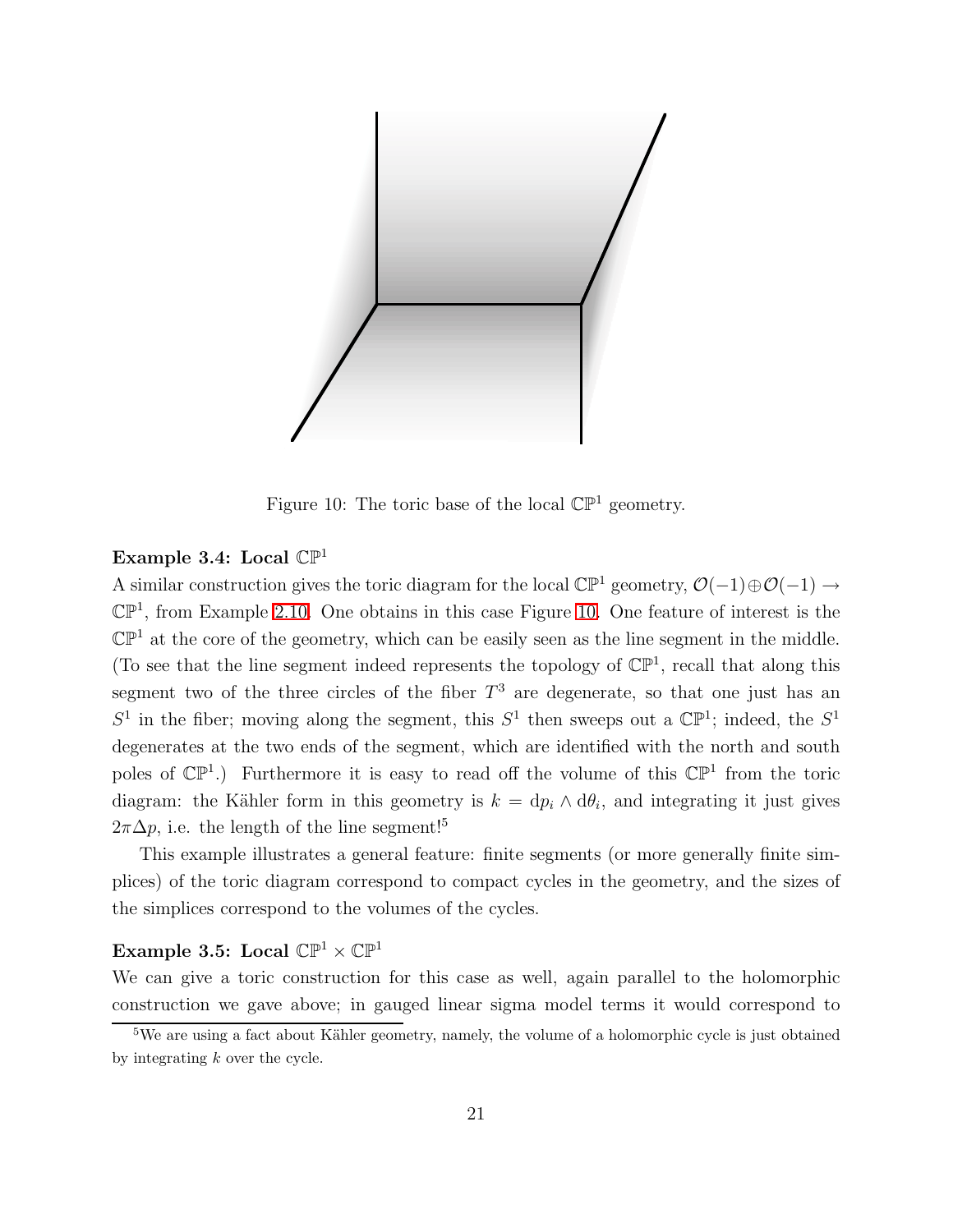

<span id="page-22-1"></span>Figure 11: The toric base of the local  $\mathbb{CP}^1 \times \mathbb{CP}^1$  geometry.

having 5 chiral superfields and two  $U(1)$  gauge groups, with the charges  $(-2, 1, 1, 0, 0)$  and  $(-2, 0, 0, 1, 1)$ . (Note that the charges under both  $U(1)$  groups sum to zero as required for one-loop conformality.) The corresponding toric diagram is the "oubliette" shown in Figure [11.](#page-22-1)

Our list of toric Calabi-Yaus has included only non-compact examples, but we should note that it is also possible to construct compact Calabi-Yaus using the techniques of toric geometry. Indeed, we have already done so in Examples [2.5](#page-8-3) and [2.8,](#page-11-3) where we started with the toric manifolds  $\mathbb{CP}^3$  and  $\mathbb{CP}^4$  respectively and then imposed some extra algebraic relations on the coordinates to obtain a Calabi-Yau. A similar construction can be performed starting with a more general toric manifold, and this gives a large class of interesting examples of compact Calabi-Yau spaces. This construction is also natural from the physical point of view: in the gauged linear sigma model, imposing an algebraic relation on the coordinates corresponds to introducing a superpotential.

# <span id="page-22-0"></span>4 The topological string

With the geometrical preliminaries behind us, we are now ready to move on to physics. In this section we will sketch the definition of the topological string. First we describe the twodimensional field theories which are underlying the physical string theory. Next we discuss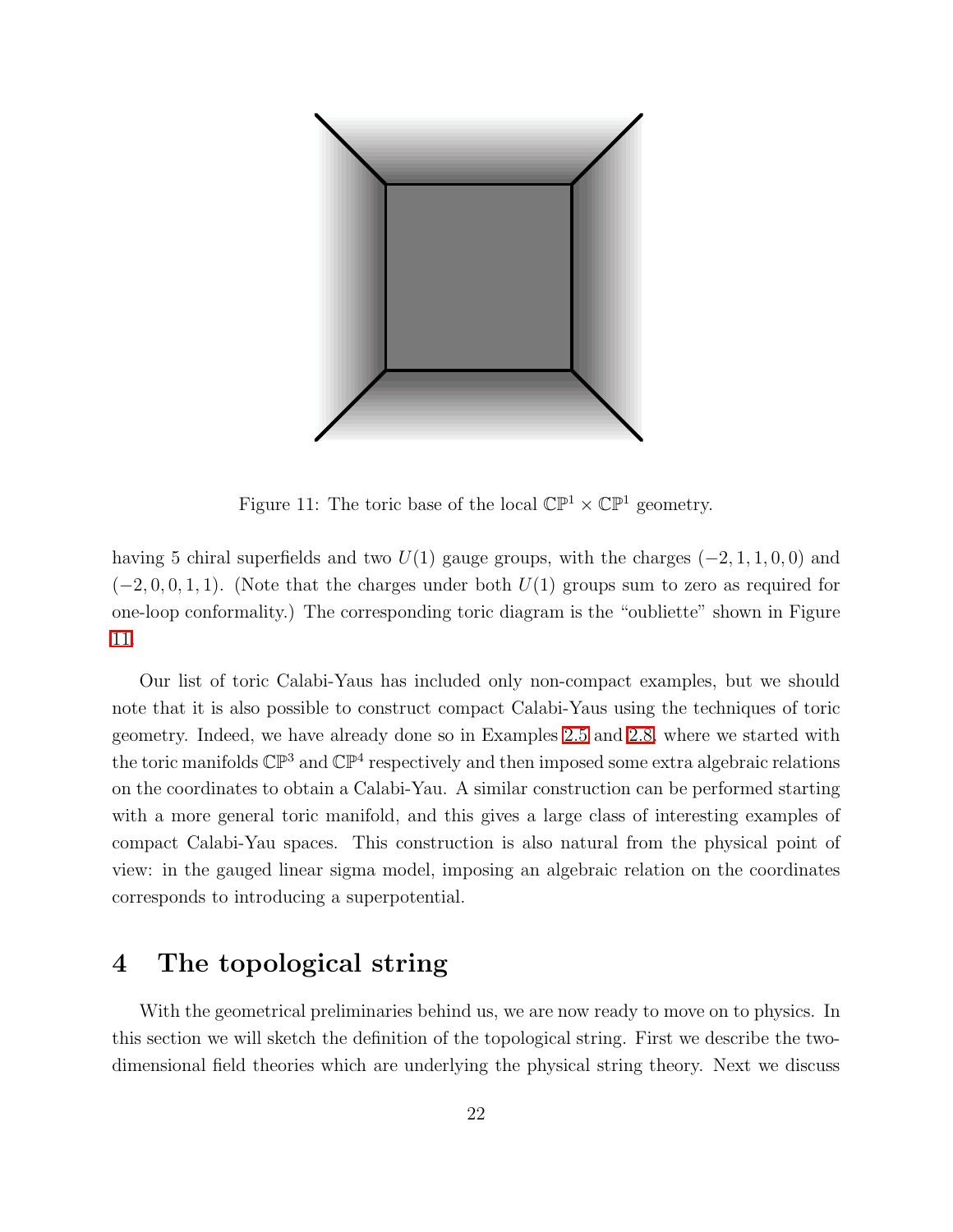the "twisting" procedure which converts the ordinary field theory into its topological cousin, and how to extend this field theory to the full-fledged string theory. After this discussion we will be in a position to appreciate why Calabi-Yau threefolds are particularly relevant spaces for the topological string. We then plunge into a discussion of the two different variations of the topological string (A and B models) and their observables, with a brief intermezzo on their holomorphic properties, and finish with a description of exactly what is computed by the topological string at genus zero.

### <span id="page-23-0"></span>4.1 Sigma models and  $\mathcal{N} = (2, 2)$  supersymmetry

The string theories in which we will be interested (both the ordinary physical version and the topological version) have to do with maps from a surface  $\Sigma$  to a target space X. Roughly, in string theory one integrates over all such maps  $\phi : \Sigma \to X$  as well as over metrics on  $\Sigma$ , weighing each map by the Polyakov action:<sup>6</sup>

$$
\int D\phi \ Dg \ e^{-\int_{\Sigma} |\partial \phi|^2}.
$$
\n(4.1)

The integral over  $\phi$  alone defines a two-dimensional quantum field theory which is called a "sigma model into  $X$ "; its saddle points are locally area-minimizing surfaces in  $X$ . Because we are integrating both over  $\phi$  and over metrics on  $\Sigma$ , one often describes the string theory as obtained by coupling the sigma model to two-dimensional quantum gravity.

Classically, the sigma model action depends only on the conformal class of the metric g, so that the integral over metrics can be reduced to an integral over conformal structures — or equivalently, to an integral over complex structures on  $\Sigma$ . For the string theory to be well defined we need this property to persist at the quantum level, but this turns out to be a nontrivial restriction on the allowed  $X$ ; namely, requiring that the sigma model should be conformally invariant even after including one-loop quantum effects on  $\Sigma$ , one finds the condition that X should be Ricci flat.

For generic  $X$  one might expect even more conditions to appear when one considers higher-loop quantum effects; this does happen in the bosonic string, but mercifully not in the superstring provided that  $X$  is Kähler. The reason why the Kähler condition is so effective in suppressing quantum corrections is that it is related to  $(2, 2)$  supersymmetry of the 2-dimensional sigma model, and hence implies bose/fermi cancellations in loops on the worldsheet.<sup>7</sup> This  $(2, 2)$  supersymmetry is also crucial for the definition of the topological string, so we now discuss it in more detail.

 $6$ Actually, this is the Polyakov action for the bosonic string; we are really interested in the superstring, for which there are extra fermionic degrees of freedom, but we are suppressing those for simplicity.

<sup>7</sup>Note that this "worldsheet" supersymmetry is different from the spacetime supersymmetry we discussed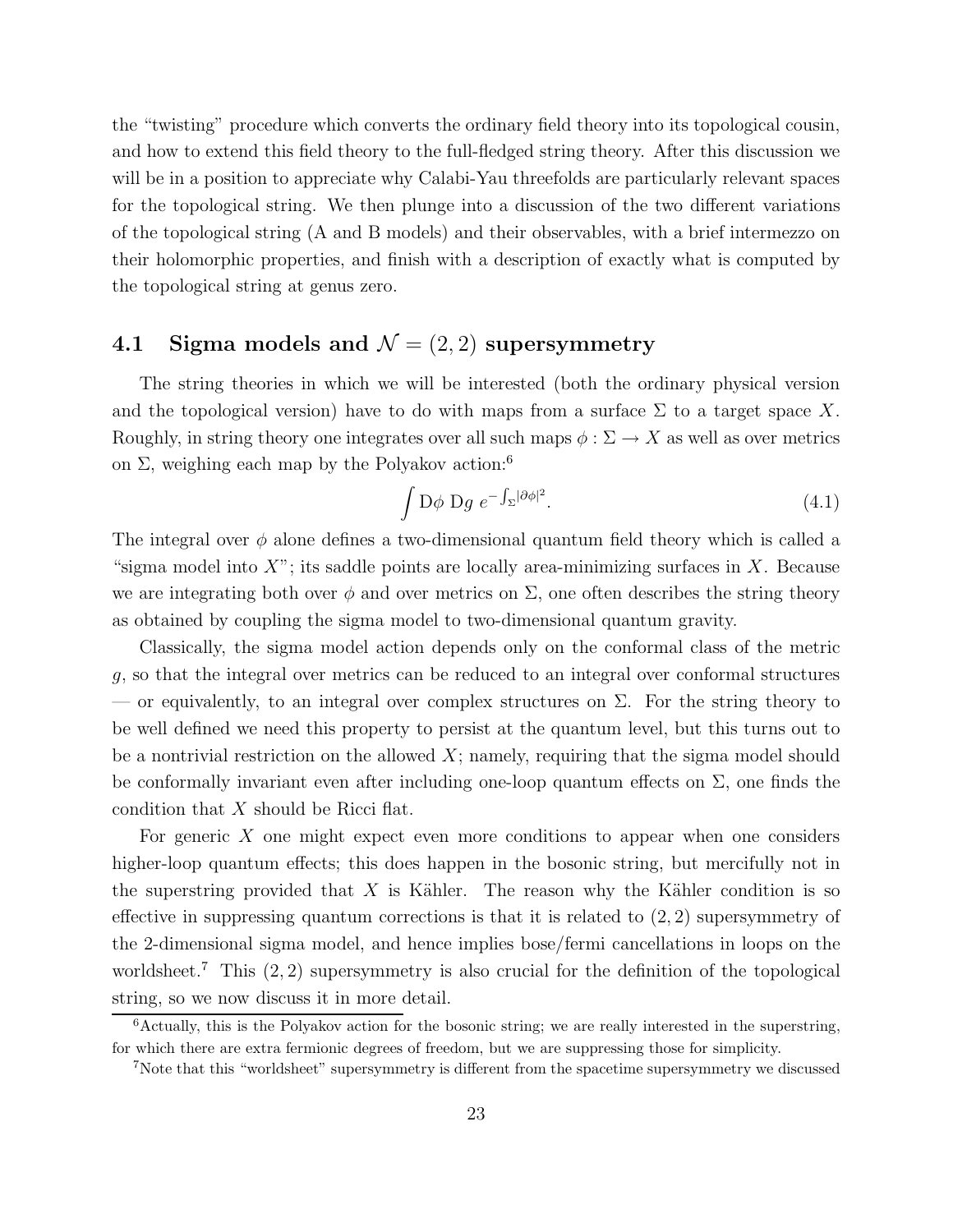The statement of  $\mathcal{N} = 2$  supersymmetry means that there are 4 worldsheet currents

<span id="page-24-1"></span>
$$
J, G^+, G^-, T, \tag{4.2}
$$

with spins  $1, \frac{3}{2}$  $\frac{3}{2}$ ,  $\frac{3}{2}$  $\frac{3}{2}$ , 2 respectively, and with prescribed operator product relations. These operators get interpreted as follows: T is the usual energy-momentum tensor;  $G^{\pm}$  are conserved supercurrents for two worldsheet supersymmetries;  $J$  is the conserved current for the  $U(1)$ R-symmetry of the  $\mathcal{N} = 2$  algebra, under which  $G^{\pm}$  have charges  $\pm 1$ . The modes of these currents act on the Hilbert space of the worldsheet theory.

In the case of the sigma model on  $X$ , these currents are analogous (in the "B-model" case — see below) to the operators

$$
\deg, \overline{\partial}, \overline{\partial}^{\dagger}, \Delta \tag{4.3}
$$

acting on  $\Omega^*(LX)$ , the space of differential forms on the loop space of X. (This analogy arises because the loop space is roughly the configuration space of the sigma model on  $X$ .) This identification suggests that among the operator product relations of the  $\mathcal{N}=2$  algebra should be

$$
(G^+)^2 \sim 0,\tag{4.4}
$$

$$
(G-)2 \sim 0,
$$
\n
$$
(4.5)
$$

$$
G^+G^- \sim T + J; \tag{4.6}
$$

these relations indeed hold and they will play a particularly important role in what follows.

In the case where  $X$  is Calabi-Yau, so that the sigma model is conformal, we can make a further refinement: each of the currents [\(4.2\)](#page-24-1) is a sum of two commuting copies, one "leftmoving" (holomorphic) and one "right-moving" (antiholomorphic). We thus obtain two copies of the  $\mathcal{N}=2$  algebra, which we write  $(J, G^{\pm}, T)$  and  $(\overline{J}, \overline{G}^{\pm}, \overline{T})$ ; this split structure is referred to as  $\mathcal{N} = (2, 2)$  supersymmetry. This structure of  $\mathcal{N} = (2, 2)$  superconformal field theory — the operators listed above as well as the Hilbert space on which they act should be regarded as an invariant associated to the Calabi-Yau manifold  $X$ ; from it one can recover various more well-known invariants such as the Dolbeault cohomology groups of  $X$ , but the full superconformal field theory is a considerably more subtle object, as we will see.

### <span id="page-24-0"></span>4.2 Twisting the  $\mathcal{N} = (2, 2)$  supersymmetry

Given an  $\mathcal{N} = (2, 2)$  superconformal field theory as described in the previous section, there is an important construction which produces a "topological" version of the theory. in the previous section, although the Kähler condition on  $X$  is ultimately responsible for both, and there are arguments which relate one to the other.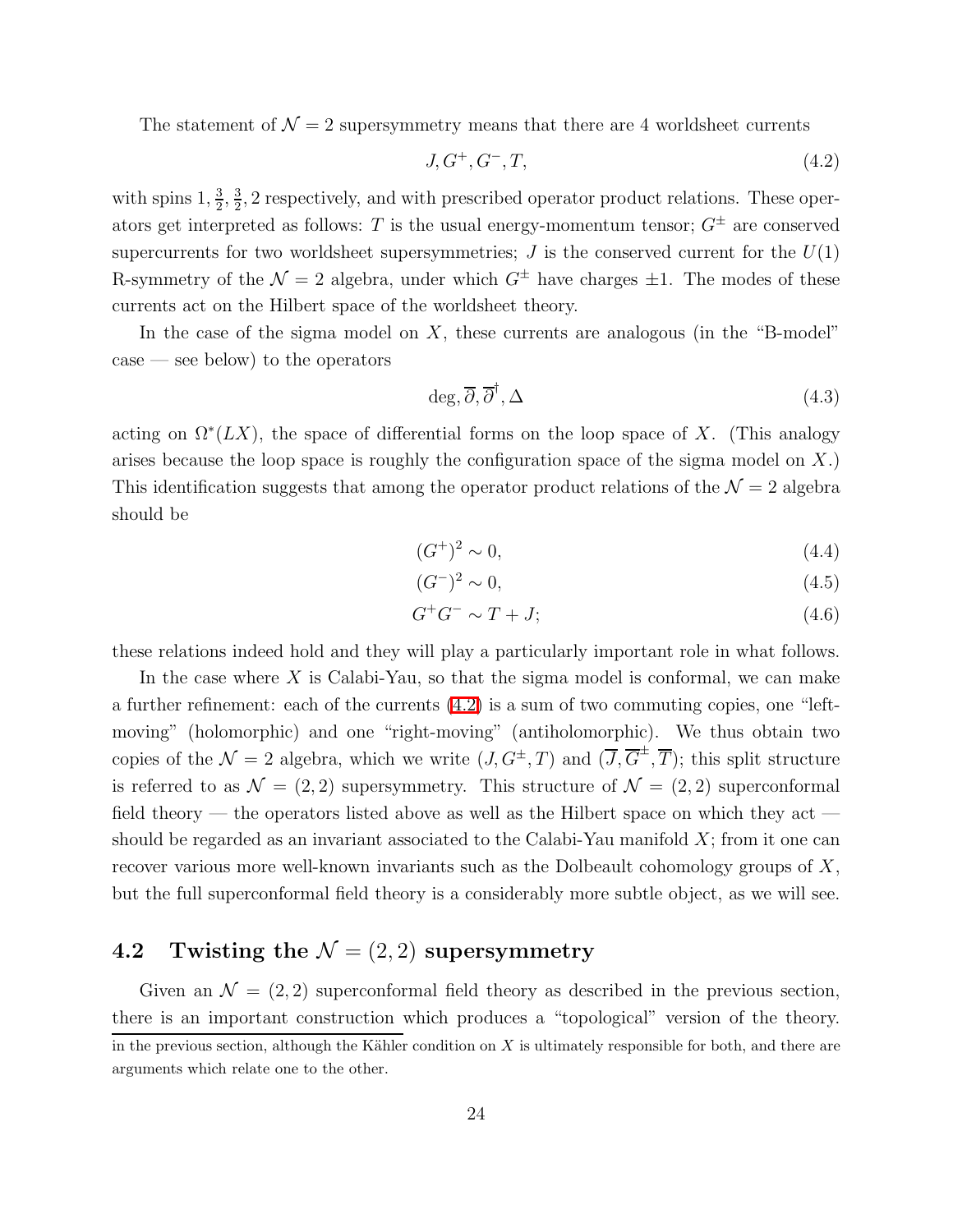One can think of this procedure as analogous to the passage from the de Rham complex  $\Omega^*(X)$  to its cohomology  $H^*(X)$ : while the cohomology contains less information than the full de Rham complex, the information it does contain is far more easily organized and understood. So how do we construct this topological version of the SCFT? Guided by the relation  $(G^+)^2 \sim 0$  and the above analogy, we might try to form the cohomology of the zero mode of  $G^+$ . In fact this is not quite possible, because  $G^+$  has the wrong spin, namely 3/2; in order to obtain a scalar zero mode we need to begin with an operator of spin 1.

<span id="page-25-1"></span>This problem can be overcome, as explained in [\[6\]](#page-76-5) (see also [\[7\]](#page-77-0)), by "twisting" the sigma model. The twist can be understood in various ways, but one way to describe it is as a shift in the operator T:

$$
T_{\text{new}} = T_{\text{old}} - \frac{1}{2} \partial J. \tag{4.7}
$$

This shift has the effect of changing the spins of all operators by an amount proportional to their  $U(1)$  charge q,

$$
S_{\text{new}} = S_{\text{old}} - \frac{1}{2}q. \tag{4.8}
$$

After this shift the operators  $(G^+, J)$  have spin 1 while  $(T, G^-)$  have spin 2.<sup>8</sup> Now we can define  $Q = G_0^+$ , which makes sense on arbitrary  $\Sigma$  and obeys  $Q^2 = 0$ , and restrict our attention to only observables which are annihilated by Q.

In this context one often calls Q a "BRST operator," since the restriction to observables annihilated by a nilpotent fermionic Q is precisely how one implements gauge invariance in the BRST formalism for quantization of gauge theories. Here we have not obtained Q from the BRST procedure. Nevertheless, the structure of the twisted  $\mathcal{N}=2$  algebra is isomorphic to one which is obtained from the usual BRST procedure, namely that of the bosonic string. In that case one has currents  $(Q, J<sub>ghost</sub>)$  of spin 1 and  $(T, b)$  of spin 2, where  $(Q, b)$  are the BRST current and antighost corresponding to the diffeomorphism symmetry on the bosonic string worldsheet<sup>9</sup>; the isomorphism to the twisted  $\mathcal{N} = (2, 2)$  algebra is

$$
(G^+, J, T, G^-) \leftrightarrow (Q, J_{\text{ghost}}, T, b). \tag{4.9}
$$

### <span id="page-25-0"></span>4.3 Constructing the string correlation functions

In the last subsection we noted that the twisted  $\mathcal{N}=2$  algebra is isomorphic to a subalgebra of the symmetry algebra of the bosonic string. In particular, this subalgebra includes the b antighost, which is the crucial element needed for the computation of correlation functions

<sup>&</sup>lt;sup>8</sup>Note that although  $G^{\pm}$  now have integer spin, they still obey fermionic statistics!

<sup>&</sup>lt;sup>9</sup>We are using the notation  $Q$  both for the current in the bosonic string and for its zero mode.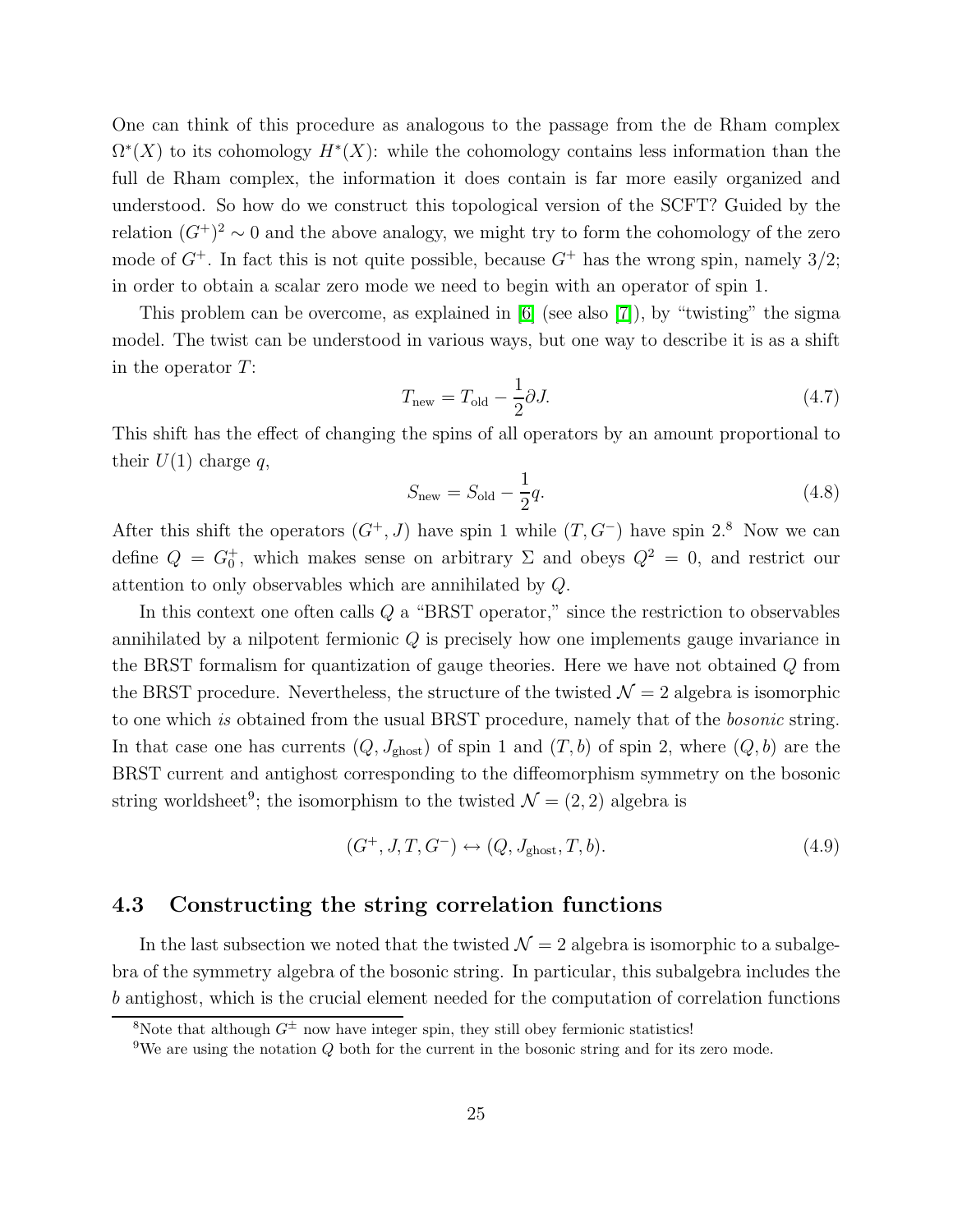in the bosonic string. Namely, the b antighost provides the link between CFT correlators, computed on a fixed worldsheet  $\Sigma$ , and string correlators, which involve integrating over all metrics on  $\Sigma$ ; one sees this link by performing the Faddeev-Popov procedure, which reduces the integral over metrics on  $\Sigma$  to an integral over the moduli space  $\mathcal{M}_g$  of genus g Riemann surfaces, with the  $b$  ghosts providing the measure. The genus  $q$  free energy of the bosonic string obtained in this way  $is^{10}$ 

<span id="page-26-0"></span>
$$
\int_{\mathcal{M}_g} \langle |\prod_{i=1}^{3g-3} b(\mu_i)|^2 \rangle.
$$
\n(4.10)

Here the symbol  $\langle \cdots \rangle$  denotes a CFT correlation function. The 3g − 3  $\mu_i$  are "Beltrami differentials," anti-holomorphic 1-forms on  $\Sigma$  with values in the holomorphic tangent bundle; they span the space of infinitesimal deformations of the  $\partial$  operator on  $\Sigma$ , which is the tangent space to  $\mathcal{M}_g$ . Then  $b(\mu_i)$  is an operator obtained by integrating the b-ghost against  $\mu_i$ :

$$
b(\mu) = \int_{\Sigma} b_{zz} \mu_{\overline{z}}^2. \tag{4.11}
$$

More abstractly, b is an operator-valued 1-form on  $\mathcal{M}_g$ , so the expectation value of the product of  $3g - 3$  copies of b gives a holomorphic  $(3g - 3)$ -form; taking both the holomorphic and antiholomorphic pieces we then get a  $(6g - 6)$ -form, which can be integrated over  $\mathcal{M}_q$ .

<span id="page-26-1"></span>Now comes the important point: since the twisted  $\mathcal{N} = 2$  superconformal algebra is isomorphic to the algebra appearing in the bosonic string, we can now define a "topological string" from the correlation functions of the  $\mathcal{N} = (2, 2)$  SCFT on fixed  $\Sigma$ , by repeating  $(4.10)$ with b replaced by  $G^-$ :

$$
F_g = \int_{\mathcal{M}_g} \langle |\prod_{i=1}^{3g-3} G^{-}(\mu_i)|^2 \rangle.
$$
 (4.12)

The formula [\(4.12\)](#page-26-1) should also be understood as coming from coupling the twisted  $\mathcal{N} = (2, 2)$ theory to topological gravity — see  $[6]$  for some discussion.

One then defines the full topological string free energy to be

$$
\mathcal{F} = \sum_{g=0}^{\infty} \lambda^{2-2g} F_g,
$$
\n(4.13)

where  $\lambda$  is the "string coupling constant" weighing the contributions at different genera.<sup>11</sup> Finally, the topological string partition function is defined as

$$
Z = \exp \mathcal{F}.\tag{4.14}
$$

<sup>&</sup>lt;sup>10</sup>Strictly speaking this is the answer for  $g > 1$ ; the expression [\(4.10\)](#page-26-0) has to be slightly modified for  $g = 0, 1$ because the sphere and torus admit nonzero holomorphic vector fields.

<sup>&</sup>lt;sup>11</sup>This expression is only perturbative; it should be understood in the sense of an asymptotic series in  $\lambda$ .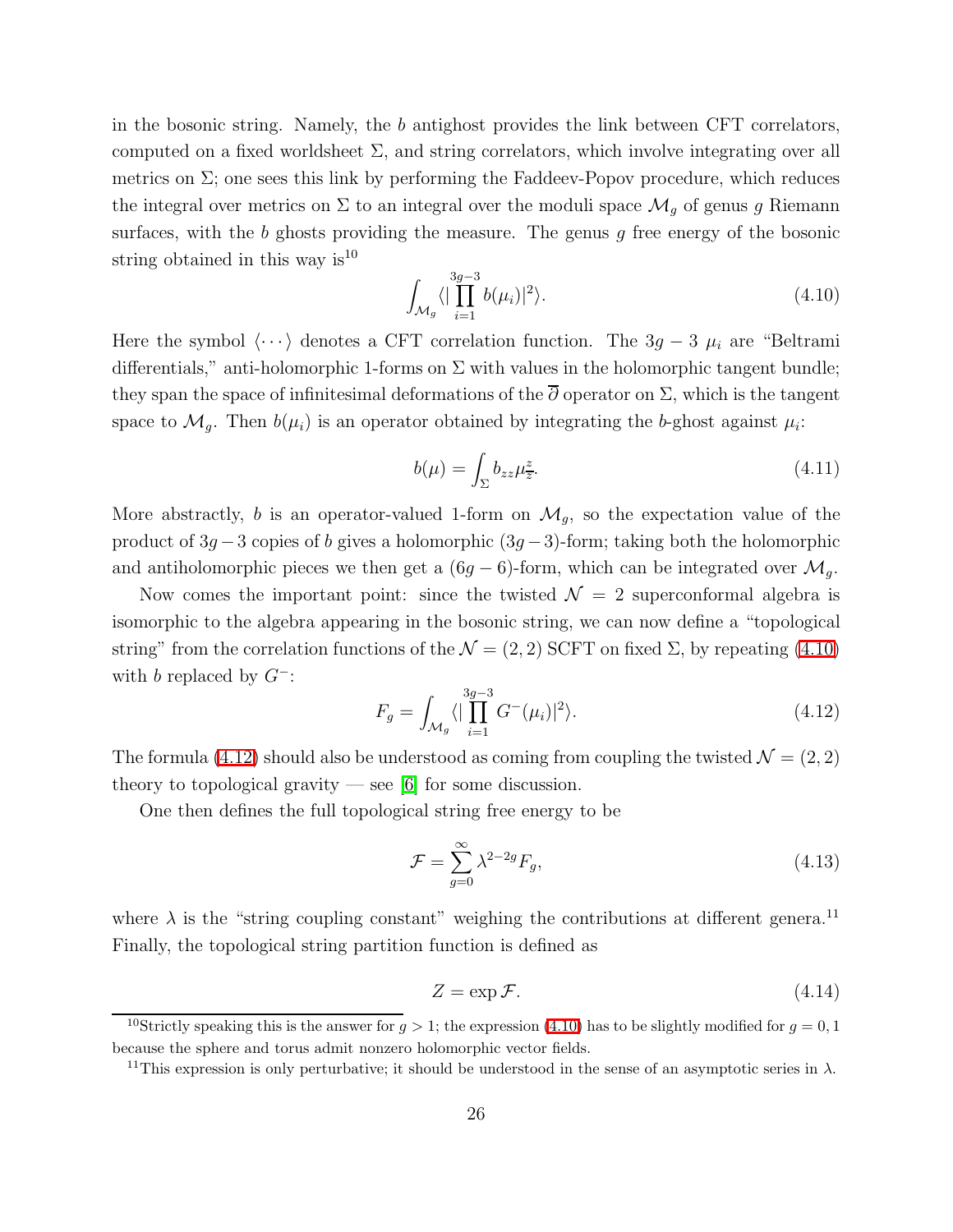### <span id="page-27-0"></span>4.4 Why Calabi-Yau threefolds?

From our present point of view, the construction of the topological string would have made sense starting from any  $\mathcal{N} = (2, 2)$  SCFT, and in particular, the sigma model on any Calabi-Yau space  $X$  would suffice. On the other hand, for the physical string, there is a good reason to focus on Calabi-Yau threefolds. Namely, if we look for backgrounds which could resemble the real world, we find an obvious constraint: to a first approximation, the real world looks like 4-dimensional Minkowski space M. On the other hand, conformal invariance of the SCFT coupled to worldsheet supergravity requires the total dimension of spacetime to be 10. To reconcile these two statements one is naturally led to consider backgrounds  $M \times X$ , where  $X$  is some compact 6-dimensional space, small enough that it cannot be seen directly, either by the naked eye or by any experiment we have so far been able to do. Studying string theory on  $M \times X$ , one finds that the *internal* properties of X lead to physical consequences for the observers living in  $M$ . Conversely, the four-dimensional perspective on the string theory computations sheds a great deal of light on the geometry of  $X$ , as we will see.

Remarkably, it turns out that the case of Calabi-Yau threefolds is special for the topological string as well. Namely, although one can define  $F_q$  for any Calabi-Yau d-fold, this  $F_q$ actually vanishes for all  $g \neq 1$  unless  $d = 3!$  This follows from considerations of charge conservation: namely, the topological twisting turns out to introduce a background  $U(1)$  charge  $d(g-1)$ . In order for the correlator appearing in [\(4.12\)](#page-26-1) to be nonvanishing, the insertions which appear must exactly compensate this background charge; but the insertions consist of 3g − 3  $G^-$  operators, so they have total charge  $-3(g-1)$ , hence the correlator vanishes unless  $d = 3$ .

### <span id="page-27-1"></span>4.5 A and B twists

We are almost ready to discuss the geometric meaning of the topological string, but there is one subtlety to take care of first. In Section [4.2](#page-24-0) we glossed over an important point: although we chose the operator  $G^+$  for our BRST supercharge Q, we could equally well have chosen  $G^-$ . The latter possibility corresponds to an opposite twist where we replace [\(4.7\)](#page-25-1) by

$$
T_{\text{new}} = T_{\text{old}} + \frac{1}{2}\partial J. \tag{4.15}
$$

With this twist it is  $G^-$  rather than  $G^+$  which will have spin 1. We have a similar freedom in the antiholomorphic sector, so altogether there are four possible choices of twist,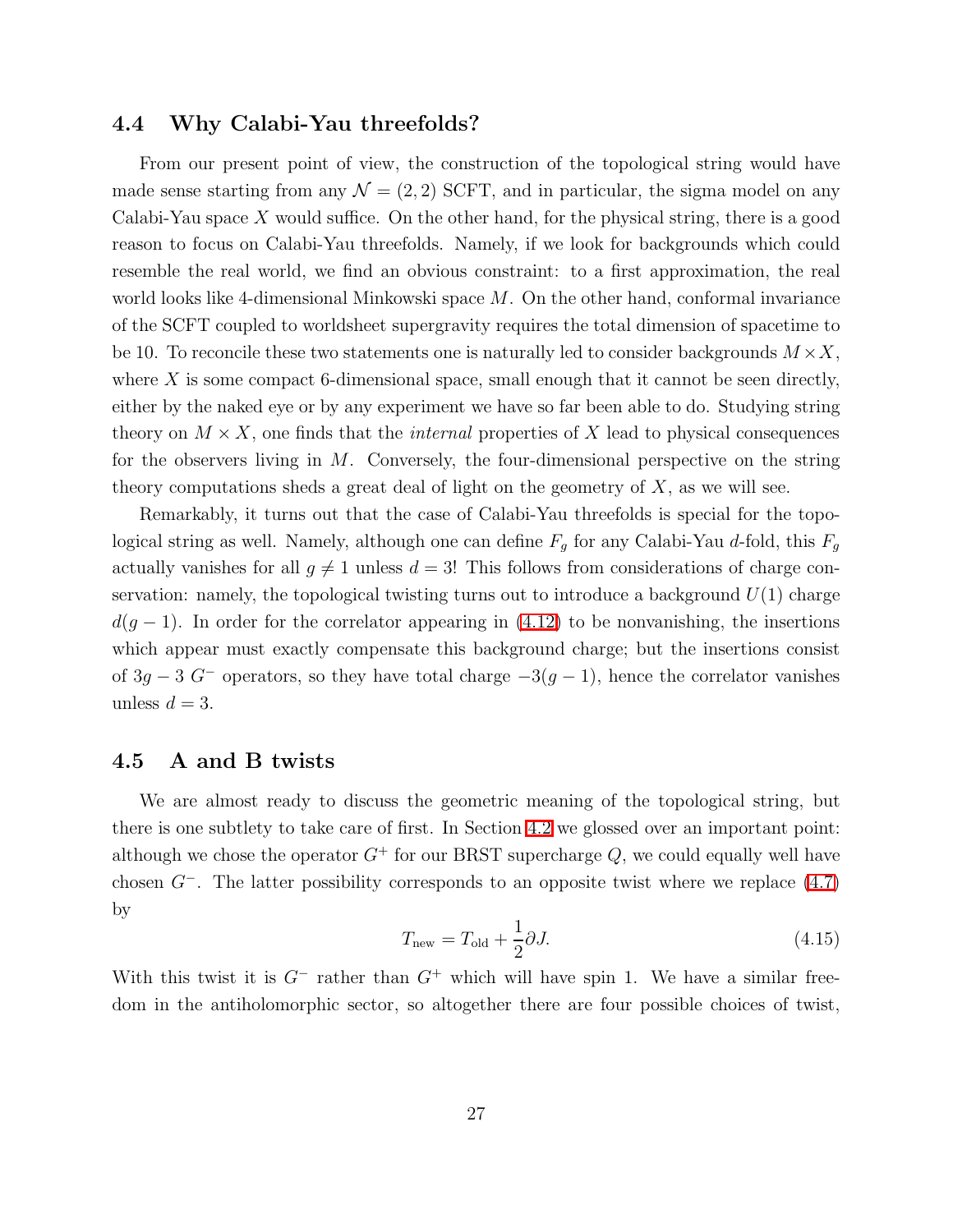corresponding to choosing for the BRST operators

- $(G^+$ ,  $\overline{G}^+$ ) : A model (4.16)
- $(G^-,\overline{G}^-): \overline{A} \text{ model}$  (4.17)
- $(G^+$ ,  $\overline{G}^-)$ : B model (4.18)

$$
(G^-, \overline{G}^+) : \overline{B} \text{ model} \tag{4.19}
$$

We have listed each choice together with the name usually given to the corresponding topological string. The A (B) model is related to the A (B) model in a trivial way, namely, all correlators are just related by an overall complex conjugation; so essentially we have two distinct ways to make a topological string theory from a given Calabi-Yau  $X$ , namely the A and B models.

### <span id="page-28-0"></span>4.6 Observables and correlation functions

So far we have described how to start with the Calabi-Yau space X and construct two topological string theories called the A and B models. Now let us begin to discuss the observables of these models and the meaning of the correlation functions.

In the A model case, the combined BRST operator  $Q + \overline{Q}$  turns out to be the d operator on X, and its cohomology is the de Rham cohomology  $H^*_{dR}(X)$ . It is natural to impose an additional "physical state" constraint which leads to considering only the degree  $(1, 1)$ part of this cohomology. A  $(1, 1)$  form corresponds to a deformation of the Kähler form on  $X$ , so finally, the observables of the A model which we are considering are deformations of the Kähler moduli of  $X$ . Furthermore, one can show directly that correlation functions computed in the A model are *independent* of the chosen complex structure on  $X$ ; namely, one shows that the operators which deform the complex structure are Q-exact, so that they decouple from the computation of the string amplitudes.

In the B model case the space of physical states in the BRST cohomology again consists of objects of bidegree  $(1, 1)$ , but this time the complex in question is the  $\overline{\partial}$  cohomology with values in  $\wedge^* TX$ , so the observables are  $(0, 1)$ -forms with values in  $TX$ , i.e. Beltrami differentials on X. As we discussed before, these Beltrami differentials correspond to deformations of the complex structure of  $X$ ; so the observables of the B model are deformations of complex structure. Similarly to the A model case, one shows that the B model correlation functions are independent of the Kähler structure.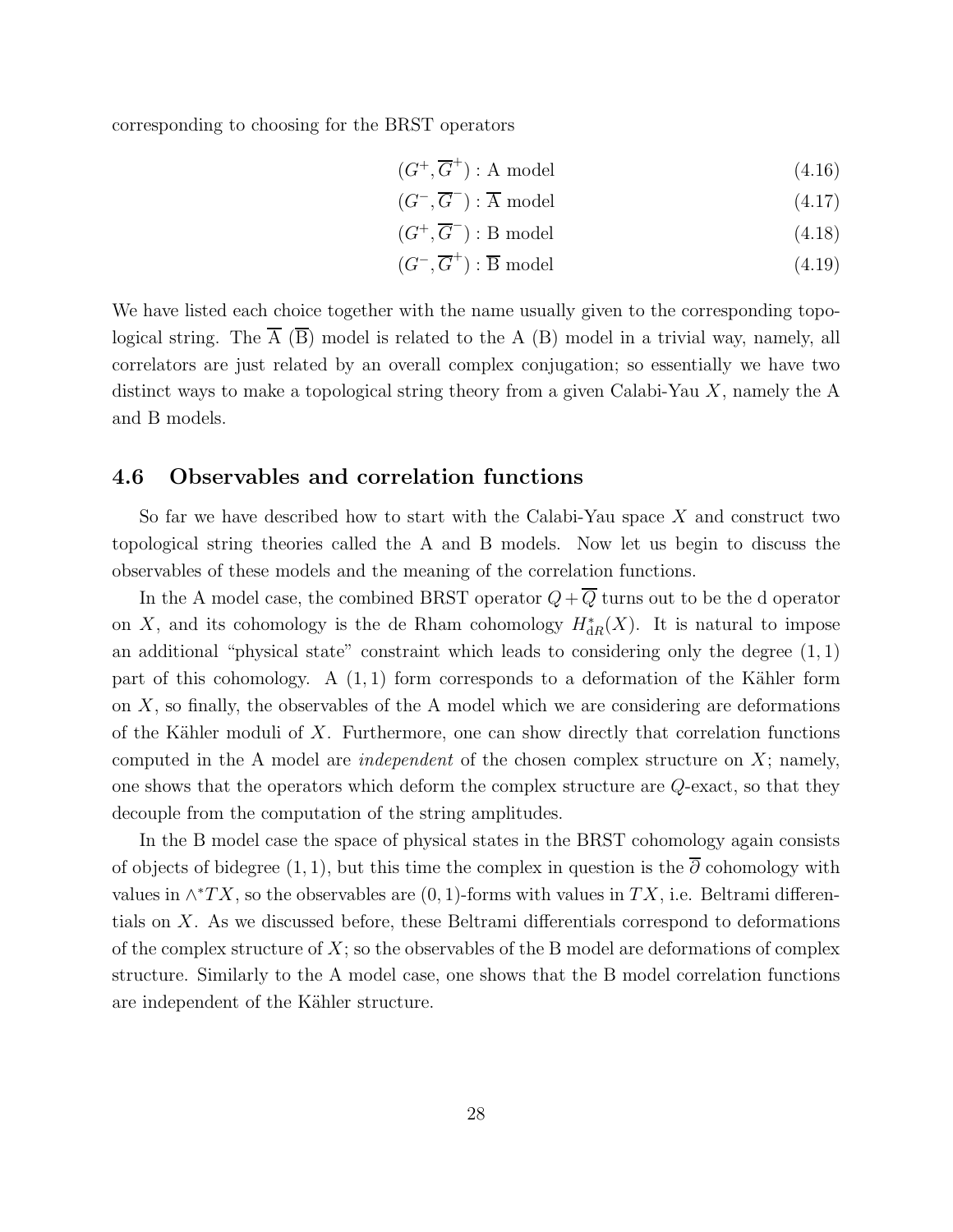In sum,

A model on 
$$
X \leftrightarrow
$$
 Kähler moduli of X, 
$$
(4.20)
$$

B model on 
$$
X \leftrightarrow
$$
 complex moduli of X. (4.21)

Now, what do the correlation functions in the A and B models actually mean mathematically? Usually the correlation functions in a quantum field theory are hard to define because of the complexity inherent in the path integral over an infinite-dimensional field space. In the present case we are indeed computing a path integral  $\int e^{-S}$ , but this path integral is significantly simplified by the fermionic  $Q$  symmetry  $[7]$ : it reduces to a sum of local contributions from the fixed points of Q! The rest of the field space contributes zero, because one can introduce coordinates in which Q acts by an infinitesimal shift of a Grassmann coordinate  $\theta$ , and then note that the integral over that one coordinate gives

$$
\int d\theta \, e^{-S} = 0. \tag{4.22}
$$

This follows from the standard rules for Grassmann integration, and the fact that Q is a symmetry of the path integral, so that S is independent of  $\theta$ .

So the path integral is localized on Q-invariant configurations. In the B model these turn out to be simply the constant maps  $\phi : \Sigma \to X$ , obeying  $d\phi = 0$ . In this sense the string worldsheet reduces to a point on  $X$ , so the B model is "local," and its correlation functions are those of a field theory on  $X$ . It turns out that these correlation functions compute quantities determined by the *periods* of the holomorphic 3-form  $\Omega$ , which are sensitive to changes in the complex structure.

In the A model, on the other hand, one finds the condition  $\overline{\partial}\phi = 0$ , which requires only that the map  $\phi : \Sigma \to X$  be holomorphic; such a map is called a *worldsheet instanton*. In nontrivial instanton sectors the string worldsheet does not reduce to a point. From this point of view the fact that the A model depends on K¨ahler moduli is easy to understand; it arises simply because each worldsheet instanton is weighted by the factor

$$
e^{-\int_C k} \tag{4.23}
$$

i.e. the area of the curve  $C \subset X$  which is the image of the string worldsheet in X. The sum over instanton sectors is a complicated structure, non-local from the point of view of  $X$ , and therefore the A model does not reduce straightforwardly to a field theory on X.

Note that the B model moduli (the periods) are naturally complex numbers themselves, while the A model moduli (volumes of 2-cycles) are real numbers, so we seem to have a serious asymmetry between the two moduli spaces and hence between the A and B models. As we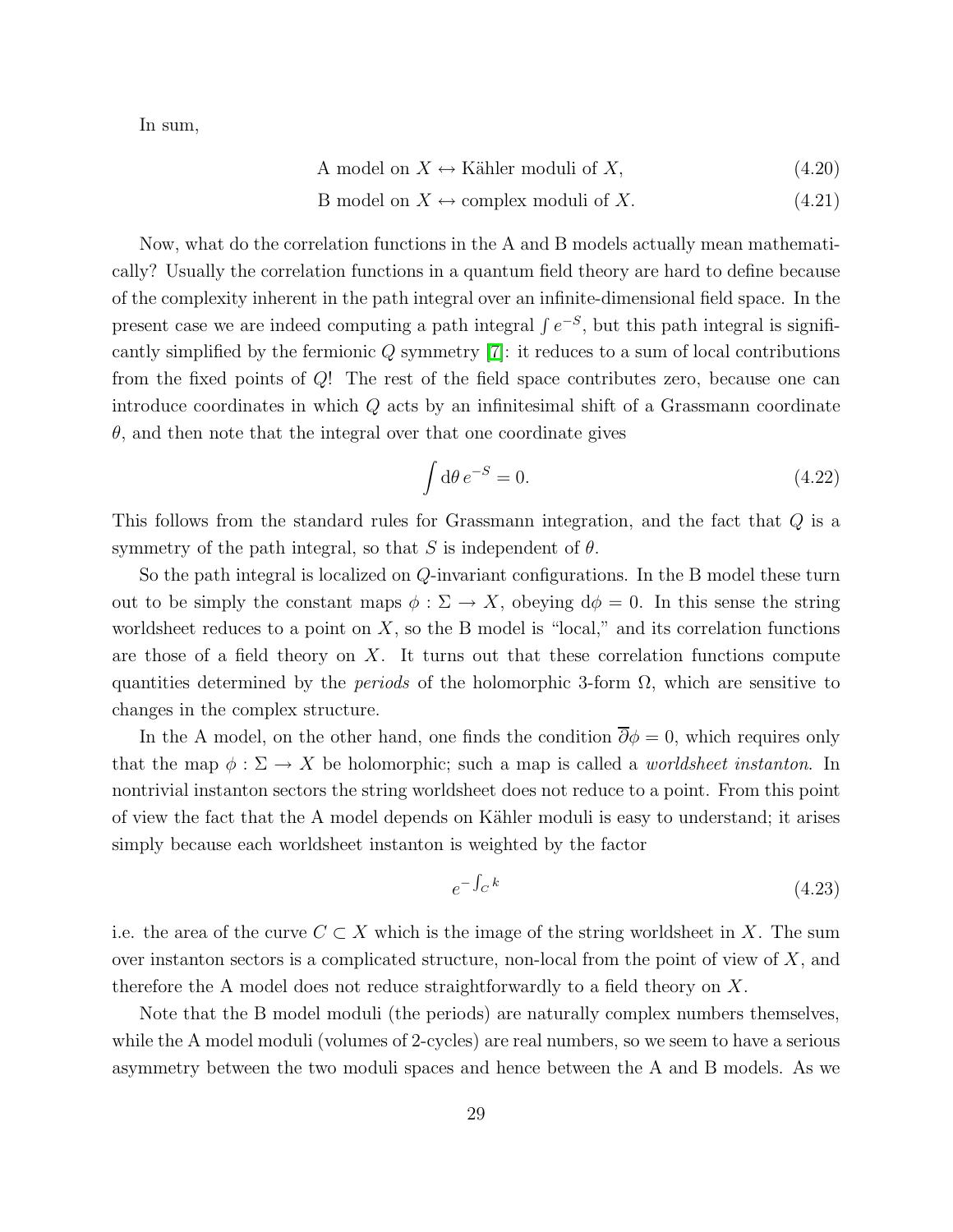mentioned earlier, the symmetry between the two moduli spaces is restored by including an extra class  $B \in H^2(X,\mathbb{R})$ . When B is included, the weighting factor for a worldsheet instanton becomes

$$
e^{-\int_C k + iB}.\tag{4.24}
$$

<span id="page-30-0"></span>We will combine k and B into a single modulus  $t = k + iB \in H^2(X, \mathbb{C})$ .

### 4.7 Holomorphic anomaly

As we have discussed above, the A and B models each depend on only "half" the moduli of  $X$ , namely the Kähler and complex moduli respectively. In fact even more is true: in each case the partition function formally depends only holomorphically on its moduli. One sees this by computing the antiholomorphic derivative of a correlator, which amounts to inserting the operator corresponding to the antiholomorphic deformation into the correlation function. This operator is BRST-exact, so one might expect that it is decoupled from correlation functions of BRST-invariant operators. However, the  $G^-$  insertions in the definition [\(4.12\)](#page-26-1) of the correlation function are not BRST-exact; taking this into account one finds that the antiholomorphic derivative of the correlator is the integral of a total derivative over the moduli space  $\mathcal{M}_q$ . Such an integral would vanish if the moduli space were compact, but since it is not compact one has to worry about contributions from the boundary; indeed there are such contributions, so the partition function is not quite holomorphic as a function of the moduli. Nevertheless its antiholomorphic dependence can be determined precisely; it is expressed in terms of a "holomorphic anomaly equation" derived in [\[8,](#page-77-1) [9\]](#page-77-2). Through the anomaly equation  $\overline{\partial} F_g$  gets related to the  $F_{g'}$  with  $g' < g$ , corresponding to boundaries of moduli space where some cycle of the genus  $q$  surface shrinks — see Figure [12.](#page-31-1)

In the case of the B model in genus 1, the holomorphic anomaly is familiar to mathematicians; it is related to the curvature of the determinant line bundle which obstructs the construction of a holomorphic det  $\partial$  [\[10\]](#page-77-3). The full holomorphic anomaly in the B model, including all genera, can be interpreted as the statement that the partition function transforms as a *wavefunction* obtained by quantizing the symplectic space  $H^3(X, \mathbb{R})$  [\[11,](#page-77-4) [12\]](#page-77-5).

### <span id="page-30-1"></span>4.8 Genus zero

After all these preliminaries, we can begin to discuss the geometric content of the topological string. It is natural to begin with the simplest case, namely genus zero; it turns out that this case already contains a lot of interesting information about X.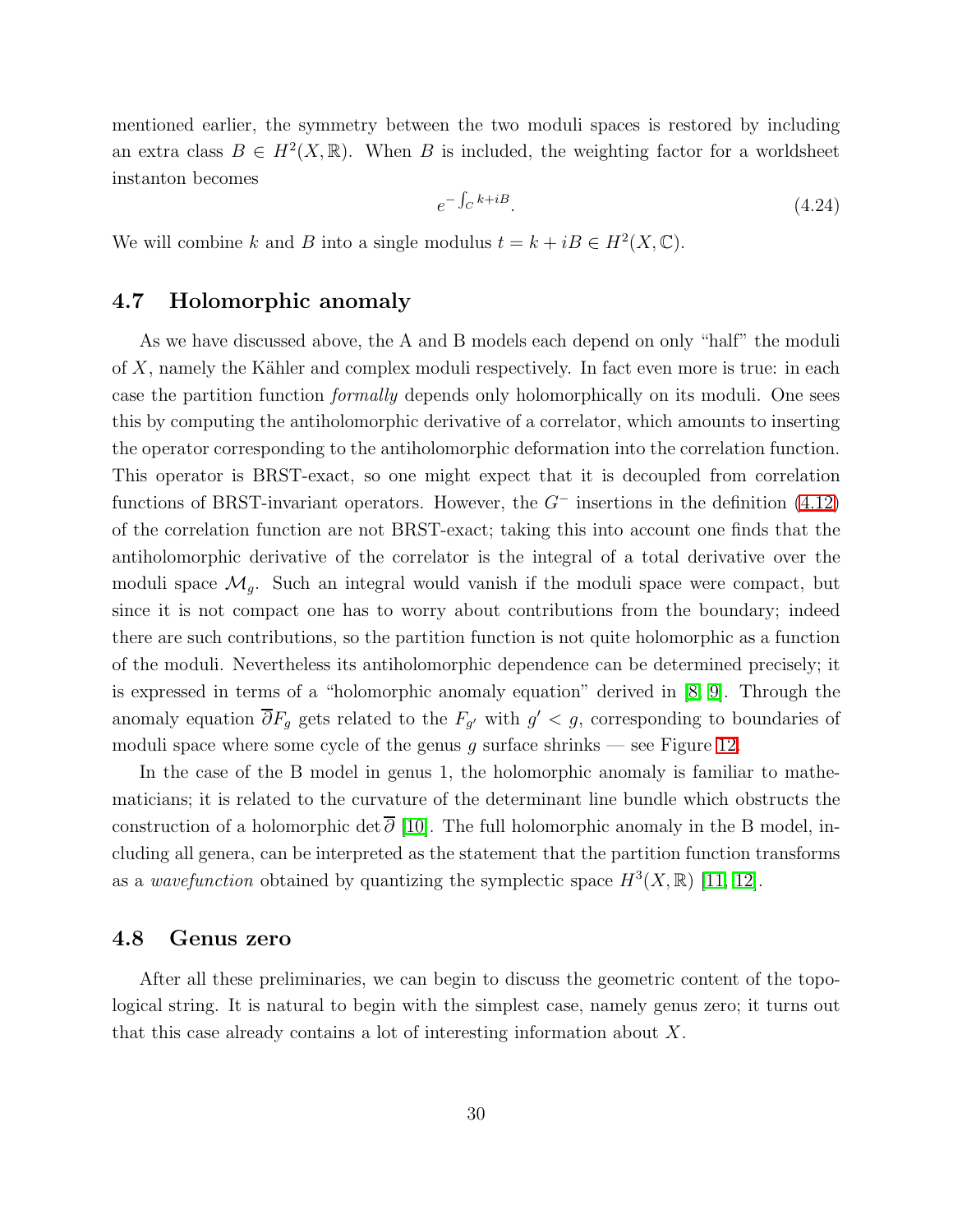

<span id="page-31-1"></span>Figure 12: Degenerations of a Riemann surface of genus  $g$ , corresponding to boundary components of the moduli space  $\mathcal{M}_g$ .

### <span id="page-31-0"></span>4.8.1 A model

In the A model one finds for the genus zero free energy

$$
F_0 = \int_X k \wedge k \wedge k + \sum_{n \in H_2(X, \mathbb{Z})} \sum_{m=1}^{\infty} d_n \frac{e^{-\langle n, t \rangle m}}{m^3}.
$$
 (4.25)

The first term is the classical contribution in the sense of worldsheet perturbation theory; it corresponds to the zero-instanton sector, where the string reduces to a point, and just gives the volume of X. The second term is more interesting since it contains information about worldsheet instantons. Its form is intuitive, at least if we focus on the  $m = 1$  term: we sum over all  $n \in H_2(X,\mathbb{Z})$ , the homology classes of the image of the worldsheet, and weigh each instanton by the factor  $e^{-\langle n,t\rangle}$  giving the complexified area. The interesting information is then contained in the number  $d_n$  which counts the number of holomorphic maps in the homology class  $n^{12}$ 

The sum over m reflects the subtlety that there are contributions from "multi-wrappings,"

<sup>12</sup>Sometimes this number needs some extra interpreting from the mathematical point of view: it could be that the holomorphic maps are not isolated, so that there is a whole moduli space of such maps. Nevertheless, the virtual or "expected" dimension of this moduli space is always zero (when  $X$  is a Calabi-Yau threefold); roughly this means that one can define a sensible "number of maps" even when the actual dimension happens to be nonzero. The index computation showing that the virtual dimension vanishes when  $d = 3$  is in fact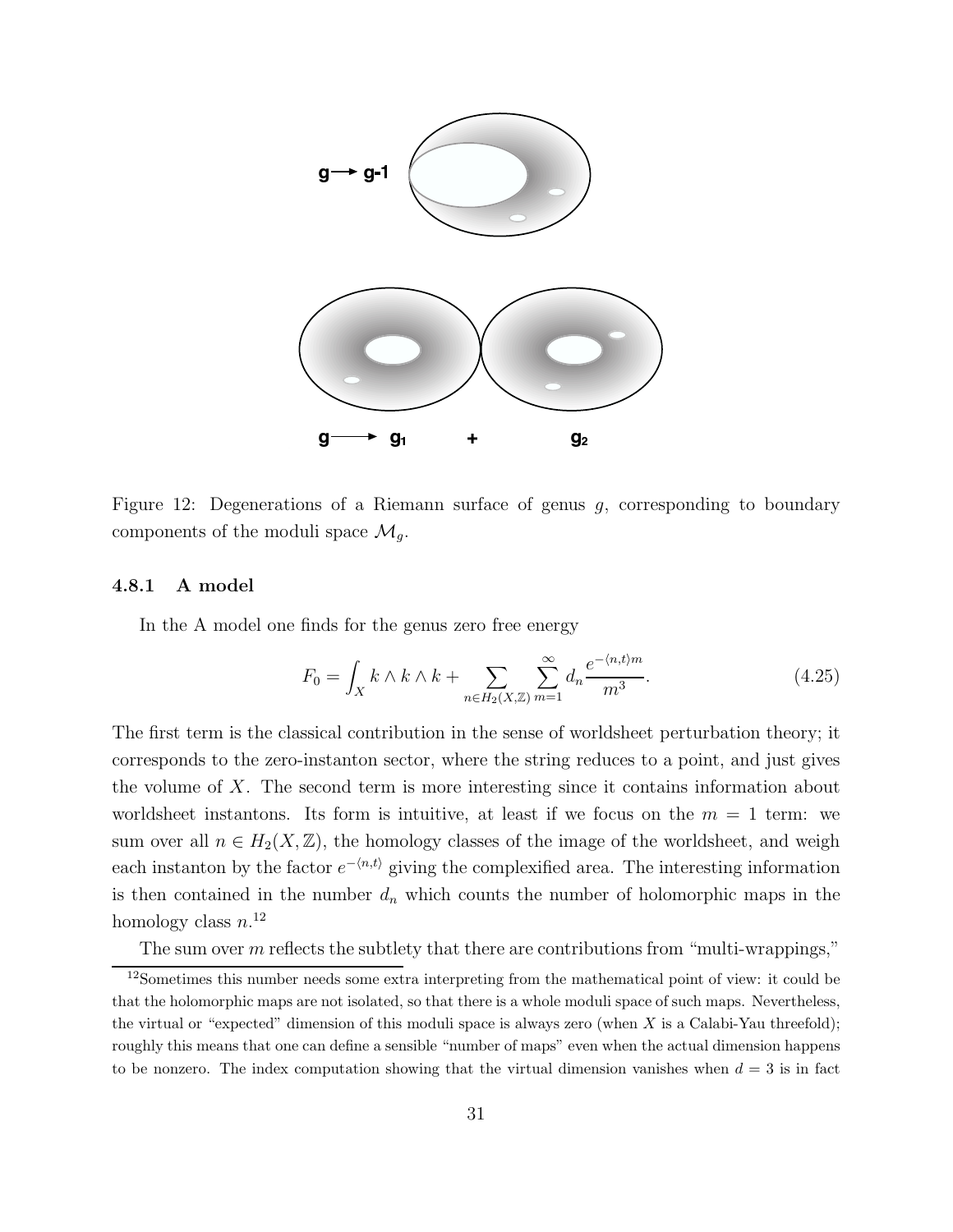maps  $\Sigma \to X$  which are m-to-one; these lead to a universal correction, determined by the geometry of maps  $S^2 \to S^2$ , captured by the factor  $1/m^3$ .

### <span id="page-32-0"></span>4.8.2 B model

To write the B model partition function we introduce a convenient coordinate system for the complex moduli space. To describe it we first discuss the space  $H^3(X, \mathbb{C})$ , which has the Hodge decomposition

$$
H^{3} = H^{3,0} \oplus H^{2,1} \oplus H^{1,2} \oplus H^{0,3},
$$
  
\n
$$
h^{3} = 1 + h^{2,1} + h^{2,1} + 1.
$$
\n(4.26)

(The fact that  $h^{3,0} = h^{0,3} = 1$  reflects the fact that a Calabi-Yau space has a unique nonvanishing holomorphic 3-form up to scalar multiple.) Therefore  $H_3(X,\mathbb{R})$  has real dimension  $2h^{2,1} + 2$ . Now we choose a symplectic basis of  $H_3(X, \mathbb{Z})$ ; this amounts to choosing 3-cycles  $A^i$ ,  $B_j$ , for  $i = 1, \ldots, h^{2,1} + 1$  and  $j = 1, \ldots, h^{2,1} + 1$ , with intersection numbers

$$
A^{i} \cap A^{j} = 0, \quad B_{i} \cap B_{j} = 0, \quad A^{i} \cap B_{j} = \delta_{j}^{i}.
$$
 (4.27)

<span id="page-32-1"></span>Note that  $h^{2,1}(X)$  is the complex dimension of the moduli space of complex structures (this identification is obtained by using the holomorphic 3-form to convert Beltrami differentials to (2, 1)-forms.) This suggests that we could try to get coordinates on the moduli space by defining

$$
X^i = \int_{A^i} \Omega. \tag{4.28}
$$

Actually this gives  $h^{2,1} + 1$  complex coordinates corresponding to the  $h^{2,1} + 1$  A cycles, one more than the  $h^{2,1}$  needed to cover the moduli space. The reason for this overcounting is that  $\Omega$  is not quite unique for a given complex structure — it is unique only up to an overall complex rescaling, so from [\(4.28\)](#page-32-1), the  $X<sup>i</sup>$  are also ambiguous up to an overall rescaling. Thus we have the right number of coordinates after accounting for this rescaling; and indeed the periods over the A cycles do determine the complex structure. Thus we say that the  $X^i$  give "homogeneous coordinates" on the moduli space.

What about the periods over the B cycles? Writing<sup>13</sup>

$$
F_i = \int_{B_i} \Omega \tag{4.29}
$$

isomorphic to the charge-conservation computation which showed that general  $F_g$  are only nontrivial when  $d=3$ .

<sup>&</sup>lt;sup>13</sup>There is an unfortunate clash of notation here; the  $F_i$  we define here are not the genus i free energy, although below we will consider the genus  $0$  free energy, which we will write simply as  $F!$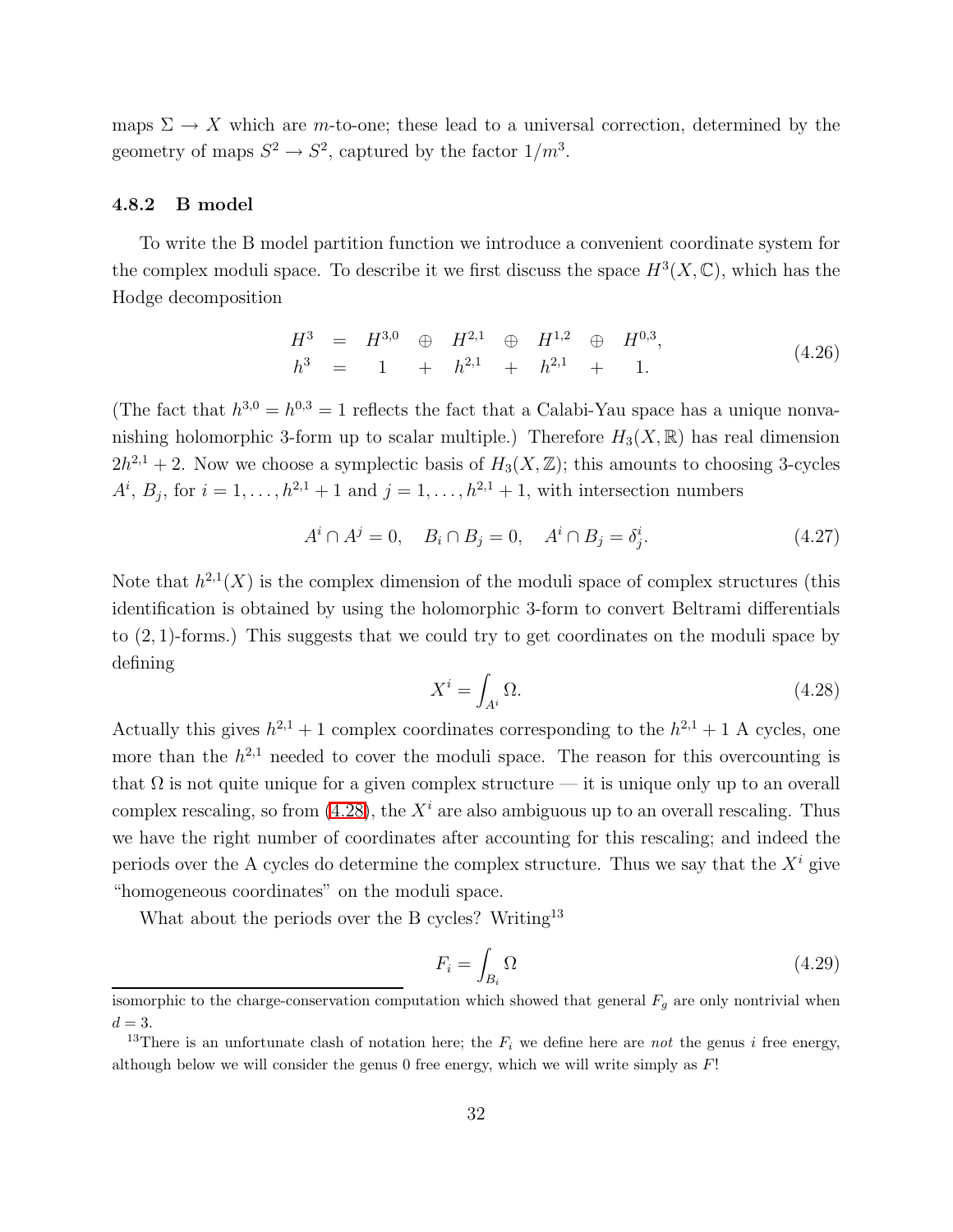it follows from the above that they must be expressible in terms of the A periods,

$$
F_i = F_i(X^j). \tag{4.30}
$$

(Of course, since our choice of symplectic basis was arbitrary, and in particular we could have interchanged the A and B cycles, one could equally well write  $X^i = X^i(F_j)$ .

We are almost ready to write the B model genus zero free energy, but we need one more fact, namely the statement of "Griffiths transversality." Recall that  $\Omega \in H^{3,0}(X,\mathbb{C})$ . Now work in a local complex coordinate system in which  $\Omega = f(z)dz_1 \wedge dz_2 \wedge dz_3$ , and consider a variation of complex structure given by a Beltrami differential  $\mu$ , which changes the local complex coordinates by  $dz_i \mapsto dz_i + \mu_i^j d\overline{z}_j$ . Then expanding in dz and  $d\overline{z}$  one sees that to first order in  $\mu$ , the variation of  $\Omega$  satisfies  $\delta \Omega \in H^{3,0} \oplus H^{2,1}$ , and the second-order variations similarly have  $\delta \delta \Omega \in H^{3,0} \oplus H^{2,1} \oplus H^{1,2}$ . This implies

$$
\int_{X} \delta\Omega \wedge \Omega = 0,\tag{4.31}
$$

$$
\int_{X} \delta \delta \Omega \wedge \Omega = 0. \tag{4.32}
$$

Using this fact and the "Riemann bilinear identity," which states that for closed 3-forms  $\alpha$ ,  $\beta$  one has

$$
\int_{X} \alpha \wedge \beta = \int_{A^i} \alpha \int_{B_i} \beta - \int_{A^i} \beta \int_{B_i} \alpha, \tag{4.33}
$$

one can prove that

$$
\frac{\partial}{\partial X^i} F_j = \frac{\partial}{\partial X^j} F_i.
$$
\n(4.34)

This is the integrability condition which allows one to define a new function  $F$ :

$$
F_i = \frac{\partial}{\partial X^i} F. \tag{4.35}
$$

The F so defined is the genus zero free energy of the B model. Strictly speaking,  $F$  is not quite a function on the complex moduli space, because it depends on the choice of the overall scaling of  $\Omega$ ; under  $\Omega \mapsto \xi \Omega$  one has  $F \mapsto \xi^2 F$ . So F is homogeneous of degree 2 in the homogeneous coordinates  $X^i$  on the moduli space; geometrically speaking, it is a section of a line bundle over the moduli space rather than an honest function.<sup>14</sup> It is given by a simple formula

$$
F = \frac{1}{2}X_i F^i. \tag{4.36}
$$

<sup>&</sup>lt;sup>14</sup>Even this more refined description is still a little misleading, because  $F$  also depends on the choice of A and B cycles, i.e. the choice of a special coordinate system. For a fixed such choice one obtains a homogeneous section  $F$  as we described; if one makes a symplectic transformation of the basis,  $F$  transforms by an appropriate Legendre transform.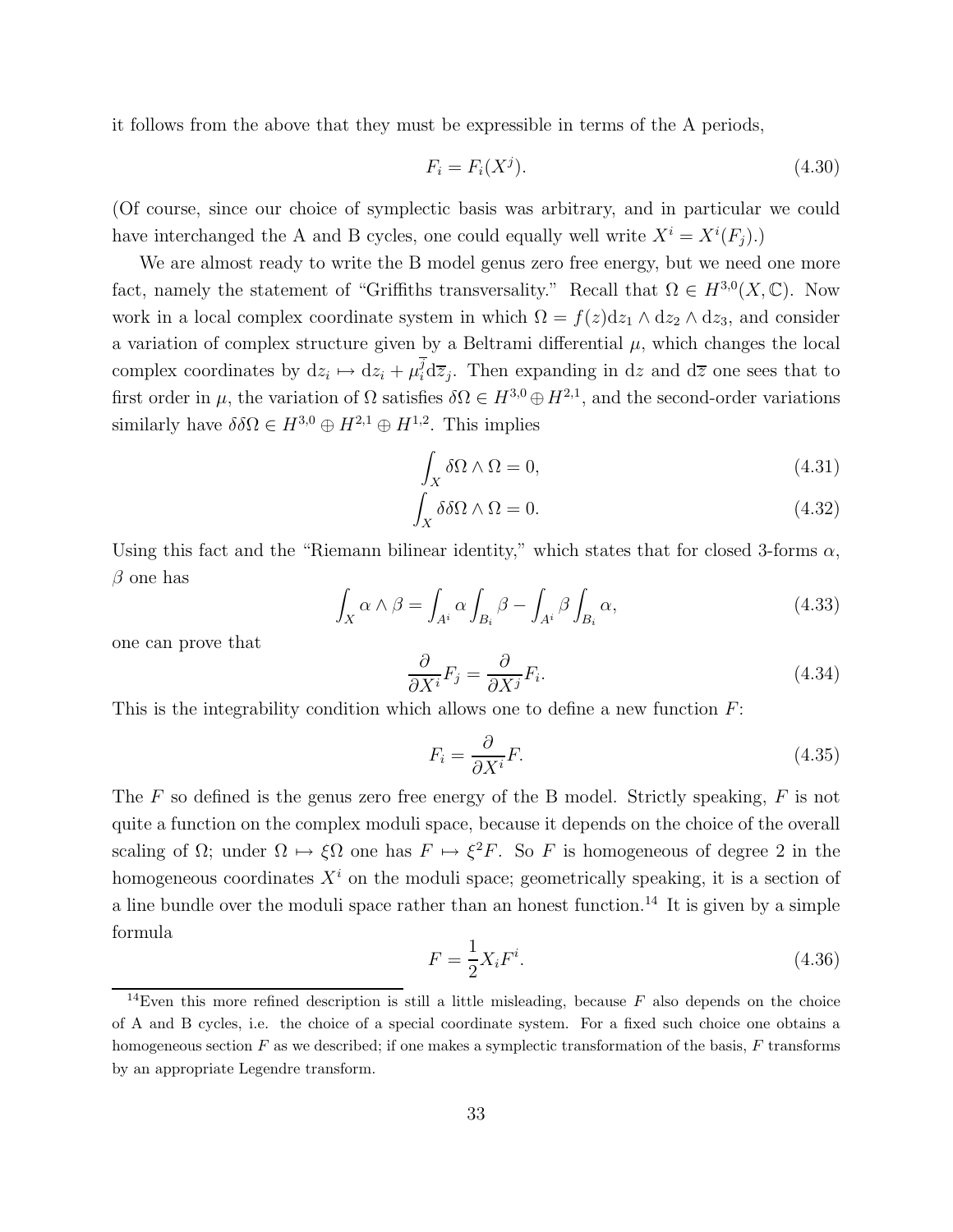#### <span id="page-34-0"></span>4.8.3 Comparing the A and B models

We have just described the content of the A and B models at genus zero. Note that in contrast to the A model, which involved an infinite sum over worldsheet instantons, weighed by the integral coefficients  $d_n$ , the B model free energy was determined purely by "classical" geometry (the periods) and has no obvious underlying integral structure. These properties also persist to higher genera. In this sense one could say that the B model is easy to compute, and contains relatively boring information, while the A model is hard to compute but contains more interesting information. On the other hand, it is the A model free energy which is easier to define; at least formally it just counts holomorphic maps, whereas even to define the B model we had to introduce the notion of special coordinates!

# <span id="page-34-1"></span>5 Computing the topological amplitudes

Having defined the topological string theory and seen that it is related to some quantities of geometric interest, the next step is to learn how to compute the topological amplitudes at all genera. In principle they could be computed using their definition [\(4.12\)](#page-26-1), i.e. by direct integration over the moduli space of Riemann surfaces. But this is too hard for all but the very simplest amplitudes; if this were the only method at our disposal, topological string theory would be just a mathematical curiosity. Instead it is a powerful tool, because a variety of techniques have been discovered which allow one to compute topological string amplitudes not only at tree level but to all genera! In this section we will summarize the various major techniques for computation of topological string amplitudes.

First we describe mirror symmetry, a technique which allows one to exploit the simplicity of the B model for computations in the A model. It was first applied in genus zero, since that is where the B model amplitudes are easiest to compute. The B model computation was subsequently extended to higher genera using the holomorphy of the amplitudes, thus effectively solving the mirror A model at higher genera; we briefly indicate how this extension goes. Next we discuss an alternative approach to computation of topological amplitudes which exploits a duality between the topological open and closed string; this approach yields results at all genera for a particular class of non-compact geometries. Along the way we sketch the meaning of branes in the topological string and their target space field theories. The results obtained from the open/closed duality suggest the existence of a more powerful method for computations of A model amplitudes in arbitrary toric geometries; the last three subsections are devoted to this method, known as the "topological vertex." First we describe what the vertex is; next we sketch a method of computing it using mirror symmetry and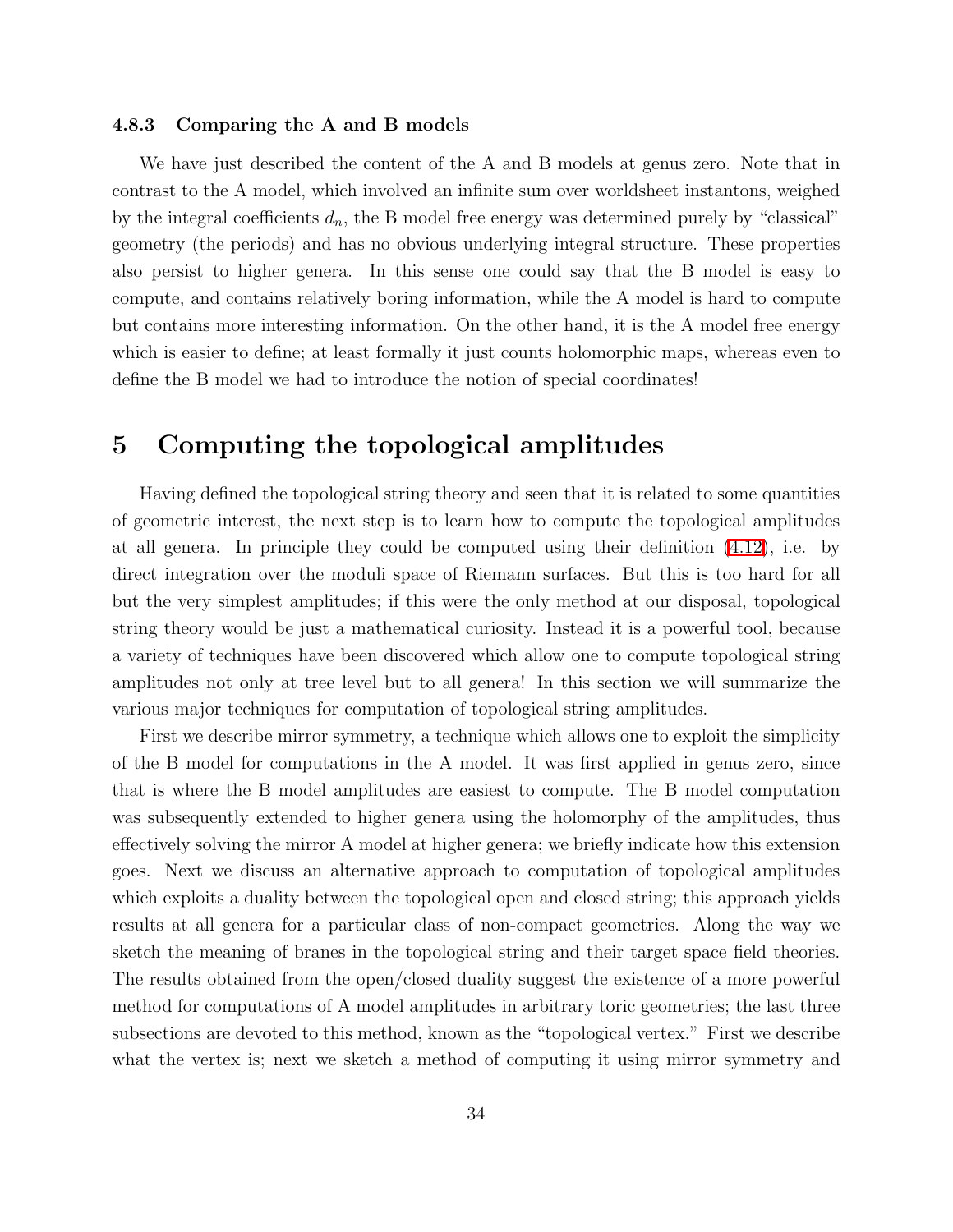the symmetries of the B model; and finally we describe an interpretation directly in the A model, where the vertex is understood as a sum over fluctuations of Kähler geometry at the Planck scale, i.e., the quantum foam.

### <span id="page-35-0"></span>5.1 Mirror symmetry

In the last section we concluded that while the A model on a Calabi-Yau threefold M contains some very interesting geometric information about holomorphic curves in M, it is the B model which is easier to compute. Remarkably, it is possible to exploit the simplicity of the B model to make computations in the A model! Namely, the A model on a Calabi-Yau space  $M$  is often equivalent to a B model on a "mirror" Calabi-Yau space  $W$ . Therefore computations of the periods of  $W$  can be exploited to count holomorphic curves in  $M$ .

A good general reference for mirror symmetry is [\[4\]](#page-76-3).

#### <span id="page-35-1"></span>5.1.1 T-duality

To understand how such a surprising duality could be true, we consider an example which is in some sense underlying the whole phenomenon: bosonic string theory on a circle  $S<sup>1</sup>$  of radius  $R$ . The spectrum of physical states of this theory has one obvious quantum number, namely the number w of times the string is wound around  $S<sup>1</sup>$ . It also has a second quantum number *n* corresponding to the momentum of the center of mass of the string going around the circle; this momentum is quantized in units of  $1/R$ , as is familiar from point particle quantum mechanics in compact spaces. The contribution to the worldsheet energy of a state from these two quantum numbers is (in units with  $\alpha' = 1$ )

$$
E_{n,w} = (wR)^2 + \left(\frac{n}{R}\right)^2.
$$
\n(5.1)

Note that the set of possible  $E_{n,w}$  is invariant under the interchange  $R \leftrightarrow 1/R$  — namely  $E_{n,w}$  at radius R is the same as  $E_{w,n}$  at radius  $1/R!$  This is the first clue that this interchange might be a symmetry of the full string theory; indeed, there is such a symmetry, called "Tduality," which can be rigorously understood from the worldsheet point of view, and has deep consequences for the target space physics. Indeed, all of the different approaches to understanding mirror symmetry involve T-duality in some essential way [\[13,](#page-77-6) [14\]](#page-77-7).

### Example 5.1: Mirror symmetry for  $T^2$

The simplest example is one we already mentioned in Section [2.3.1.](#page-5-2) Namely, given a rect-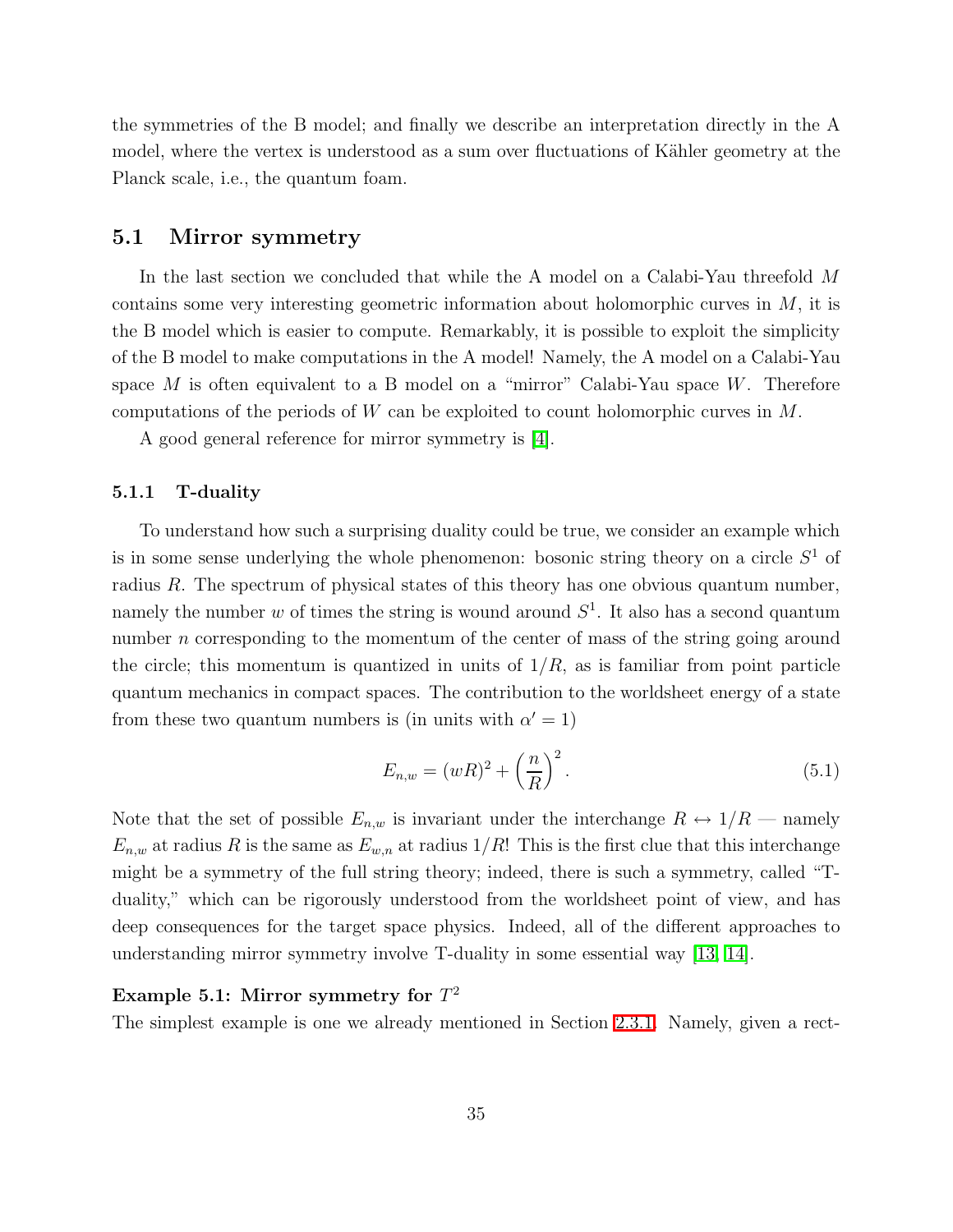angular torus  $T^2$  with radii  $R_1, R_2$  and defining

$$
A = iR_1R_2,\tag{5.2}
$$

$$
\tau = iR_2/R_1,\tag{5.3}
$$

exchanging  $R_1 \leftrightarrow 1/R_1$  is equivalent to exchanging  $A \leftrightarrow \tau$ . This is an example of mirror symmetry for which M and its mirror W are both  $T^2$ , but with different metrics, i.e. different values of the moduli. Anyway, given that the physical string has this T-duality symmetry, one could ask how it gets implemented in the topological theory. Since T-duality exchanges complex and Kähler moduli it would be natural to conjecture that it exchanges the A and B models, and this is indeed the case; the A model on  $T^2$  with Kähler modulus A computes exactly the same quantity as the B model on  $T^2$  with complex modulus  $\tau = A$ .

Since  $T^2$  has complex dimension  $1 \neq 3$ , most of the topological string is trivial as we explained in Section [4.4.](#page-27-0) However, one can still look at the one-loop free energy  $F_1$ , and mirror symmetry turns out to be an interesting statement already here. Namely, the B model at one loop computes the inverse of the determinant of the  $\overline{\partial}$  operator acting on  $T^2$ , in keeping with the general principle that the B model has to do with local expressions on the target space. This determinant is the Dedekind  $\eta$  function,

$$
\eta(q) = q^{1/24} \prod_{n=1}^{\infty} (1 - q^n),\tag{5.4}
$$

where  $q = e^{2\pi i \tau}$ . On the other hand, the A model at one loop counts maps  $T^2 \to T^2$ , but according to mirror symmetry, it should also give the  $\eta$  function. This gives a natural interpretation of the integrality of the coefficients in the q-expansion of  $1/\eta(q)$ . Namely, q gets related to  $e^{-A}$  by the mirror map, and from the A model point of view the coefficient of  $e^{-nA}$  counts maps which wrap  $T^2$  over itself n times. It can be checked directly that this counting is indeed correct.

#### 5.1.2 Mirror symmetry for threefolds

Now what about the case of maximal interest, namely Calabi-Yau threefolds? Here also one might expect a mirror duality. Indeed, this duality was conjectured before a single nontrivial example was known, on the basis of lower-dimensional examples like the one discussed above, and also because from the point of view of the  $\mathcal{N} = (2, 2)$  algebra the difference between A and B models is purely a matter of convention — considered abstractly, the SCFT has no way of knowing whether it is an A model or a B model. This conjecture turned out to be spectacularly true, and by now many examples of mirror pairs are known, both compact and non-compact.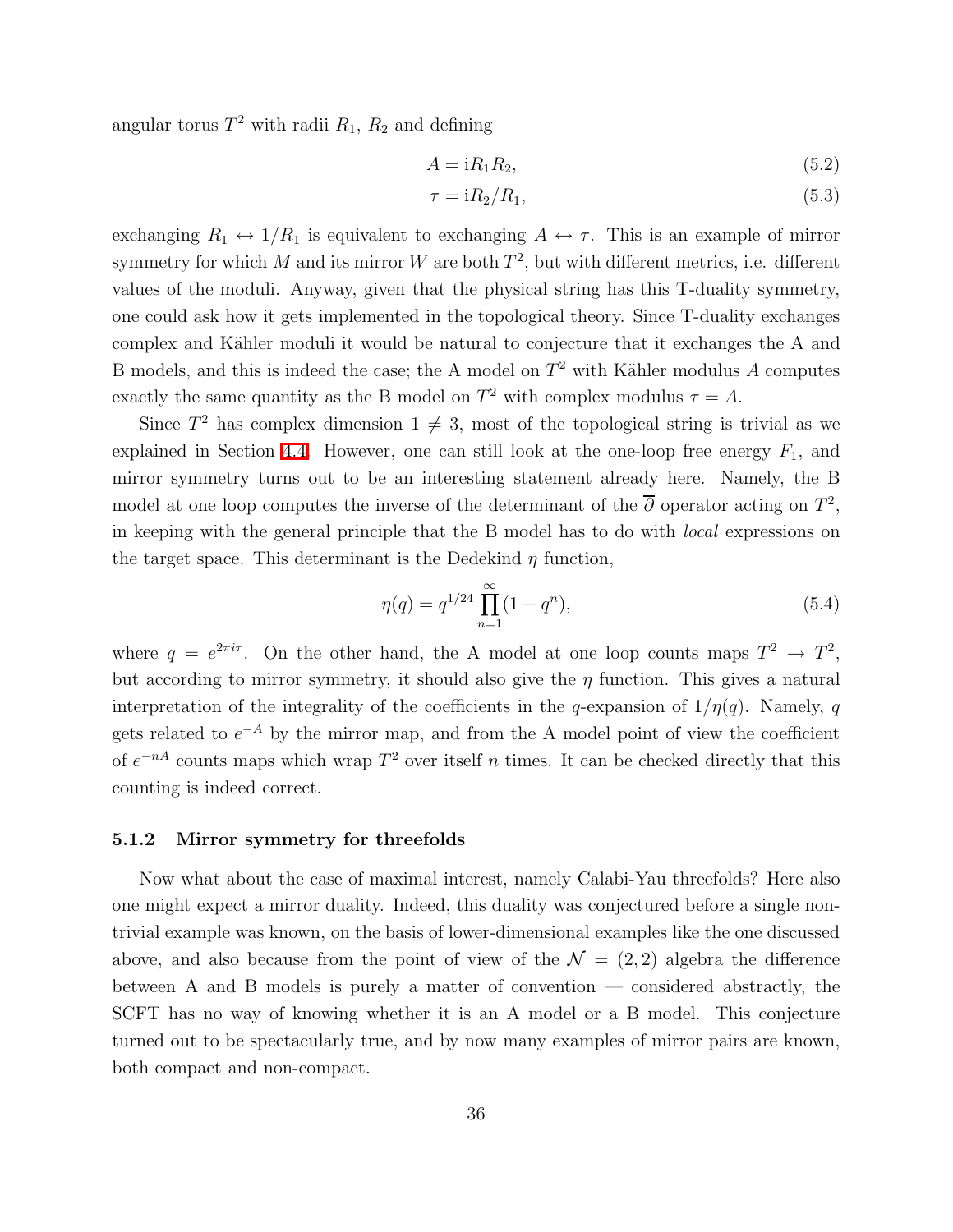Here we sketch a physical proof given in [\[14\]](#page-77-0) which encapsulates all known examples of mirror symmetry. Like the T-duality example we gave above, the proof is most naturally stated directly in the physical superstring rather than the topological string; but after twisting it reduces to an equivalence between a topological A model and a topological B model.

So we begin with a toric Calabi-Yau threefold M and realize it concretely via the gauged linear sigma model of [\[5\]](#page-76-0), as we described in Example [3.2.](#page-17-0) Recall that this model is constructed from a set of chiral superfields  $Z_i$  representing the homogeneous coordinates of  $M$ , and that its space of vacua is M itself. Then to get the mirror theory to the sigma model on  $M$  one splits each  $Z_i$  into its modulus and phase as we did before when discussing the toric diagram,

$$
Z_i \to (|Z_i|^2, \theta_i), \tag{5.5}
$$

and then performs T-duality on the circle coordinatized by  $\theta_i$ . The T-duality gives a new dual periodic coordinate  $\phi_i$ , and we organize this coordinate together with  $|Z_i|^2$  into a new "twisted chiral" superfield

<span id="page-37-0"></span>
$$
Y_i = |Z_i|^2 + \mathrm{i}\phi_i. \tag{5.6}
$$

Crucially, the dual description in terms of the  $Y_i$  has a superpotential:

$$
W(Y) = (\sum_{i} Q_i Y_i - t) \Sigma + \sum_{i} e^{-Y_i}.
$$
\n(5.7)

Here  $\Sigma$  is the twisted chiral superfield in the  $U(1)$  vector multiplet, and  $Q_i$  are the  $U(1)$ charges of the  $Z_i$ . The first term in [\(5.7\)](#page-37-0) follows from a classical T-duality computation; the really interesting part is the second term. This term was derived in [\[14\]](#page-77-0) from an instanton computation in the gauged linear sigma model. It can also be determined more indirectly (and more easily), as follows  $[15]$ <sup>15</sup> One compares masses of BPS particle states in the original theory and in the mirror. In the original theory the field Z has momentum modes with BPS mass  $|Q\Sigma|$ . After T-duality these momentum modes become winding modes along the T-dual circle, i.e. they should correspond to classical BPS solitons where  $\phi$  increases by  $2\pi$ i. For such a soliton interpolating between vacua to exist,  $W(Y)$  must have critical points which are spaced by  $2\pi i$ . Moreover, since the BPS mass of a soliton interpolating from  $y_1$  to  $y_2$  is  $|W(y_1) - W(y_2)|$ , we see that this difference must be equal to  $|Q\Sigma|$ . Finally, because of the periodicity of  $\phi_i$ , the instanton-generated superpotential can only involve  $Y_i$  through its exponential  $e^{-Y_i}$ . These conditions are enough to fix  $W(Y)$  as in [\(5.7\)](#page-37-0).

<sup>&</sup>lt;sup>15</sup>For simplicity we just discuss one chiral superfield  $Z$ .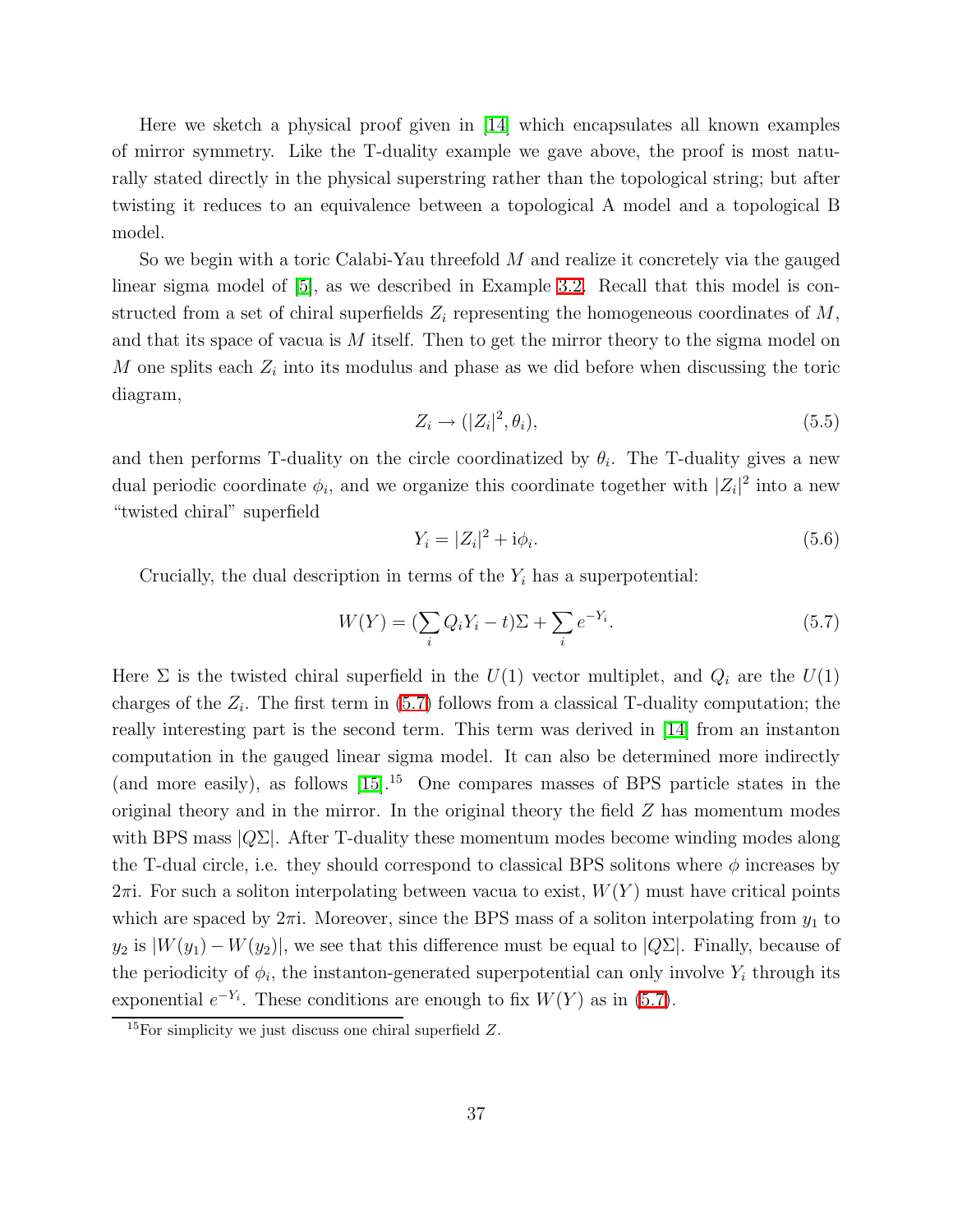<span id="page-38-1"></span>Integrating out  $\Sigma$  then yields the holomorphic constraints in the dual model,

<span id="page-38-0"></span>
$$
\sum_{i} Q_i Y_i = t,\tag{5.8}
$$

and the reduced superpotential,

$$
W(Y) = \sum_{i} e^{-Y_i}.
$$
\n(5.9)

The two equations [\(5.8\)](#page-38-0), [\(5.9\)](#page-38-1) contain all the information about the dual theory, as we now see in an example.

## Example 5.2: Mirror symmetry for local  $\mathbb{CP}^2$ .

Consider the local  $\mathbb{CP}^2$  geometry  $\mathcal{O}(-3) \to \mathbb{CP}^2$ , for which we discussed the toric realization in Example [3.3.](#page-19-0) The gauged linear sigma model for this geometry involves four chiral superfields  $Z_i$  with charges  $Q_i$ ,

<span id="page-38-2"></span>
$$
Z = (Z_0, Z_1, Z_2, Z_3), Q = (-3, 1, 1, 1).
$$
 (5.10)

The holomorphic constraint in the dual model is

$$
-3Y_0 + \sum_{i=1}^{3} Y_i = t,\t\t(5.11)
$$

and the superpotential is

<span id="page-38-3"></span>
$$
W = \sum_{i=0}^{3} e^{-Y_i}.
$$
\n(5.12)

It is convenient to make the change of variables

<span id="page-38-4"></span>
$$
y_i = e^{-Y_i/3}.\t\t(5.13)
$$

Then, after eliminating  $Y_0$  using [\(5.11\)](#page-38-2), we are left with the superpotential

$$
W = y_1^3 + y_2^3 + y_3^3 + e^{t/3}y_1y_2y_3.
$$
\n(5.14)

So the mirror of the gauged linear sigma model is a gauged Landau-Ginzburg model, describing uncharged twisted chiral superfields  $Y_i$  which interact via the superpotential [\(5.9\)](#page-38-1). More precisely, the mirror is an orbifold of the Landau-Ginzburg model, because the change of variables  $(5.13)$  is not quite one-to-one; the  $y_i$  are ambiguous by cube roots of unity, and therefore we have to divide out by the group  $\mathbb{Z}_3^2$  which multiplies the  $y_i$  by cube roots of unity while leaving W invariant. This is the generic situation: the mirror to an  $\mathcal{N} = (2, 2)$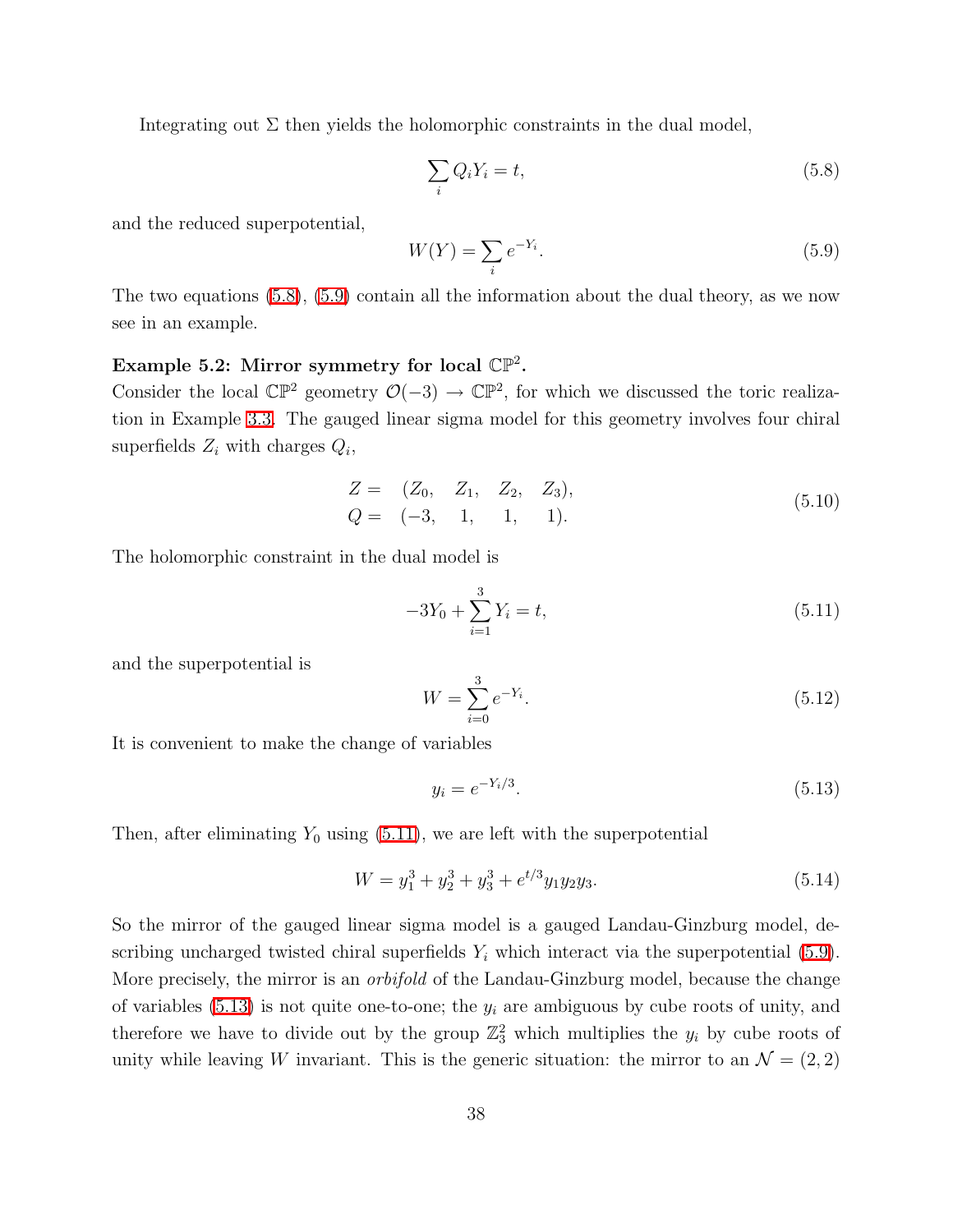gauged linear sigma model is an orbifolded Landau-Ginzburg model. Note that the complexified K¨ahler modulus t of the original theory appears in the Landau-Ginzburg model as a modulus of the holomorphic superpotential.

From this Landau-Ginzburg realization one can directly compute the desired genus zero partition function. Nevertheless, one might ask: how is the Landau-Ginzburg theory related to our original claim that the sigma model on the Calabi-Yau geometry should have a mirror which is also a sigma model on a Calabi-Yau? The point is that the Landau-Ginzburg model with superpotential [\(5.14\)](#page-38-4) is actually equivalent to a sigma model with Calabi-Yau target space: more precisely, one can interpolate from one to the other just by varying Kähler parameters, which are decoupled from the B model correlation functions. After so doing we obtain the mirror to the local  $\mathbb{CP}^2$  geometry; it is simply given by the equation  $W = 0$ , modulo the orbifold action.

<span id="page-39-0"></span>Let us look at this geometry a bit more closely. If the  $y_i$  are considered as homogeneous coordinates in projective space, then  $W = 0$  describes an elliptic curve (torus) since it is a cubic equation in  $\mathbb{CP}^2$ . Passing to inhomogeneous coordinates we could rewrite it as an equation in two variables,

$$
x^3 + z^3 + 1 + e^{t/3}xz = 0.
$$
 (5.15)

Indeed, the mirror geometry in this case is effectively an elliptic curve rather than a Calabi-Yau threefold, in the sense that the B model partition function can be computed solely from the geometry of the elliptic curve. This is a common phenomenon when computing mirrors of noncompact Calabi-Yaus. Nevertheless, the usual statement of mirror symmetry requires a threefold mirror to a threefold; to make contact with that formulation we should add two extra variables  $u, v$  which enter the geometry in a rather trivial way, replacing [\(5.15\)](#page-39-0) by

$$
x^3 + z^3 + 1 + e^{t/3}xz = uv.
$$
\n(5.16)

These two variables  $u, v$  just contribute a quadratic term to the superpotential W in the Landau-Ginzburg realization, so they do not couple to the rest of the physics.

One can similarly derive mirror symmetry for compact Calabi-Yaus with linear sigma model realizations.

#### Example 5.3: Mirror symmetry for the quintic threefold.

Recall the quintic threefold from Example [2.8.](#page-11-0) This space can be obtained by starting with the gauged linear sigma model for  $\mathcal{O}(-5) \to \mathbb{CP}^4$  and then introducing a superpotential which reduces the space of vacua to the quintic hypersurface in  $\mathbb{CP}^4$ . Temporarily ignoring this superpotential and repeating the steps above, we get a Landau-Ginzburg model with

$$
W = y_1^5 + y_2^5 + y_3^5 + y_4^5 + y_5^5 + e^{t/5}y_1y_2y_3y_4y_5,
$$
\n
$$
(5.17)
$$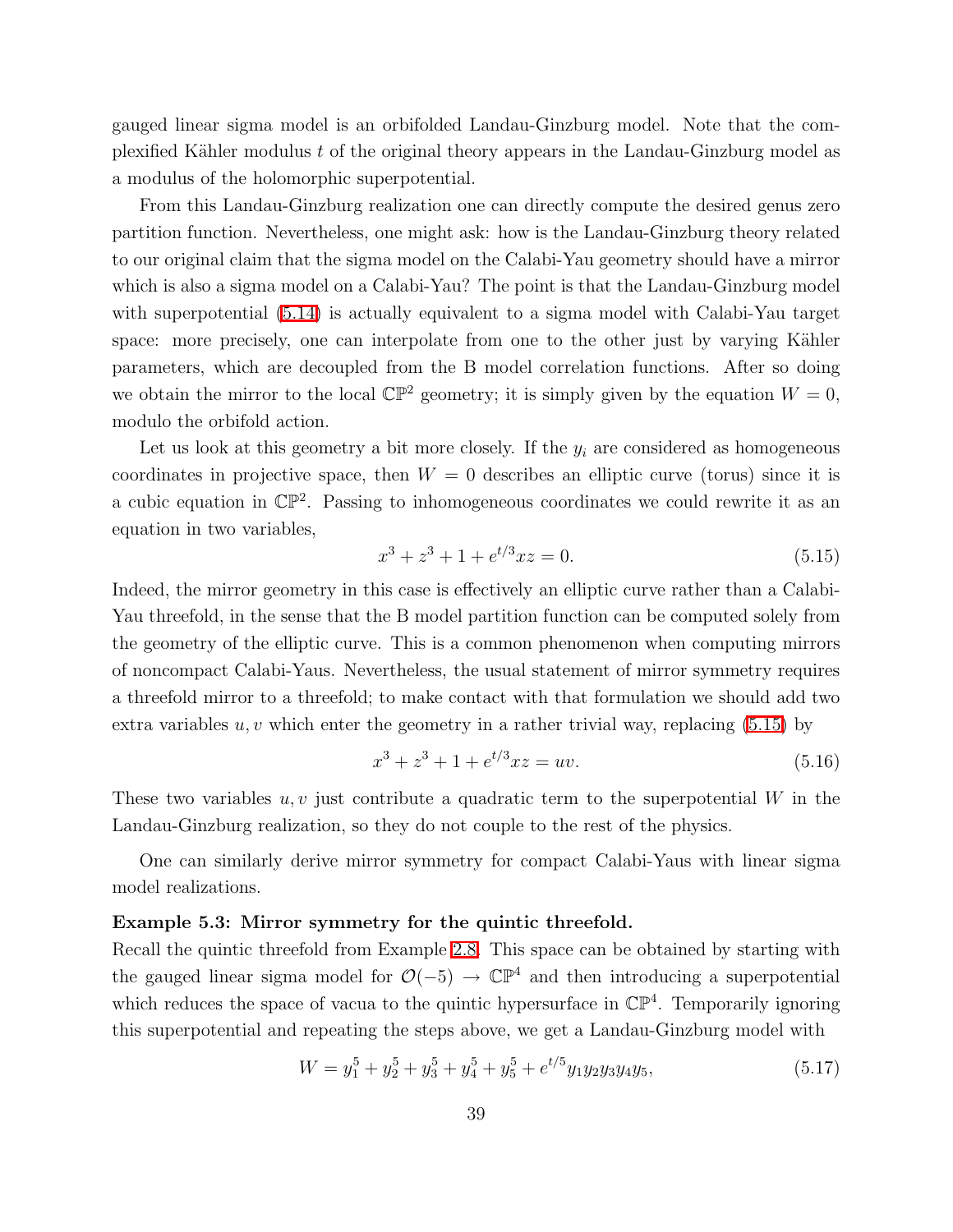modulo a  $\mathbb{Z}_5^4$  symmetry multiplying the  $y_i$  by fifth roots of unity. Now what changes in the mirror if we include the superpotential in the original theory? Remarkably, it turns out that the only effect is to change the fundamental variables of the theory to the  $y_i$  instead of  $Y_i$ . (One might think that what is the "fundamental variable" is a matter of terminology, but concretely, it affects the measures of integration one uses when computing the B model periods.)

#### 5.1.3 Super mirror symmetry

There is another point of view on mirror symmetry for compact Calabi-Yaus realized torically, which is in a sense more direct. Namely, it was observed in [\[16\]](#page-77-2) that the A model on the quintic threefold is in fact equivalent to the A model on a weighted super projective space  $\mathbb{CP}^{1,1,1,1,1\vert5}$ , with five bosonic directions and one fermionic one. This space is compact but nevertheless can be constructed in a gauged linear sigma model without the need for a superpotential. Since it has  $U(1)$  isometries, unlike the quintic threefold, one can Tdualize on phases directly to obtain the mirror. This requires a generalization of the mirror techniques of [\[14\]](#page-77-0) to the case of a chiral superfield  $\Theta$  whose lowest component is fermionic, which was worked out in [\[15\]](#page-77-1).

The main difference from the bosonic case is that the number of fields is not conserved: namely, since the phase of  $\Theta$  is bosonic, dualizing it gives a new bosonic chiral superfield X. But since  $\Theta$  contributes central charge  $-1$  instead of  $+1$  in the sigma model, one also has to get two more fermionic fields  $\eta$ ,  $\chi$  on the mirror side, since the central charges on the two sides must be equal. As in the bosonic case the superpotential can be determined by comparing BPS masses, and it turns out to be

$$
W(\Sigma, X, \eta, \chi) = -Q\Sigma(X - \eta\chi) + e^{-X}.
$$
\n(5.18)

This superpotential defines the mirror Landau-Ginzburg model.

In addition to providing a streamlined derivation of the mirror periods for hypersurfaces in toric varieties, super mirror symmetry is important in its own right, particularly in light of a recent application of topological strings on supermanifolds to a twistorial reformulation of  $\mathcal{N} = 4$  super Yang-Mills theory [\[17\]](#page-77-3). In that case the supermanifold in question is the super twistor space  $\mathbb{CP}^{3|4}$ , and computations in [\[15\]](#page-77-1) showed that its mirror is (at least in the limit where  $\mathbb{CP}^{3|4}$  has large volume) a quadric hypersurface in  $\mathbb{CP}^{3|3} \times \mathbb{CP}^{3|3}$ . This result may be relevant for gauge theory, since  $\mathbb{CP}^{3|3} \times \mathbb{CP}^{3|3}$  can also be viewed as a twistor space, which is related at least classically to  $\mathcal{N} = 4$  super Yang-Mills [\[18\]](#page-77-4); one might expect that a topological string on  $\mathbb{CP}^{3|3} \times \mathbb{CP}^{3|3}$  could give an alternative twistorial version of  $\mathcal{N}=4$ super Yang-Mills [\[15,](#page-77-1) [17,](#page-77-3) [19\]](#page-77-5).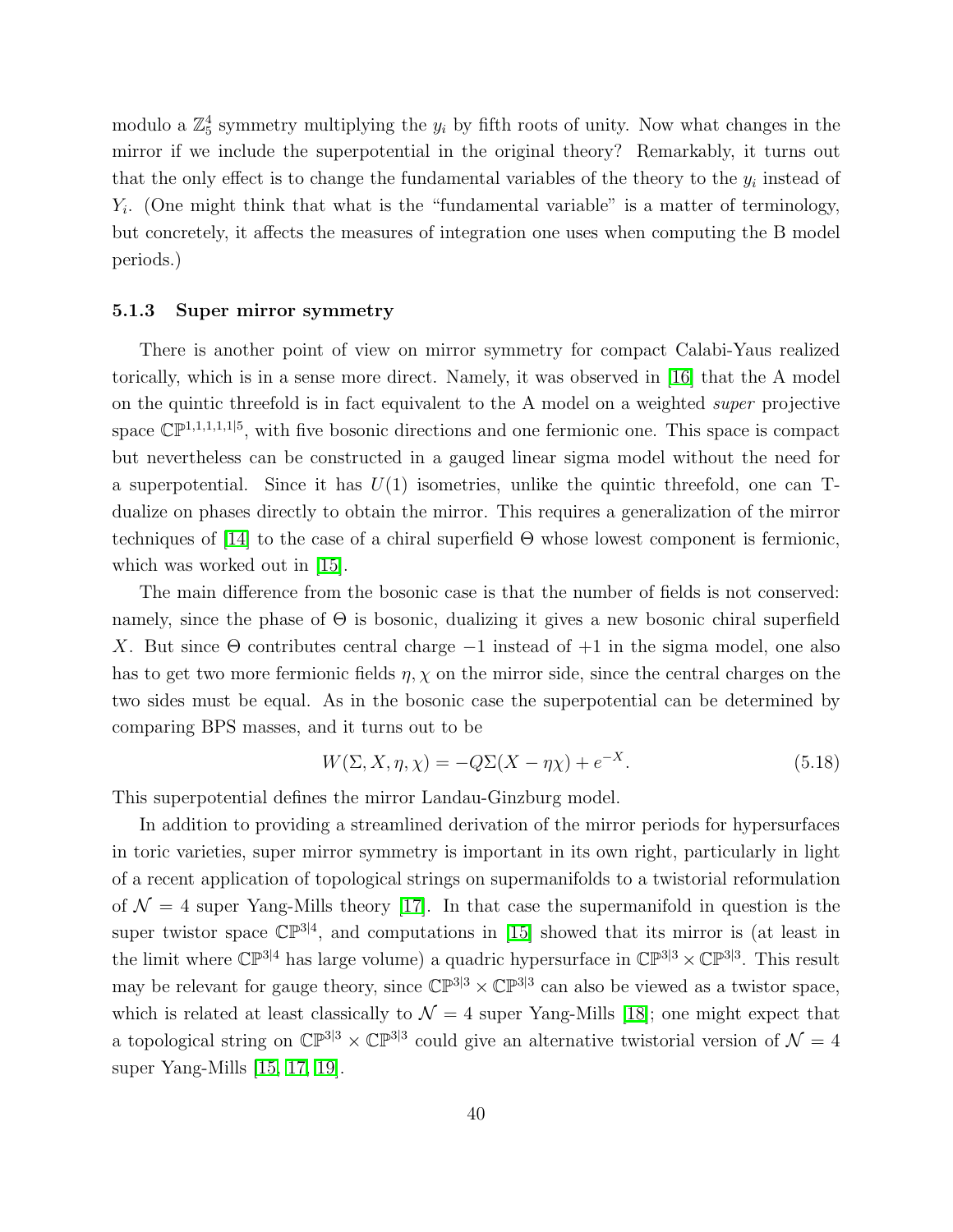## 5.2 Holomorphy and higher genera

So far we have discussed the topological amplitudes only at genus zero. More generally, one can compute all the  $F_q$  using the fact that they depend only holomorphically on moduli.<sup>16</sup> We think of  $F<sub>g</sub>$  as a holomorphic section of a line bundle over the moduli space. Such objects are highly constrained — recall that a holomorphic line bundle over a compact space has only a finite-dimensional space of holomorphic sections. The Calabi-Yau moduli spaces under consideration are compact, or can be compactified by adding some points at infinity, where the singular behavior of the  $F<sub>g</sub>$  can be constrained by geometrical considerations; hence the  $F_g$  are basically determined by holomorphy, up to a finite-dimensional ambiguity at each g [\[9\]](#page-77-6). Using some integrality properties of the  $F<sub>g</sub>$  which we discuss in Section [6.3,](#page-64-0) this ambiguity can also be fixed; this leads to a practical method for computing the  $F_g$ , which has been applied to high degrees and genera [\[20\]](#page-77-7).

#### 5.3 Branes and large N dualities

Another approach to computing the  $F_g$  depends on the notion of "large N duality." Such dualities have played a starring role in the physical string theory over the last few years [\[21,](#page-77-8) [22\]](#page-77-9); as it turns out, they are equally important in the topological string [\[23,](#page-77-10) [24\]](#page-78-0). We now turn to an overview of how they are realized in this context.

#### <span id="page-41-0"></span>5.3.1 D-branes in the topological string

Large N dualities relate open string theory in the presence of N D-branes to closed string theory in the gravitational background those D-branes produce; so in order to discuss their topological realization, we have to begin by explaining the notion of D-brane in the topological string.

From the worldsheet perspective, a D-brane simply corresponds to a boundary condition which can be consistently imposed on worldsheets with boundaries. In the topological case what we mean by "consistency" is that the boundary condition preserves the BRST symmetry. In the A model this condition implies that the boundary should be mapped into a Lagrangian submanifold L of the target Calabi-Yau X [\[25\]](#page-78-1) ("Lagrangian" means that the dimension of L is half that of X and the Kähler form  $\omega$  vanishes when restricted to L). Such an L should be thought of as a real section of  $X$  — a typical 1-dimensional model is the

<sup>&</sup>lt;sup>16</sup>Actually, as we mentioned in Section [4.7,](#page-30-0) the  $F<sub>g</sub>$  are not quite holomorphic; but the antiholomorphic dependence is completely determined by the anomaly equation of [\[9\]](#page-77-6) and does not qualitatively affect the discussion to follow.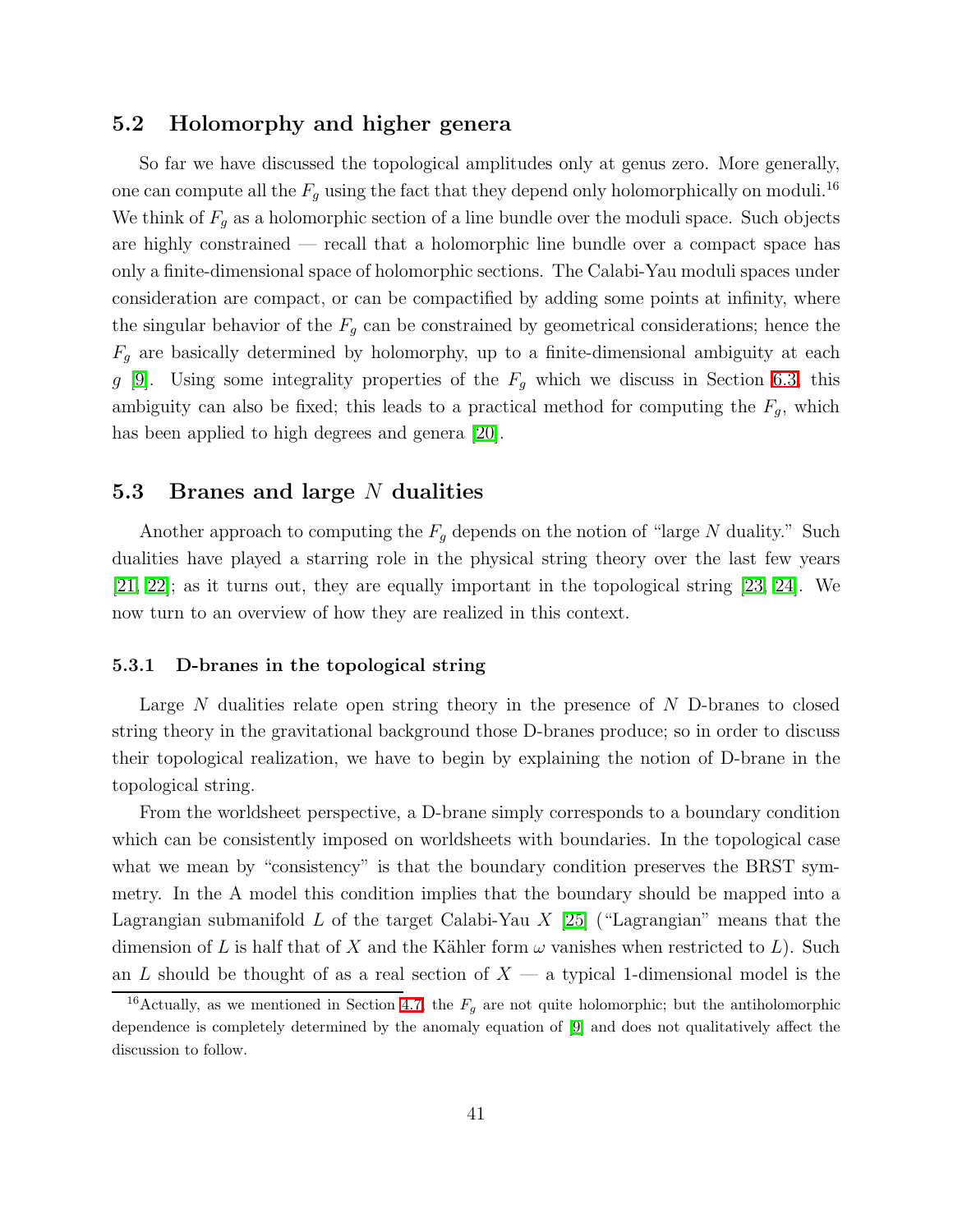

<span id="page-42-0"></span>Figure 13: A stack of N branes carries a  $U(N)$  gauge symmetry; the fundamental and antifundamental gauge indices arise from strings which can end on any of the N branes.

upper half-plane, which ends on the real axis  $L$ . If we allow open strings with boundaries on L, we say that we have a D-brane which is "wrapped" on  $L$ . We can also include a weighting factor N for each boundary, in which case we say we have N D-branes instead of one.

We will be interested in computing the partition function of the topological open string theory with branes. For this purpose it turns out that taking a target space viewpoint is very convenient: the dynamics of the open strings ending on branes can be completely described in terms of a string field theory on the branes. What field theory is it? Both in the physical and the topological string theory, the open strings produce a gauge theory on the branes in the low energy limit; for example, in the case of a stack of N coincident branes in oriented string theory in flat space, the fact that strings can end on any of the  $N$  branes leads to a  $U(N)$  gauge theory. See Figure [13.](#page-42-0)

In the physical string the gauge theory of the open strings is rather complicated, although at low energies it reduces to Yang-Mills theory. But in the topological A model the situation is much simpler and one can work out the exact open string field theory describing a stack of N branes; it is again a gauge theory, but this time a topological gauge theory, namely  $U(N)$ Chern-Simons theory. To see this we first note that our construction of the topological string (and specifically its coupling to worldsheet gravity) was modeled on the bosonic string, and therefore the open string field theory should also be the obtained by the same procedure one uses for the open bosonic string. In the open bosonic string it was shown in [\[26\]](#page-78-2) that the string field theory is an abstract version of Chern-Simons, written

$$
S = \int A \ast QA + \frac{2}{3}A \ast A \ast A. \tag{5.19}
$$

Specializing to the case of the topological A model, using the dictionary  $Q \leftrightarrow d$ , one can show [\[25\]](#page-78-1) that this abstract Chern-Simons in this case boils down to the standard Chern-Simons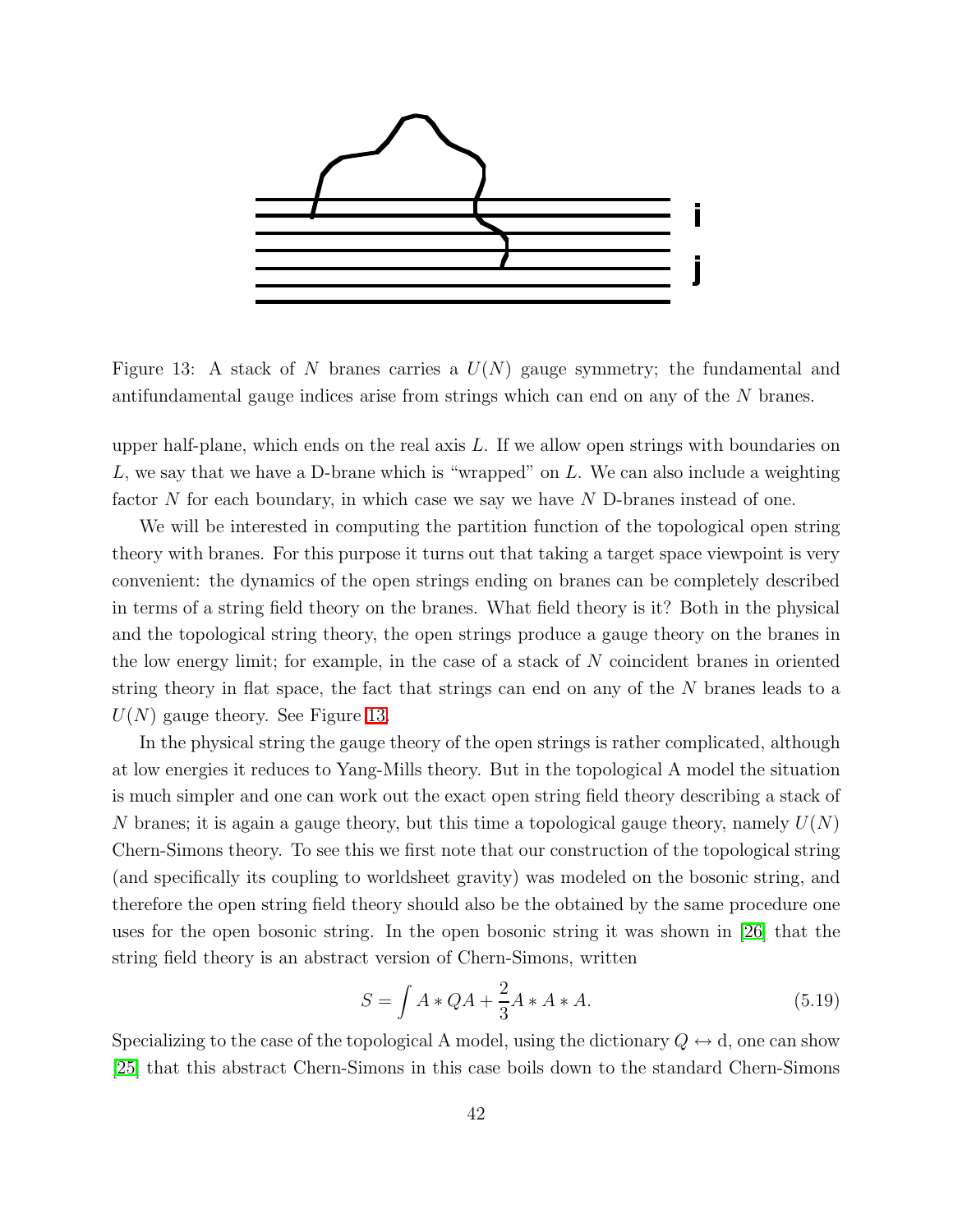action for a  $U(N)$  connection A,

$$
S = \int_{L} \text{Tr} \left( A \wedge \mathrm{d}A + \frac{2}{3} A \wedge A \wedge A \right), \tag{5.20}
$$

possibly corrected by terms involving holomorphic instantons ending on  $L^{17}$  In some interesting cases there are no holomorphic instantons and we just get pure Chern-Simons; this happens in particular in the case where L is the  $S^3$  in the deformed conifold  $T^*S^3$ .

<span id="page-43-0"></span>One can similarly consider the open string field theory on  $N$  B model branes. In the case where the branes wrap the full Calabi-Yau threefold  $X$ , one gets a holomorphic version of Chern-Simons, with action [\[26\]](#page-78-2)

$$
\int_{X} \Omega \wedge \text{Tr} \, (A \overline{\partial} A + \frac{2}{3} A^3). \tag{5.21}
$$

Here A is a  $u(N)$ -valued  $(0, 1)$  form on X, which we are combining with the  $(3, 0)$  form  $\Omega$ so that the full action is a  $(3,3)$  form as required. Starting from  $(5.21)$ , one can also obtain the action for B model branes which wrap holomorphic  $0.2,4$ -cycles inside X, by realizing such lower-dimensional branes as defects in the gauge field on a brane that fills  $X$ : the brane charges correspond respectively to the Chern classes  $c_3, c_2, c_1$  of the gauge field.

As an aside, it is interesting that the branes which appear in the A model are wrapping Lagrangian cycles, which are 3-cycles for which the volume is naturally measured by the holomorphic 3-form  $\Omega$  — the natural object in the B model! Similarly, in the B model the branes turn out to wrap holomorphic cycles, whose volume is measured by the A model field k. This crossover between the A and B models may be a hint of a deeper relation, possibly an S-duality, which is currently under investigation [\[19,](#page-77-5) [27\]](#page-78-3).

#### <span id="page-43-1"></span>5.3.2 The geometric transition

After these preliminaries on branes in the topological string, we are ready to use them to compute closed string amplitudes. The crucial point which makes such a computation possible is that the topological D-branes affect the closed string background; so we first explain how this works.

<sup>&</sup>lt;sup>17</sup>In fact, one might ask how the appearance of the Chern-Simons action is consistent with the localization of the open string path integral on holomorphic configurations — one might have expected to get only the terms from holomorphic instantons. The resolution is that the localization has to be interpreted carefully because of the non-compactness of the field space; one has to include contributions from "degenerate instantons" in which the Riemann surface has collapsed to a Feynman diagram (with lines replaced by infinitesimal ribbons), and these diagrams precisely account for the Chern-Simons action.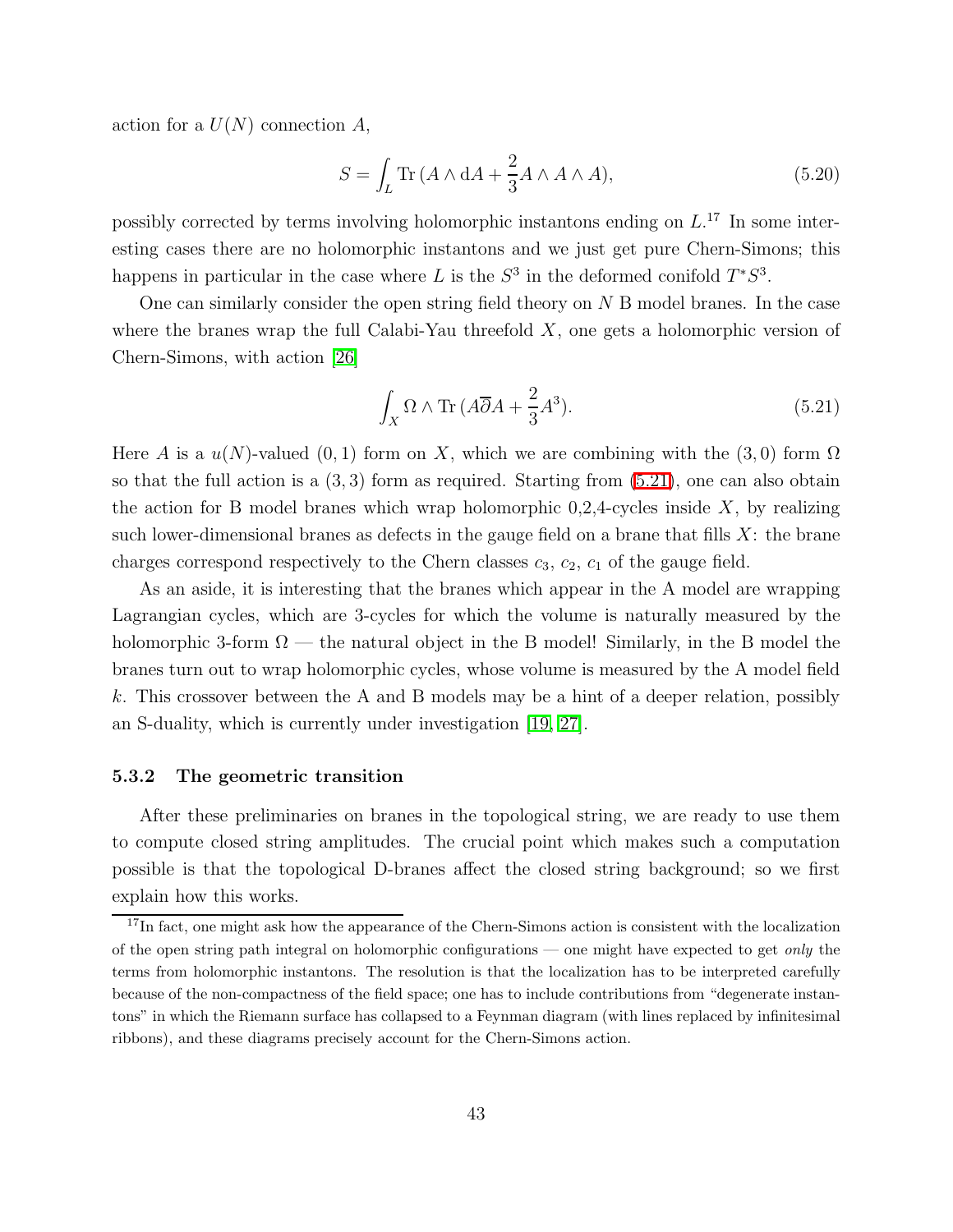In the physical superstring D-branes are sources of Ramond-Ramond flux. In the A or B model topological string we expect something similar, but now the flux in question should be the Kähler 2-form or holomorphic 3-form respectively. More precisely, consider a Lagrangian subspace  $L$ , on which an A model brane could be wrapped. Since the total dimension of  $X$  is 6, we can consider a 2-cycle C which links the 3-dimensional  $L$ , similar to the way two curves can link one another inside a space of total dimension 3. The precise meaning of "link" is that  $C = \partial S$  for some 3-cycle S which intersects L once; so C is homologically trivial as a cycle in X, although it becomes nontrivial if considered as a cycle in  $X \setminus L$ . Because C is homologically trivial we must have  $\int_C k = 0$  in X, since  $dk = 0$ . Now the effect of wrapping N branes on L is to create a flux of the Kähler form through  $C$ , namely

$$
\int_C k = Ng_s. \tag{5.22}
$$

This can be understood by saying that the branes act as a  $\delta$ -function source for k, i.e., the usual  $dk = 0$  is replaced by

$$
dk = Ng_s \delta(L). \tag{5.23}
$$

Similarly, a B model brane on a 2-cycle Y induces a flux of  $\Omega$  over a 3-cycle linking Y. Note that this phenomenon actually suggests a privileged role for 2-cycles; we could also have B model branes on 0, 4, or 6-cycles, but these branes do not induce gravitational backreaction since there is no candidate field for them to source.

Now let us describe an example in which the closed string backreaction from branes can be used to compute A model closed string amplitudes.

#### Example 5.4: Large N duality for the conifold.

Consider the A model on the deformed conifold  $T^*S^3$ . This geometry is uninteresting from the point of view of the closed A model, since it has no 2-cycles and hence no Kähler moduli; but it contains the Lagrangian 3-cycle  $S<sup>3</sup>$  on which we can wrap A model branes. The effect of these branes on the closed string geometry is to create a flux  $Ng_s$  of the Kähler form k on the  $S^2$  which links  $S^3$ . Now, a la AdS/CFT, let us try to describe the string theory on this geometry in terms of a background without branes. There is an obvious guess for the answer: as we discussed earlier, in addition to the deformed conifold which has a nontrivial  $S<sup>3</sup>$  at its core, there is also the resolved conifold which has a nontrivial  $S^2$ , and both geometries look the same at long distances. So it is natural to conjecture [\[23\]](#page-77-10) that the dual geometry is the resolved conifold, where the nontrivial  $S^2$  has volume  $t = Ng_s$ . In the resolved conifold there are no branes anymore, and indeed there is not even a nontrivial cycle where the branes could have been wrapped! The passage from one geometry to the other is referred to as a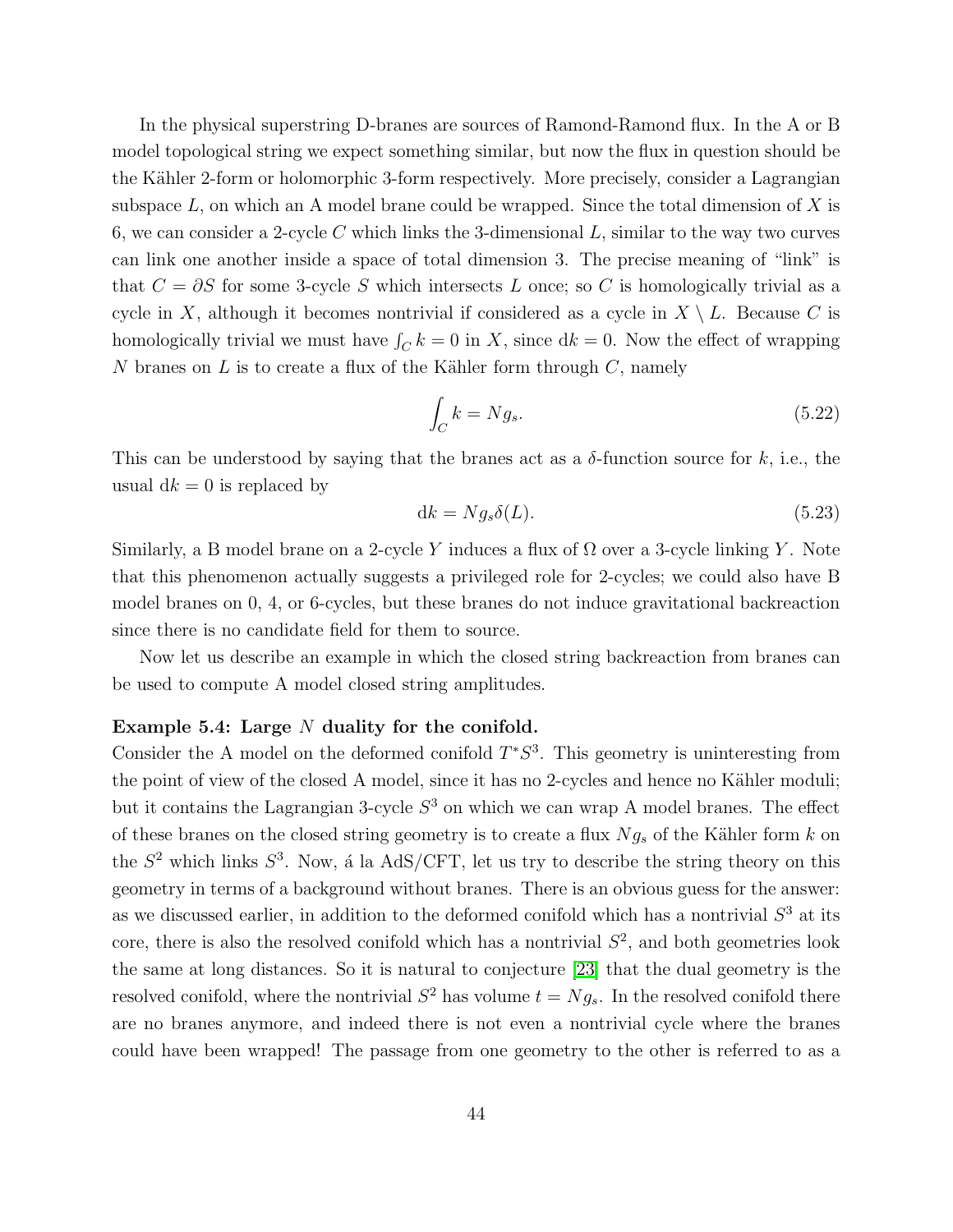

<span id="page-45-0"></span>Figure 14: The geometric transition between the resolved conifold with Kähler parameter  $t = Ng_s$  (above) and deformed conifold with N branes (below).

"geometric transition," and the key is that the A model partition function is the same both before and after the geometric transition.

The geometric transition is summarized in Figure [14.](#page-45-0) The pictures appearing in that figure require a bit of explanation, though: they are similar, but not identical, to the toric pictures which appeared in Section [3.](#page-16-0) The full geometry in this case is a  $T^2 \times \mathbb{R}$  fibration over the whole of  $\mathbb{R}^3$ , rather than a  $T^3$  fibration over some bounded region inside  $\mathbb{R}^3$ . The solid lines represent loci where one of the circles of the  $T<sup>2</sup>$  fiber degenerates. At the top of the figure we have the resolved conifold, with its Kähler modulus  $t$  (actually there are two different versions of the resolved conifold, related by a relatively mild topology changing transition called a "flop.") Here all the degeneration loci line in a common plane. As  $t \to 0$ the resolved conifold approaches the singular conifold, shown in the middle of the figure; the degeneration locus then consists simply of two intersecting lines. Finally separating these two lines in space gives the deformed conifold  $T^*S^3$ . The Lagrangian submanifold  $S^3$  can be seen in the resulting picture: namely, it is the  $T<sup>2</sup>$  fibration over the dotted line connecting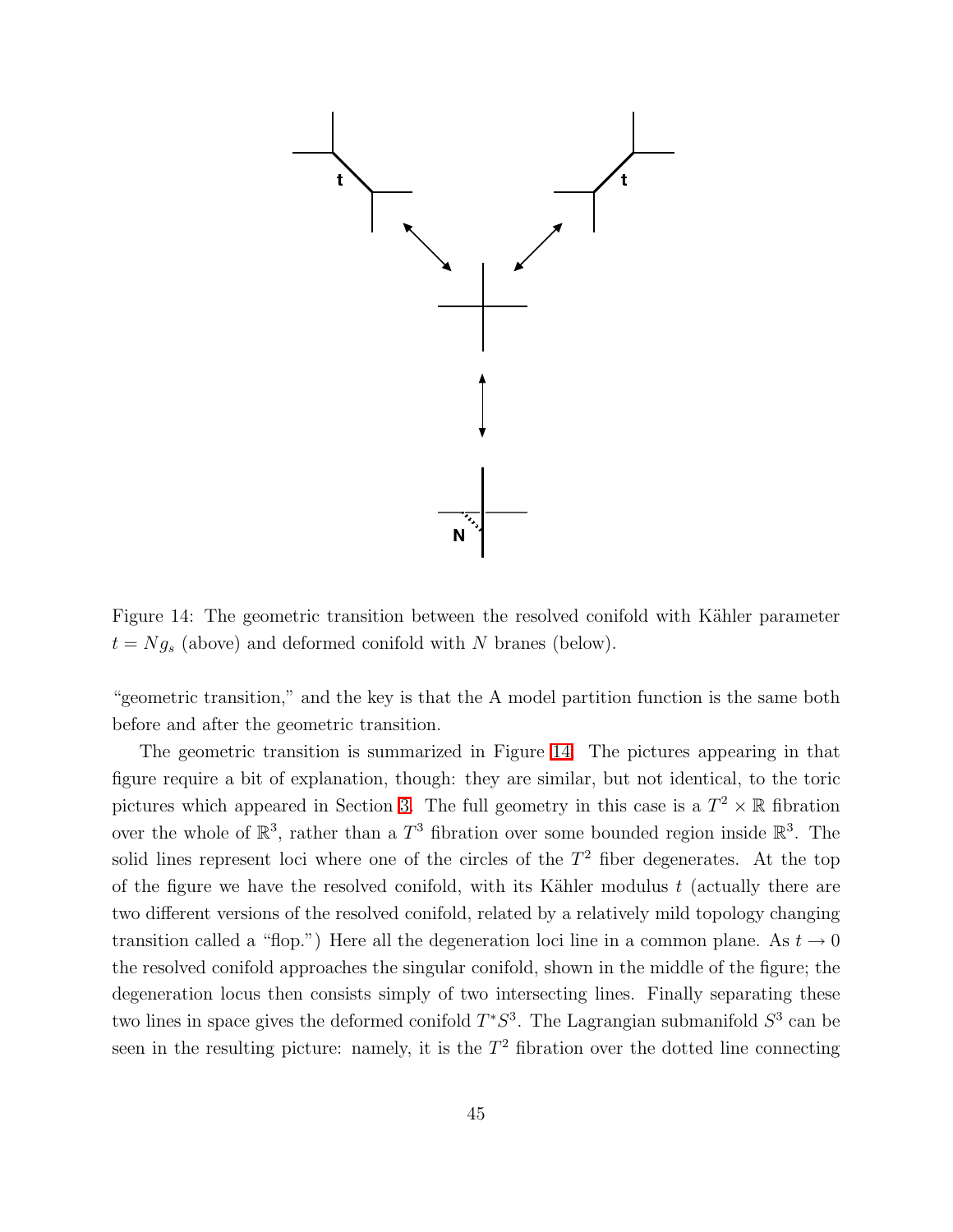the two degeneration loci.

On the deformed conifold the closed A model is trivial, because there are no Kähler moduli; so the partition function is just the partition function of  $U(N)$  Chern-Simons theory on  $S^3$ , with level k determined by  $g_s = 2\pi i/(k+N)$ . On the resolved conifold there are no open strings, so one gets a prediction for the partition function of the closed A model there: namely, from the Chern-Simons side one expects

$$
Z(g_s, t) = \prod_{n=1}^{\infty} (1 - q^n Q)^n,
$$
\n(5.24)

where  $q = e^{-g_s}$  and  $Q = e^{-t}$ . Note that this expansion has integral coefficients! This seems remarkable from the point of view of the closed string, and might make us wonder whether the closed string partition function has an interpretation as the answer to some counting problem. The answer is "yes," as we will see in Section [6.3](#page-64-0) when we discuss the application of the topological string to counting BPS states in five dimensions.

One can also use open/closed duality to compute the closed string partition function in more complicated geometries [\[28\]](#page-78-4), as we now discuss.

## Example 5.5: Large N duality for local  $\mathbb{CP}^2$ .

For example, consider the local  $\mathbb{CP}^2$  geometry. As shown in Figure [15,](#page-47-0) we can obtain this geometry as the  $t_i = N_i g_s \to \infty$  limit of a geometry with three compact  $\mathbb{CP}^1$ 's. Namely, in the lower left corner we have local  $\mathbb{CP}^2$ , which we consider as the  $t_i \to \infty$  limit of the more complicated geometry at upper left. This geometry is in turn related by three geometric transitions to the geometry at lower right, which has three Lagrangian  $S<sup>3</sup>$ 's represented by the dotted lines, each supporting  $N_i$  A model branes. In this way the closed A model partition function on local  $\mathbb{CP}^2$  is identified with the open string partition function on these three stacks of branes; no Kähler moduli remain after the transitions, so the closed string does not contribute anything. Naively, this open string partition function would be just the product of three copies of the Chern-Simons partition function, coming from the three  $S^3$ 's. However, we have to remember that the open string field theory of the A model is not pure Chern-Simons theory; it includes corrections due to worldsheet instantons. In this toric case one can show that the only instantons which contribute are ones in which the worldsheets form tubes connecting two of the Lagrangian  $S<sup>3</sup>$ 's, as shown in Figure [16.](#page-48-0) Each such tube ends on an unknotted circle in  $S^3$ ; so in a generic instanton sector each  $S^3$  has two such circles on it, and a careful analysis shows that these circles are in fact linked, forming the "Hopf link." One therefore has to compute the Chern-Simons partition function including an operator associated to the link. This operator was determined in [\[29\]](#page-78-5) and turns out to be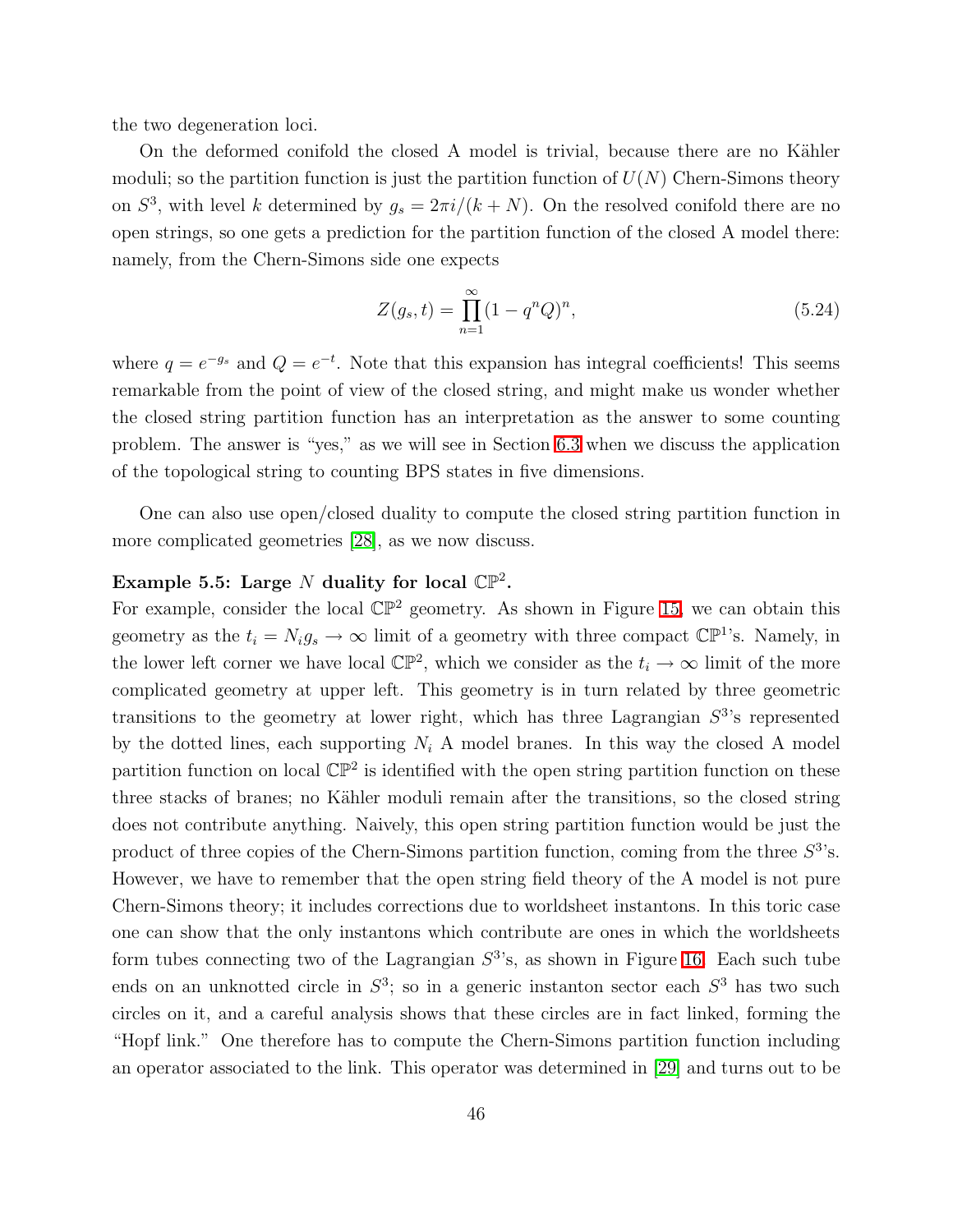

<span id="page-47-0"></span>Figure 15: The geometric transition relating local  $\mathbb{CP}^2$  (lower left) to a rigid geometry with  $N_i \rightarrow \infty$  branes (lower right).

given by a sum of Chern-Simons link invariants. Putting everything together [\[28\]](#page-78-4), the full partition function at all genera is a sum over irreducible representations of  $U(N)$ :

$$
Z = \sum_{R_1, R_2, R_3} e^{-t|R_1|} S_{R_1 R_2} e^{-t|R_2|} S_{R_2 R_3} e^{-t|R_3|} S_{R_3 R_1},
$$
\n(5.25)

where  $S_{RR'}$  is the Chern-Simons knot invariant of the Hopf link with representations R and  $R'$  on the two circles, as defined in [\[30\]](#page-78-6), and |R| is the number of boxes in a Young diagram representing R.

## 5.4 The topological vertex

Although the geometric transitions we described above lead to an all-genus formula for the A model partition function in the local  $\mathbb{CP}^2$  geometry, the method of computation is somewhat unsatisfactory: one obtains local  $\mathbb{CP}^2$  only after taking the  $t_i \to \infty$  limit of a more complicated geometry. One might have hoped for a more intrinsic method of computation.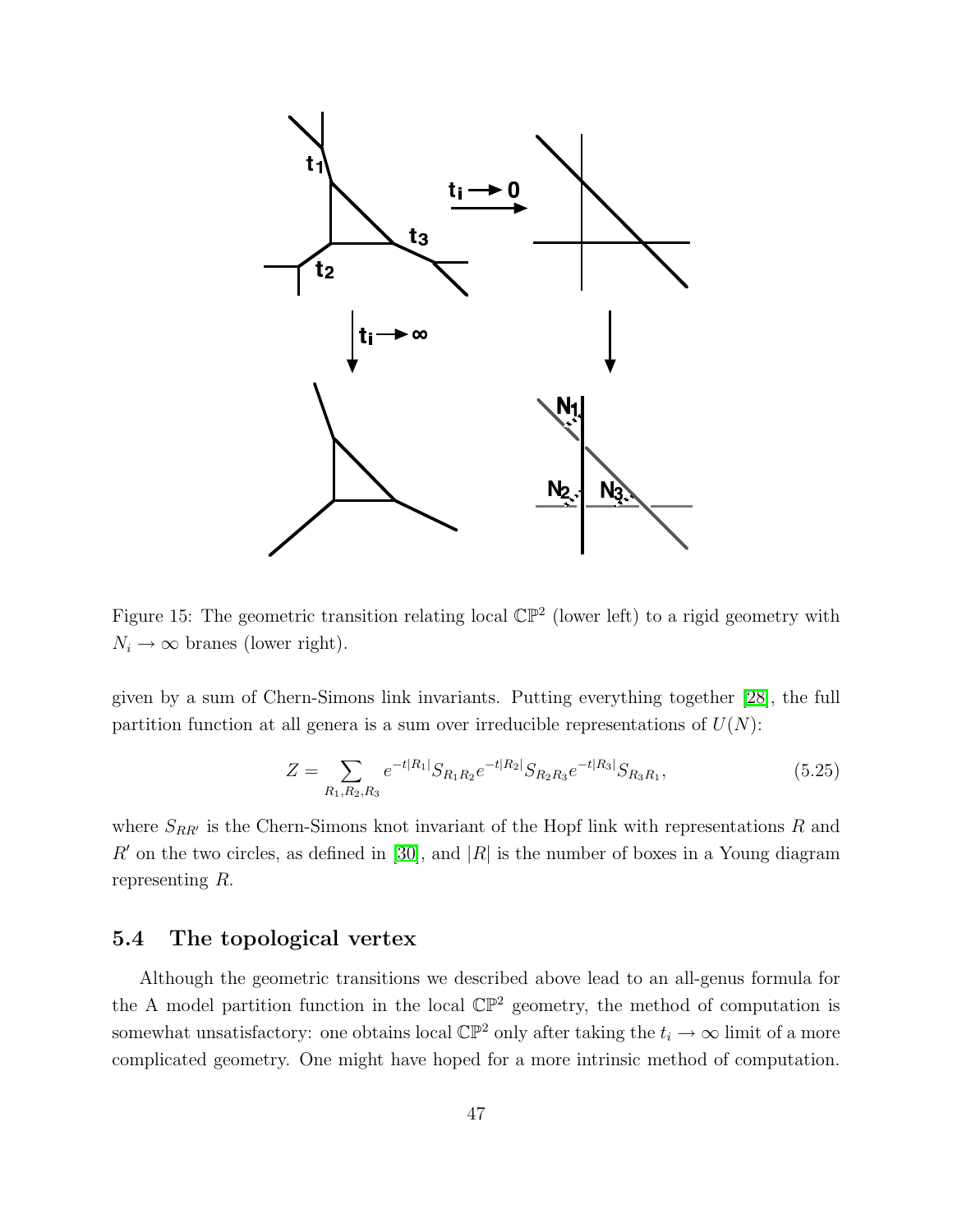

<span id="page-48-0"></span>Figure 16: Worldsheet instantons, with each boundary on an  $S<sup>3</sup>$ , which contribute to the A model amplitudes after the transition, or dually, to the A model amplitudes on local  $\mathbb{CP}^2$ .

Indeed there is such a method, and it generalizes to arbitrary toric diagrams, whether or not they come from geometric transitions! The method essentially involves treating the toric diagram (with fixed Kähler parameters) as if it were a Feynman diagram, with trivalent vertices and fixed Schwinger parameters. Namely, one can define a "topological vertex,"  $C_{R_1R_2R_3}(g_s)$ , depending on three Young diagrams  $R_1, R_2, R_3$  and on the string coupling  $g_s$ [\[31\]](#page-78-7). See Figure [17.](#page-49-0) Then one assigns a Young diagram R to each edge of the toric diagram, with a propagator  $e^{-t|R|+mC_2(R)}$  for each internal edge, and a factor  $C_{R_1R_2R_3}(g_s)$  for each vertex.<sup>18</sup> The assignment of representations to edges of the toric diagram is as follows: external edges always carry the trivial representation, while for internal edges one sums over all R.

Of course, the actual vertex  $C_{R_1R_2R_3}(g_s)$  is rather complicated! It was originally determined in [\[31\]](#page-78-7) using Chern-Simons theory along the lines discussed in Section [5.3.2.](#page-43-1) Since then two other methods of computing the vertex have appeared, which we will describe in the next two subsections.

<sup>&</sup>lt;sup>18</sup>The integer m appearing in the propagator is related to the relative orientation of the 2-surfaces on which the propagator ends.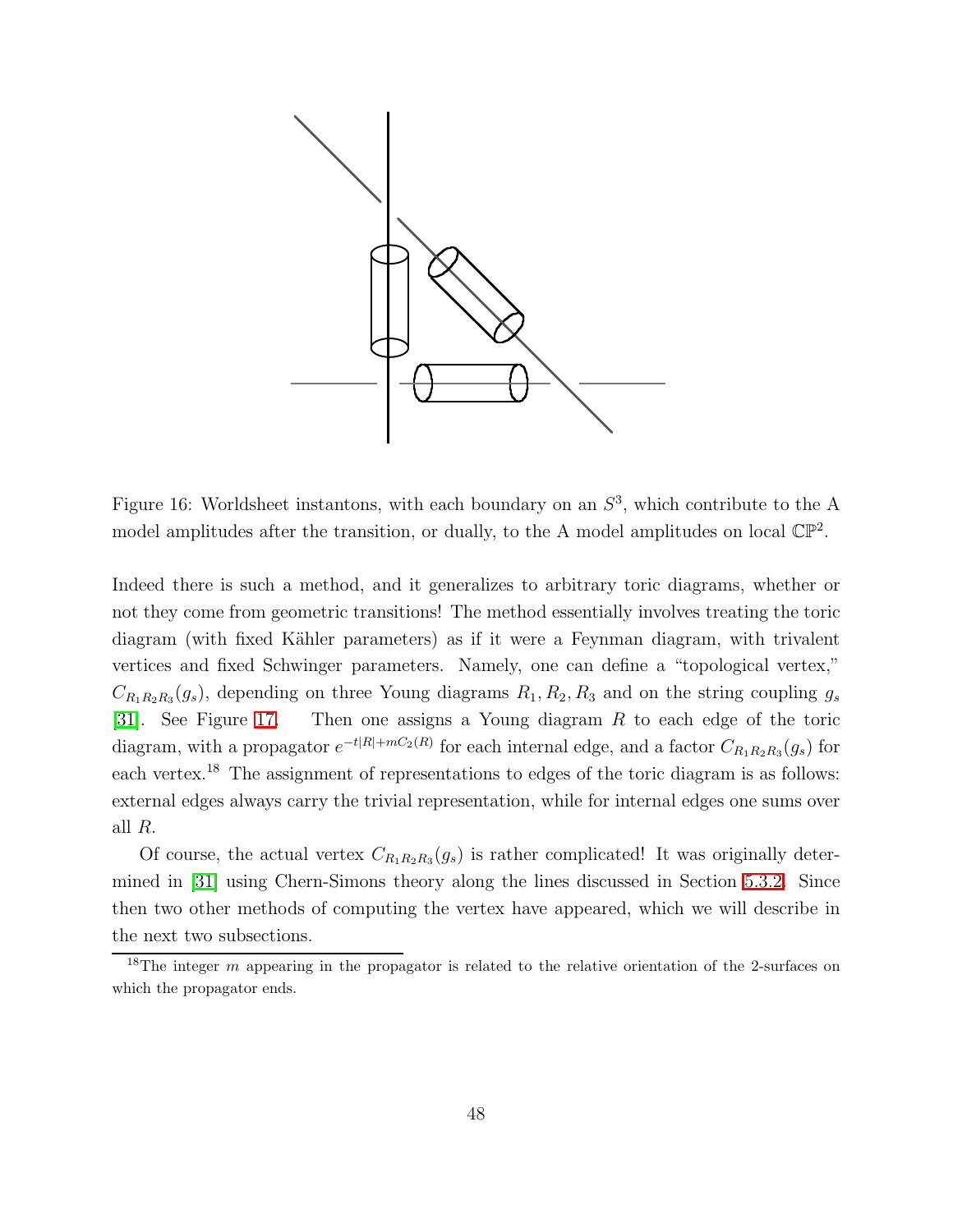

<span id="page-49-0"></span>Figure 17: The topological vertex, which assigns a function of  $g_s$  to any three Young diagrams  $R_1, R_2, R_3.$ 

## 5.5 Computing the vertex from  $W_{\infty}$  symmetries

First we briefly describe a target space approach to computing the topological string partition function [\[32\]](#page-78-8). Namely, suppose we study the A model on a non-compact threefold which has a toric realization as we discussed in Section [3.](#page-16-0) By mirror symmetry this is equivalent to the B model on a Calabi-Yau of the form

$$
F(x, z) = uv,\t\t(5.26)
$$

with the corresponding holomorphic 3-form

$$
\Omega = \frac{\mathrm{d}u \wedge \mathrm{d}x \wedge \mathrm{d}z}{u}.\tag{5.27}
$$

We view this geometry as a fibration over the  $(x, z)$  plane, with 1-complex-dimensional fibers. At points  $(x, z)$  with  $F(x, z) = 0$  the fiber degenerates to  $uv = 0$ , which has two components  $u = 0$  and  $v = 0$ ; so  $F(x, z) = 0$  characterizes the degeneration locus of the fibration. Contour integration around  $u = 0$  on the fiber reduces  $\Omega$  to

$$
\omega = dx \wedge dz. \tag{5.28}
$$

So the geometry of the Calabi-Yau threefold is captured by an algebraic curve  $F(x, z) = 0$ , embedded in the  $(x, z)$  space; this ambient space is furthermore equipped with the two-form  $\omega$ . What are the symmetries of this structure? If F were identically zero, then we would just have the group of  $\omega$ -preserving diffeomorphisms, which form the so-called " $W_{\infty}$ " symmetry. This infinite-dimensional symmetry is extremely powerful. Indeed, even when  $F \neq 0$  and the  $W_{\infty}$  symmetry is spontaneously broken, it nevertheless gives constraints on the dynamics of the Goldstone modes which describe deformations of  $F$ . But these deformations exactly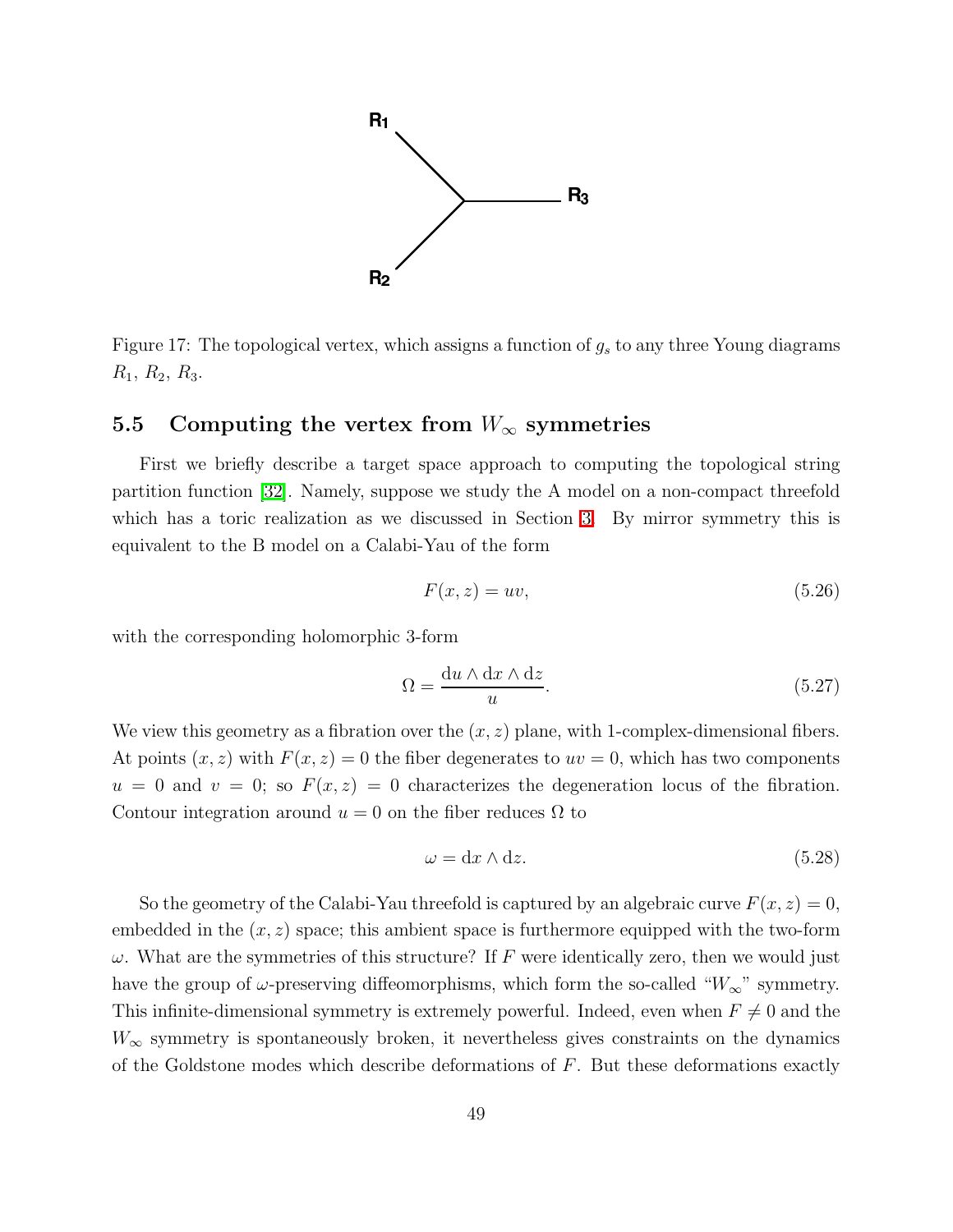

<span id="page-50-0"></span>Figure 18: Blowing up the origin in  $\mathbb{C}^3$  gives a new geometry which is not Calabi-Yau but still contributes to the target space sum in the A model.

correspond to complex structure deformations of the Calabi-Yau geometry, which are the objects of study in the B model! Hence this  $W_{\infty}$  symmetry generates Ward identities which act on the closed string field theory of the B model (the "Kodaira-Spencer theory of gravity," described in [\[9\]](#page-77-6).) In fact, these Ward identities are sufficient to completely determine the B model partition function at all genera (and hence the A model partition function on the original toric threefold) — see [\[32\]](#page-78-8).

### 5.6 Quantum foam

In the last subsection we sketched a derivation of the topological vertex by applying mirror symmetry and then using the B model closed string target space theory. However, one can also obtain the vertex by a direct A model closed string target space computation [\[33,](#page-78-9) [34,](#page-78-10) [35\]](#page-78-11). The string field theory in question is a theory of "Kähler gravity" [\[36\]](#page-78-12), which roughly sums over Kähler geometries with the weight  $e^{-\int k^3/g_s^2}$ . One can think of this summing over geometries as a kind of "quantum foam" — the spacetime itself is wildly fluctuating and "foamy" at small scales. This feature has long been expected for theories of quantum gravity, but in the case of the topological A model it turns out that one can describe this quantum foam very precisely; namely, there is a simple description of exactly which Kähler geometries should be summed over, and this description enables us to compute the topological vertex.

So let us begin with the problem of computing the A model partition function on the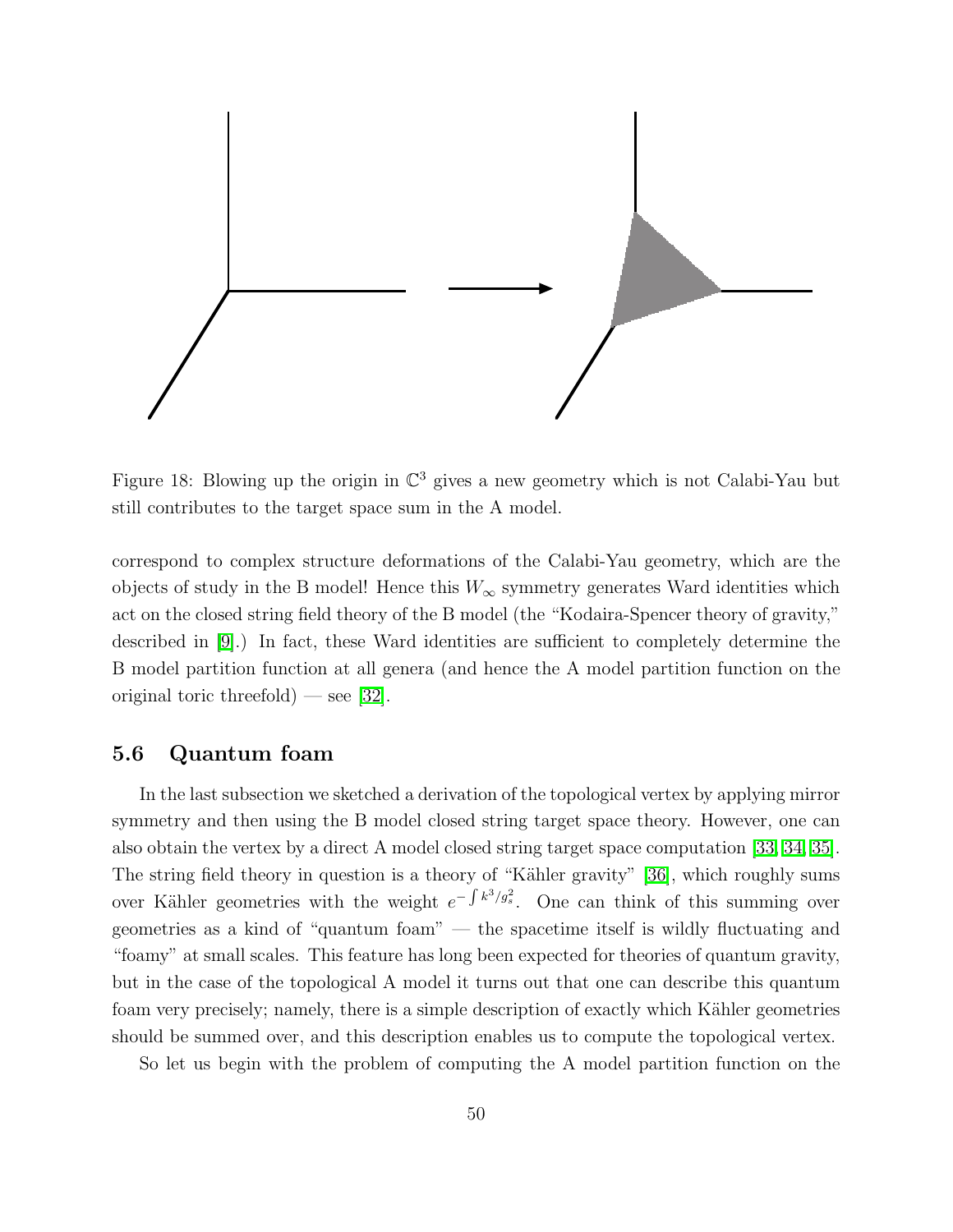

<span id="page-51-0"></span>Figure 19: This toric diagram is the result of blowing up the origin of  $\mathbb{C}^3$  and then blowing up a torically invariant point on the exceptional divisor  $\mathbb{CP}^2$ .

non-compact Calabi-Yau  $\mathbb{C}^3$ . The simplest geometry which contributes to the quantum foam in this case is simply  $\mathbb{C}^3$  itself. The rest of the geometries that contribute may be obtained by making various blow-ups involving the origin  $(0,0,0) \in \mathbb{C}^{3.19}$  The simplest possibility is to just blow up the origin once; this leads to the toric diagram shown in Figure [18,](#page-50-0) where the origin has been replaced by a single  $\mathbb{CP}^2$ . This new geometry is not Calabi-Yau; the only Calabi-Yau geometry which is asymptotically  $\mathbb{C}^3$  is  $\mathbb{C}^3$  itself. Nevertheless, it should be included in the target space A model sum; this is not unexpected, since a theory of quantum gravity should sum over off-shell configurations as well as on-shell ones. After blowing up the origin there is a new Kähler modulus t for the size of  $\mathbb{CP}^2$ ; in the A model partition sum this modulus turns out to be quantized,  $t = ng_s$ , and we sum over all n. In the toric diagram the modulus t is reflected in the size of the triangle representing  $\mathbb{CP}^2$ , as we discussed in Section [3.](#page-16-0)

One can also do more complicated blow-ups. For example, after blowing up the origin of

<sup>&</sup>lt;sup>19</sup>One might wonder what is special about the origin, since  $\mathbb{C}^3$  has a translation symmetry. Actually, there is nothing special about the origin. We are using a toric realization of  $\mathbb{C}^3$  to get a  $U(1)^3$  action on the space of possible blow-ups, and the claim is that by standard localization techniques, the partition function can be computed considering only blow-ups which are torically invariant. Since the origin is the only point of  $\mathbb{C}^3$  that is invariant in the toric representation we chose, this implies that we only consider blow-ups of the origin.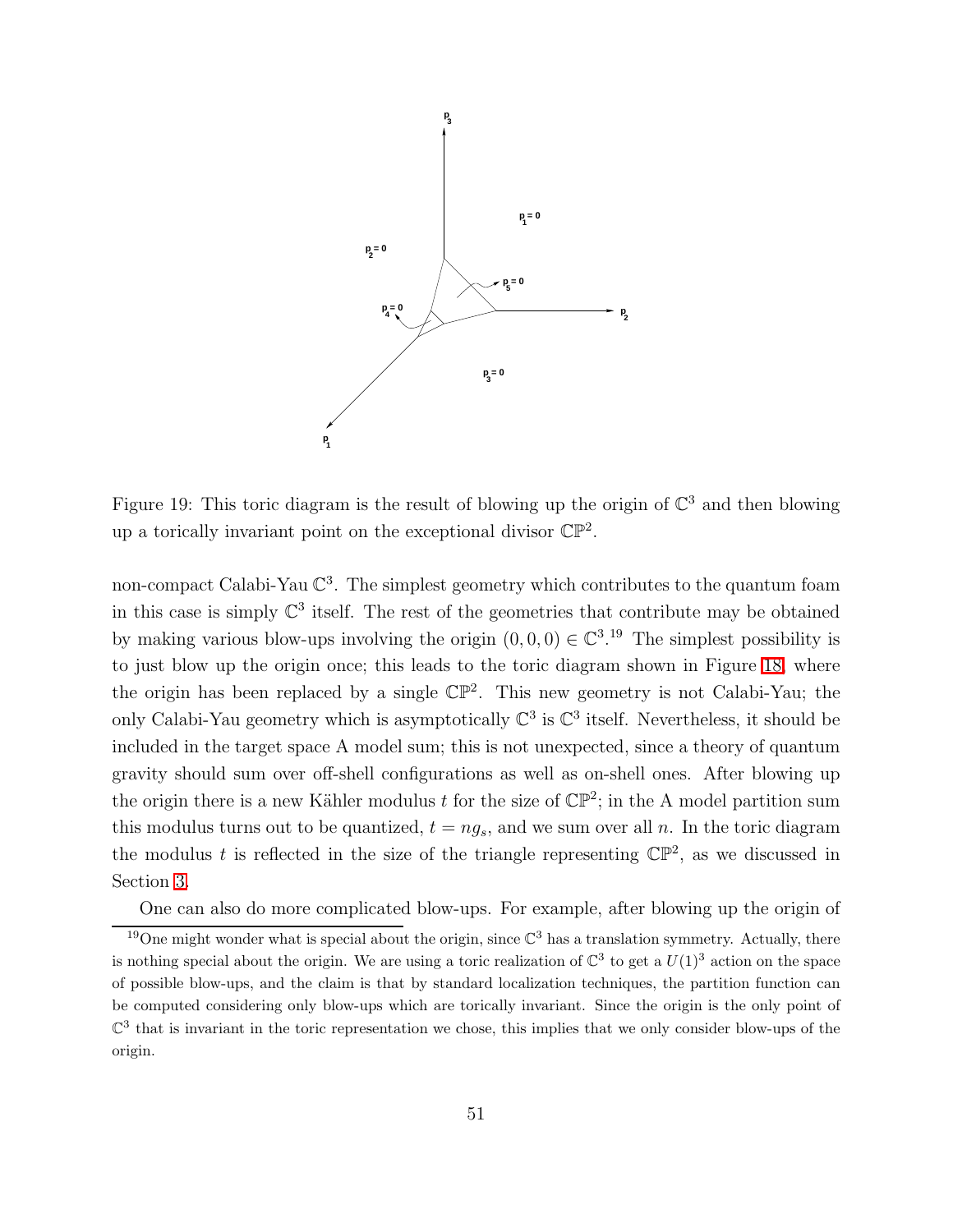

<span id="page-52-0"></span>Figure 20: This toric diagram represents a typical result of blowing up the origin in  $\mathbb{C}^3$ , then blowing up a point on the exceptional divisor, then blowing up another torically invariant point on the exceptional set, and repeating many times.

 $\mathbb{C}^3$ , one could then blow up a fixed point on the exceptional divisor  $\mathbb{CP}^2$ , as shown in Figure [19.](#page-51-0) We could then blow up another point on the resulting surface, then another, and so on. Continuing in this way one obtains a large class of toric manifolds which are asymptotically  $\mathbb{C}^3$ ; a typical example is shown in Figure [20.](#page-52-0)

However, it turns out that these blow-ups are not the only configurations that contribute to the A model partition sum. Namely, for any toric manifold obtained by successive blowups of points, the interior of the toric diagram is always a convex set; but to reproduce the A model partition function one also has to include generalizations of Figure [20](#page-52-0) in which the interior of the diagram is not required to be convex. These generalizations still have an algebro-geometric meaning, which can be roughly explained as follows [\[34\]](#page-78-10). Consider the ring  $R = \mathbb{C}[X, Y, Z]$  of algebraic functions on  $\mathbb{C}^3$ ; these are just polynomials in the three complex coordinates. Given any ideal  $I$  in  $R$ , there is an construction known as "blowing up along  $I^{\prime\prime}$  [\[37\]](#page-78-13), which yields a new algebraic variety, equipped with a line bundle  $\mathcal{L}$ . Holomorphic sections of this line bundle correspond precisely to elements of I. Note in particular that there are many ideals I which give the same algebraic variety but different bundles  $\mathcal{L}$ . We identify the first Chern class of  $\mathcal L$  with the Kähler class k (so k is naturally quantized!)

In the partition sum we want to blow up not along arbitrary ideals but only over torically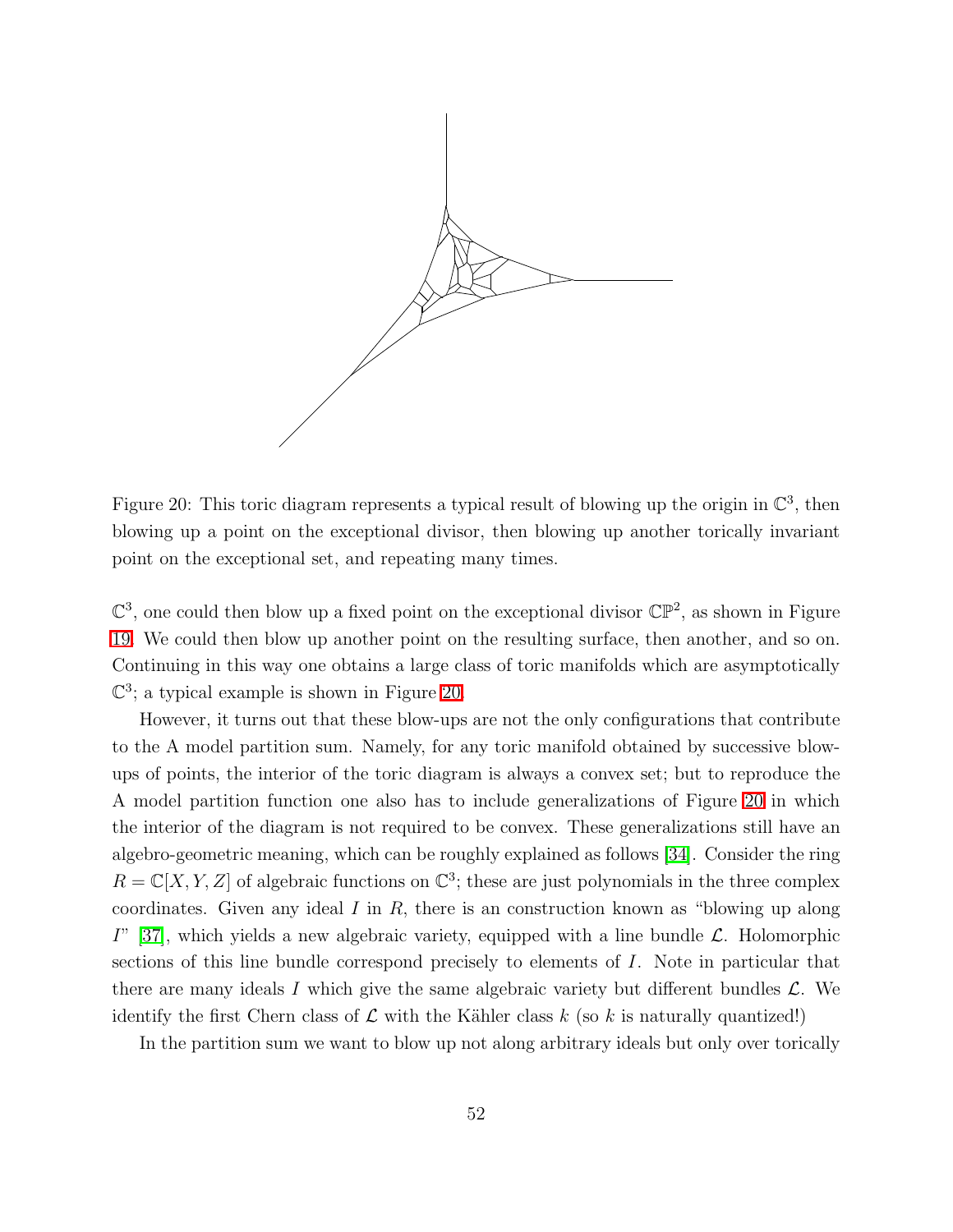invariant ones; the coordinate ring R has a natural action of  $U(1)^3$  which just multiplies X,Y and  $Z$  by phases, and we restrict to ideals  $I$  which are invariant under that action. These ideals are in 1-1 correspondence with 3-dimensional Young diagrams D (or equivalently to configurations of a "melting crystal," as described in [\[33\]](#page-78-9).) The weight  $e^{-\int k^3/g_s^2}$  for such a geometry obtained by blowing up an ideal is simply  $q^{|D|}$ , where  $q = e^{-g_s}$  and  $|D|$  is the number of boxes of the 3-dimensional Young diagram  $D$ , or equivalently the codimension of the corresponding ideal, or equivalently the relative number of sections of the line bundle  $\mathcal{L}$ .

Amazingly, the sum over all 3-dimensional Young diagrams with this simple weight gives the exact A model partition function on  $\mathbb{C}^3$ ,

$$
Z_A(\mathbb{C}^3) = \sum_D q^{|D|} = \prod_{i=1}^n (1 - q^n)^{-n}.
$$
 (5.29)

This is the special case C<sub> $\ldots$ </sub> of the topological vertex where the representations  $R_1, R_2, R_3$  on the legs are trivial. More generally, one could consider infinite 3-d Young diagrams, which asymptote to fixed 2-d diagrams  $R_1, R_2, R_3$  along the x, y, z directions; in this case the sum over diagrams gives the full topological vertex  $C_{R_1R_2R_3}!$ 

# 6 Physical applications

So far we have mostly discussed the topological string in its own right. Now we turn to its physical applications. At first it might be a surprise that there are any physical applications at all. Remarkably, they do exist, and they are quite spectacular!

How is such a link possible? The topological string can be considered as a localized version of the physical string, i.e. it receives contributions only from special path-integral configurations, which can be identified with special configurations of the physical string. At the same time, there are some "BPS" observables of the physical string for which the physical string computation localizes on these same special configurations. In these cases the computations in the topological string and the physical string simply become isomorphic!

| physical theory                          | physical observable | topological theory           |  |
|------------------------------------------|---------------------|------------------------------|--|
| $\mathcal{N} = 2, d = 5, 4$ gauge theory | prepotential        | A model                      |  |
| $\mathcal{N}=1, d=4$ gauge theory        | superpotential      | B model with branes/fluxes   |  |
| spinning black holes in $d=5$            | BPS states          | perturbative A model         |  |
| charged black holes in $d=4$             | BPS states          | nonperturbative $A/B$ model? |  |

The main examples which have been explored so far are summarized in the table below:

Now we will discuss these applications in turn.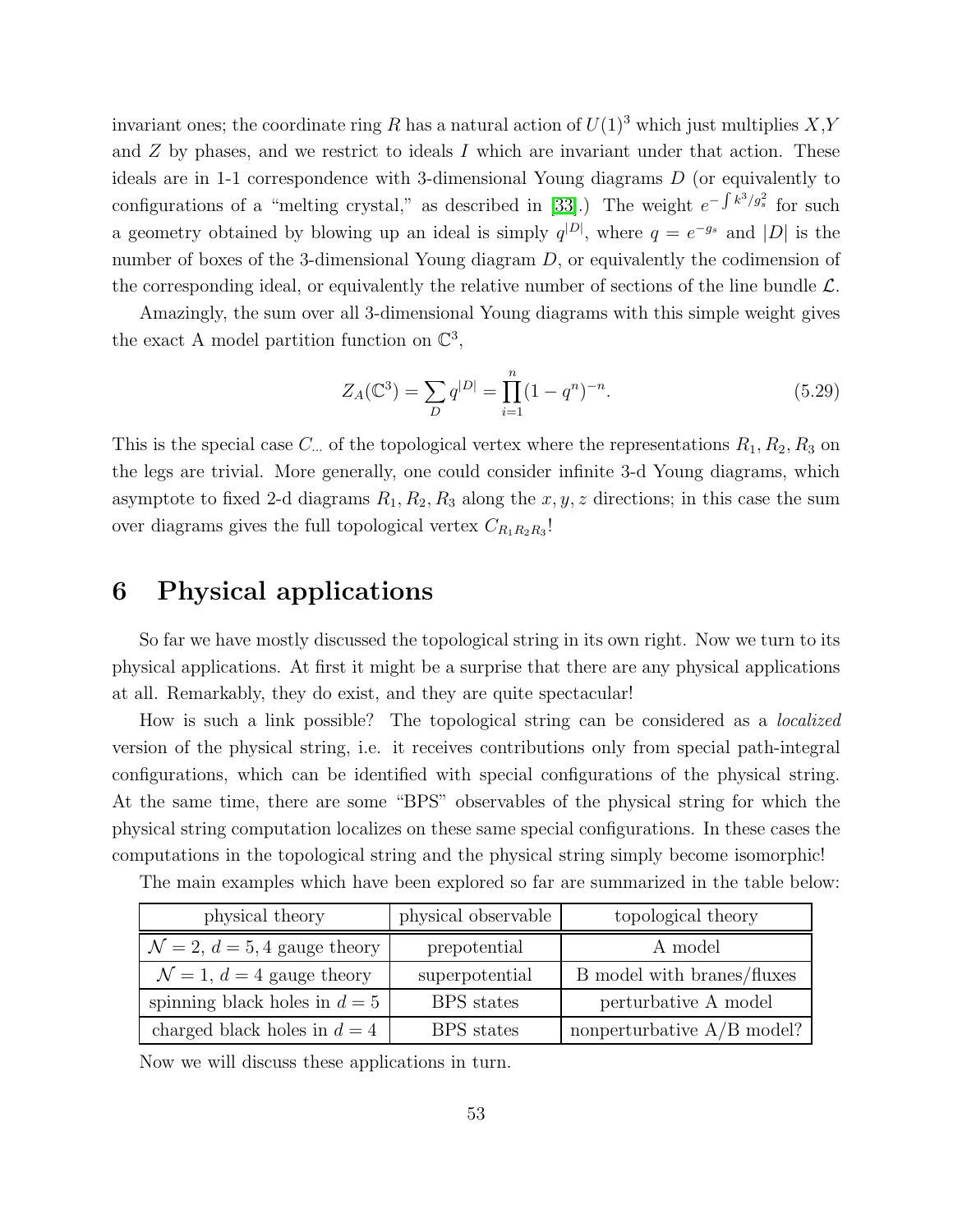# 6.1  $\mathcal{N} = 2$  gauge theories

We begin with the application to  $\mathcal{N} = 2$  gauge theories. First we describe the physical amplitudes of  $\mathcal{N} = 2$  theories which are captured by the topological string; then we explain the particular geometries which give rise to interesting gauge theories; and finally we show how to use mirror symmetry to recover the Seiberg-Witten solution of  $\mathcal{N}=2$  theories.

#### 6.1.1 What the topological string computes

To understand the connection between the topological string and  $\mathcal{N}=2$  gauge theories in  $d = 4$ , we begin by discussing the physical theory obtained by compactifying the Type II (A or B) superstring on a Calabi-Yau X. The holonomy of X breaks  $3/4$  of the supersymmetry, leaving 8 supercharges which make up the  $\mathcal{N} = 2$  algebra in  $d = 4$ ; the massless field content in  $d = 4$  can then be organized into multiplets of  $\mathcal{N} = 2$  supergravity as follows:

|            | vector       | hyper          | gravity |
|------------|--------------|----------------|---------|
| IIA on $X$ | $h^{1,1}(X)$ | $h^{2,1}(X)$   |         |
| IIB on $X$ | $h^{2,1}(X)$ | $h^{1,1}(X)$ - |         |

We will focus on the vector multiplets, for which the effective action is better understood. Each vector multiplet contains a single complex scalar, and these scalars correspond to the Kähler moduli of  $X$  in the Type IIA case, or the complex moduli in the Type IIB case.

The topological string computes particular F-terms in the effective action which involve the vector multiplets [\[38,](#page-78-14) [9\]](#page-77-6). These terms can be written conveniently in terms of the  $\mathcal{N}=2$ Weyl multiplet, which is a chiral superfield  $\mathcal{W}_{\alpha\beta}$  with lowest component  $F_{\alpha\beta}$ .<sup>20</sup> Namely, forming the combination

<span id="page-54-0"></span>
$$
W^2 = \mathcal{W}_{\alpha\beta} \mathcal{W}_{\alpha'\beta'} \epsilon^{\alpha\alpha'} \epsilon^{\beta\beta'}, \tag{6.1}
$$

the terms in question can be written as

$$
\int d^4x \int d^4\theta F_g(X^I)(\mathcal{W}^2)^g.
$$
\n(6.2)

Now we can state the crucial link between physical and topological strings: the  $F_g(X^I)$  which appears in  $(6.2)$  is precisely the genus g topological string free energy, written as a function of the vector multiplets  $X<sup>I</sup>$  (so if we study Type IIB then the  $F<sub>g</sub>$  appearing is the B model

<sup>&</sup>lt;sup>20</sup>Here the "graviphoton" F is the field strength for the  $U(1)$  vector in the supergravity multiplet, and  $\alpha$ , β are spinor indices labeling the self-dual part of the full field strength  $F_{\mu\nu}$ , i.e.  $F_{\mu\nu} = F_{\alpha\beta}(\gamma_{\mu})^{\alpha\dot{\sigma}}(\gamma_{\nu})^{\beta}_{\dot{\sigma}} +$  $F_{\dot{\alpha}\dot{\beta}}(\gamma_{\mu})_{\sigma}^{\dot{\alpha}}(\gamma_{\nu})^{\dot{\beta}\sigma}.$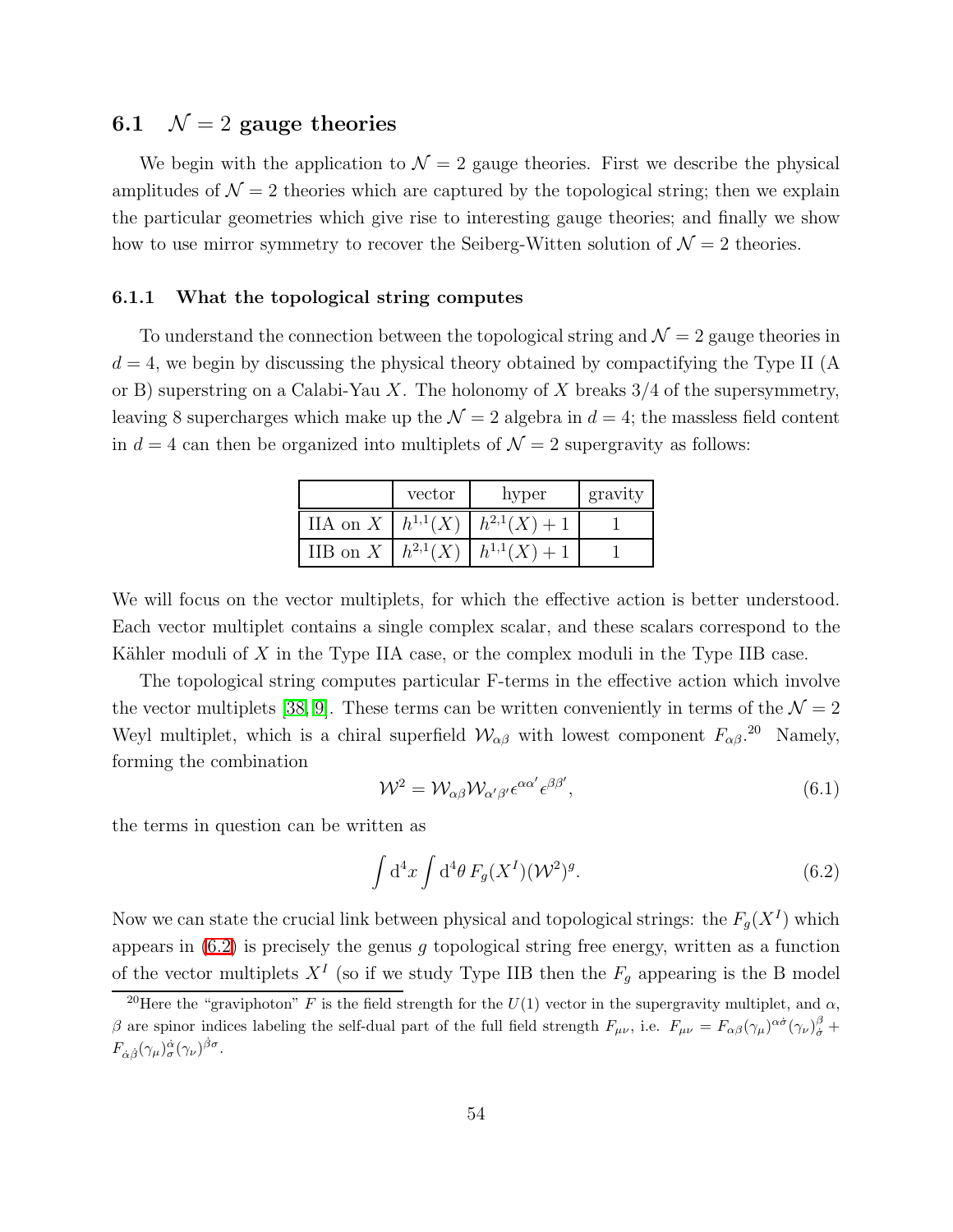free energy, since the vector multiplets in that case parameterize the complex deformations, while for Type IIA  $F<sub>g</sub>$  is the A model free energy.)

Note that each  $F_g$  contributes to a different term in the effective action and hence to a different physical process. To see this more clearly we can expand [\(6.2\)](#page-54-0) in components; one term which appears is (for  $q > 1$ )

$$
\int d^4x F_g(X^I)(R_+^2 + F_+^{2g-2}), \tag{6.3}
$$

so  $F_g(X^I)$  is the coefficient of a gravitational correction to the amplitude for scattering of 2g − 2 graviphotons. In the application to  $\mathcal{N} = 2$  gauge theory we will mostly be interested in  $F_0$ , which gets identified with the prepotential of the gauge theory, as one sees from [\(6.2\)](#page-54-0).

#### 6.1.2 Compactifying on ALE fibrations

Now let us focus on the specific geometries which will lead to interesting  $\mathcal{N} = 2$  gauge theories. In order to decouple gravity we should consider a non-compact Calabi-Yau space. The simplest example is an ALE singularity  $\mathbb{C}^2/G$ , as we discussed in Example [2.7.](#page-9-0) Recall from that example that one can think of the singularity of  $\mathbb{C}^2/G$  as containing a number of zero size  $\mathbb{CP}^1$ 's, which naturally correspond to the simple roots of a Lie algebra  $\mathfrak{g}$ . Then considering Type IIA string theory on  $\mathbb{C}^2/G$ , one obtains massless states from D2-branes which wrap around these zero size  $\mathbb{CP}^{1}$ 's. These massless states get identified with gauge bosons in six dimensions, and it turns out that one gets a gauge theory with gauge symmetry  $\mathfrak g$  (note in particular that the number of these gauge bosons agrees with the rank of  $\mathfrak g$  as expected.)

But  $\mathbb{C}^2/G$  is not quite the example we want; we want to get down to  $d=4$  rather than  $d = 6$ , and we also want to get down to 8 supercharges rather than 16. These goals can be simultaneously accomplished by fibering  $\mathbb{C}^2/G$  over a genus g Riemann surface  $\Sigma_g$ ; this can be done in a way so that the resulting six-dimensional space is a Calabi-Yau threefold X. Compactifying the Type IIA string on X gives an  $\mathcal{N}=2$  theory with gauge group determined by G and with q adjoint hypermultiplets [\[39\]](#page-78-15). (The origin of these hypermultiplets can be roughly understood by starting with the gauge theory in  $d = 6$  and compactifying it on  $\Sigma_q$ ; the electric and magnetic Wilson lines of the gauge theory give rise to the 4g scalar components of the  $g$  hypermultiplets.)

We first consider the special case  $q = 1$ .

# Example 6.1:  $\mathbb{C}^2/G \times T^2$

In this case the fibration of  $\mathbb{C}^2/G$  over the Riemann surface  $T^2$  is trivial, so the  $\mathcal{N}=2$ supersymmetry should be enhanced to  $\mathcal{N} = 4$ ; this agrees with the fact that we get a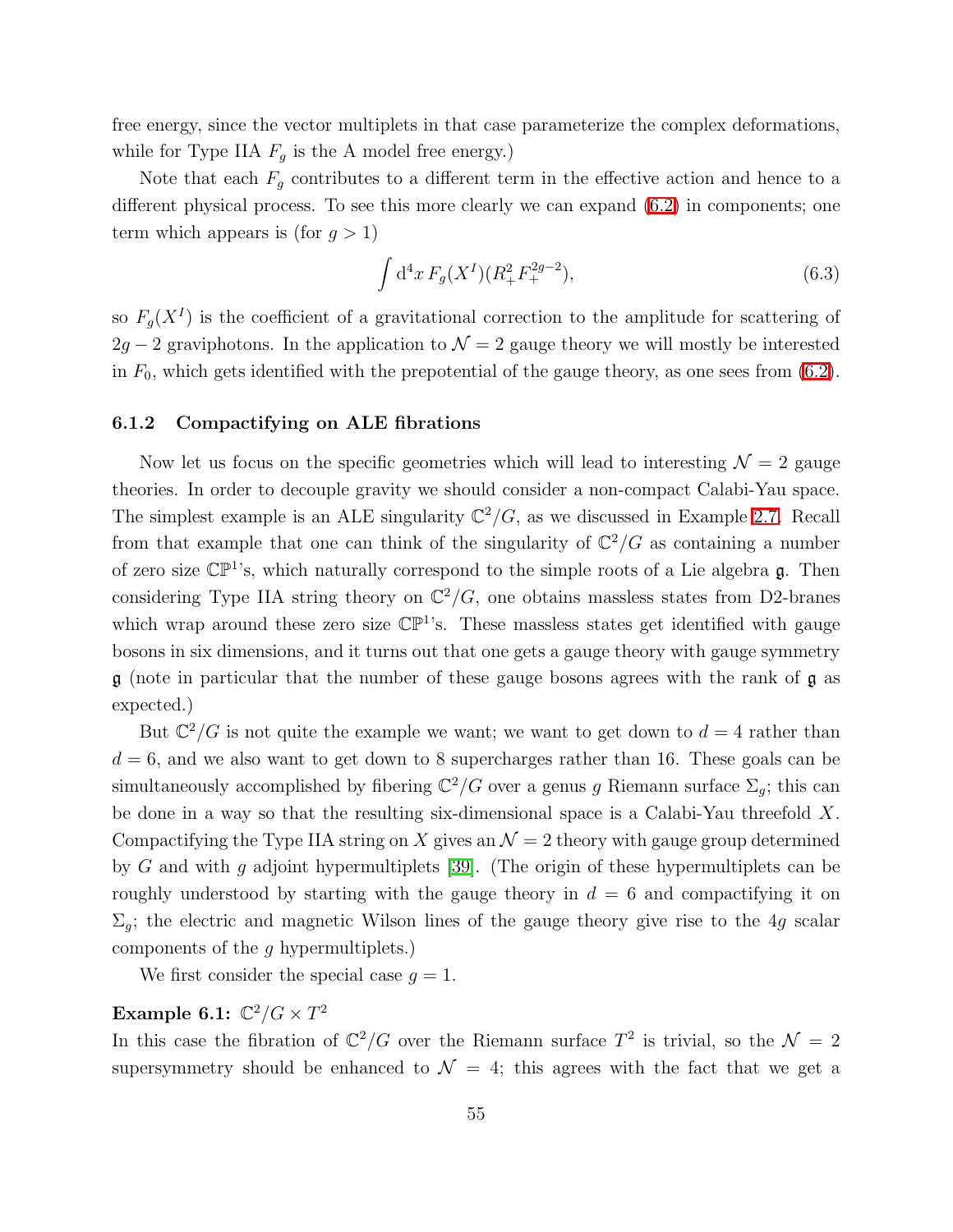single adjoint hypermultiplet, which is the required matter content for the  $\mathcal{N} = 4$  theory. Furthermore, there is a relation

$$
vol(T^2) = 1/g_{YM}^2.
$$
\n(6.4)

T-dualizing on the two circles of  $T^2$  then implies that the theory with coupling  $g_{YM}$  is equivalent to the theory with coupling  $1/g_{YM}$  — so the existence of a string theory realization already implies the highly nontrivial Montonen-Olive duality of  $\mathcal{N}=4$  super Yang-Mills!

One could also consider the case  $g > 1$ , but in this case the gauge theory is not asymptotically free. We therefore focus on  $g = 0$ , and for simplicity we consider the case  $G = \mathbb{Z}_2$ .

# Example 6.2:  $\mathbb{C}^2/\mathbb{Z}_2$  fibered over  $\mathbb{CP}^1$

This geometry turns out to be just the local  $\mathbb{CP}^1 \times \mathbb{CP}^1$  geometry we discussed in Example [2.11;](#page-12-0) one of the  $\mathbb{CP}^1$ 's is the base of the fibration, while the other is sitting in the fiber (obtained by resolving the singularity  $\mathbb{C}^2/\mathbb{Z}_2$ .) We call their sizes  $t_b$  and  $t_f$  respectively. Type II string theory on this geometry gives pure  $\mathcal{N} = 2$  Yang-Mills in four dimensions, with gauge group  $SU(2)$ .

To "solve" this gauge theory  $\acute{a}$  la Seiberg and Witten  $[40]$ , one wants to compute its prepotential  $F_0$ , as a function of the Coulomb branch modulus. This modulus determines the mass of the  $W$  bosons, so in our geometric setup it gets identified with the Kähler parameter  $t_f$  (recall that the W bosons are obtained by wrapping branes over the fiber  $\mathbb{CP}^1$ .) The other Kähler parameter  $t_b$  is identified with the Yang-Mills coupling, through the relation

$$
t_b = 1/g_{YM}^2. \tag{6.5}
$$

<span id="page-56-0"></span>Now, as we remarked above, the prepotential  $F_0$  of the gauge theory should coincide with the  $F_0$  computed by the genus zero A model topological string. We can obtain the exact solution for  $F_0$  using mirror symmetry; namely, recalling that we have a toric realization for this geometry as discussed in Example [3.5,](#page-21-0) the techniques we illustrated in Section [5.1](#page-35-0) can be straightforwardly applied. The mirror geometry is of the form  $F(x, z) = uv$ , where the Riemann surface  $F(x, z) = 0$  turns out to be precisely the Seiberg-Witten curve encoding the solution of the model [\[41\]](#page-79-1)! From this Seiberg-Witten curve one can read off all the desired information.

One frequently describes the Seiberg-Witten solution as counting gauge theory instantons in four dimensions, whereas in Section [4.8](#page-30-1) we described the A model  $F_0$  as counting genus zero worldsheet instantons in  $X$ . The connection between these two languages is clear: indeed, from  $(6.5)$  one sees that the worldsheet instantons which wrap n times around the base  $\mathbb{CP}^1$  contribute with a factor  $e^{-n/g_{YM}^2}$  to  $F_0$ , and hence they correspond precisely to n-instanton effects in four dimensions.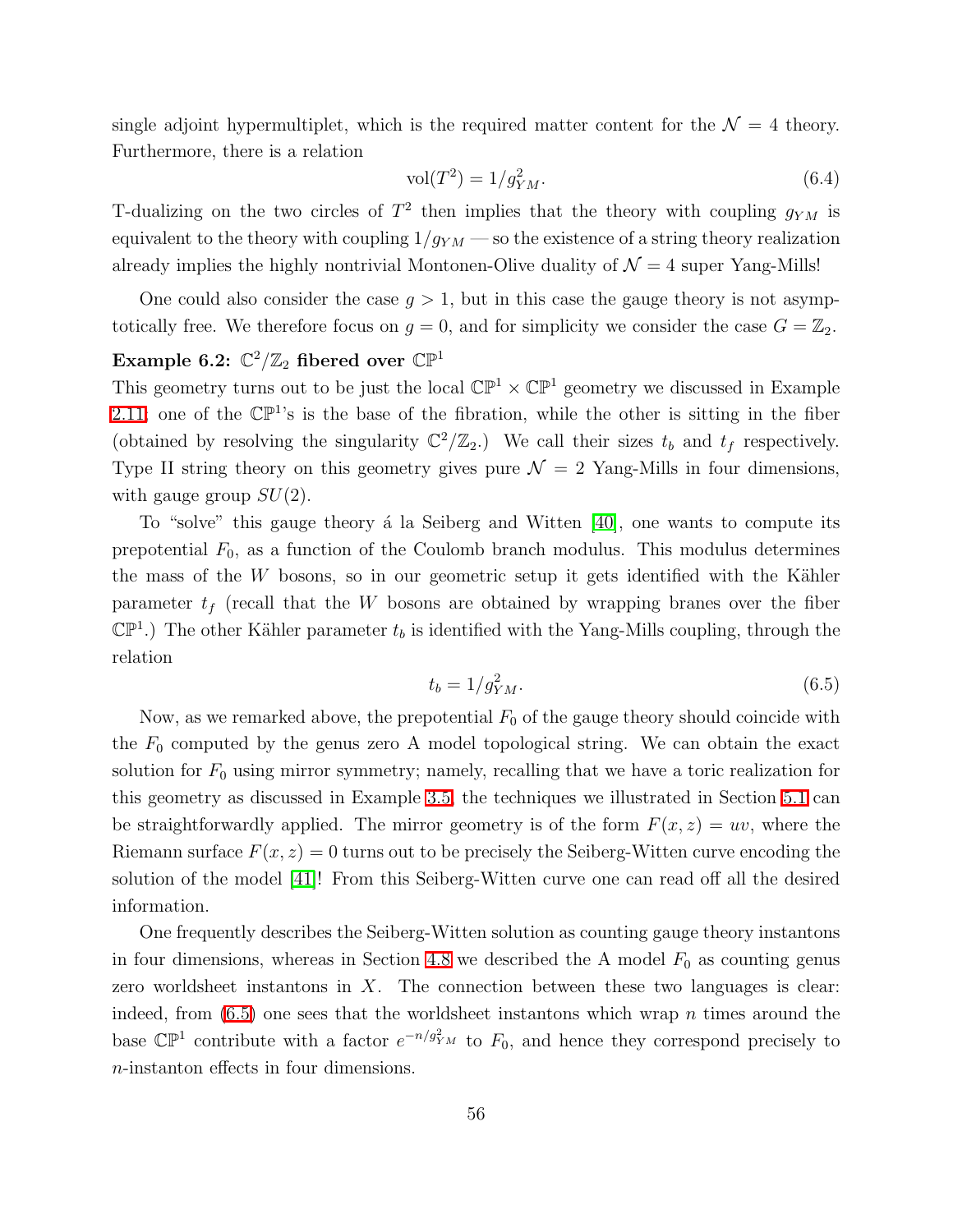One can similarly obtain any ADE gauge group just by making an appropriate choice of the finite group  $G$ . Conversely, anytime we have a toric geometry where the Kähler parameters arise by resolving some singularity, we expect that that toric geometry can be interpreted in terms of gauge theory. The zoo of  $\mathcal{N} = 2$  theories one can "geometrically engineer" in this way includes cases with arbitrarily complicated product gauge groups and bifundamental matter content, as well as some exotic conformal fixed points in higher dimensions; see e.g. [\[39,](#page-78-15) [41,](#page-79-1) [42,](#page-79-2) [43,](#page-79-3) [44,](#page-79-4) [45\]](#page-79-5). To obtain the prepotentials for the geometrically-engineered theories is in principle straightforward via mirror symmetry, and it has been worked out in many cases, but it is not always easy  $-$  e.g. for the  $E<sub>k</sub>$  singularities one would have a more difficult job, because to realize these geometries torically one has to include a superpotential, which makes the mirror procedure and computation of the mirror periods less straightforward.

Finally we should mention an important subtlety which we have so far glossed over: at generic values of  $g_{YM}^2$  and the fiber moduli  $t_i$ , the string theory actually contains more information than just the four-dimensional gauge theory. This is to be expected since the  $F_0$  of the gauge theory depends just on the Coulomb branch moduli  $t_i$ , while the  $F_0$  of the A model has one more parameter: it also depends on the size of the base, which we identified with  $g_{YM}^2$  at the string scale. To isolate the four-dimensional theory we have to take a decoupling limit in which  $g_{YM}^2$  and  $t_i$  approach zero, which sends the string scale to infinity while keeping the masses of the W bosons on the Coulomb branch fixed  $[42]$ . If we do not take this decoupling limit, we get a theory which includes information about compactification on  $S<sup>1</sup>$  from five to four dimensions; from that point of view the four-dimensional instantons can be interpreted as particles of the five-dimensional theory which are running in loops, as was explained in [\[46\]](#page-79-6).

## 6.2  $\mathcal{N} = 1$  gauge theories

So far we have seen that the IR dynamics in a large class of  $\mathcal{N}=2$  gauge theories can be completely solved using mirror symmetry. Now we want to move on to the  $\mathcal{N}=1$  case, where we will see that the topological string is similarly powerful.

How can we geometrically engineer an  $\mathcal{N}=1$  theory? Starting with compactification of Type II string theory on a Calabi-Yau space, we need to introduce an extra ingredient which reduces the supersymmetry by half. There are two natural possibilities: we can add either Dbranes or fluxes. In both cases we want to preserve the four-dimensional Poincaré invariance; so if we use D-branes we have to choose them to fill the four uncompactified dimensions, and if we use fluxes we have to choose them entirely in the Calabi-Yau directions (i.e. the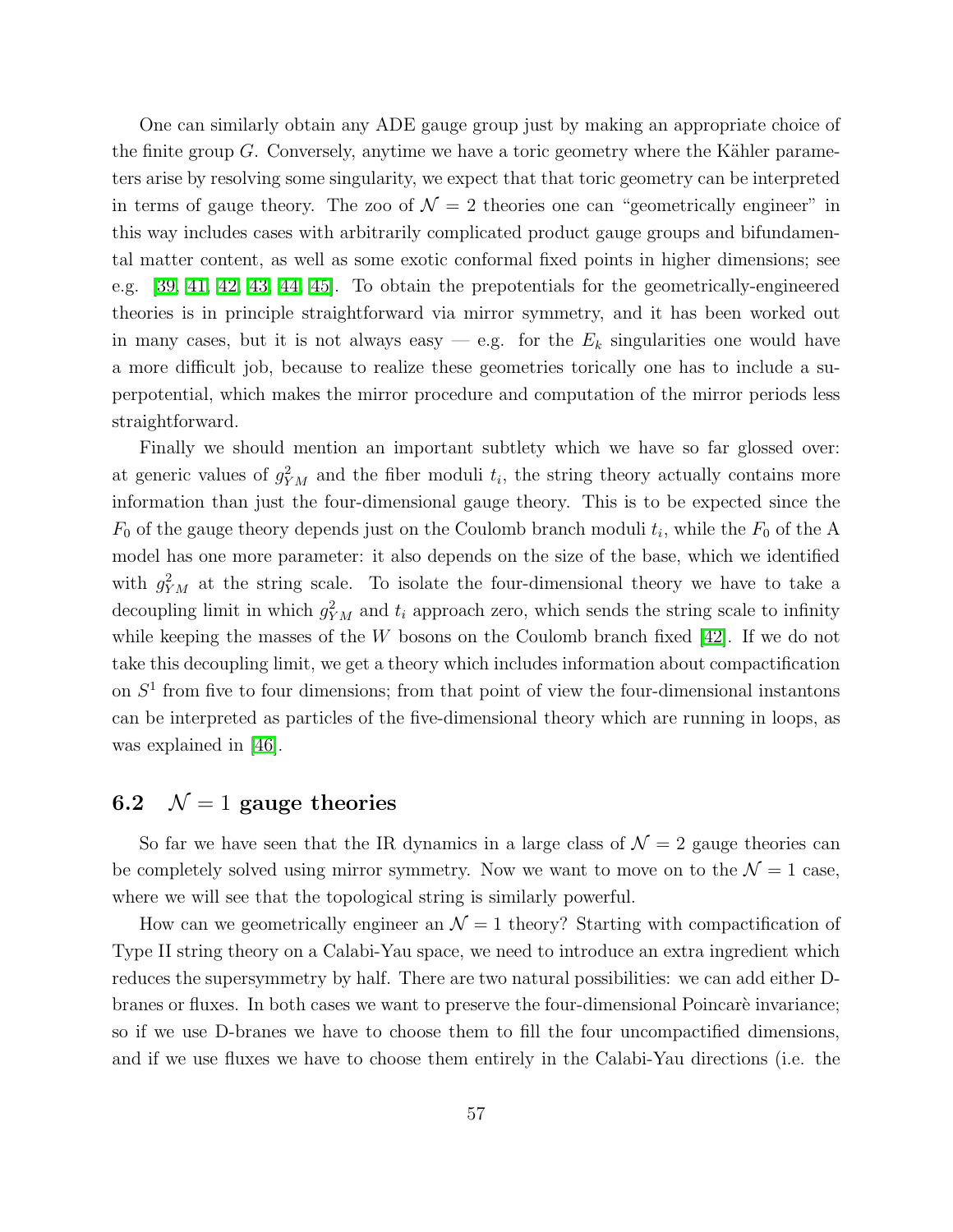0, 1, 2, 3 components of the flux should vanish.) In fact, the two possibilities are sometimes equivalent via a geometric transition in which branes are replaced by flux, as we discussed in Section [5.3.2.](#page-43-1)

In the next two subsections we describe the superpotentials which arise from these two ways of breaking from  $\mathcal{N} = 2$  to  $\mathcal{N} = 1$ ; these superpotentials can be computed by the topological string, and they are the basic objects we want to understand in the  $\mathcal{N} = 1$ context, since they determine much of the IR physics. The form of the superpotentials obtained in the two cases is quite similar, and as we explain in the following section, this is not an accident; it follows from the equality of topological string partition functions before and after the geometric transition. This geometric transition is a practical tool for computation of the superpotentials, and we discuss some basic examples. Finally we discuss an alternative method of computing the superpotentials via holomorphic matrix models, which also gives an interesting new perspective on the geometric transition: the dual geometry emerges as a kind of effective theory of a density of eigenvalues in the large  $N$  limit!

#### 6.2.1 Breaking to  $\mathcal{N}=1$  with branes

To engineer  $\mathcal{N} = 1$  gauge theories, we begin with Type II string theory on a Calabi-Yau space X. This would give  $\mathcal{N} = 2$  supersymmetry, but let us reduce it to  $\mathcal{N} = 1$  by introducing N D-branes, which are wrapped on some cycle in the Calabi-Yau and also fill the four dimensions of spacetime. Then we obtain an  $\mathcal{N}=1$  theory in four dimensions, with  $U(N)$  gauge symmetry, as we discussed in Section [5.3.1.](#page-41-0) (Note the difference from the geometric engineering we did in the  $\mathcal{N} = 2$  case; there we obtained the gauge symmetry from a geometric singularity, but in the  $\mathcal{N} = 1$  case it just comes from the N branes. As we will see, in this case the geometry is responsible for details of the gauge theory, specifically the form of the bare superpotential.)

We now want to expose a connection between this gauge theory and the topological string on X. In the  $\mathcal{N} = 2$  case we saw that the genus zero topological string free energy  $F_0$ computed the prepotential. After introducing D-branes in the topological string, we need not consider only closed worldsheets anymore; we can also consider open strings, i.e. Riemann surfaces with boundaries. Therefore we can define a free energy  $F_{g,h}$ , obtained by integrating over worldsheets with genus  $g$  and  $h$  holes, with each hole mapped to one of the D-branes; and we can ask whether this  $F_{g,h}$  computes something relevant for the  $\mathcal{N}=1$  theory. The answer is of course "yes." (More precisely, as in the  $\mathcal{N}=2$  case, it turns out that  $g=0$  is the case relevant to the pure gauge theory; higher genera are related to gravitational corrections, which we will not discuss here.)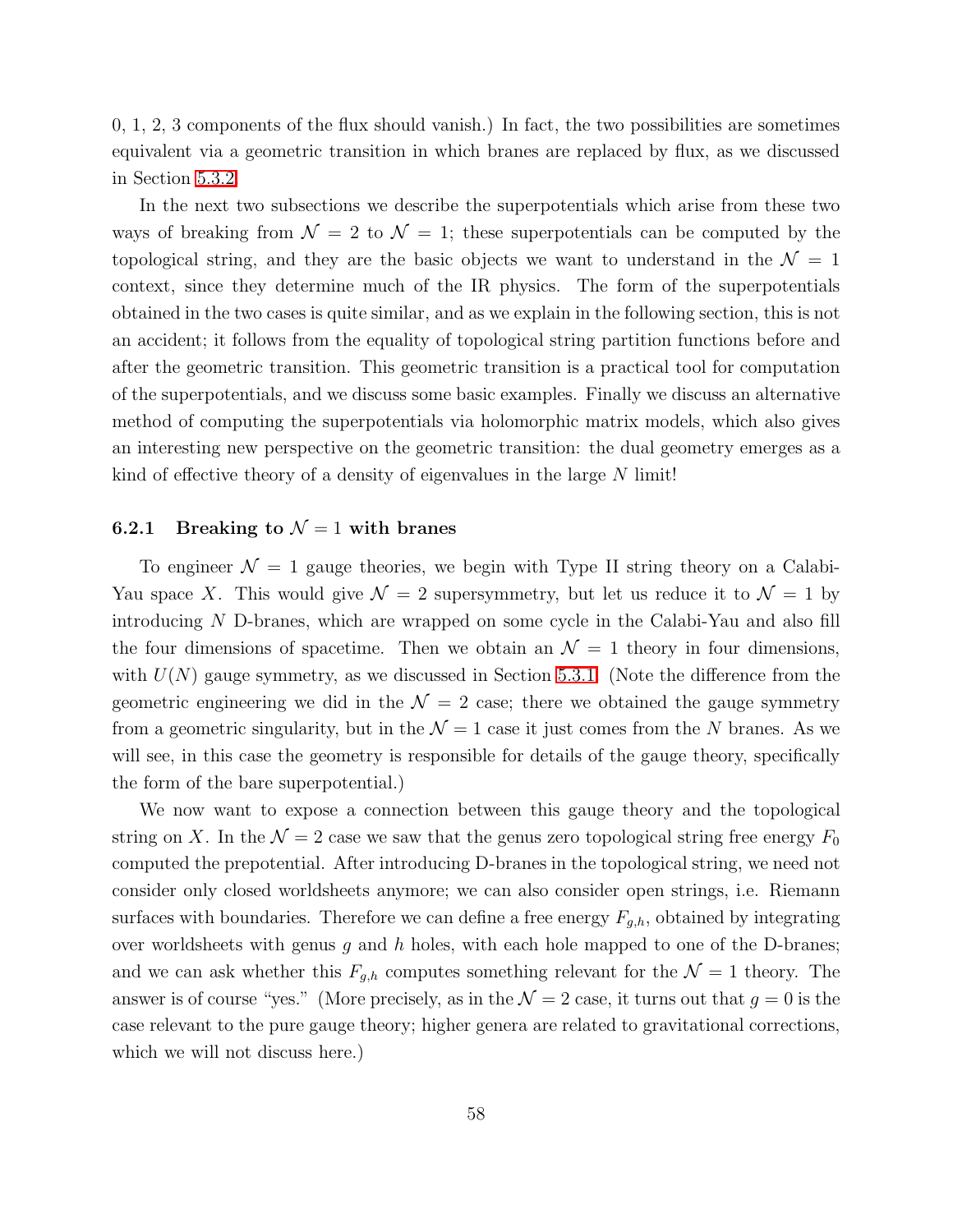To write the terms which the topological string computes in the  $\mathcal{N} = 1$  theory with branes, we need the "glueball" superfield  $S$ ; this is a chiral superfield with lowest component Tr  $\psi_{\alpha}\psi^{\alpha}$ , where  $\psi_{\alpha}$  is the gluino. Organize the  $F_{0,h}$  into a generating function:

$$
F(S) = \sum_{h=0}^{\infty} F_{0,h} S^h.
$$
\n(6.6)

<span id="page-59-0"></span>The F-term the genus zero topological string computes in the  $\mathcal{N} = 1$  theory can then be written [\[9\]](#page-77-6)

$$
\int d^4x \int d^2\theta \, N \frac{\partial F}{\partial S}.\tag{6.7}
$$

This term gives a superpotential for the glueball S, and it turns out that this superpotential captures a lot of the infrared dynamics of the gauge theory. More precisely, in addition to [\(6.7\)](#page-59-0), one also has to include the term

$$
\int d^4x \int d^2\theta \,\tau S,\tag{6.8}
$$

which is simply the classical super Yang-Mills action in superfield notation, with

<span id="page-59-2"></span>
$$
\tau = \frac{4\pi i}{g_{YM}^2} + \frac{\theta}{2\pi}.\tag{6.9}
$$

After including this extra term, one then has the glueball superpotential

$$
W(S) = N\frac{\partial F}{\partial S} + \tau S. \tag{6.10}
$$

In the IR one expects that the glueball field will condense to some value with  $W'(S) = 0$ , so one can determine the vacuum structure of the theory just by extremizing this  $W(S)$ , as we will see below in some examples.

#### 6.2.2 Breaking to  $\mathcal{N}=1$  with fluxes

<span id="page-59-1"></span>Now what about the case where we introduce fluxes instead of branes? Consider the Type IIB superstring on a Calabi-Yau X. Recall from the last section that this theory has a prepotential term

$$
\int d^4x \int d^4\theta F_0(X^I), \tag{6.11}
$$

where  $F_0$  is the B model topological string free energy at genus zero, and the  $X<sup>I</sup>$  are the vector superfields, whose lowest components parameterize the complex structure moduli of X. How does this term change if we introduce  $N<sup>I</sup>$  units of Ramond-Ramond three-form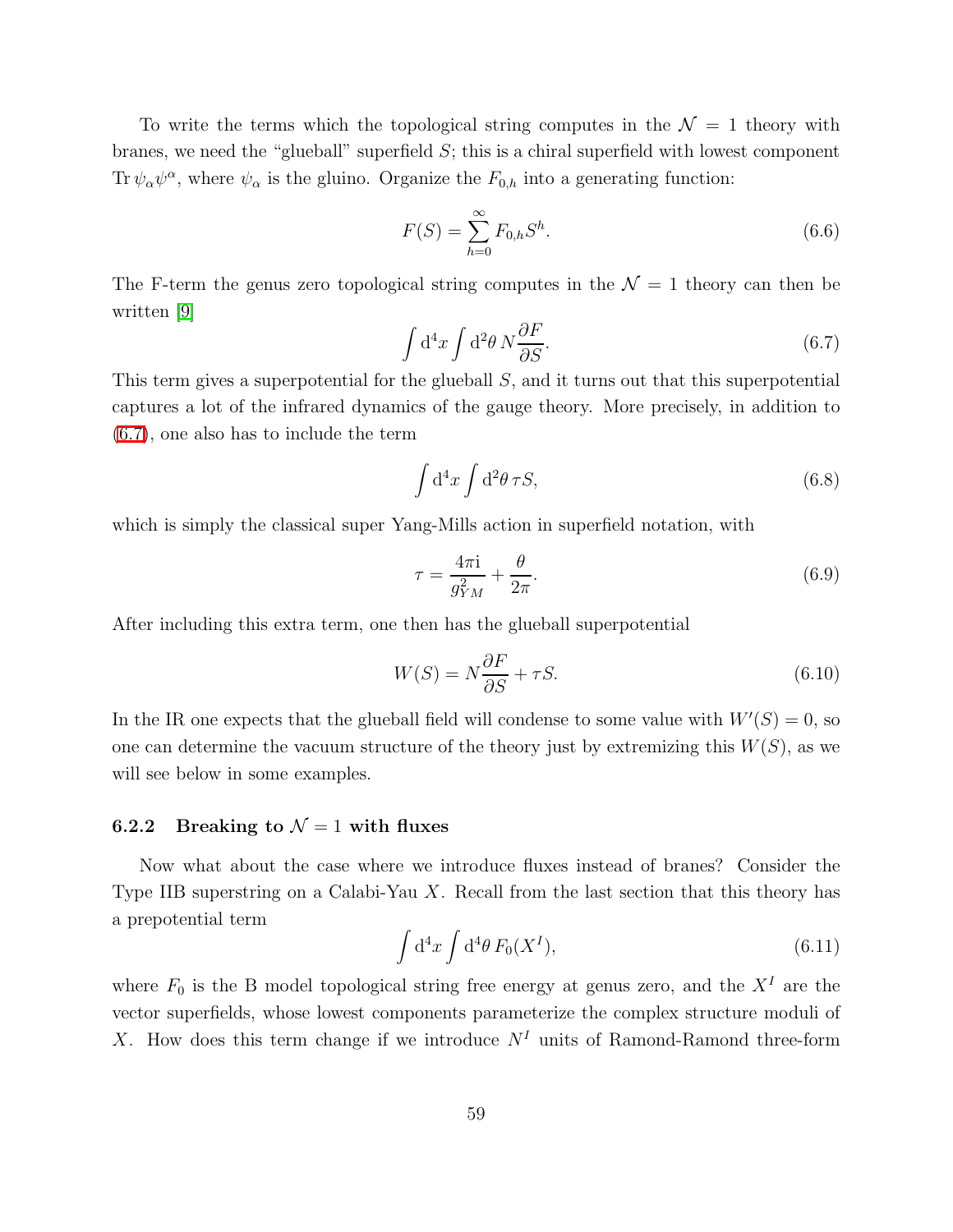<span id="page-60-1"></span>flux on the I-th A cycle?<sup>21</sup> In the  $\mathcal{N} = 2$  supergravity language, it turns out that this flux corresponds to the  $\theta^2$  component of the superfield  $X^I$ ; turning on a vacuum expectation value for this component absorbs two  $\theta$  integrals from [\(6.11\)](#page-59-1), leaving behind an F-term in the  $\mathcal{N} = 1$  language [\[47\]](#page-79-7),

<span id="page-60-0"></span>
$$
\int d^4x \int d^2\theta \, N^I \frac{\partial F_0}{\partial X^I}.
$$
\n(6.12)

As above, this term can be interpreted as a superpotential, this time for the moduli  $X<sup>I</sup>$ . There is a natural extension to include a flux  $\tau_I$  on the *I*-th B cycle:

$$
W(X^{I}) = N^{I} \frac{\partial F_{0}}{\partial X^{I}} + \tau_{I} X^{I}.
$$
\n(6.13)

This form of the superpotential was derived in [\[48,](#page-79-8) [49\]](#page-79-9).

#### 6.2.3 The geometric transition, redux

There is an obvious analogy between [\(6.10\)](#page-59-2) and [\(6.13\)](#page-60-0). Note though that the lowest component of the  $X<sup>I</sup>$  which appears in [\(6.13\)](#page-60-0) is a scalar field parameterizing a complex structure modulus, while the S which appears in  $(6.10)$  is a fermion bilinear, which naively cannot have a classical vacuum expectation value. Nevertheless, the analogy between the two sides seems to be suggesting that we should treat S also as an honest scalar, and we will do so in what follows.

So what do [\(6.10\)](#page-59-2) and [\(6.13\)](#page-60-0) have to do with one another? The crucial link is provided by the notion of "geometric transition," which we discussed in Section [5.3.2,](#page-43-1) but now in the context of the Type IIB superstring rather than the topological string: $^{22}$  start with a Calabi-Yau X which has a nontrivial 2-cycle. Then wrap N D5-branes on this 2-cycle, obtaining a  $U(N)$  gauge theory. There is a dual geometry where the D5-branes disappear and are replaced by a 3-cycle  $A$ ; in this dual geometry there are  $N$  units of Ramond-Ramond flux on the dual cycle  $B$ . The claim is that the physical string theories on these two geometries are equivalent in the IR, after we identify the glueball superfield S with the period of  $\Omega$  over the A cycle in the dual geometry.<sup>23</sup> With this identification  $(6.10)$  and  $(6.13)$  are identical.

One can therefore use either the brane picture or the flux picture to compute the glueball superpotential. In this section we will discuss some examples of the use of the flux picture.

<sup>&</sup>lt;sup>21</sup>Recall that in writing the  $\mathcal{N} = 2$  supergravity Lagrangian we have chosen a splitting of  $H_3(X)$  into A and B cycles, with the  $X<sup>I</sup>$  representing the A cycle periods.

<sup>&</sup>lt;sup>22</sup>See [\[47\]](#page-79-7) for a detailed discussion of the superstring version of the large N duality in the Type IIA case.

<sup>&</sup>lt;sup>23</sup>On the face of it this claim might sound bizarre since the theory with branes should have  $U(N)$  gauge symmetry in four dimensions; but since we are now talking about the effective theory in  $d = 4$ , what we should really compare is the IR dynamics, and we know that  $\mathcal{N}=1$  gauge theories confine, which reduces the  $U(N)$  to  $U(1)$  in the IR.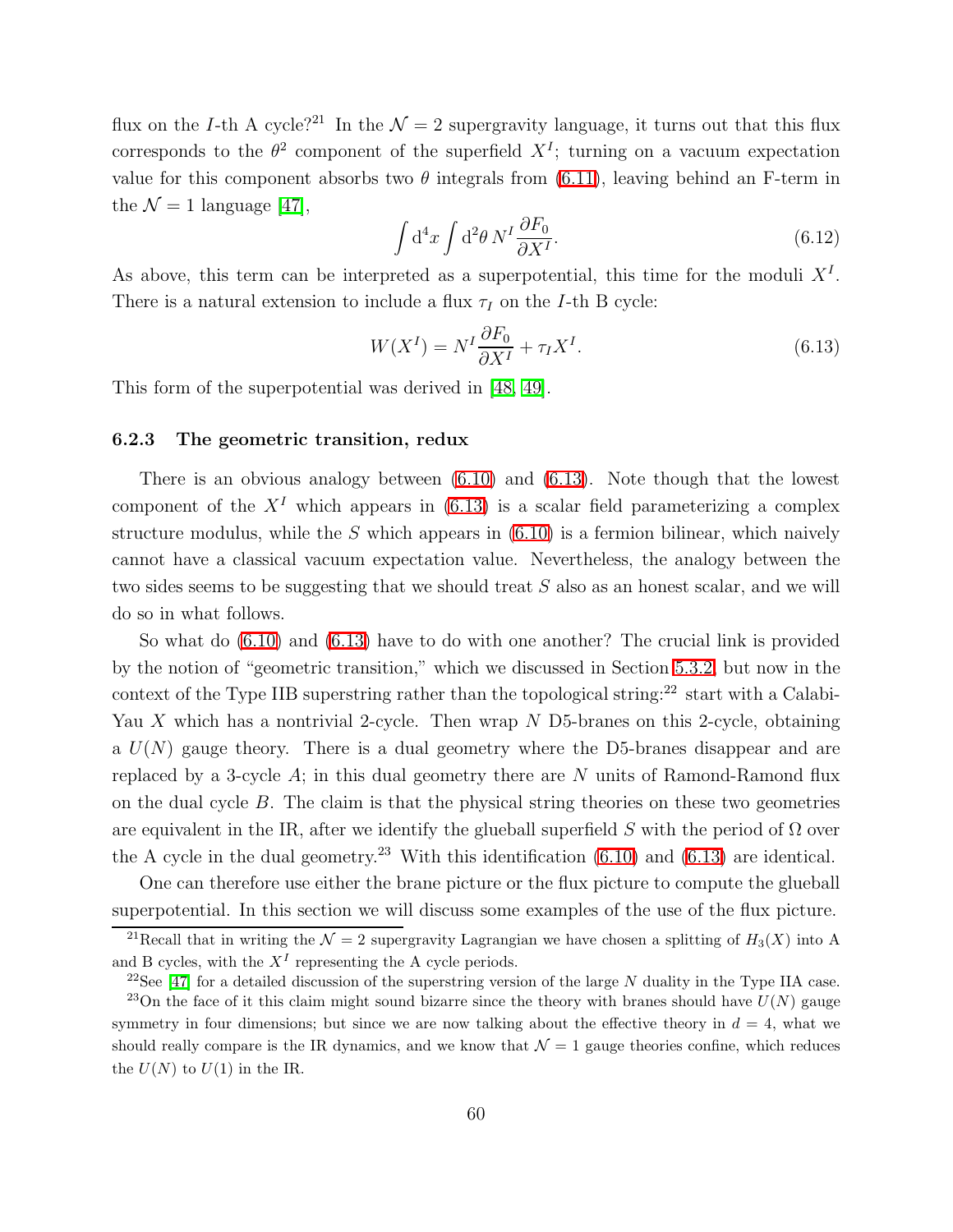#### Example 6.3: D5-branes on the resolved conifold

The simplest example of a geometric transition from branes to flux is provided by the resolved conifold, which just has a single 2-cycle  $\mathbb{CP}^1$ . So suppose we wrap M D5-branes on the  $\mathbb{CP}^1$ of the resolved conifold. As one might expect, this simplest possible geometry leads to the simplest possible gauge theory in  $d = 4$ , namely  $\mathcal{N} = 1$  super Yang-Mills. This theory has a well-known glueball superpotential, which we now derive from the flux picture and [\(6.12\)](#page-60-1). The dual geometry after the transition is the deformed conifold, which has a compact  $S<sup>3</sup>$ and its dual B cycle, with corresponding periods

$$
X = \int_{A} \Omega = \mu,\tag{6.14}
$$

$$
F = \int_{B} \Omega = \mu \log \mu. \tag{6.15}
$$

(A simple way to check the formula for  $F$  is to note that it has the correct monodromy; as  $\mu \to e^{2\pi i} \mu$  the B cycle gets transformed into a linear combination of the B cycle and the A cycle, corresponding to the fact that F gets shifted by the A period  $\mu$ .) From the periods we immediately obtain the closed string  $F_0$ , via  $(4.36)$ ,

<span id="page-61-0"></span>
$$
F_0 = \frac{1}{2} X F = \frac{1}{2} \mu^2 \log \mu.
$$
 (6.16)

Now to compare with the gauge theory we have to identify  $\mu = S$  as we stated above. This leads to the superpotential

$$
W(S) = N\frac{\partial F_0}{\partial S} - 2\pi i \tau S = NS \log S - 2\pi i \tau S. \tag{6.17}
$$

This is the standard Veneziano-Yankielowicz glueball superpotential for  $\mathcal{N}=1$  super Yang-Mills [\[50\]](#page-79-10).

By extremizing  $W(S)$  one finds the expected N vacua of  $\mathcal{N}=1$  super Yang-Mills,<sup>24</sup>

$$
S = \Lambda_0^3 \exp(2\pi i j \tau/N) = \Lambda^3 \exp(2\pi i j/N), \qquad (6.18)
$$

where  $j = 1, \ldots, N$ .

<span id="page-61-1"></span>So far we have not used much of our topological-string machinery. But now we can consider a more elaborate example.

<sup>&</sup>lt;sup>24</sup>We have not been careful to keep track of the cutoff  $\Lambda_0$ ; if one does keep track of it, one finds that it combines with the bare coupling  $\tau$  to give the QCD scale  $\Lambda$  which appears in [\(6.18\)](#page-61-0).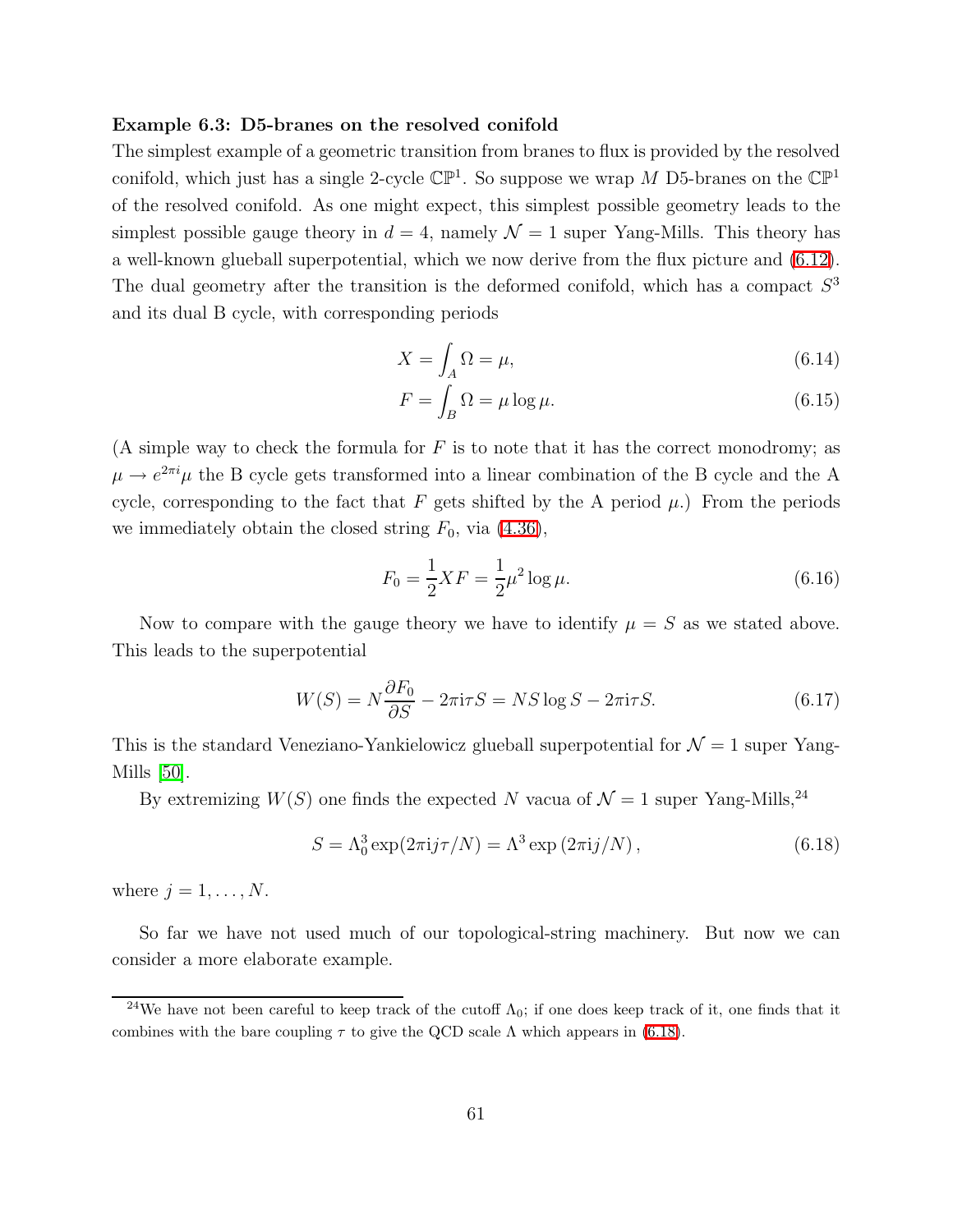#### Example 6.4: D5-branes on the multi-conifold

Instead of the singular conifold geometry

<span id="page-62-0"></span>
$$
u^2 + v^2 + y^2 + x^2 = 0,\t\t(6.19)
$$

which just has a single zero size  $\mathbb{CP}^1$ , consider

$$
u^2 + v^2 + y^2 + W'(x)^2 = 0,
$$
\n(6.20)

for some polynomial  $W(x)$  of degree  $n + 1$ . Writing

$$
W'(x) = \prod_{i=1}^{n} (x - x_n),
$$
\n(6.21)

the geometry has n conifold singularities located at the critical points  $x_1, \ldots, x_n$  of W. The singularities can be resolved by blowing up to obtain  $n \mathbb{CP}^1$ 's at these n points (all these  $\mathbb{CP}^1$ 's are homologous, however, so in particular there is only one Kähler modulus describing the resolution.)

We want to use this geometry to engineer an interesting  $\mathcal{N}=1$  gauge theory. To construct this gauge theory we consider M D5-branes. What are the possible supersymmetric configurations? We should expect that we can get a supersymmetric configuration by wrapping  $M_1$  branes on the first  $\mathbb{CP}^1$ ,  $M_2$  on the second, and so on, and in this configuration we expect to realize a gauge symmetry  $U(M_1) \times \cdots \times U(M_n)$ . All these configurations can be naturally understood as different sectors of a single UV theory, which describes the dynamics of the M branes and includes a  $U(M)$  adjoint chiral multiplet  $\Phi$ , whose lowest component represents the x-coordinate of the branes.<sup>25</sup> The supersymmetric vacua described above then arise from configurations in which  $M_1$  of the eigenvalues of  $\Phi$  are equal to  $x_1$ ,  $M_2$  are equal to  $x_2$  and so on.

A very natural way for this vacuum structure to arise is if the  $U(M)$  gauge theory describing the branes has a bare superpotential  $Tr W(\Phi)$ . This is indeed the case; one can derive this result from the holomorphic Chern-Simons action which, as we discussed earlier, is the topological open string field theory of the brane [\[51\]](#page-79-11). Namely, one shows from the holomorphic Chern-Simons action that, as one moves the 2-brane along a path, sweeping out a 3-cycle C, the classical action is shifted by  $\int_C \Omega$ ; combined with the explicit form of  $\Omega$  in the geometry [\(6.20\)](#page-62-0) this gives the classical action for the brane at x as  $W(x)$ . This classical

<sup>&</sup>lt;sup>25</sup>The adjoint scalar  $\Phi$  is present even in the conifold case which we considered above, but there (as we will shortly see) it is accompanied by a quadratic superpotential  $W(\Phi) = \Phi^2$ , so  $\Phi$  can be harmlessly integrated out to leave pure  $\mathcal{N} = 1$  super Yang-Mills.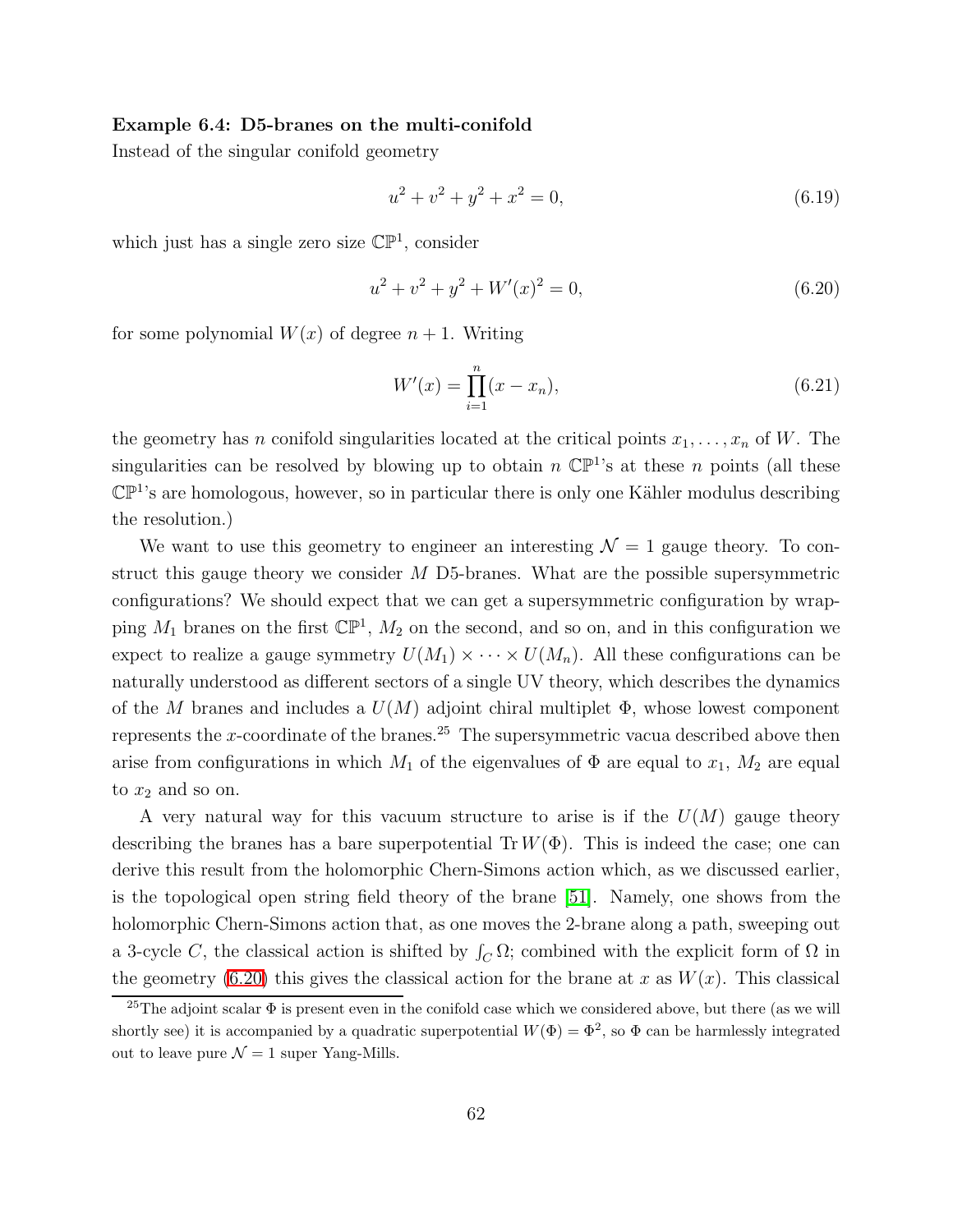action in the topological string turns out to be the superpotential of the physical superstring. This superpotential computation can also be interpreted directly in the worldsheet language as coming from disc diagrams with boundary on the brane; to see this from the topological string one notes that  $F_{0,1}$  contributes an S-independent term to  $(6.10)$ , which gets interpreted as the desired bare superpotential.

Thus we have geometrically engineered an  $\mathcal{N}=1$  gauge theory, with  $U(M_1)\times\cdots\times U(M_n)$ gauge group, one adjoint chiral multiplet  $\Phi$ , and a superpotential Tr  $W(\Phi)$ . To answer questions about the vacuum structure of this theory we now want to find the appropriate glueball superpotential, which is now a function of n different glueball fields  $S_i$  for the n gauge factors. As in the case of the conifold, one way to compute the superpotential is to consider the dual geometry in which the branes have disappeared and each of the  $n \mathbb{CP}^1$ 's has been replaced by an  $S<sup>3</sup>$ . This geometry is written

$$
u^{2} + v^{2} + y^{2} + W'(x)^{2} = f(x),
$$
\n(6.22)

where  $f(x)$  is a polynomial of degree  $n-1$  characterizing the deformation. This  $f(x)$  depends on the  $M_i$ , and is completely fixed by the requirement that the period of  $\Omega$  over the *i*-th  $S^3$ is  $M_i g_s$  (in keeping with the principle that the B model branes produce precisely this flux of  $\Omega$  — this is precisely analogous to the fact that A model branes produce a flux of k, which we used in Section [5.3.2](#page-43-1) to compute A model amplitudes.) This approach was followed in [\[52\]](#page-79-12), and leads to a complete computation of the glueball superpotential.

#### 6.2.4 Holomorphic matrix models

So far we have shown how to compute the glueball superpotential from a transition to a geometry where D5-branes are replaced by fluxes. Alternatively, one can avoid the geometric transitions altogether and compute directly in the gauge theory on the D5-branes. The idea is that since the glueball superpotential is computed by the topological string, one can avoid all the complexities of Yang-Mills theory, and use instead the topological open string field theory; as we explained above, in the case of the B model this is (the dimensional reduction of) holomorphic Chern-Simons. One finds that the whole computation of the topological string free energy is reduced to a computation in a holomorphic matrix model [\[53,](#page-79-13) [54,](#page-79-14) [55\]](#page-79-15). For example, in the case of the multi-conifold geometry of Example [6.4,](#page-61-1) one just has to integrate over a single  $N \times N$  matrix  $\Phi$ , with action  $W(\Phi)/g_s$ :

$$
Z = \int \mathrm{d}^{N^2} \Phi \, e^{-W(\Phi)/g_s}.\tag{6.23}
$$

The matrix model contains all the information that can be obtained from the open topological string in this background. For example, to compute the genus zero open topological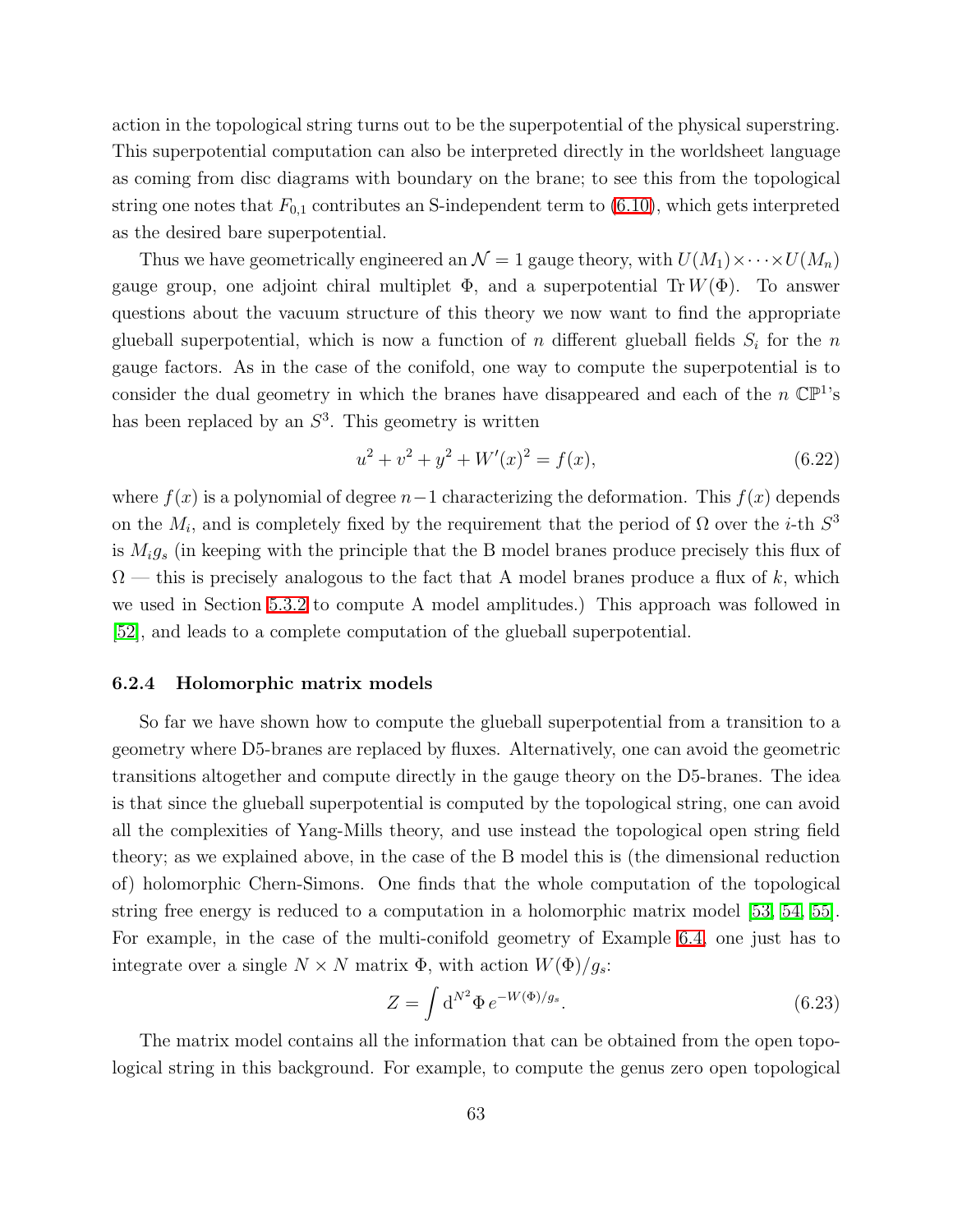string partition function — which determines the glueball superpotential — one just has to study the large  $N$  (planar) limit of the matrix model!

These models have turned out to be a quite powerful tool, which is applicable to geometries more general than the case we described here. They are also related in a beautiful way to the geometric transitions we described above: namely, the planar limit of the matrix model can be described as a saddle-point expansion around a particular distribution of the infinitely many eigenvalues, and this distribution turns out to capture the dual geometry in a precise way. In this sense the smooth geometry seems to be an emergent property, which only makes sense in the planar (classical) limit of the string theory.

## <span id="page-64-0"></span>6.3 BPS black holes in  $d = 5$

So far we have discussed applications of the topological string to gauge theory, which involved only the genus zero free energy  $F_0$ . Now we want to discuss an application to black hole entropy, which is more sophisticated in the sense that it naturally involves all of the  $F_g$ . We ask the following question: given a compactification of M theory to five dimensions on a Calabi-Yau threefold  $X$ , how many BPS states are there with a particular spin and charge?

First, what do we mean by "charge"? M-theory compactified on X has a  $U(1)$  gauge field for each 2-cycle of  $X$ , obtained by dimensional reduction of the M-theory 3-form  $C$  on the 2-cycle, i.e. via the ansatz  $C_{\mu\alpha\beta} = A_{\mu}\omega_{\alpha\beta}$ , where  $\omega_{\alpha\beta}$  is the harmonic 2-form dual to the cycle in question. So we get  $U(1)^n$  gauge symmetry, where  $n = b_2(X)$  is the number of independent 2-cycles. We also naturally get states which are charged under this  $U(1)^n$ ; namely, an M2brane wrapped on a 2-cycle gives a particle charged under the corresponding  $U(1)$ . Hence the charges in the theory are classified by the second homology of  $X, Q \in H_2(X, \mathbb{Z})$ .

So we could ask for the number of BPS states with given Q. But actually there is a finer question we can ask: namely, it turns out that in five dimensions it is possible for a state to have spin and still be BPS. The little group for a massive particle in this dimension is  $SO(4) = SU(2)_L \times SU(2)_R$ , giving rise to spins  $(j_L, j_R)$ , and one can get BPS states so long as one requires either  $j_L = 0$  or  $j_R = 0$ . So fixing, say,  $j_R = 0$ , we can ask for the number of BPS states with charge  $Q$  and spin  $j_L$ .

A convenient way of packaging this information is suggested by the notion of elliptic genus, which we now quickly recall in a related context.

#### Example 6.5: The  $\mathcal{N} = (1, 1)$  elliptic genus

Consider a theory with  $\mathcal{N} = (1, 1)$  supersymmetry in two dimensions. The partition function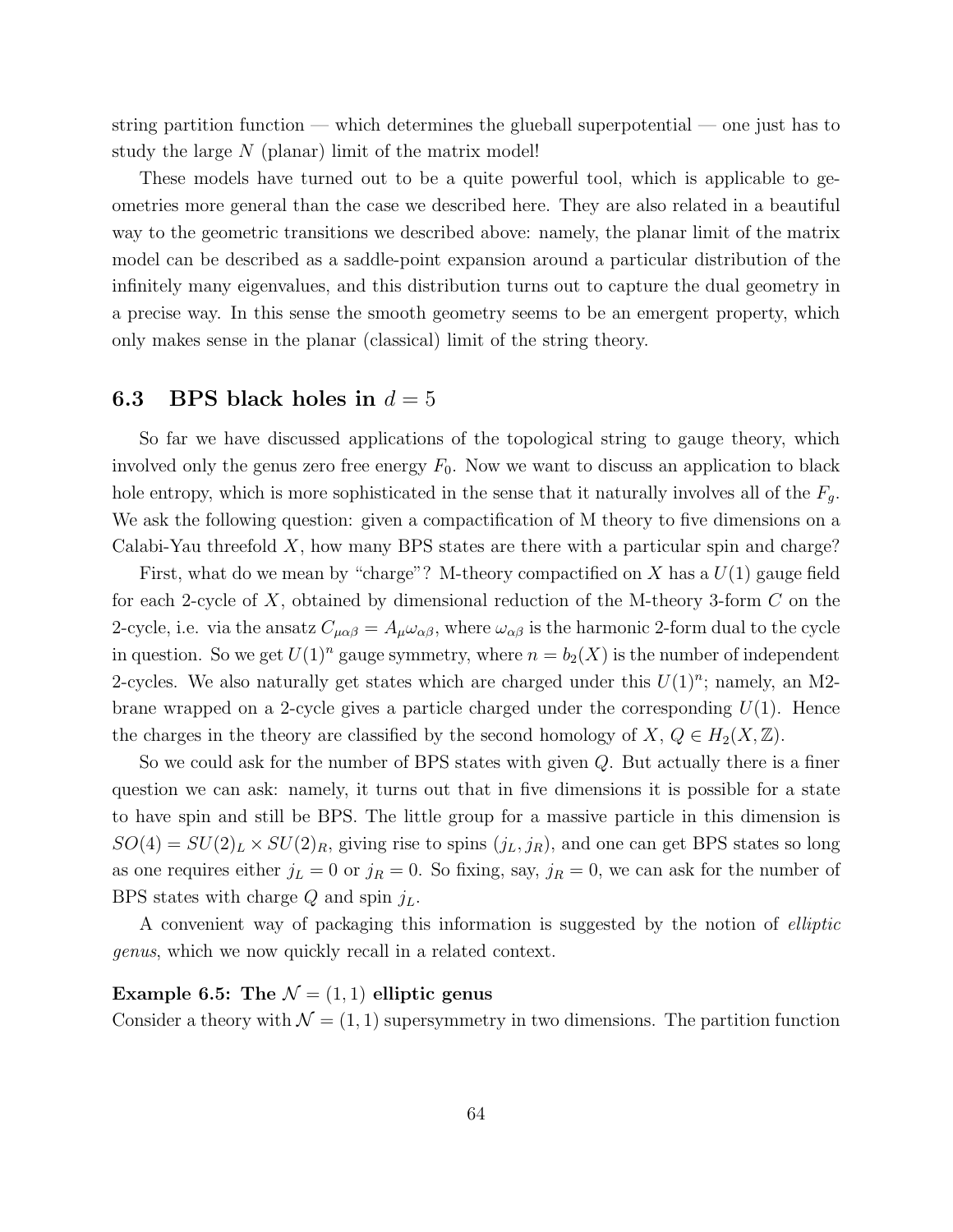on a torus with modular parameter  $\tau$ , with the natural boundary conditions, is

$$
\operatorname{Tr} \left( -1 \right)^F q^{L_0} \overline{q}^{\overline{L_0}}.
$$
\n(6.24)

This partition function is relatively "boring" in the sense that it just computes the Witten index [\[56\]](#page-80-0), which is independent of q and  $\bar{q}$ . But in an  $\mathcal{N} = (1,1)$  theory one can define separate left and right-moving fermion number operators  $F_L$ ,  $F_R$ , and we can use these to define a more interesting object, the elliptic genus [\[57\]](#page-80-1),

<span id="page-65-0"></span>
$$
\operatorname{Tr} \left( -1 \right)^{F_R} q^{L_0} \overline{q}^{\overline{L_0}}.
$$
\n
$$
(6.25)
$$

The usual argument shows that [\(6.25\)](#page-65-0) gets contributions only from states which have  $\overline{L_0} = 0$ , so it is independent of  $\overline{q}$ , but it is a nontrivial function of q, which has modular properties. Like the usual Witten index it has some rigidity properties, namely, it does not depend on small deformations of the theory; this follows from the fact that the coefficients in the  $q$ expansion are integral.

Now we turn to the case of interest for us.

#### Example 6.6: The  $d = 5$ ,  $\mathcal{N} = 2$  elliptic genus

Returning to the  $d = 5$  BPS state counting, note that we have a splitting into left and right similar to the one for  $\mathcal{N} = (1, 1)$  theories, so instead of computing the ordinary index

<span id="page-65-1"></span>
$$
\operatorname{Tr} \left( -1 \right)^{J} e^{-\beta H} \tag{6.26}
$$

we can consider an elliptic genus analogous to [\(6.25\)](#page-65-0),

$$
\text{Tr}\,(-1)^{J_R}q^{J_L}e^{-\beta H}.\tag{6.27}
$$

Like  $(6.25)$ , this elliptic genus has a rigidity property: it is independent of the complex structure moduli of  $X$ , although it can and does depend continuously on the Kähler moduli  $t_i$ . This property is reminiscent of the A model topological string, and indeed it turns out that the A model partition function  $Z_A(g_s, t_i)$  is precisely the elliptic genus [\(6.27\)](#page-65-1), with the identification

$$
q = e^{-g_s},\tag{6.28}
$$

as we will see below.<sup>26</sup> In this sense the spin-dependence of the BPS state counting gets related to the genus-dependence of the topological string.

<sup>&</sup>lt;sup>26</sup>Strictly speaking, this is true once we rescale  $t_i$  by a factor  $\beta$ , which completely absorbs the  $\beta$  dependence.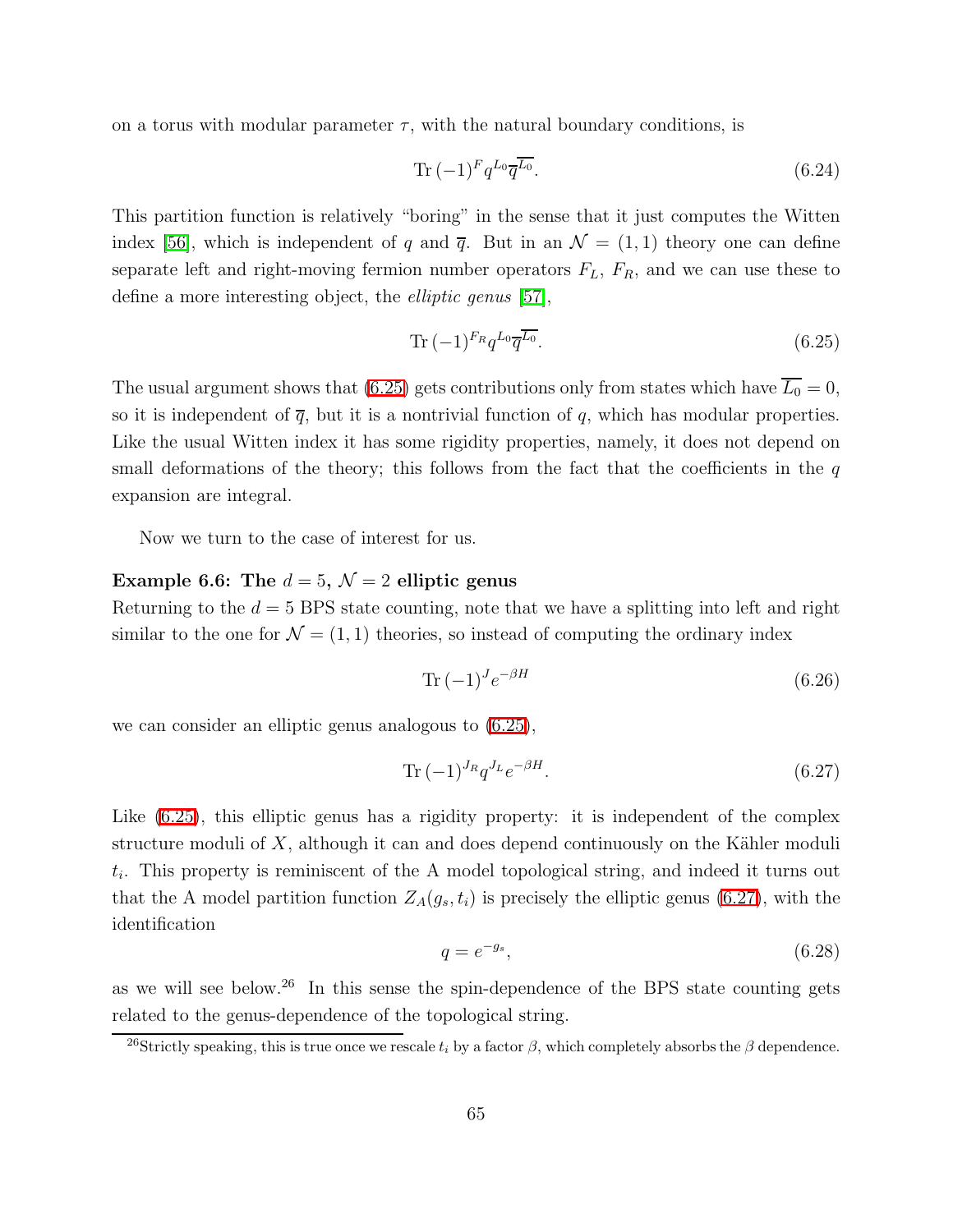Now, why is the A model partition function counting BPS states? Such a connection seems reasonable; after all, the A model counts holomorphic maps, and the image of a holomorphic map is a supersymmetric cycle on which a brane could be wrapped to give a BPS state. There is a more precise argument which explains the relation; it was worked out in [\[58,](#page-80-2) [59\]](#page-80-3) and goes roughly as follows.

Consider the Type IIA string on  $X$ . As we mentioned earlier, there are certain F-terms in the effective four-dimensional action of this theory which are computed by the A model topological string, namely

<span id="page-66-0"></span>
$$
\int d^4x \int d^4\theta F_g(t)(\mathcal{W}^2)^g + \text{c.c.},\tag{6.29}
$$

which when expanded in components give

$$
\int d^4x F_g(t)(R_+^2 F_+^{2g-2} + R_-^2 F_-^{2g-2}).
$$
\n(6.30)

If we consider the Euclidean version of the theory, then in four dimensions we can turn on a self-dual graviphoton background  $F_+ \neq 0$ ,  $F_-= 0$ , i.e.  $\mathcal{W} \neq 0$ ,  $\overline{\mathcal{W}}= 0$ . Substituting this background into [\(6.30\)](#page-66-0) we get a correction to the  $R_+^2$  term,

<span id="page-66-1"></span>
$$
\left(\sum_{g=0}^{\infty} F_g(t) F_+^{2g-2}\right) R_+^2.
$$
\n(6.31)

Note that in [\(6.31\)](#page-66-1) we have a sum over all genus topological string amplitudes, with the role of the topological string coupling played by the graviphoton field strength  $F_{+}$ .

To establish the relation between the topological string and the elliptic genus, we now want to show that one can compute the same  $R_+^2$  correction in a graviphoton background in a different way which gives the elliptic genus. This second computation is based on Schwinger's computation of the correction to the vacuum energy from pair-production of charged particles in a background electric field. In the present context the relevant charged particles are the quanta of charged  $\mathcal{N} = 2$  hypermultiplet fields obtained by quantization of the wrapped D2- and D0-branes; for a D2-brane wrapped on the cycle  $Q$ , bound to  $k$ D0-branes, the central charge is

$$
Z = \langle Q, t \rangle + ik,\tag{6.32}
$$

and the mass of the corresponding BPS state is  $m = |Z|$ . We compute the corrections to the effective action due to pair production of such states in the self-dual graviphoton background  $F$ . Since these states come in hypermultiplets, their contribution to the vacuum energy cancels, but it turns out that they make a nonzero contribution to the  $R_+^2$  term: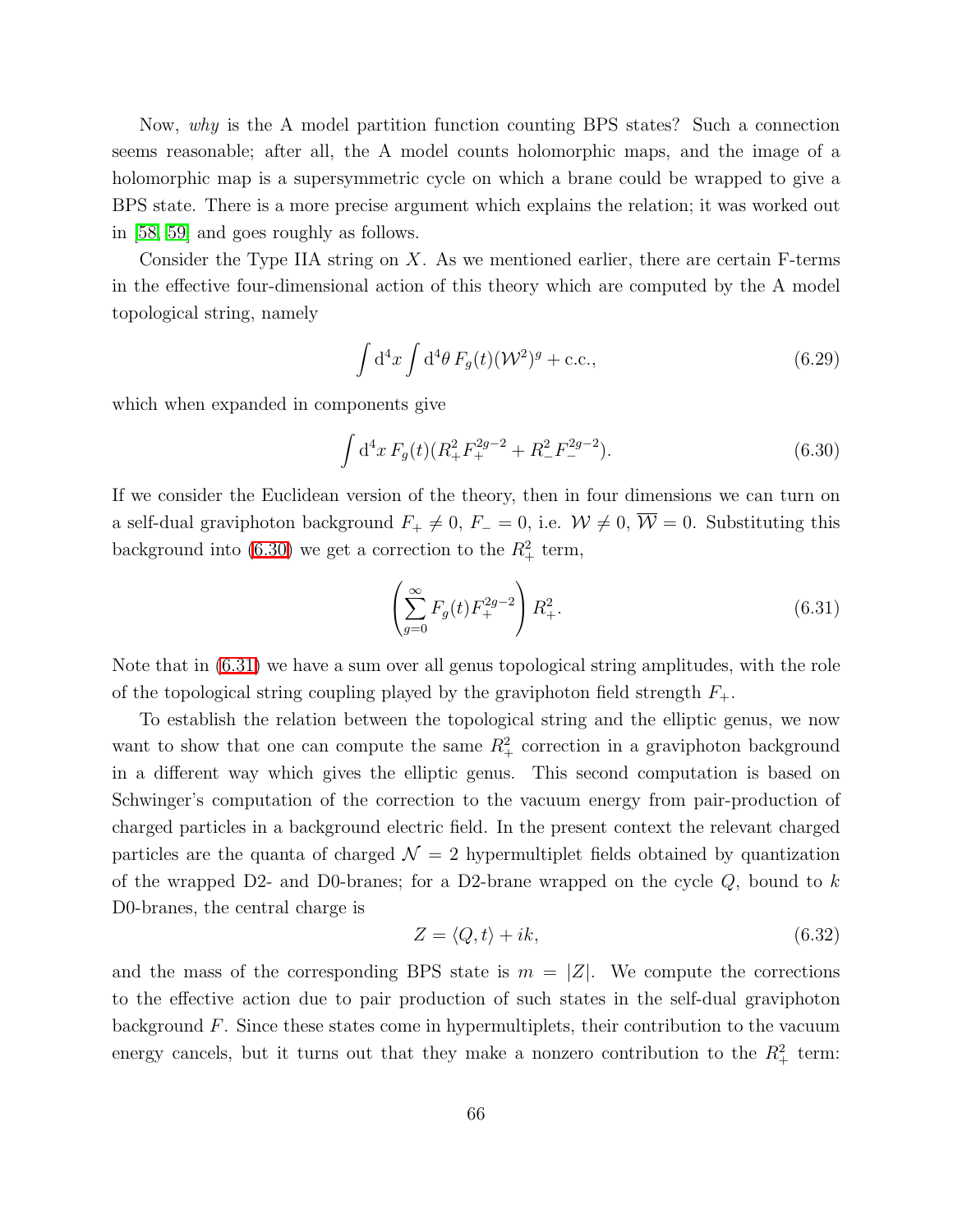for example, a multiplet whose lowest component is scalar contributes to  $R_+^2$  precisely as a scalar would have contributed to the vacuum energy.

Let us focus on the contribution to the  $R_+^2$  correction from a BPS hypermultiplet with lowest component scalar, arising from a quantization of a D2-brane in homology class Q. Actually, since the D2-brane can be bound to D0-branes, these hypermultiplets will come in families: we will get one for each value of the D0 brane charge  $k$ . The Schwinger computation expresses the contribution from each of these hypermultiplets as a one-loop determinant; summing over  $k$  to treat the whole family at once gives

<span id="page-67-0"></span>
$$
\sum_{k} \log \det(\Delta + m_k^2) = \sum_{k=-\infty}^{\infty} \int_{\epsilon}^{\infty} \frac{ds}{s} \frac{e^{-s(\langle Q, t \rangle + ik)}}{(2 \sinh \frac{sF_+}{2})^2}.
$$
(6.33)

(Here  $F_+$  enters the determinant through the non-commutation of the covariant derivatives which appear in  $\Delta$ .) The integral appearing in [\(6.33\)](#page-67-0) looks formidable, but luckily we do not have to do it: the sum over k gives a  $\delta$ -function which cancels the integral and also removes the awkward dependence on the cutoff  $\epsilon$ . We get a simple result,

$$
\sum_{n=1}^{\infty} \frac{1}{n} \frac{e^{-n\langle Q, t \rangle}}{(2 \sinh \frac{nF_{+}}{2})^2}.
$$
\n(6.34)

<span id="page-67-1"></span>This is the contribution to the  $R_+^2$  correction coming from a single family of BPS multiplets with lowest component scalar; alternatively, setting the topological string coupling  $g_s = F_+$ , we could interpret it as the contribution to the topological string free energy  $\mathcal{F}(g_s, t_i)$  from this family,

$$
\sum_{n=1}^{\infty} \frac{1}{n} \frac{e^{-n\langle Q, t \rangle}}{(2 \sinh \frac{ng_s}{2})^2}.
$$
\n(6.35)

Now what does all this have to do with the elliptic genus  $(6.27)$  in M-theory on X? We will argue that the exponential of  $(6.35)$  in fact agrees with the contribution to the elliptic genus from a single BPS hypermultiplet in five dimensions, obtained from quantization of an M2 brane in homology class Q. The first promising sign is that the exponential of [\(6.35\)](#page-67-1) has a nice integer expansion: namely, it is

<span id="page-67-2"></span>
$$
\prod_{n=1}^{\infty} (1 - q^n e^{-\langle Q, t \rangle})^n.
$$
\n(6.36)

To reproduce this, write the hypermultiplet field as  $\phi$  in five dimensions. This  $\phi$  can have excitations which are not Poincaré invariant but are still BPS. Namely, choosing complex coordinates  $z_1, z_2$  for the Euclidean time-slice  $\mathbb{R}^4$ , we can write

$$
\phi = \phi(z_1, z_2, \overline{z_1}, \overline{z_2}),\tag{6.37}
$$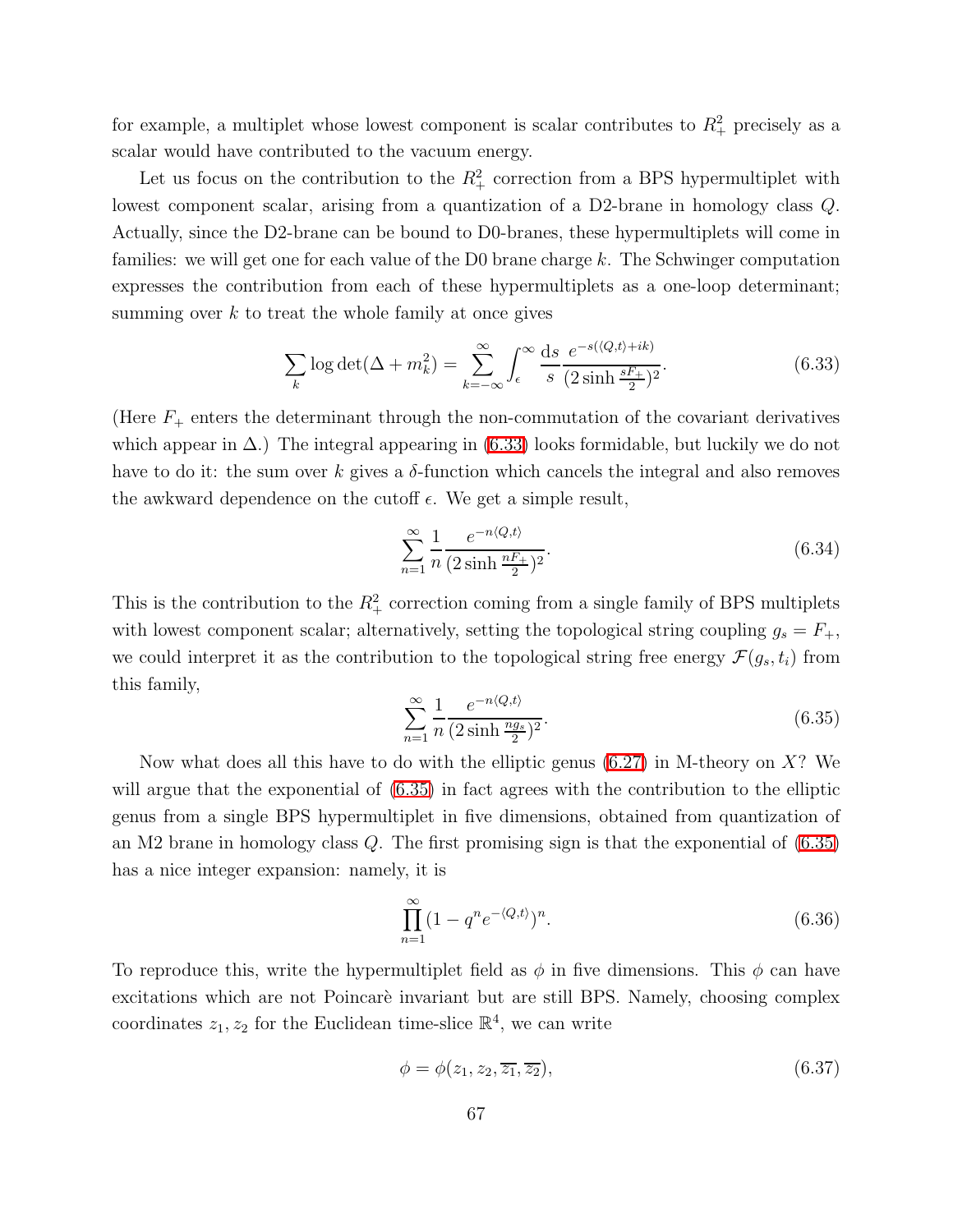and the BPS excitations are the ones independent of  $\overline{z_i}$ . Expanding

$$
\phi = \sum_{l,m \ge 0} \phi_{lm} z_1^l z_2^m,\tag{6.38}
$$

we get a collection of creation operators  $\phi_{lm}$ . The operator  $\phi_{lm}$  creates  $SU(2)_L$  spin  $l+m+1$ , so there are *n* of them that create spin *n* (and BPS mass  $\langle Q, t \rangle$ .) The second quantization of these operators then accounts for the factor [\(6.36\)](#page-67-2).

This almost completes the identification between the topological string partition function and the elliptic genus, except that the hypermultiplets obtained from quantization of the wrapped M2-brane need not in general have lowest component scalar. From the discussion of the last paragraph, one easily sees how to modify the contribution to the elliptic genus if the lowest component has  $SU(2)_L$  spin j: one just has to replace  $q^n$  by  $q^{n+j}$  in [\(6.36\)](#page-67-2). We should also note that the creation operators  $\phi_{lm}$  may be fermionic or bosonic depending on the net spin. Hence the most general form of the contribution to the elliptic genus is

$$
\left[\prod_{n=1}^{\infty} (1 - q^{n+j} e^{-\langle Q, t \rangle})^n\right]^{\pm 1}.
$$
\n(6.39)

One can check that this also agrees with the result of the Schwinger computation of the  $R_+^2$ correction in this more general case, and hence with the topological string.

What have we learned about the topological string? We can already obtain an interesting result by taking the  $g_s \to 0$  limit in the contribution [\(6.35\)](#page-67-1) to  $\mathcal F$  from a single five-dimensional hypermultiplet: namely, we recover

$$
\frac{1}{g_s^2} \sum_{n=1}^{\infty} \frac{e^{-n\langle Q, t \rangle}}{n^3},\tag{6.40}
$$

which is precisely the formula [\(4.25\)](#page-31-0) for the contribution of an isolated genus zero curve to the A model  $F_0$ ! So the counting of BPS states automatically reproduces the tricky  $\sum_n 1/n^3$ , which arose from multi-covering maps  $S^2 \to S^2$  in the A model.

Indeed, from counting BPS states one obtains formulae for the multi-covering contributions at all genera, as well as "bubbling" terms which occur when part of the worldsheet degenerates to a surface of lower genus. All these terms are encapsulated in the general form of the topological A model free energy in terms of the five-dimensional BPS content, which we now write. It is convenient to choose a slightly exotic basis for the representation content: namely, we introduce the symbol [j] for the  $SU(2)_L$  representation  $[2(0) \oplus (\frac{1}{2})]$  $\frac{1}{2})]^{\otimes j}$ . Any representation of  $SU(2)_L$  can be written as a sum of the representations [j] with integer coefficients (not necessarily positive). Then write  $\mathcal{N}_{i,Q}$  for the number of times [j] appears in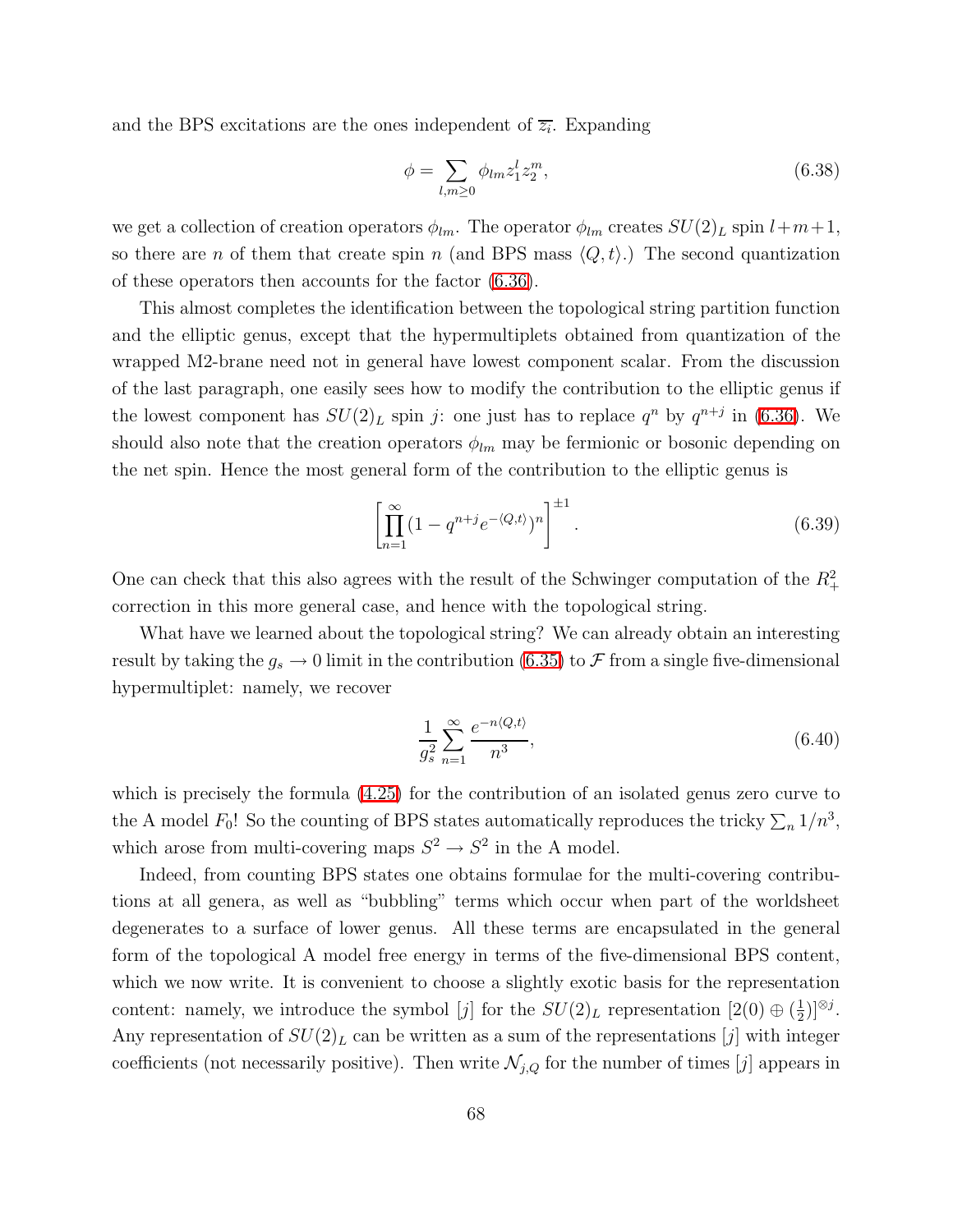the  $SU(2)_L$  content of the BPS spectrum obtained by wrapping M2 branes on  $Q$ . Combining the results we catalogued above, one obtains

<span id="page-69-0"></span>
$$
F(t, g_s) = \sum_{j \ge 0} \sum_{Q \in H_2(X, \mathbb{Z})} \mathcal{N}_{j,Q} \left( \sum_{n \ge 0} \left( 2 \sinh \frac{n g_s}{2} \right)^{2j-2} e^{-n \langle Q, t \rangle} \right). \tag{6.41}
$$

The formula [\(6.41\)](#page-69-0) expresses all the complexity of the A model topological string at all genera in terms of the integer invariants  $\mathcal{N}_{j,Q}$ . Conversely, it gives an algorithm for computing the numbers  $\mathcal{N}_{j,Q}$ , which capture the degeneracy of BPS states, using the topological string.

The topological string thus completely captures the counting of BPS black hole states in compactifications of M-theory on Calabi-Yau threefolds. Nevertheless, despite the formidable computational techniques which are known for the topological string, it has not yet been possible to use it to verify one of the simplest predictions from black hole physics: namely, the asymptotic growth of the  $\mathcal{N}_{j,Q}$  with Q should agree with the scaling of the BPS black hole entropy with the charge in  $d = 5$ ,

$$
S \sim \sqrt{Q^3 - j^2}.\tag{6.42}
$$

#### 6.4 BPS black holes in  $d = 4$

In Section [6.3](#page-64-0) we showed that the topological string counts BPS black hole states in  $d = 5$ . Remarkably, it turns out that the topological string is also relevant to black hole entropy in  $d = 4!$  This application is somewhat subtler than the  $d = 5$  case, however. In the  $d = 5$  case, using  $(6.41)$  one could recover the exact number of BPS states with fixed charge and spin j from the A model amplitudes up to genus j. In  $d = 4$ , the perturbative topological string will only give us coefficients of the asymptotic growth of the number of states as a function of the charge; to get the actual number of states with a given fixed charge would require some sort of nonperturbative completion of the topological string.

We are interested in computing the number of BPS states as a function of the charge or more precisely an index, which counts the BPS states possibly weighed by  $\pm$  signs. The charges in  $d = 4$  are a little more subtle than in  $d = 5$ ; namely, in  $d = 4$ , each  $U(1)$ in the gauge group leads to both an electric and a magnetic charge. In Type IIA on  $X$ . there is a natural splitting of the charges into electric and magnetic; namely, D0- and D2 branes on X can be considered as electrically charged states, while D4- and D6-branes are magnetically charged states. In Type IIB, on the other hand, all of the charges are realized by D3-branes wrapping 3-cycles, so a general combination of electric and magnetic charges can be realized by a D3-brane wrapping a general 3-cycle, i.e. a choice of  $C \in H_3(X, \mathbb{Z})$ .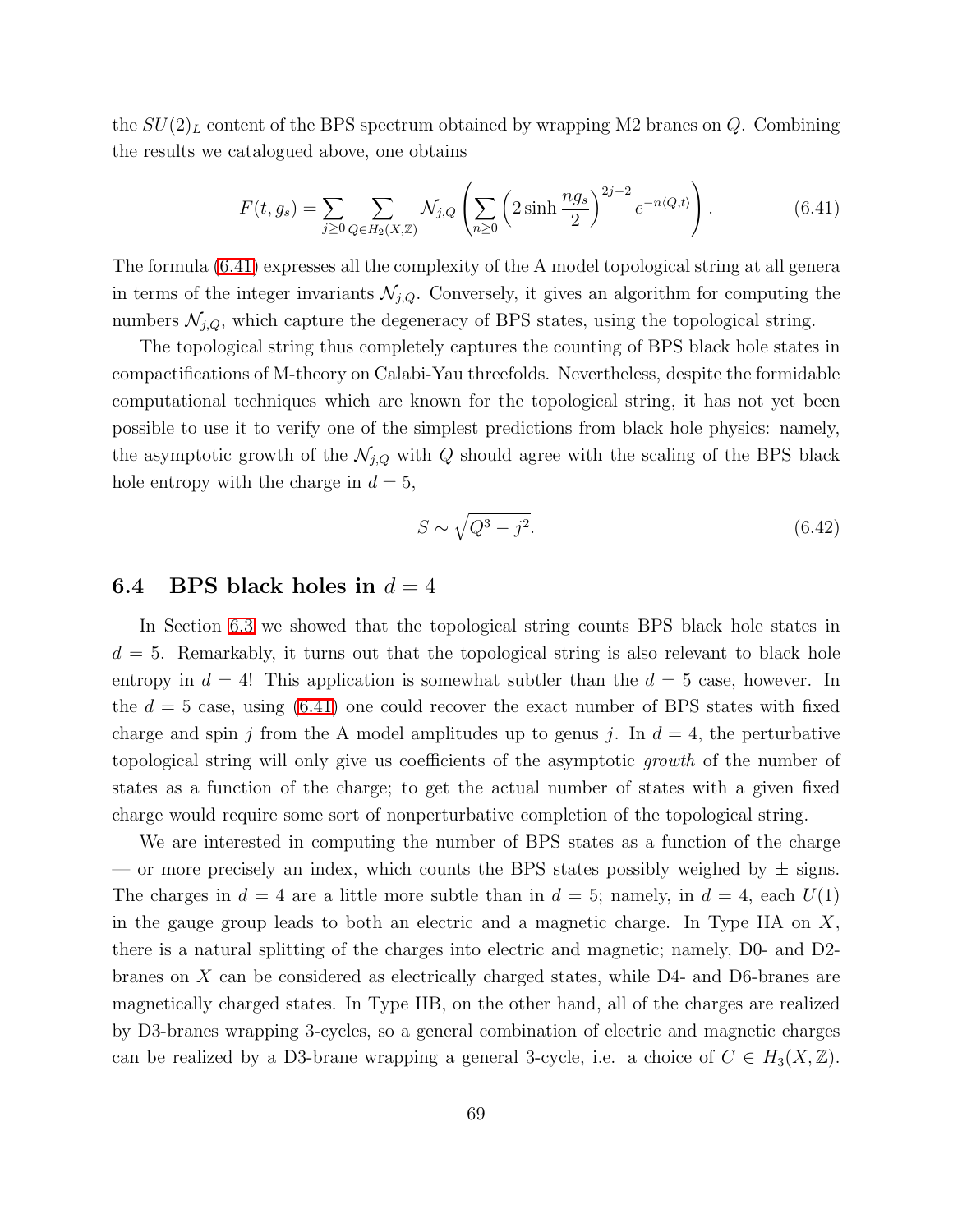In this case a splitting into electric and magnetic charges is obtained only after making a choice of symplectic basis (A and B cycles), as in [\(4.27\)](#page-32-0). In this section we will use the IIB language.

How can the Calabi-Yau space X give us the number of BPS states, as a function of the charge C? The answer is very pretty. We first describe it to leading order in the limit of large C. It is convenient to express the answer in terms of  $S$ , the entropy: this turns out to be given by the "holomorphic volume" of the Calabi-Yau,

<span id="page-70-0"></span>
$$
S(\Omega) = \frac{\mathrm{i}\pi}{4} \int_X \Omega \wedge \overline{\Omega}.\tag{6.43}
$$

Here  $\Omega$  is the holomorphic 3-form on the Calabi-Yau. But we know that this  $\Omega$  is not unique: there is a whole moduli space of possible choices for  $\Omega$ , with complex dimension  $h^{2,1} + 1$ . So  $(6.43)$  is not complete until we explain how to choose the appropriate  $\Omega$ .

The crucial ingredient here is the "attractor mechanism" of  $\mathcal{N}=2$  supergravity [\[60,](#page-80-4) [61\]](#page-80-5), which we now describe. Suppose we consider the supergravity theory obtained by compactifying Type IIB on X and look for classical solutions describing a spherically symmetric BPS black hole with charge C. The supergravity theory includes scalar fields corresponding to the moduli of  $X$ , and we can choose the expectation values of those scalar fields at infinity arbitrarily. Studying the evolution of the scalar fields as we move in from infinity toward the black hole horizon, one finds a remarkable phenomenon: the vector multiplet scalars and the graviphoton field strength approach fixed values at the horizon, independent of the boundary condition at infinity, depending only on the charge C of the black hole.<sup>27</sup>

Since we are in Type IIB, the vector multiplet scalars determine the holomorphic 3-form  $\Omega$  on X up to an overall rescaling; this overall rescaling is determined by the graviphoton field strength. So the attractor mechanism can be viewed as the statement that the charge C determines  $\Omega$  at the horizon. It is not easy to describe the map from C to  $\Omega$ , but the inverse map is straightforward: choosing a basis of 3-cycles and corresponding electric-magnetic splitting  $C = (P<sup>I</sup>, Q<sub>J</sub>)$ , the relation is

<span id="page-70-1"></span>
$$
P^{I} = \int_{A^{I}} \text{Re}\,\Omega, \qquad Q_{J} = \int_{B_{J}} \text{Re}\,\Omega,\tag{6.44}
$$

or more invariantly,  $\text{Re }\Omega \in H^3(X,\mathbb{R})$  is the Poincarè dual of  $C \in H_3(X,\mathbb{Z})$ . Note that the counting of parameters works out correctly: the complex structure moduli, when augmented to include the choice of overall scaling of  $\Omega$ , make up  $2b_3(X)$  real parameters, and this is also the number of possible black hole charges.

<sup>&</sup>lt;sup>27</sup>This statement needs to be slightly qualified: the moduli at the horizon are *locally* independent of the moduli at infinity, but there can be multiple basins of attraction [\[62\]](#page-80-6).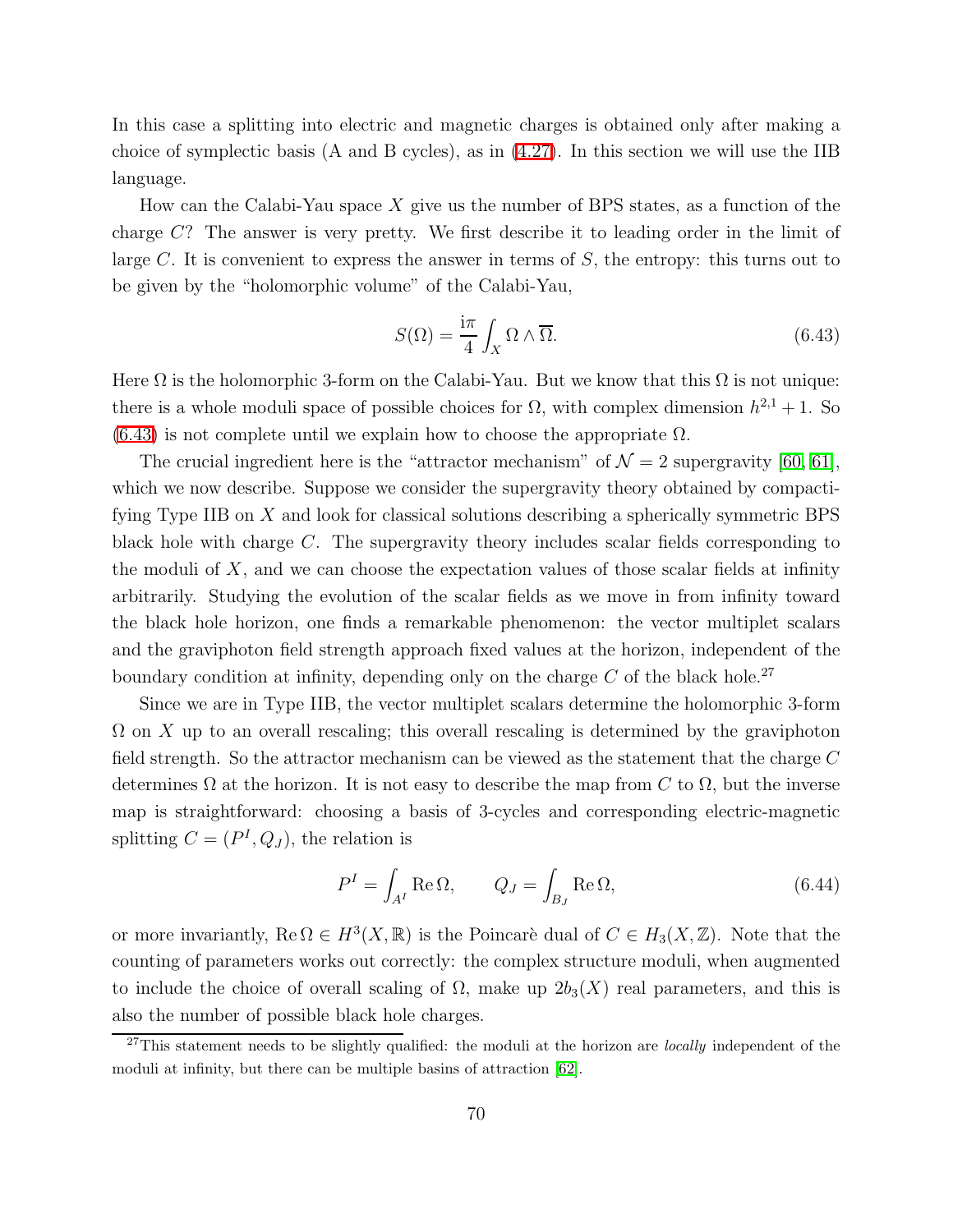So given this prescription for  $\Omega$ , [\(6.43\)](#page-70-0) is a sensible formula for the black hole entropy. Note that it has the expected scaling with the size of the black hole: namely, from [\(6.44\)](#page-70-1) we see that a rescaling  $C \mapsto \lambda C$  (which also rescales the size of the black hole by  $\lambda$  thanks to the BPS relation between mass and charge) rescales the attractor moduli by  $\Omega \mapsto \lambda \Omega$ , and hence  $S \mapsto \lambda^2 S$ . This is the expected behavior for the entropy of a black hole in four dimensions.

Now we want to highlight a connection between [\(6.43\)](#page-70-0) and the topological string. To do so, we begin by noting that if we choose an electric-magnetic splitting, we can use the Riemann bilinear identity [\(4.33\)](#page-33-1) to rewrite [\(6.43\)](#page-70-0) as

<span id="page-71-1"></span><span id="page-71-0"></span>
$$
S(P,Q) = \frac{\mathrm{i}\pi}{4} (X^I \overline{F}_I - \overline{X}^I F_I). \tag{6.45}
$$

This expression is quadratic in the periods of  $\Omega$ , which is reminiscent of the tree level B model free energy  $F_0$ . Indeed, it is very close to being the imaginary part of  $F_0$ ,

$$
\frac{\mathrm{i}\pi}{2}\mathrm{Im}\,F_0(X) = \frac{\mathrm{i}\pi}{4}(X^I F_I - \overline{X}^I \overline{F}_I). \tag{6.46}
$$

Now [\(6.45\)](#page-71-0) and [\(6.46\)](#page-71-1) are not quite equal, but they are related, as explained in [\[63\]](#page-80-7): namely, beginning with [\(6.46\)](#page-71-1), one can introduce the notation  $\Phi^I = X^I - \overline{X}^I$ , and then make a Legendre transform from  $\Phi^I$  to a dual variable  $Q_I$  which we identify as the black hole electric charge. According to [\(6.44\)](#page-70-1) this charge is given by  $Q_I = F_I + \overline{F}_I$ , and substituting this for  $Q_I$  in the Legendre transform of [\(6.46\)](#page-71-1), one recovers [\(6.45\)](#page-71-0)!

So the black hole entropy is the Legendre transform of  $\text{Im } F_0$ , to leading order in the charge. There is a natural extension of this formula beyond the leading order, obtained by noting that the Legendre transform is the leading approximation to a Fourier transform:

<span id="page-71-2"></span>
$$
\sum_{Q} \rho(P, Q)e^{-Q_I \Phi^I} = |Z_B(P + i\Phi)|^2.
$$
\n(6.47)

On the left side of [\(6.47\)](#page-71-2),  $\rho(P,Q)$  is the number of BPS black holes with electric and magnetic charges  $(P, Q)$ , while on the right side  $Z_B(P + i\Phi)$  is the B model partition function, evaluated at the  $\Omega$  determined by the A cycle periods  $X^I = P^I + i\Phi^I$ . (Note that this formula for  $X<sup>I</sup>$  determines even the overall scaling of Ω. This corresponds to fixing the coupling in the topological string; the expansion around large black hole charge corresponds to the genus expansion.) In other words, the partition function of the mixed ensemble of black holes where we fix the magnetic charges  $P$  and the electric potential  $\Phi$ , then sum over all electric charges, is given by  $|Z_B(P + i\Phi)|^2$ ! This is a beautiful relation and it is very natural to conjecture that it indeed holds to all orders in the charge [\[63\]](#page-80-7).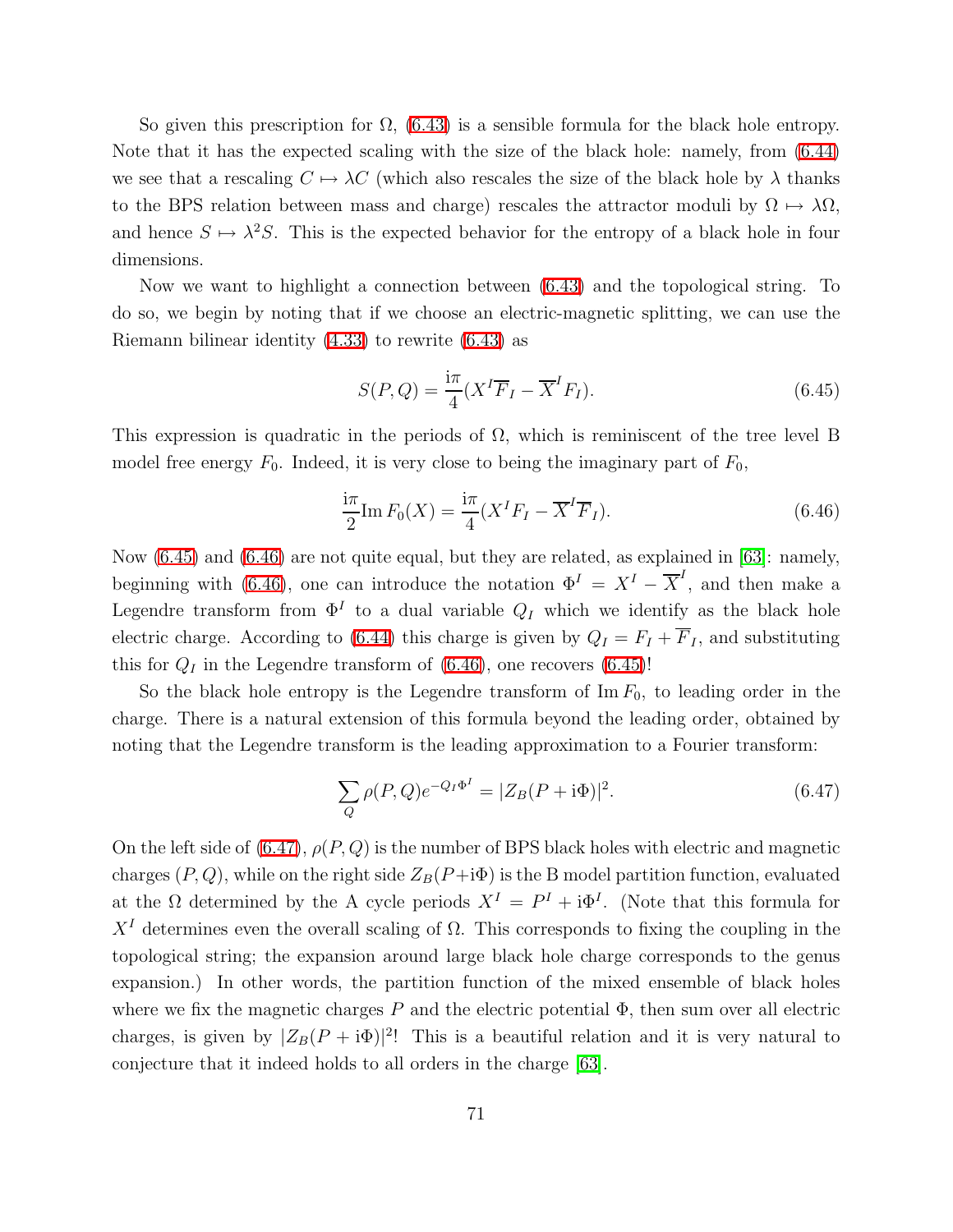What is the evidence for this conjecture beyond leading order? The major source of evidence comes from a reconsideration of the corrections to  $\mathcal{N}=2$  supergravity computed by the topological string, which we wrote in [\(6.2\)](#page-54-0):

<span id="page-72-0"></span>
$$
\int d^4x \int d^4\theta F_g(X^I)(\mathcal{W}^2)^g + c.c.
$$
\n(6.48)

In the background of the charged black hole, the graviphoton field  $W$  and  $\overline{W}$  both have nonzero expectation values (and create a nontrivial gravitational backreaction.) The terms [\(6.48\)](#page-72-0) therefore lead to a contribution to the free energy proportional to  $F<sub>g</sub>(X<sup>I</sup>)$ . These corrections were studied in [\[64,](#page-80-0) [65,](#page-80-1) [66\]](#page-80-2), and found to give a correction to the black hole entropy which is consistent with the conjecture. There are also formulas for the one-loop correction to the black hole entropy [\[67\]](#page-80-3) which agree with the conjecture. Finally, there is one example in which the conjecture can be checked exactly, studied in [\[68\]](#page-80-4), which we now describe.

## Example 6.7: Black hole counting and 2-dimensional Yang-Mills.

For this example it is convenient to switch to the Type IIA language: namely, one considers the Type IIA string on the Calabi-Yau threefold geometry  $X = \mathcal{L} \oplus \mathcal{L}^{-1} \to T^2$ , where  $\mathcal{L}$  is a particular complex line bundle over  $T^2$ .

First consider the counting of black hole BPS states in this geometry. The relevant black holes are obtained by wrapping D4-branes on  $\mathcal{L}^{-1} \to T^2$  as well as wrapping D2-D0 bound states on  $T^2$ . One can then argue that the theory on the N D4-branes is a topological  $U(N)$ gauge theory, and furthermore that it localizes to a bosonic  $U(N)$  Yang-Mills theory on  $T^2$ . Bound states of D2 and D0 branes with the D4-branes can be realized as configurations of the gauge field on the D4-brane. The counting of BPS black hole states, summing over all D2 and D0 brane charges but fixing D4-brane charge  $N$ , is thus determined by the  $U(N)$ Yang-Mills partition function on  $T^2$ . This theory was studied in detail in [\[69\]](#page-80-5), where it was shown that the exact partition function can be obtained as a sum over representations of  $U(N)$ :

$$
Z_{YM} = \sum_{R} e^{-\lambda C_2(R) + i\theta|R|},\tag{6.49}
$$

where  $|R|$  is the number of boxes in the Young diagram representing R.

Expanding around the large N limit, one finds that this  $Z_{YM}$  is the square of a holomorphic function to all orders in  $1/N$ ,  $Z_{YM} = |Z|^2$ . (This splitting into "chiral" and "anti-chiral" parts is obtained by splitting up the Young diagrams  $R$  into short diagrams, with a finite number of boxes, and large diagrams, for which the size of each column differs from N by a finite number; from this description it is manifest that the splitting only makes sense in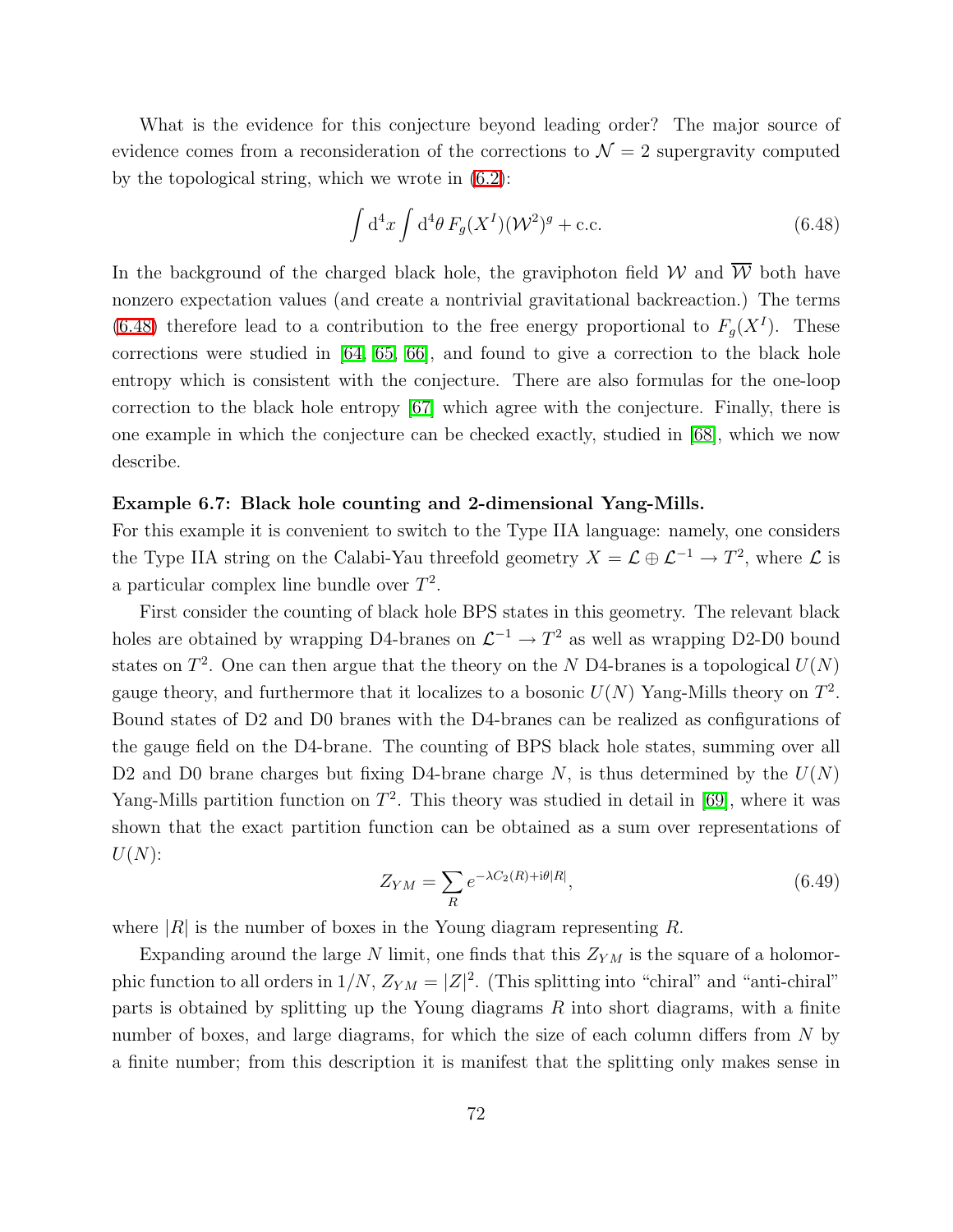the large N limit.) So the partition function on the D4-branes is indeed of the form  $|Z|^2$ . Furthermore,  $X$  is a simple enough geometry that one can explicitly compute the  $A$  model partition function, and one finds that  $Z = Z_A(X)!$ 

The example of Yang-Mills on  $T^2$  thus provides a striking confirmation of the conjecture that  $|Z_A|^2$  counts BPS black hole states in the mixed ensemble. It also gives us some insight into the difficulties one should expect to face in trying to define a nonperturbative topological string (i.e. to define  $Z_A$  as an honest function rather than as a formal power series in  $g_s$ .) Namely, as we noted above, the factorization of  $Z_{YM}$  into  $|Z_A|^2$  is only valid to all orders in  $1/N$ , which in the topological string language means the expansion around  $g_s = 0$ . But whatever the nonperturbative topological string is, we want it to count BPS states and hence to agree with  $Z_{YM}$ . Therefore we might expect that  $Z_A$  itself probably only makes sense as a power series in  $g_s$  in general — the object that has a chance to have a nonperturbative completion is  $|Z_A|^2$ , but the nonperturbative completion probably is *not* generally factorized into chiral and anti-chiral parts.

## 7 Topological M-theory

In the last subsection, we described a conjectural relation between the square of the topological string partition function and the counting of black hole microstates. This relation, once fully understood, could be expected to lead to a proper nonperturbative understanding of the topological string. What kind of theory should we expect to find?

In the context of the physical string the answer to this question is rather surprising: it turns out that the proper nonperturbative description of the theory involves the dynamical emergence of an extra dimension, in other words, at strong coupling the theory is not 10 dimensional but 11-dimensional. While the fundamental degrees of freedom of this 11 dimensional "M-theory" are not known, we do know its low-energy description: it is 11 dimensional supergravity. It is natural to ask whether something similar might be true in the topological context; could the 6-dimensional theory be a shadow of some 7-dimensional lift? There are some tantalizing clues that this may be the case, which have been explored in [\[70,](#page-80-6) [71\]](#page-80-7) (see also [\[72\]](#page-80-8)); here we briefly summarize a few aspects of this story emphasized in [\[70\]](#page-80-6).

The topological string theory is naturally related to backgrounds which preserve some supersymmetry when they appear in string compactifications — namely Calabi-Yau threefolds. From the target space point of view, these backgrounds should be understood as the solutions to a six-dimensional gravity theory, or more precisely two such gravity theories: the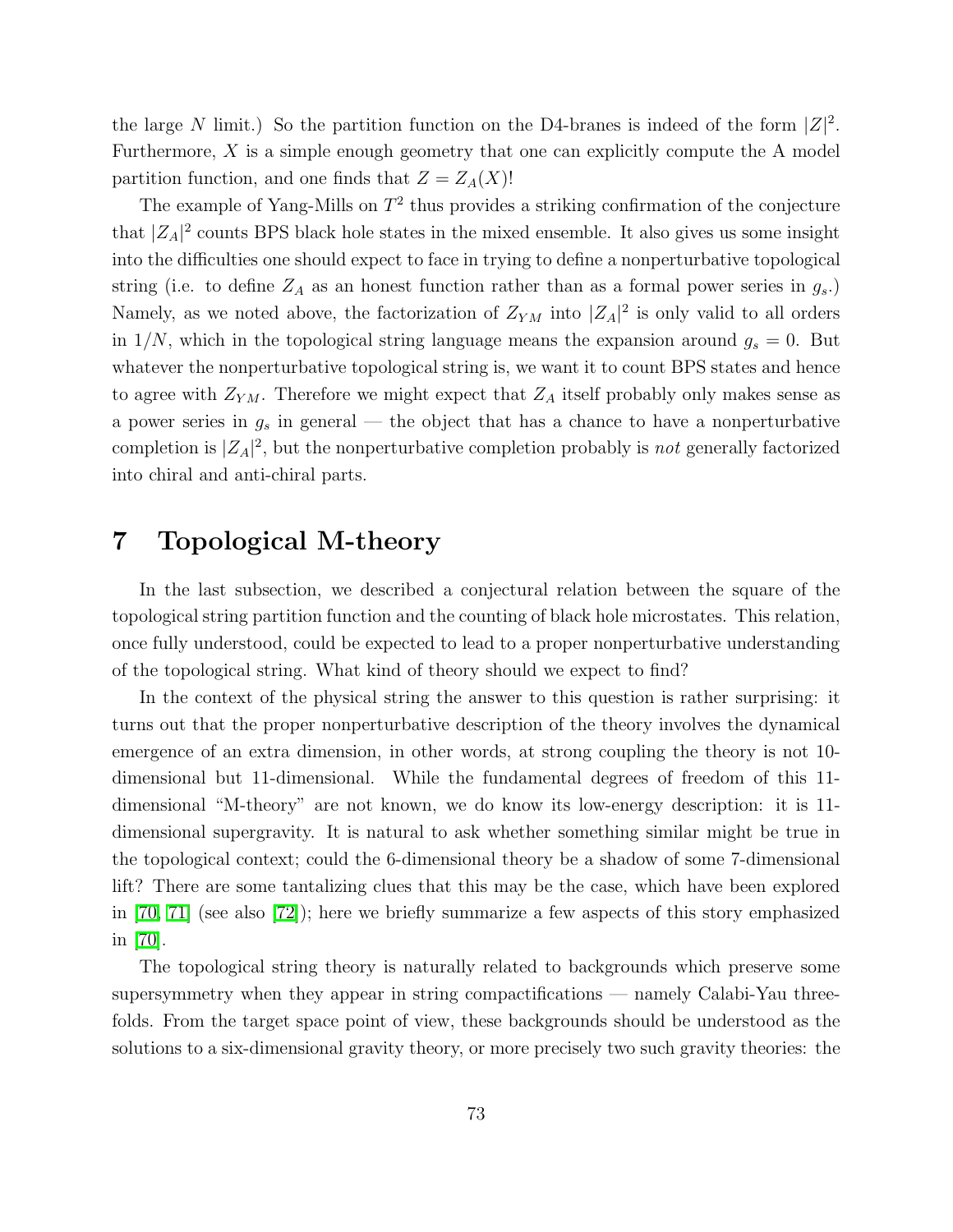B model should be a theory whose classical solutions are complex threefolds equipped with a holomorphic 3-form, while the A model should have classical solutions which are symplectic manifolds. Giving both structures together is equivalent to giving the Ricci-flat metric on the Calabi-Yau threefold.<sup>28</sup> What about topological M-theory? There is a natural class of 7-dimensional Riemannian manifolds Y which preserve supersymmetry, namely manifolds of  $G_2$  holonomy. Furthermore, given a Calabi-Yau manifold  $X, Y = X \times S^1$  has holonomy contained in  $G_2$ . Hence it is natural to conjecture that the classical solutions of topological M-theory should be manifolds of  $G_2$  holonomy.

With this guess for the classical solutions, one now has to ask: is there an action for which these are the extrema? Indeed there is a very natural candidate, recently discussed by Hitchin in [\[73,](#page-81-0) [74\]](#page-81-1). In Hitchin's theory the fundamental field is a locally defined 2-form  $\beta$ , which plays the role of an abelian gauge potential, from which one constructs the field strength  $\Phi$  with some fixed flux (in other words, the field space consists of all closed 3-forms  $\Phi$  in a fixed cohomology class.) If this  $\Phi$  is suitably generic, then it defines a " $G_2$  structure" on Y, for which  $\Phi$  is the "associative 3-form"; this just means that  $\Phi$  picks out a privileged set of coordinate transformations, namely those which leave  $\Phi$  invariant, and the group of such transformations at each point of Y is isomorphic to  $G_2$ . Indeed, these transformations also leave invariant a natural metric on Y, which we write as  $g_{\Phi}$ ; it can be given concretely in terms of  $\Phi$  as

$$
g_{jk} = B_{jk} \det(B)^{-1/9} \tag{7.1}
$$

where

$$
B_{jk} = -\frac{1}{144} \Phi_{j i_1 i_2} \Phi_{k i_3 i_4} \Phi_{i_5 i_6 i_7} \epsilon^{i_1 \dots i_7}.
$$
 (7.2)

Of course, for general  $\Phi$  this metric need not have  $G_2$  holonomy. To get this condition Hitchin now writes a rather remarkable action: it is simply the volume of  $Y$  in the metric  $g_{\Phi}$ !

$$
V_7(\Phi) = \int_Y \sqrt{g_{\Phi}}.\tag{7.3}
$$

The extrema of this  $V_7$ , when  $\Phi$  varies over a fixed cohomology class, turn out to give metrics of  $G_2$  holonomy. In this sense  $V_7$  is a candidate action for the proposed topological M-theory.

Some support for the conjecture that  $V<sub>7</sub>$  is related to topological strings comes from studying the theory on  $Y = X \times S^1$ . In this case it is natural to write  $\Phi$  as

$$
\Phi = \rho + k \wedge dt,\tag{7.4}
$$

<sup>&</sup>lt;sup>28</sup>Strictly speaking, one has to require a compatibility condition: the symplectic form has to be of type  $(1, 1)$  in the complex structure so that it can be a Kähler form.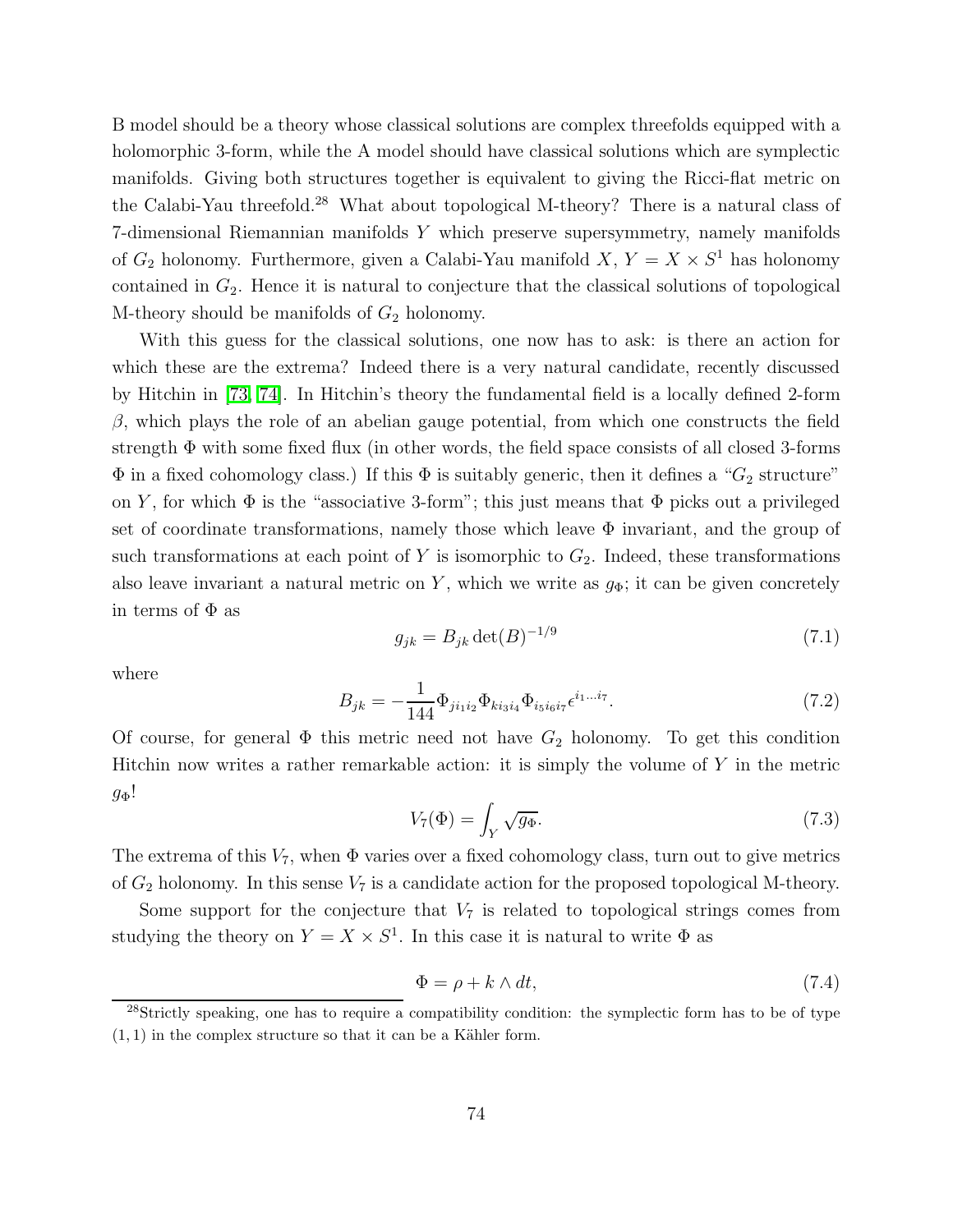where t is a coordinate along  $S^1$ , and  $\rho$  and k are a 3-form and 2-form respectively on X. Then similarly expanding

$$
*_\Phi \Phi = \sigma + \hat{\rho} dt,\tag{7.5}
$$

one finds<sup>29</sup>

$$
V_7(\Phi) = V_H(\rho) + V_S(\sigma),\tag{7.6}
$$

where  $V_H$  and  $V_S$  are two volume functionals in six dimensions analogous to  $V_7$ . Upon extremization these two functionals lead to complex and symplectic manifolds respectively; so they are candidate actions for the target space description of the B and A model topological string theories. To investigate this a little further one can try to compare the partition function of the theory with action  $V_H$  (call it  $Z_H$ ) to the B model partition function  $Z_B$ . At the classical level (comparing the classical value of  $V_H$  to the genus zero part of  $Z_B$ ) one finds that the proper conjecture is not  $Z_H = Z_B$  but rather

<span id="page-75-0"></span>
$$
Z_H = |Z_B|^2. \tag{7.7}
$$

This is an encouraging result, since we have already seen in Section [6.4](#page-69-0) some evidence that it is  $|Z_B|^2$  rather than  $Z_B$  which is a natural candidate to be nonperturbatively completed; now we are finding that it is also the object which is naturally related to the 7-dimensional theory. One can also study  $Z_H$  at one loop; this was done in [\[75\]](#page-81-2), which found that [\(7.7\)](#page-75-0) is violated, but one can restore the agreement by replacing  $V_H$  with an action for which the extrema are generalized complex structures instead of ordinary ones, as given in [\[76\]](#page-81-3). In fact, the topological string makes sense on generalized Calabi-Yau manifolds, so it is very natural to use this modified  $V_H$  as its target space description; presumably this means that in 7 dimensions we should also replace  $V_7$  by an action describing generalized  $G_2$  manifolds as defined in [\[77\]](#page-81-4).

So  $V_H$  passes a few basic checks as a candidate description of the B model. Similarly one can argue that the classical value of  $V<sub>S</sub>$  agrees with the expectation from the A model; for this comparison one uses the "quantum foam" reformulation of that theory which we reviewed briefly in Section [5.6.](#page-50-0) These checks give some support to the conjecture that  $V_7$ is indeed an appropriate description of a topological M-theory in 7 dimensions, since it is related to these reformulations of the topological string in 6 dimensions. Intriguingly, the reformulations of the topological string given by  $V_H$  and  $V_S$  seem to be naturally adapted to the problem of counting black hole microstates.

Even without understanding all of the details of the 7-dimensional theory, its existence can already shed some light on some properties of the 6-dimensional topological string. For

<sup>&</sup>lt;sup>29</sup>Again here we are assuming some compatibility conditions between  $\rho$  and k.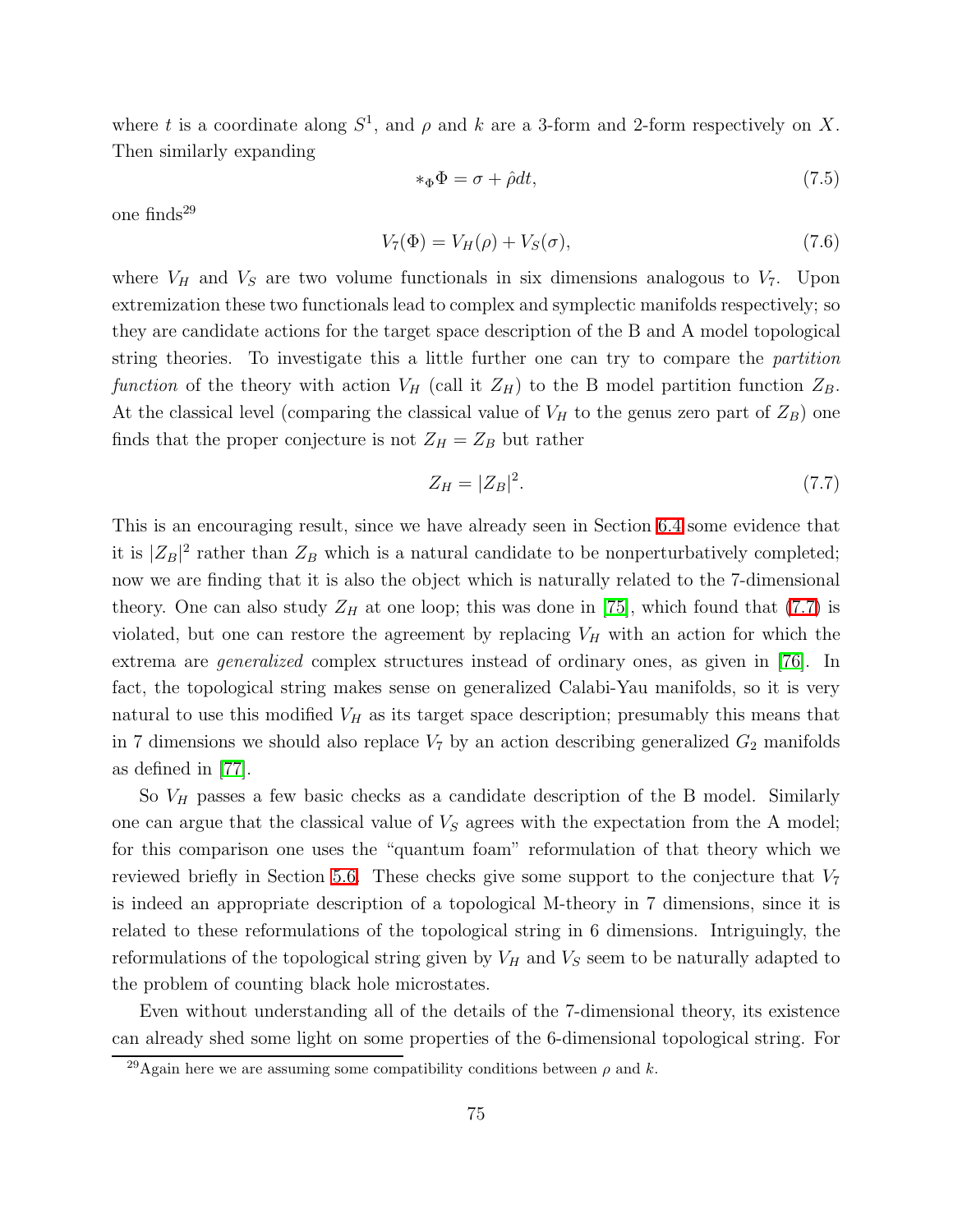example, it provides a natural interpretation of the fact that the topological string partition function behaves like a wavefunction, as we mentioned in Section [4.7;](#page-30-0) this is what one generally expects for the partition function of a 7-dimensional theory considered on a 7 manifold with a 6-dimensional boundary. In addition, the 7-dimensional description seems to unify the A and B model degrees of freedom in a natural way — the holomorphic and symplectic structures in 6 dimensions are naturally combined into the associative 3-form in 7 dimensions. Interestingly, looking at the canonical quantization on a 6-manifold one seems to find that the A model and B model degrees of freedom appear as canonical conjugates — this seems to suggest that in some sense these degrees of freedom cannot be specified simultaneously in the quantum theory, and also may be related to the conjectured S-duality between the two models.

## Acknowledgements

We would like to thank the 2004 Simons Workshop on Mathematics and Physics, which was the motivation for this review. We are especially grateful to Martin Rocek for his hospitality during the workshop and for preparing many of the figures in this paper, and to Luboš Motl, Boris Pioline and Marcel Vonk for helpful comments on earlier versions.

This work was supported in part by NSF grants PHY-0244821 and DMS-0244464.

## References

- [1] S.-T. Yau, "On the Ricci curvature of a compact Kaehler manifold and the complex Monge-Ampere equation. I.," *Comm. Pure Appl. Math.* 31 (1978) 339–411.
- [2] P. A. Griffiths and J. Harris, Principles of algebraic geometry. John Wiley & Sons Inc., New York, 1994. Reprint of the 1978 original.
- [3] P. Candelas and X. C. de la Ossa, "Comments on conifolds," Nucl. Phys. B342 (1990) 246–268.
- [4] K. Hori, S. Katz, A. Klemm, R. Pandharipande, R. P. Thomas, C. Vafa, R. Vakil, and E. Zaslow, Mirror symmetry, vol. 1 of Clay Mathematics Monographs. American Mathematical Society, Providence, RI, 2003.
- [5] E. Witten, "Phases of  $\mathcal{N} = 2$  theories in two dimensions," Nucl. Phys. **B403** (1993) 159–222, [hep-th/9301042](http://www.arXiv.org/abs/hep-th/9301042).
- [6] E. Witten, "Topological sigma models," Commun. Math. Phys. 118 (1988) 411.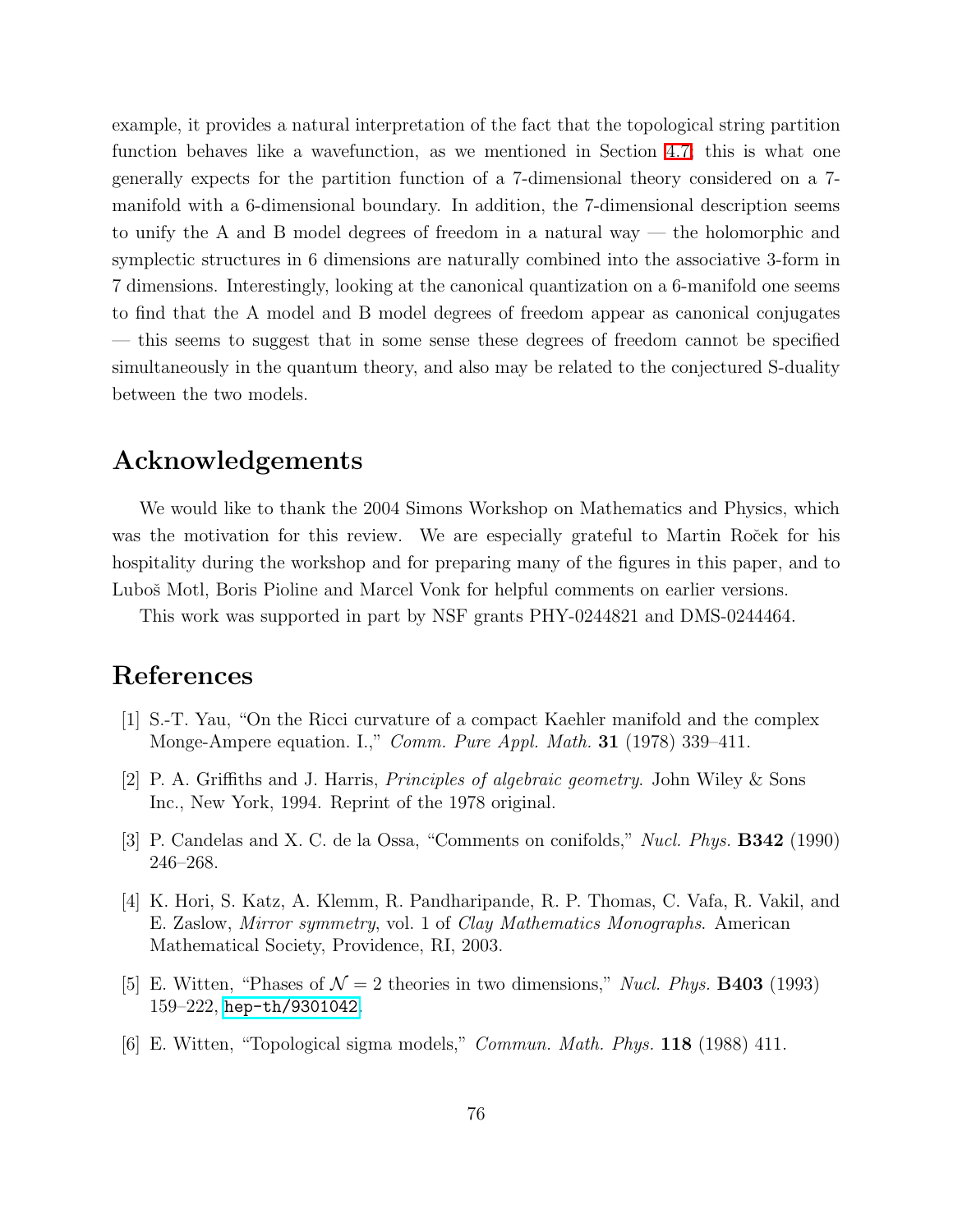- [7] E. Witten, "Mirror manifolds and topological field theory," [hep-th/9112056](http://www.arXiv.org/abs/hep-th/9112056). In Yau, S.T. (ed.): *Mirror symmetry I*, 121-160.
- [8] M. Bershadsky, S. Cecotti, H. Ooguri, and C. Vafa, "Holomorphic anomalies in topological field theories," Nucl. Phys.  $B405$  (1993) 279–304, [hep-th/9302103](http://www.arXiv.org/abs/hep-th/9302103).
- [9] M. Bershadsky, S. Cecotti, H. Ooguri, and C. Vafa, "Kodaira-Spencer theory of gravity and exact results for quantum string amplitudes," *Commun. Math. Phys.* 165 (1994) 311–428, [hep-th/9309140](http://www.arXiv.org/abs/hep-th/9309140).
- [10] D. Quillen, "Determinants of Cauchy-Riemann operators on Riemann surfaces," Functional Anal. Appl. 19 (1985), no. 1, 31–34.
- [11] E. Witten, "Quantum background independence in string theory," [hep-th/9306122](http://arXiv.org/abs/hep-th/9306122).
- [12] R. Dijkgraaf, E. Verlinde, and M. Vonk, "On the partition sum of the NS five-brane," [hep-th/0205281](http://www.arXiv.org/abs/hep-th/0205281).
- [13] A. Strominger, S.-T. Yau, and E. Zaslow, "Mirror symmetry is T-duality," Nucl. Phys. B479 (1996) 243–259, [hep-th/9606040](http://www.arXiv.org/abs/hep-th/9606040).
- [14] K. Hori and C. Vafa, "Mirror symmetry," [hep-th/0002222](http://www.arXiv.org/abs/hep-th/0002222).
- [15] M. Aganagic and C. Vafa, "Mirror symmetry and supermanifolds," [hep-th/0403192](http://www.arXiv.org/abs/hep-th/0403192).
- [16] A. Schwarz, "Sigma models having supermanifolds as target spaces," Lett. Math. Phys. 38 (1996) 91–96, [hep-th/9506070](http://www.arXiv.org/abs/hep-th/9506070).
- [17] E. Witten, "Perturbative gauge theory as a string theory in twistor space," [hep-th/0312171](http://www.arXiv.org/abs/hep-th/0312171).
- [18] E. Witten, "An interpretation of classical Yang-Mills theory," Phys. Lett. B77 (1978) 394.
- [19] A. Neitzke and C. Vafa,  $\mathcal{N} = 2$  strings and the twistorial Calabi-Yau," [hep-th/0402128](http://www.arXiv.org/abs/hep-th/0402128).
- [20] S. Katz, A. Klemm, and C. Vafa, "M-theory, topological strings and spinning black holes," Adv. Theor. Math. Phys. 3 (1999) 1445–1537, [hep-th/9910181](http://www.arXiv.org/abs/hep-th/9910181).
- [21] O. Aharony, S. S. Gubser, J. M. Maldacena, H. Ooguri, and Y. Oz, "Large N field theories, string theory and gravity," *Phys. Rept.* **323** (2000) 183–386, [hep-th/9905111](http://www.arXiv.org/abs/hep-th/9905111).
- [22] J. M. Maldacena, "The large N limit of superconformal field theories and supergravity,"  $Adv.$  Theor. Math. Phys. 2 (1998) 231–252, [hep-th/9711200](http://www.arXiv.org/abs/hep-th/9711200).
- [23] R. Gopakumar and C. Vafa, "On the gauge theory/geometry correspondence," Adv. Theor. Math. Phys. 3 (1999) 1415–1443, [hep-th/9811131](http://arXiv.org/abs/hep-th/9811131).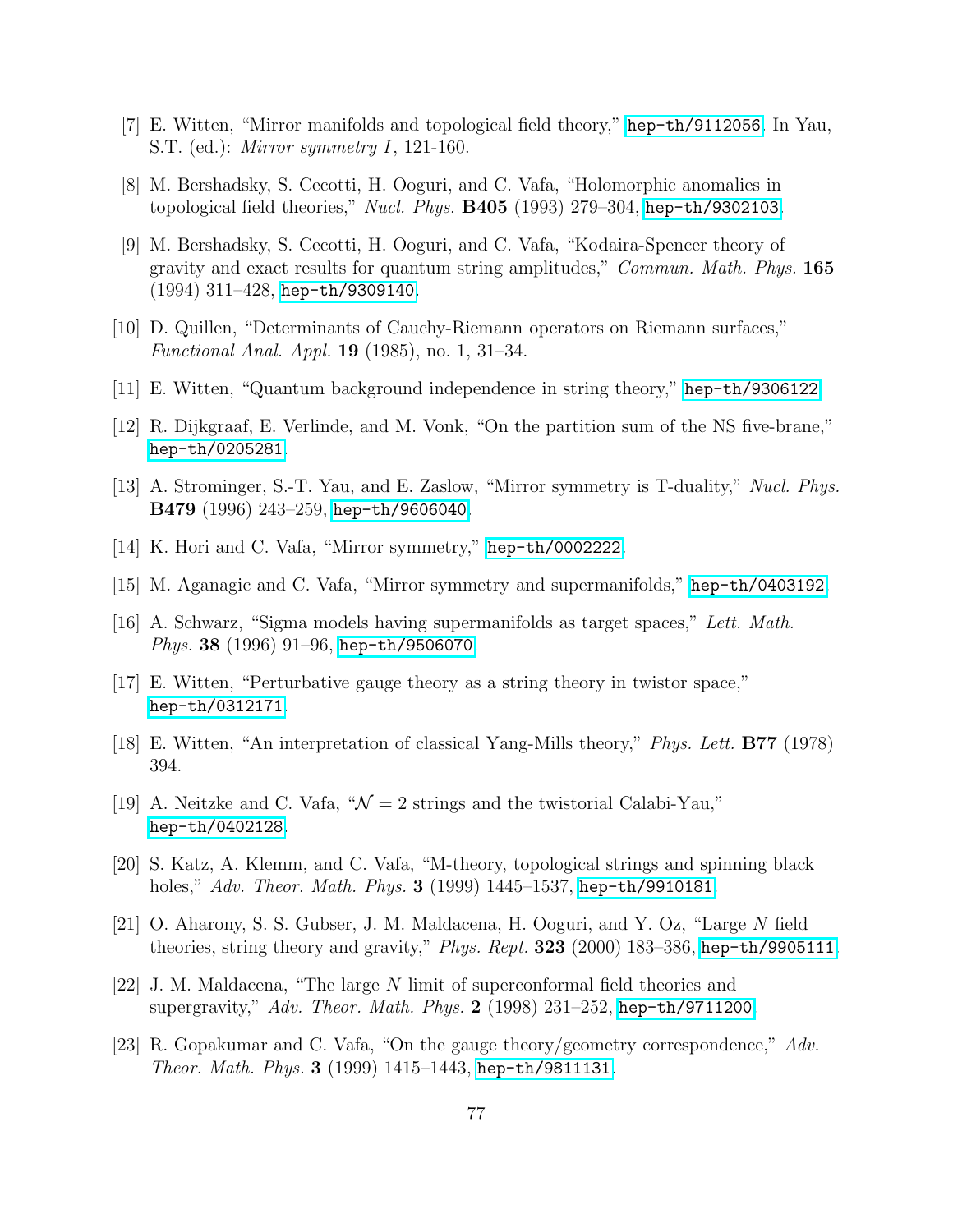- [24] H. Ooguri and C. Vafa, "Worldsheet derivation of a large N duality," Nucl. Phys. B641 (2002) 3–34, [hep-th/0205297](http://www.arXiv.org/abs/hep-th/0205297).
- [25] E. Witten, "Chern-Simons gauge theory as a string theory," Prog. Math. 133 (1995)  $637-678$ , [hep-th/9207094](http://www.arXiv.org/abs/hep-th/9207094).
- [26] E. Witten, "Noncommutative geometry and string field theory," Nucl. Phys. B268 (1986) 253.
- [27] N. A. Nekrasov, H. Ooguri, and C. Vafa, "S-duality and topological strings," [hep-th/0403167](http://www.arXiv.org/abs/hep-th/0403167).
- [28] M. Aganagic, M. Marino, and C. Vafa, "All loop topological string amplitudes from Chern-Simons theory," [hep-th/0206164](http://arXiv.org/abs/hep-th/0206164).
- [29] H. Ooguri and C. Vafa, "Knot invariants and topological strings," Nucl. Phys. B577 (2000) 419–438, [hep-th/9912123](http://arXiv.org/abs/hep-th/9912123).
- [30] E. Witten, "Quantum field theory and the Jones polynomial," Commun. Math. Phys. 121 (1989) 351.
- [31] M. Aganagic, A. Klemm, M. Marino, and C. Vafa, "The topological vertex," [hep-th/0305132](http://www.arXiv.org/abs/hep-th/0305132).
- [32] M. Aganagic, R. Dijkgraaf, A. Klemm, M. Marino, and C. Vafa, "Topological strings and integrable hierarchies," [hep-th/0312085](http://www.arXiv.org/abs/hep-th/0312085).
- [33] A. Okounkov, N. Reshetikhin, and C. Vafa, "Quantum Calabi-Yau and classical crystals," [hep-th/0309208](http://www.arXiv.org/abs/hep-th/0309208).
- [34] A. Iqbal, N. A. Nekrasov, A. Okounkov, and C. Vafa, "Quantum foam and topological strings," [hep-th/0312022](http://www.arXiv.org/abs/hep-th/0312022).
- [35] D. Maulik, N. A. Nekrasov, A. Okounkov, and R. Pandharipande, "Gromov-Witten theory and Donaldson-Thomas theory," [math.AG/0312059](http://www.arXiv.org/abs/math.AG/0312059).
- [36] M. Bershadsky and V. Sadov, "Theory of Kähler gravity," *Int. J. Mod. Phys.* A11 (1996) 4689–4730, [hep-th/9410011](http://www.arXiv.org/abs/hep-th/9410011).
- [37] R. Hartshorne, Algebraic geometry. Springer-Verlag, New York, 1977. Graduate Texts in Mathematics, No. 52.
- [38] I. Antoniadis, E. Gava, K. S. Narain, and T. R. Taylor, "Topological amplitudes in string theory," Nucl. Phys. **B413** (1994) 162–184, [hep-th/9307158](http://arXiv.org/abs/hep-th/9307158).
- [39] S. Katz and C. Vafa, "Matter from geometry," Nucl. Phys. B497 (1997) 146–154, [hep-th/9606086](http://arXiv.org/abs/hep-th/9606086).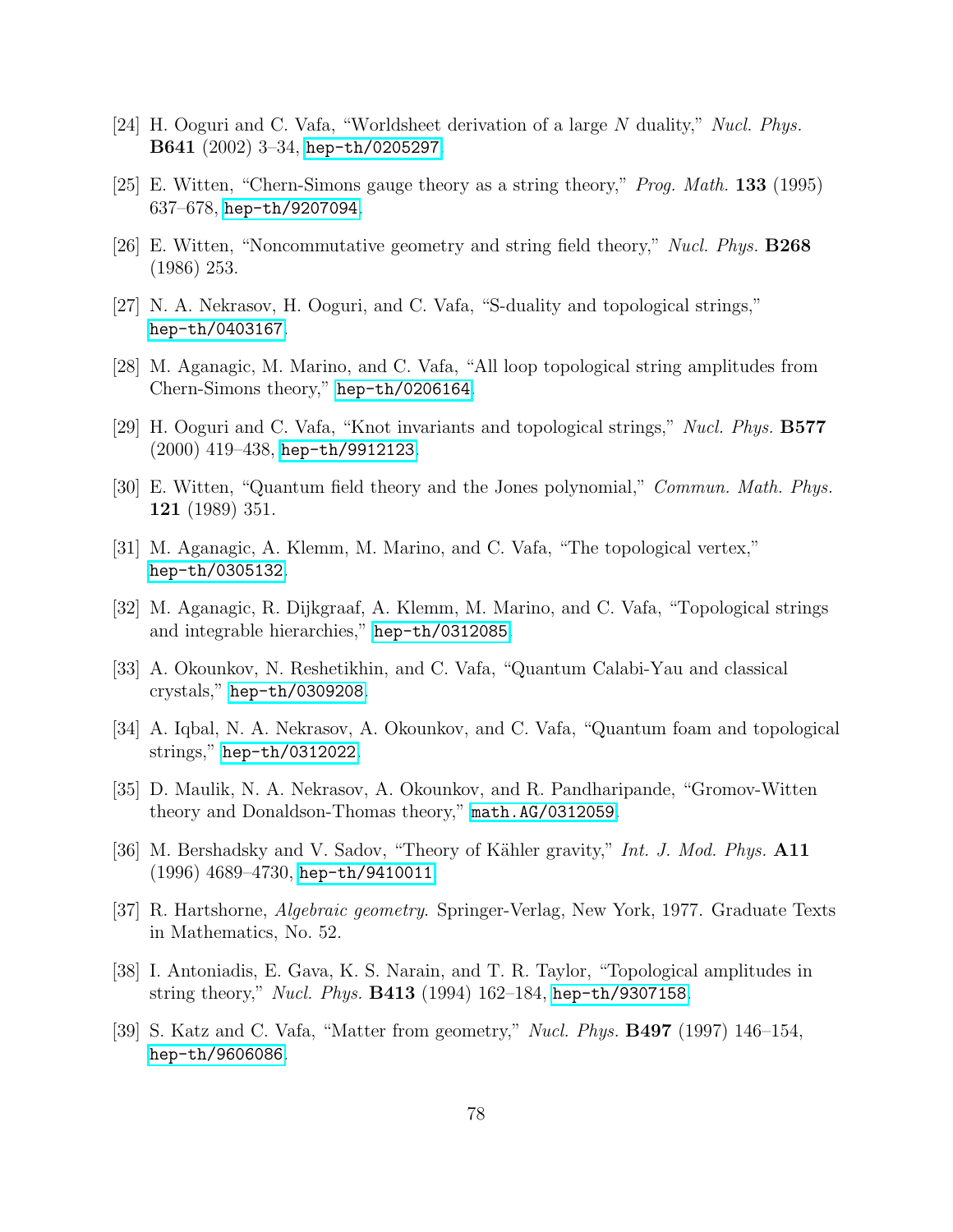- [40] N. Seiberg and E. Witten, "Electric-magnetic duality, monopole condensation, and confinement in  $\mathcal{N} = 2$  supersymmetric Yang-Mills theory," *Nucl. Phys.* **B426** (1994) 19–52, [hep-th/9407087](http://www.arXiv.org/abs/hep-th/9407087).
- [41] S. Katz, A. Klemm, and C. Vafa, "Geometric engineering of quantum field theories," Nucl. Phys. **B497** (1997) 173-195, [hep-th/9609239](http://www.arXiv.org/abs/hep-th/9609239).
- [42] S. Kachru, A. Klemm, W. Lerche, P. Mayr, and C. Vafa, "Nonperturbative results on the point particle limit of  $\mathcal{N} = 2$  heterotic string compactifications," Nucl. Phys. B459 (1996) 537–558, [hep-th/9508155](http://www.arXiv.org/abs/hep-th/9508155).
- [43] S. Katz, P. Mayr, and C. Vafa, "Mirror symmetry and exact solution of 4d  $\mathcal{N}=2$ gauge theories. I," Adv. Theor. Math. Phys. 1 (1998)  $53-114$ , [hep-th/9706110](http://arXiv.org/abs/hep-th/9706110).
- [44] D. R. Morrison and N. Seiberg, "Extremal transitions and five-dimensional supersymmetric field theories," *Nucl. Phys.* **B483** (1997) 229–247, [hep-th/9609070](http://arXiv.org/abs/hep-th/9609070).
- [45] A. D. Shapere and C. Vafa, "BPS structure of Argyres-Douglas superconformal theories," [hep-th/9910182](http://www.arXiv.org/abs/hep-th/9910182).
- [46] A. E. Lawrence and N. A. Nekrasov, "Instanton sums and five-dimensional gauge theories," *Nucl. Phys.*  $B513$  (1998) 239-265, [hep-th/9706025](http://www.arXiv.org/abs/hep-th/9706025).
- [47] C. Vafa, "Superstrings and topological strings at large N," J. Math. Phys. 42 (2001) 2798–2817, [hep-th/0008142](http://arXiv.org/abs/hep-th/0008142).
- [48] S. Gukov, C. Vafa, and E. Witten, "CFT's from Calabi-Yau four-folds," Nucl. Phys. B584 (2000) 69–108, [hep-th/9906070](http://arXiv.org/abs/hep-th/9906070).
- [49] T. R. Taylor and C. Vafa, "RR flux on Calabi-Yau and partial supersymmetry breaking," *Phys. Lett.* **B474** (2000) 130–137, [hep-th/9912152](http://www.arXiv.org/abs/hep-th/9912152).
- [50] G. Veneziano and S. Yankielowicz, "An effective Lagrangian for the pure  $\mathcal{N} = 1$ supersymmetric Yang-Mills theory," Phys. Lett. **B113** (1982) 231.
- [51] M. Aganagic and C. Vafa, "Mirror symmetry, D-branes and counting holomorphic discs," [hep-th/0012041](http://www.arXiv.org/abs/hep-th/0012041).
- [52] F. A. Cachazo, K. A. Intriligator, and C. Vafa, "A large N duality via a geometric transition," *Nucl. Phys.* **B603** (2001) 3-41, [hep-th/0103067](http://www.arXiv.org/abs/hep-th/0103067).
- [53] R. Dijkgraaf and C. Vafa, "Matrix models, topological strings, and supersymmetric gauge theories," [hep-th/0206255](http://arXiv.org/abs/hep-th/0206255).
- [54] R. Dijkgraaf and C. Vafa, "On geometry and matrix models," [hep-th/0207106](http://arXiv.org/abs/hep-th/0207106).
- [55] R. Dijkgraaf and C. Vafa, "A perturbative window into non-perturbative physics," [hep-th/0208048](http://arXiv.org/abs/hep-th/0208048).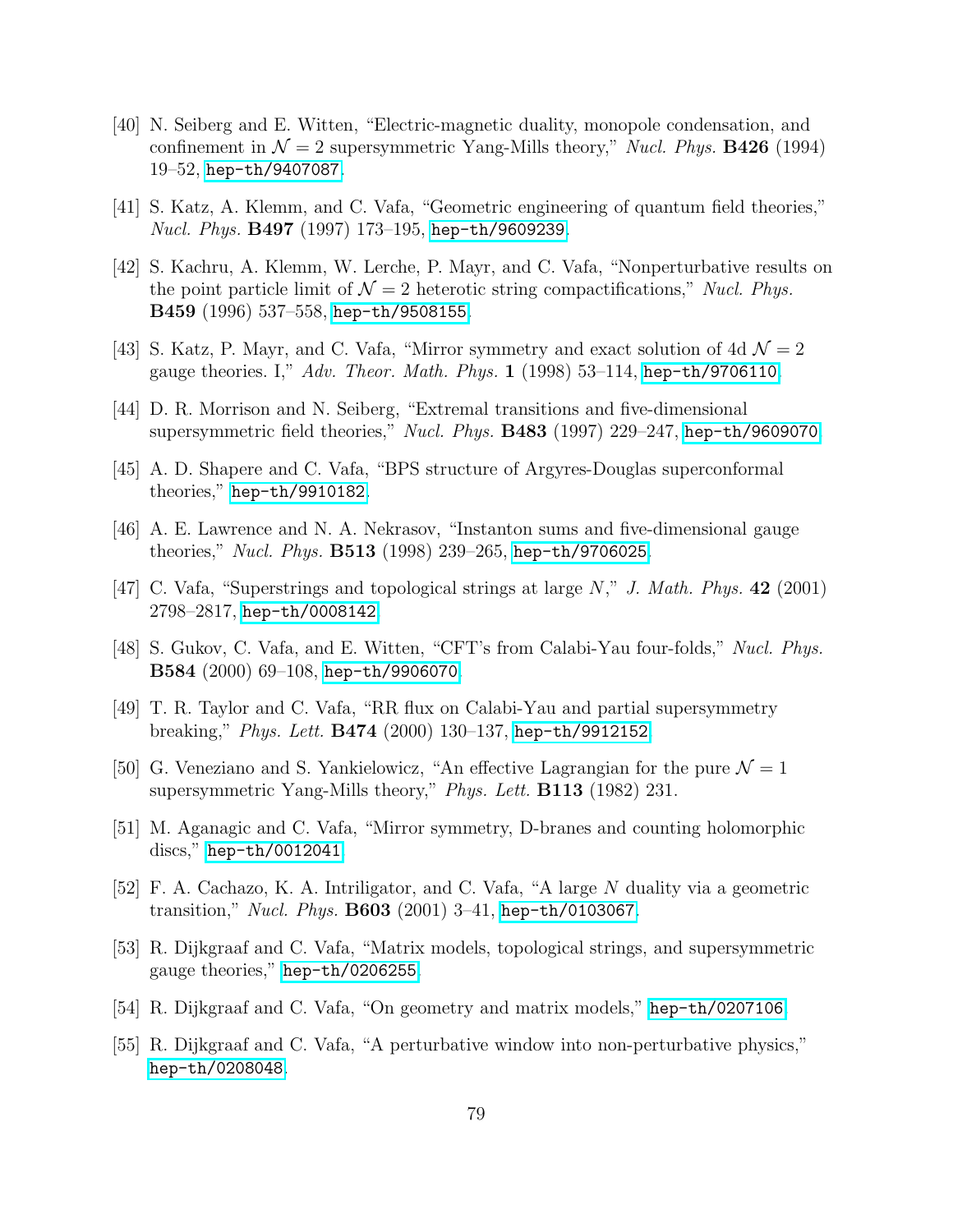- [56] E. Witten, "Constraints on supersymmetry breaking," Nucl. Phys. B202 (1982) 253.
- [57] E. Witten, "On the Landau-Ginzburg description of  $\mathcal{N}=2$  minimal models," Int. J. Mod. Phys. **A9** (1994) 4783-4800, [hep-th/9304026](http://www.arXiv.org/abs/hep-th/9304026).
- [58] R. Gopakumar and C. Vafa, "M-theory and topological strings. I," [hep-th/9809187](http://www.arXiv.org/abs/hep-th/9809187).
- [59] R. Gopakumar and C. Vafa, "M-theory and topological strings. II," [hep-th/9812127](http://www.arXiv.org/abs/hep-th/9812127).
- [60] S. Ferrara, R. Kallosh, and A. Strominger, " $\mathcal{N}=2$  extremal black holes," *Phys. Rev.* D52 (1995) 5412–5416, [hep-th/9508072](http://www.arXiv.org/abs/hep-th/9508072).
- [61] A. Strominger, "Macroscopic Entropy of  $\mathcal{N}=2$  Extremal Black Holes," *Phys. Lett.* B383 (1996) 39–43, [hep-th/9602111](http://www.arXiv.org/abs/hep-th/9602111).
- [62] G. W. Moore, "Arithmetic and attractors," [hep-th/9807087](http://www.arXiv.org/abs/hep-th/9807087).
- <span id="page-80-0"></span>[63] H. Ooguri, A. Strominger, and C. Vafa, "Black hole attractors and the topological string," [hep-th/0405146](http://www.arXiv.org/abs/hep-th/0405146).
- [64] B. de Wit, G. Lopes Cardoso, and T. Mohaupt, "Corrections to macroscopic supersymmetric black-hole entropy," Phys. Lett. B451 (1999) 309-316, [hep-th/9812082](http://www.arXiv.org/abs/hep-th/9812082).
- <span id="page-80-1"></span>[65] B. de Wit, G. Lopes Cardoso, and T. Mohaupt, "Deviations from the area law for supersymmetric black holes," Fortsch. Phys. 48 (2000) 49–64, [hep-th/9904005](http://www.arXiv.org/abs/hep-th/9904005).
- <span id="page-80-2"></span>[66] B. de Wit, G. Lopes Cardoso, and T. Mohaupt, "Macroscopic entropy formulae and non-holomorphic corrections for supersymmetric black holes," *Nucl. Phys.* **B567**  $(2000)$  87–110, [hep-th/9906094](http://www.arXiv.org/abs/hep-th/9906094).
- <span id="page-80-3"></span>[67] J. M. Maldacena, A. Strominger, and E. Witten, "Black hole entropy in m-theory," JHEP 12 (1997) 002, [hep-th/9711053](http://www.arXiv.org/abs/hep-th/9711053).
- <span id="page-80-4"></span>[68] C. Vafa, "Two dimensional Yang-Mills, black holes and topological strings," [hep-th/0406058](http://www.arXiv.org/abs/hep-th/0406058).
- <span id="page-80-5"></span>[69] D. J. Gross and W. Taylor, "Two-dimensional QCD is a string theory," Nucl. Phys. B400 (1993) 181–210, [hep-th/9301068](http://arXiv.org/abs/hep-th/9301068).
- <span id="page-80-6"></span>[70] R. Dijkgraaf, S. Gukov, A. Neitzke, and C. Vafa, "Topological M-theory as unification of form theories of gravity," [hep-th/0411073](http://www.arXiv.org/abs/hep-th/0411073).
- <span id="page-80-8"></span><span id="page-80-7"></span>[71] N. A. Nekrasov, "Z theory," [hep-th/0412021](http://www.arXiv.org/abs/hep-th/0412021).
- [72] A. A. Gerasimov and S. L. Shatashvili, "Towards integrability of topological strings. I: Three- forms on Calabi-Yau manifolds," [hep-th/0409238](http://www.arXiv.org/abs/hep-th/0409238).